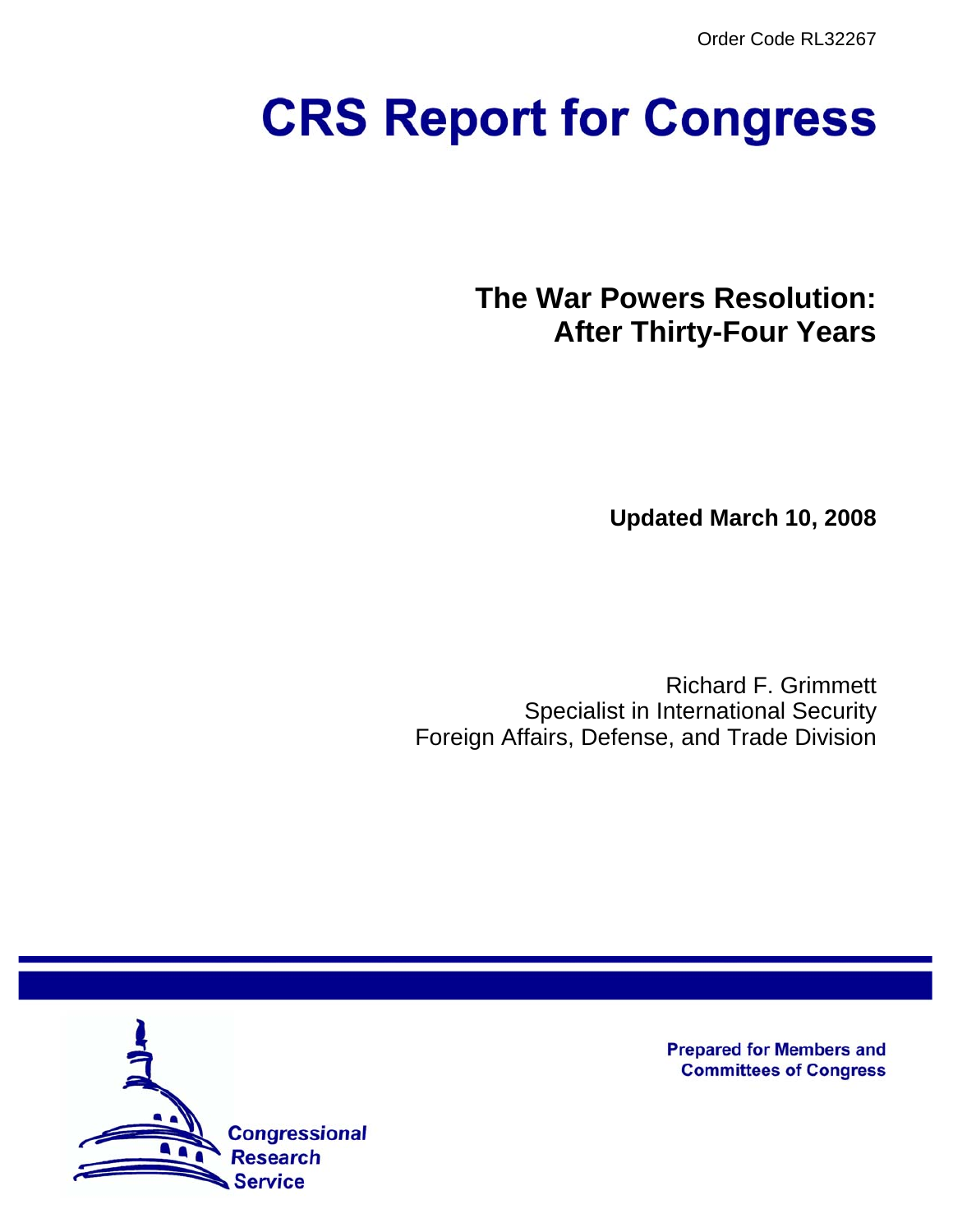# The War Powers Resolution: After Thirty-Four Years

#### **Summary**

This report discusses and assesses the War Powers Resolution, its application since enactment in 1973, providing detailed background on a variety of cases where it was utilized, or issues of its applicability were raised. It will be revised biannually.

In the post-Cold War world, Presidents have continued to commit U.S. Armed Forces into potential hostilities, sometimes without a specific authorization from Congress. Thus the War Powers Resolution and its purposes continues to be a potential subject of controversy. On June 7, 1995 the House defeated, by a vote of 217-201, an amendment to repeal the central features of the War Powers Resolution that have been deemed unconstitutional by every President since the law's enactment in 1973. In 1999, after the President committed U.S. military forces to action in Yugoslavia without congressional authorization, Representative Tom Campbell used expedited procedures under the Resolution to force a debate and votes on U.S. military action in Yugoslavia, and later sought, unsuccessfully, through a federal court suit to enforce Presidential compliance with the terms of the War Powers Resolution.

The War Powers Resolution (P.L. 93-148) was passed over the veto of President Nixon on November 7, 1973, to provide procedures for Congress and the President to participate in decisions to send U.S. Armed Forces into hostilities. Section  $4(a)(1)$ requires the President to report to Congress any introduction of U.S. forces into hostilities or imminent hostilities. When such a report is submitted, or is required to be submitted, section 5(b) requires that the use of forces must be terminated within 60 to 90 days unless Congress authorizes such use or extends the time period. Section 3 requires that the "President in every possible instance shall consult with Congress before introducing" U.S. Armed Forces into hostilities or imminent hostilities.

From 1975 through 2007, Presidents have submitted 123 reports as the result of the War Powers Resolution, but only one, the 1975 *Mayaguez* seizure, cited section 4(a)(1) which triggers the time limit, and in this case the military action was completed and U.S. armed forces had disengaged from the area of conflict when the report was made. The reports submitted by the President since enactment of the War Powers Resolution cover a range of military activities from embassy evacuations to full scale combat military operations, such as the Persian Gulf conflict, and the 2003 war with Iraq, the intervention in Kosovo and the anti-terrorism actions in Afghanistan. In some instances U.S. Armed Forces have been used in hostile situations without formal reports to Congress under the War Powers Resolution. On one occasion, Congress exercised its authority to determine that the requirements of section  $4(a)(1)$  became operative on August 29, 1983, through passage of the Multinational Force in Lebanon Resolution (P.L. 98-119). In 1991 and 2002, Congress authorized, by law, the use of military force against Iraq. In several instances neither the President, Congress, nor the courts have been willing to trigger the War Powers Resolution mechanism.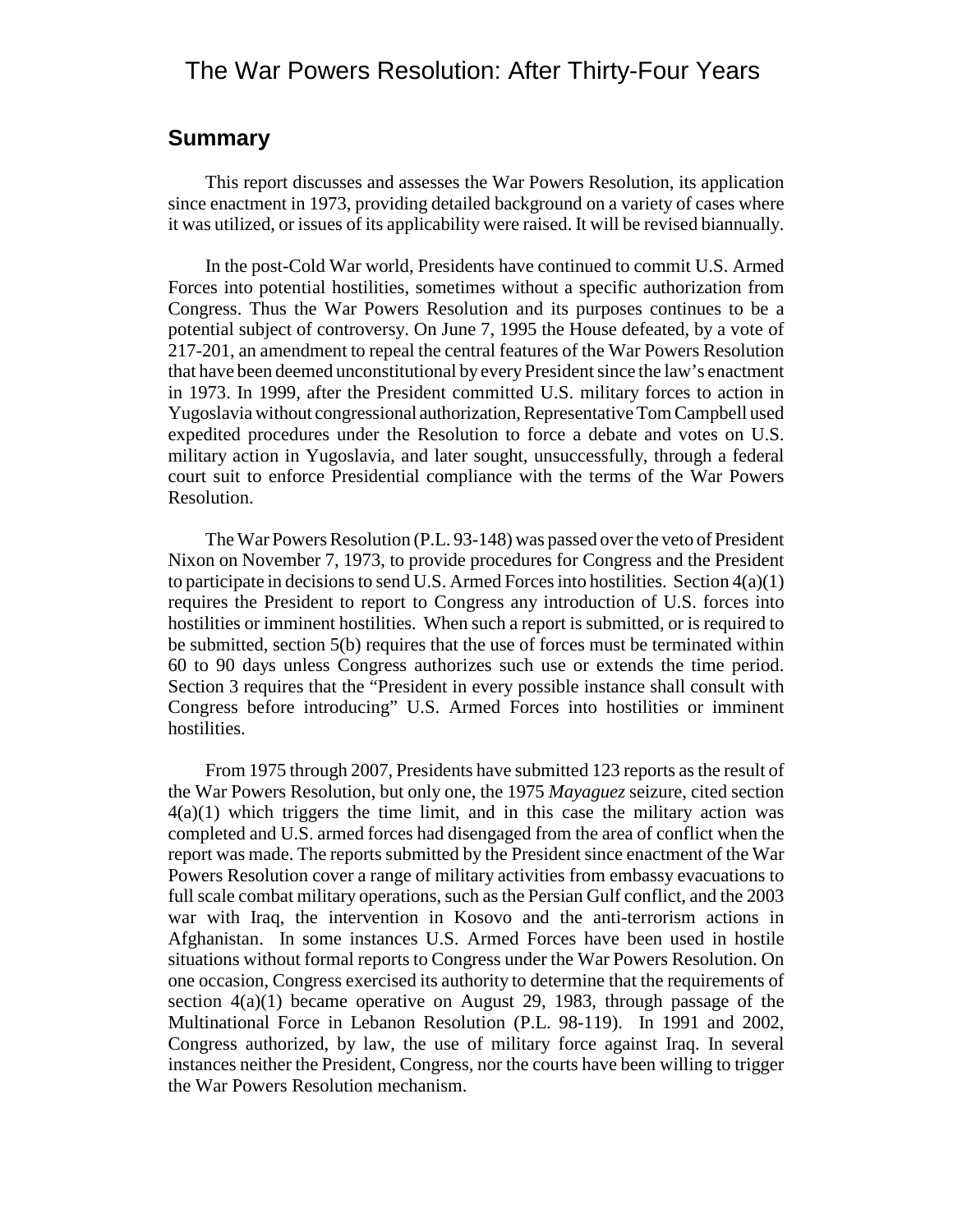# **Contents**

| Iran Hostage Rescue Attempt: Is Consultation Always Necessary                  |
|--------------------------------------------------------------------------------|
|                                                                                |
| El Salvador: When Are Military Advisers in Imminent Hostilities?  12           |
| Honduras: When Are Military Exercises More than Training?  14                  |
| Lebanon: How Can Congress Invoke the War Powers Resolution? 15                 |
|                                                                                |
| Libya: Should Congress Help Decide on Raids to Undertake in Response           |
|                                                                                |
|                                                                                |
| Invasion of Panama: Why Was the War Powers Issue Not Raised? 21                |
| Major Cases and Issues in the Post-Cold War World: United Nations Actions . 22 |
| Persian Gulf War, 1991: How Does the War Powers Resolution Relate to           |
|                                                                                |
| Iraq-Post Gulf War: How Long Does an Authorization Last? 28                    |
| Somalia: When Does Humanitarian Assistance Require                             |
|                                                                                |
| Former Yugoslavia/Bosnia/Kosovo: What If No Consensus Exists? 32               |
|                                                                                |
|                                                                                |
| Haiti: Can the President Order Enforcement of a U.N. Embargo?  42              |
| Terrorist Attacks against the United States (World Trade Center and            |
| the Pentagon) 2001: How Does the War Powers Resolution Apply? . 45             |
| Use of Force Against Iraq Resolution 2002: A Classic Application of the        |
| 48                                                                             |
|                                                                                |
| Return to Senate Version: Enumerating Exceptions for Emergency Use 52          |
|                                                                                |
|                                                                                |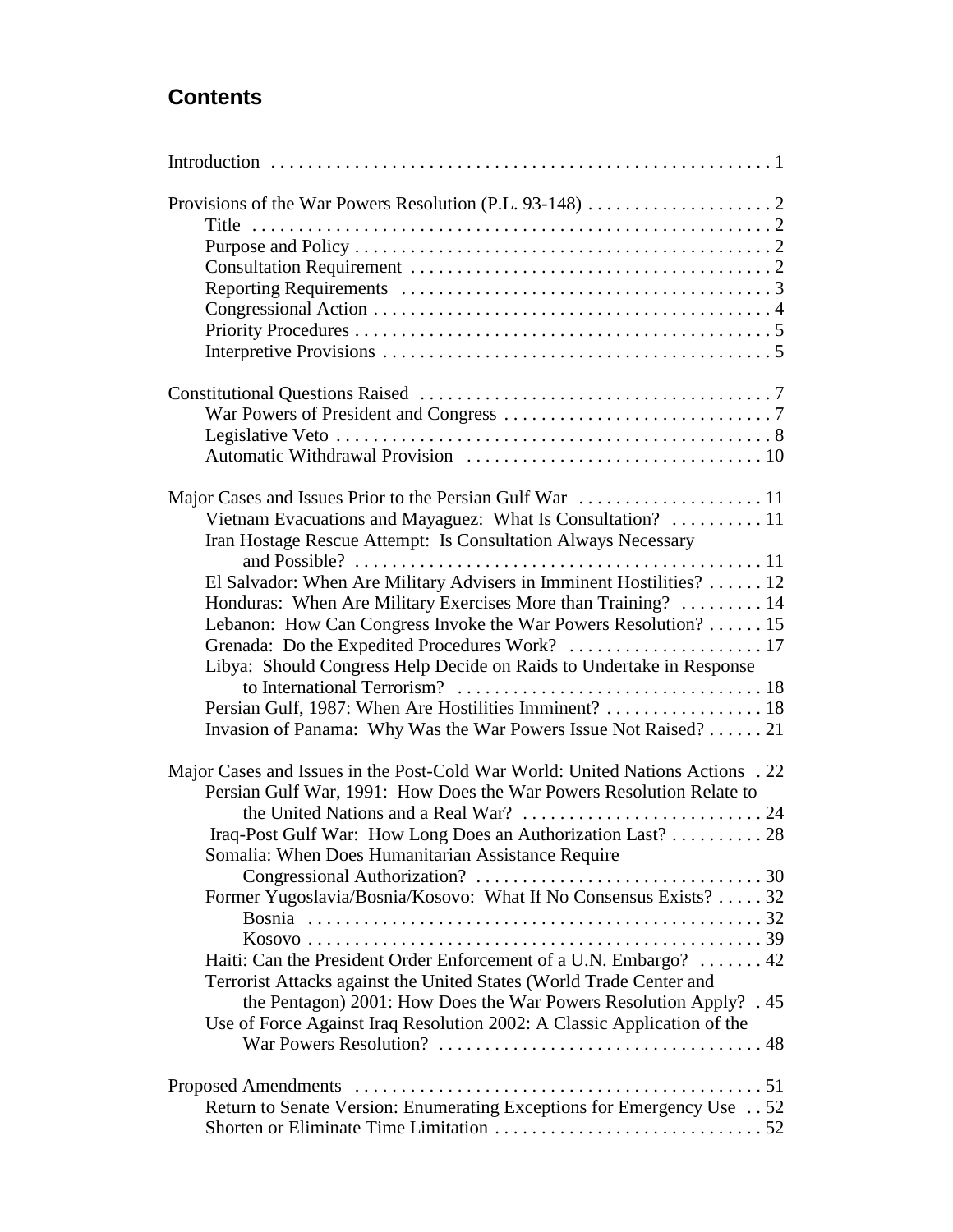| Appendix A. Instances Reported under the War Powers Resolution 56                                                                                                             |  |
|-------------------------------------------------------------------------------------------------------------------------------------------------------------------------------|--|
| Appendix B. Instances Not Formally Reported to the Congress Under the<br>War Powers Resolution $\ldots \ldots \ldots \ldots \ldots \ldots \ldots \ldots \ldots \ldots \ldots$ |  |
|                                                                                                                                                                               |  |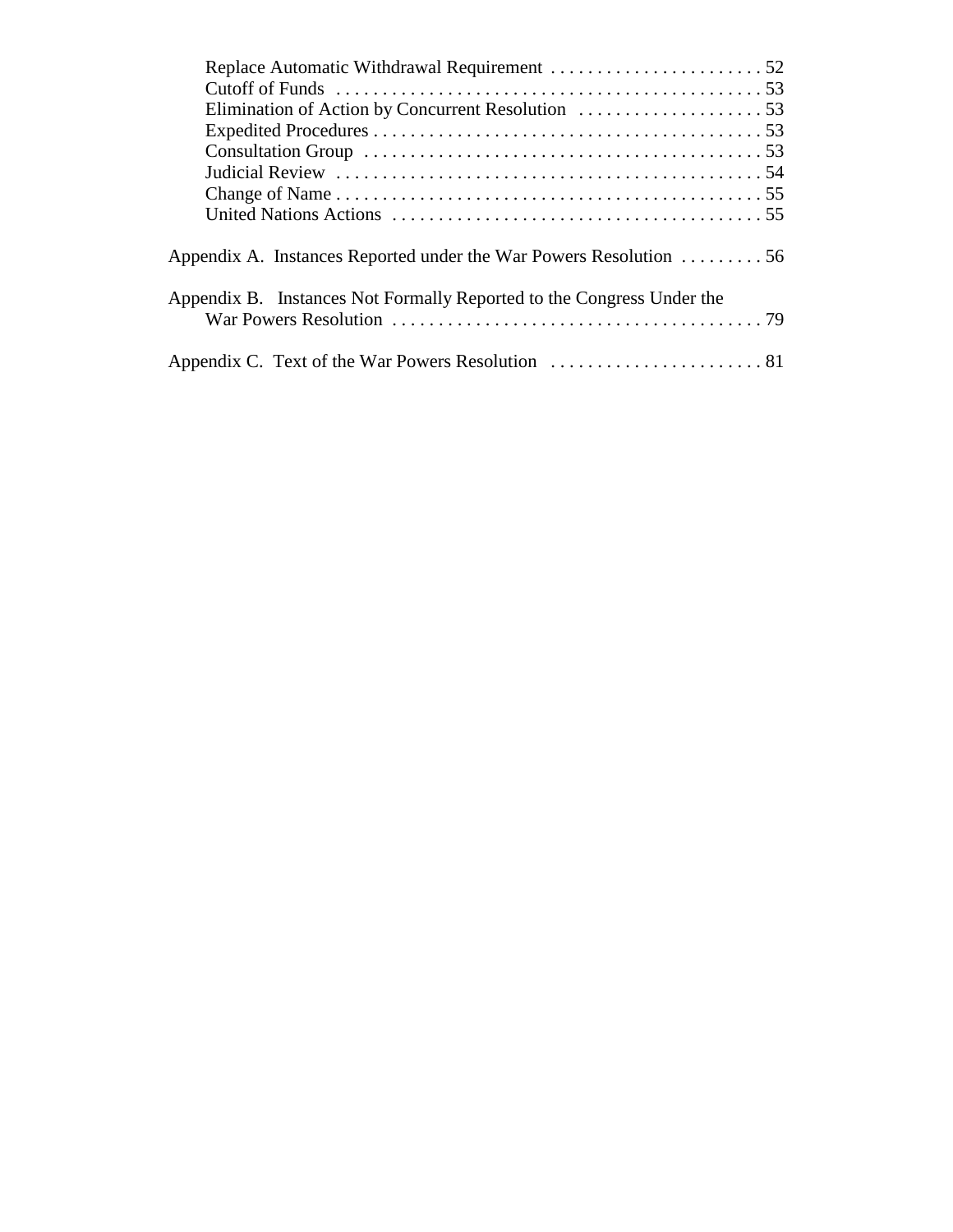# The War Powers Resolution: After Thirty-Four Years

## **Introduction**

Under the Constitution, the war powers are divided between Congress and the President. Among other relevant grants, Congress has the power to declare war and raise and support the armed forces (Article I, section 8), while the President is Commander in Chief (Article II, section 2). It is generally agreed that the Commander in Chief role gives the President power to utilize the armed forces to repel attacks against the United States, but there has long been controversy over whether he is constitutionally authorized to send forces into hostile situations abroad without a declaration of war or other congressional authorization.

Congressional concern about Presidential use of armed forces without congressional authorization intensified after the Korean conflict. During the Vietnam war, Congress searched for a way to assert authority to decide when the United States should become involved in a war or the armed forces be utilized in circumstances that might lead to hostilities. On November 7, 1973, it passed the War Powers Resolution (P.L. 93-148) over the veto of President Nixon. The main purpose of the Resolution was to establish procedures for both branches to share in decisions that might get the United States involved in war. The drafters sought to circumscribe the President's authority to use armed forces abroad in hostilities or potential hostilities without a declaration of war or other congressional authorization, yet provide enough flexibility to permit him to respond to attack or other emergencies.

The record of the War Powers Resolution since its enactment has been mixed, and after 30 years it remains controversial. Some Members of Congress believe the Resolution has on some occasions served as a restraint on the use of armed forces by Presidents, provided a mode of communication, and given Congress a vehicle for asserting its war powers. Others have sought to amend the Resolution because they believe it has failed to assure a congressional voice in committing U.S. troops to potential conflicts abroad. Others in Congress, along with executive branch officials, contend that the President needs more flexibility in the conduct of foreign policy and that the time limitation in the War Powers Resolution is unconstitutional and impractical. Some have argued for its repeal.

This report examines the provisions of the War Powers Resolution, actual experience in its use from its enactment in 1973 through December 2007, and proposed amendments to it. Appendix A lists instances which Presidents have reported to Congress under the War Powers Resolution, and Appendix B lists representative instances of the use of U.S. armed forces that were not reported.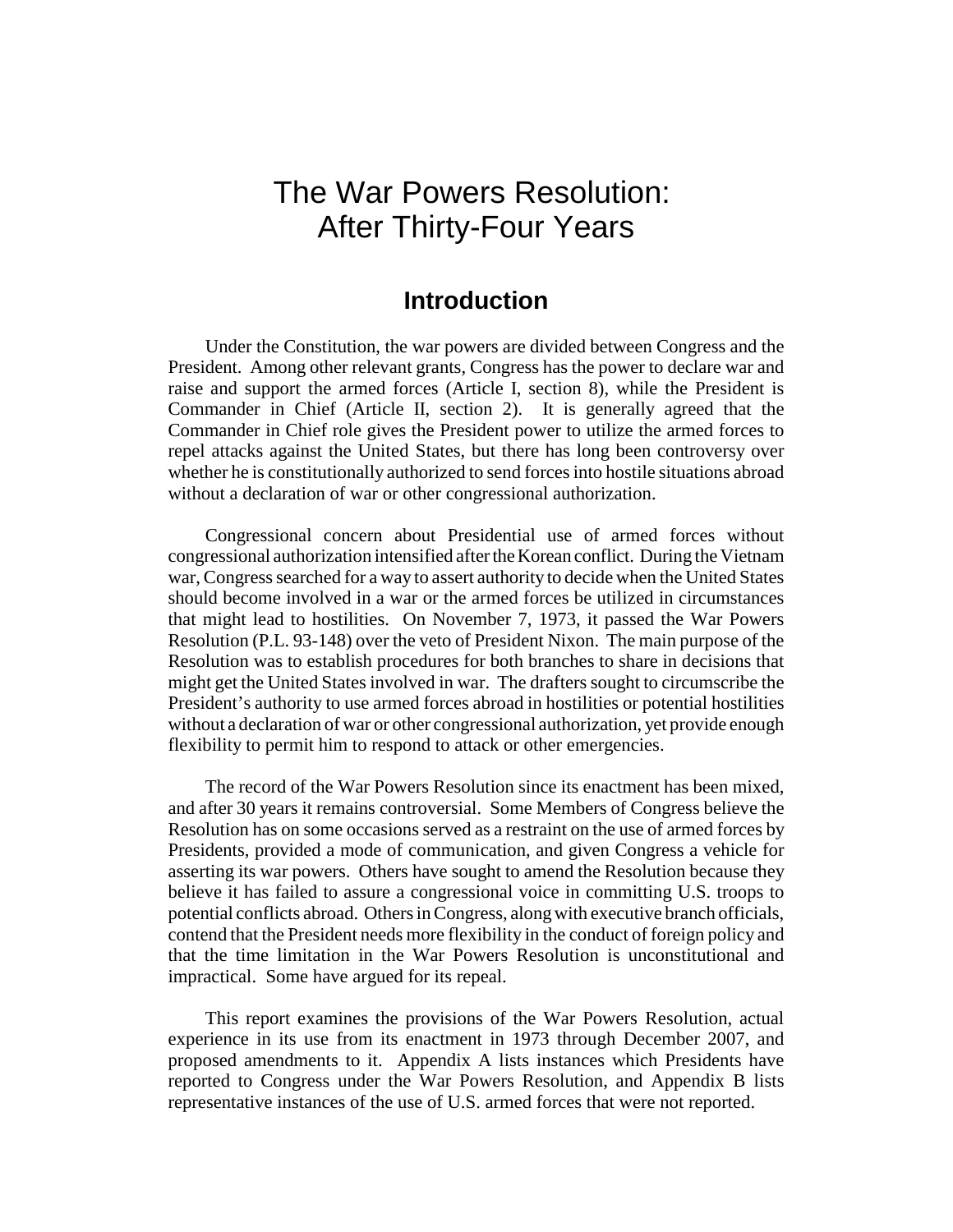# **Provisions of the War Powers Resolution (P.L. 93-148)**

#### **Title**

Section 1 establishes the title, "The War Powers Resolution." The law is frequently referred to as the "War Powers Act," the title of the measure passed by the Senate. Although the latter is not technically correct, it does serve to emphasize that the War Powers Resolution, embodied in a joint resolution which complies with constitutional requirements for lawmaking, is a law.

#### **Purpose and Policy**

Section 2 states the Resolution's purpose and policy, with Section 2(a) citing as the primary purpose to "insure that the collective judgment of both the Congress and the President will apply to the introduction of United States Armed Forces into hostilities, or into situations where imminent involvement in hostilities is clearly indicated by the circumstances, and to the continued use of such forces in hostilities or in such situations."

Section 2(b) points to the Necessary and Proper Clause of the Constitution as the basis for legislation on the war powers. It provides that "Under Article I, section 8, of the Constitution it is specifically provided that Congress shall have the power to make all laws necessary and proper for carrying into execution, not only its own powers but also all other powers vested by the Constitution in the Government of the United States...."

Section 2(c) states the policy that the powers of the President as Commander in Chief to introduce U.S. armed forces into situations of hostilities or imminent hostilities "are exercised only pursuant to —

- (1) a declaration of war,
- (2) specific statutory authorization, or
- (3) a national emergency created by attack upon the United States, its territories or possessions, or its armed forces."

#### **Consultation Requirement**

Section 3 of the War Powers Resolution requires the President "in every possible instance" to consult with Congress before introducing U.S. Armed Forces into situations of hostilities and imminent hostilities, and to continue consultations as long as the armed forces remain in such situations. The House report elaborated:

A considerable amount of attention was given to the definition of **consultation**. Rejected was the notion that consultation should be synonymous with merely being informed. Rather, consultation in this provision means that a decision is pending on a problem and that Members of Congress are being asked by the President for their advice and opinions and, in appropriate circumstances, their approval of action contemplated. Furthermore, for consultation to be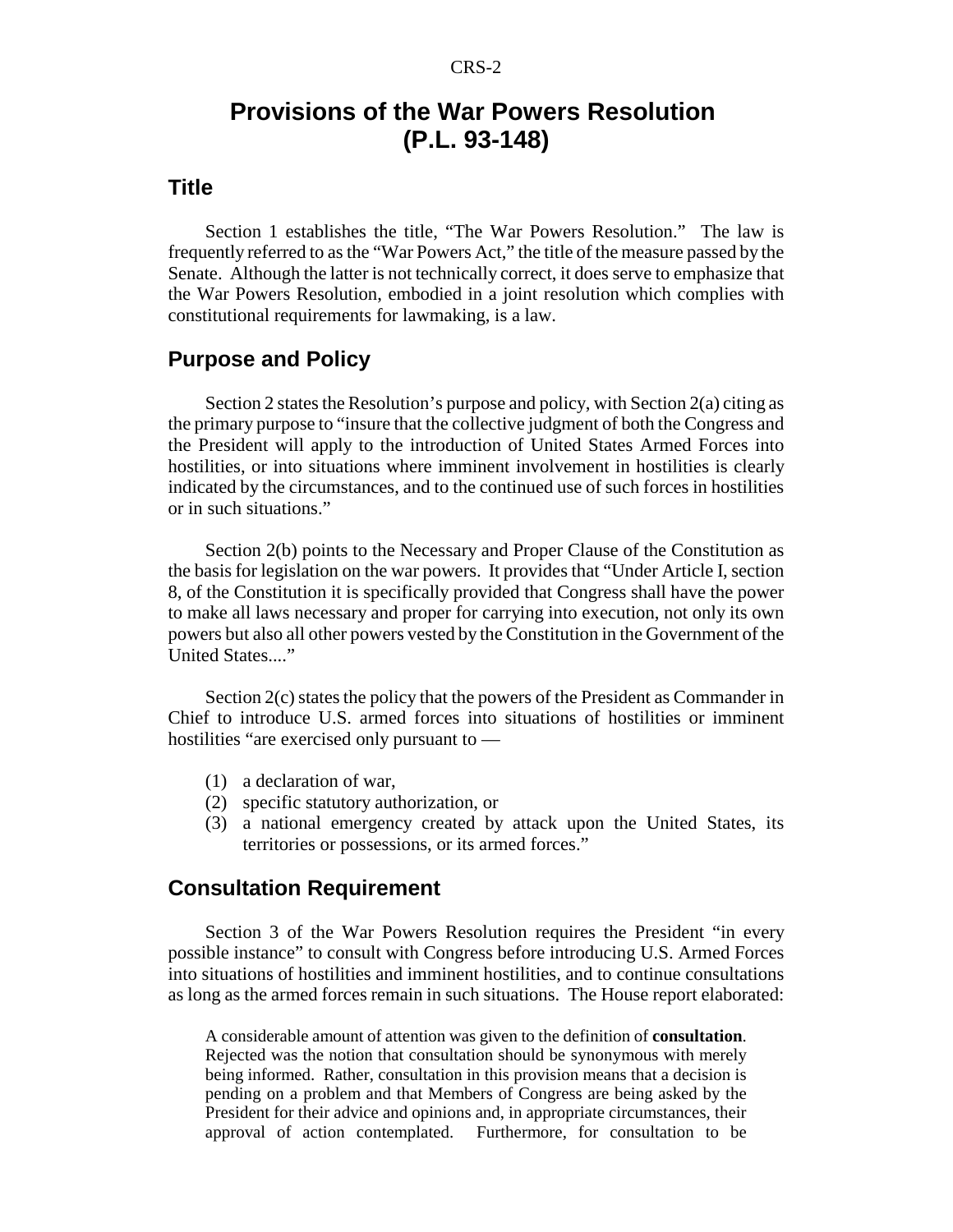meaningful, the President himself must participate and all information relevant to the situation must be made available.<sup>1</sup>

The House version specifically called for consultation between the President and the leadership and appropriate committees. This was changed to less specific wording in conference, however, in order to provide more flexibility.

#### **Reporting Requirements**

Section 4 requires the President to report to Congress whenever he introduces U.S. armed forces abroad in certain situations. Of key importance is section  $4(a)(1)$ because it triggers the time limit in section  $5(b)$ . Section  $4(a)(1)$  requires reporting within 48 hours, in the absence of a declaration of war or congressional authorization, the introduction of U.S. armed forces "into hostilities or into situations where imminent involvement in hostilities is clearly indicated by the circumstances."

Some indication of the meaning of hostilities and imminent hostilities is given in the House report on its War Powers bill:

The word **hostilities** was substituted for the phrase **armed conflict** during the subcommittee drafting process because it was considered to be somewhat broader in scope. In addition to a situation in which fighting actually has begun, **hostilities** also encompasses a state of confrontation in which no shots have been fired but where there is a clear and present danger of armed conflict. "**Imminent hostilities"** denotes a situation in which there is a clear potential either for such a state of confrontation or for actual armed conflict.2

Section  $4(a)(2)$  requires the reporting of the introduction of troops "into the territory, airspace or waters of a foreign nation, while equipped for combat, except for deployments which relate solely to supply, replacement, repair, or training of such forces." According to the House report this was to cover

the initial commitment of troops in situations in which there is no actual fighting but some risk, however small, of the forces being involved in hostilities. A report would be required any time combat military forces were sent to another nation to alter or preserve the existing political status quo or to make the U.S. presence felt. Thus, for example, the dispatch of Marines to Thailand in 1962 and the quarantine of Cuba in the same year would have required Presidential reports. Reports would not be required for routine port supply calls, emergency aid measures, normal training exercises, and other noncombat military activities.<sup>3</sup>

Section  $4(a)(3)$  requires the reporting of the introduction of troops "in numbers" which substantially enlarge United States Armed Forces equipped for combat already located in a foreign nation." The House report elaborated:

<sup>&</sup>lt;sup>1</sup> U.S. Congress. H.Rept. 93-287, p. 6.

<sup>&</sup>lt;sup>2</sup> U.S. Congress. H.Rept. 93-287, p. 7.

<sup>3</sup> U.S. Congress. H.Rept. 93-287, p. 7.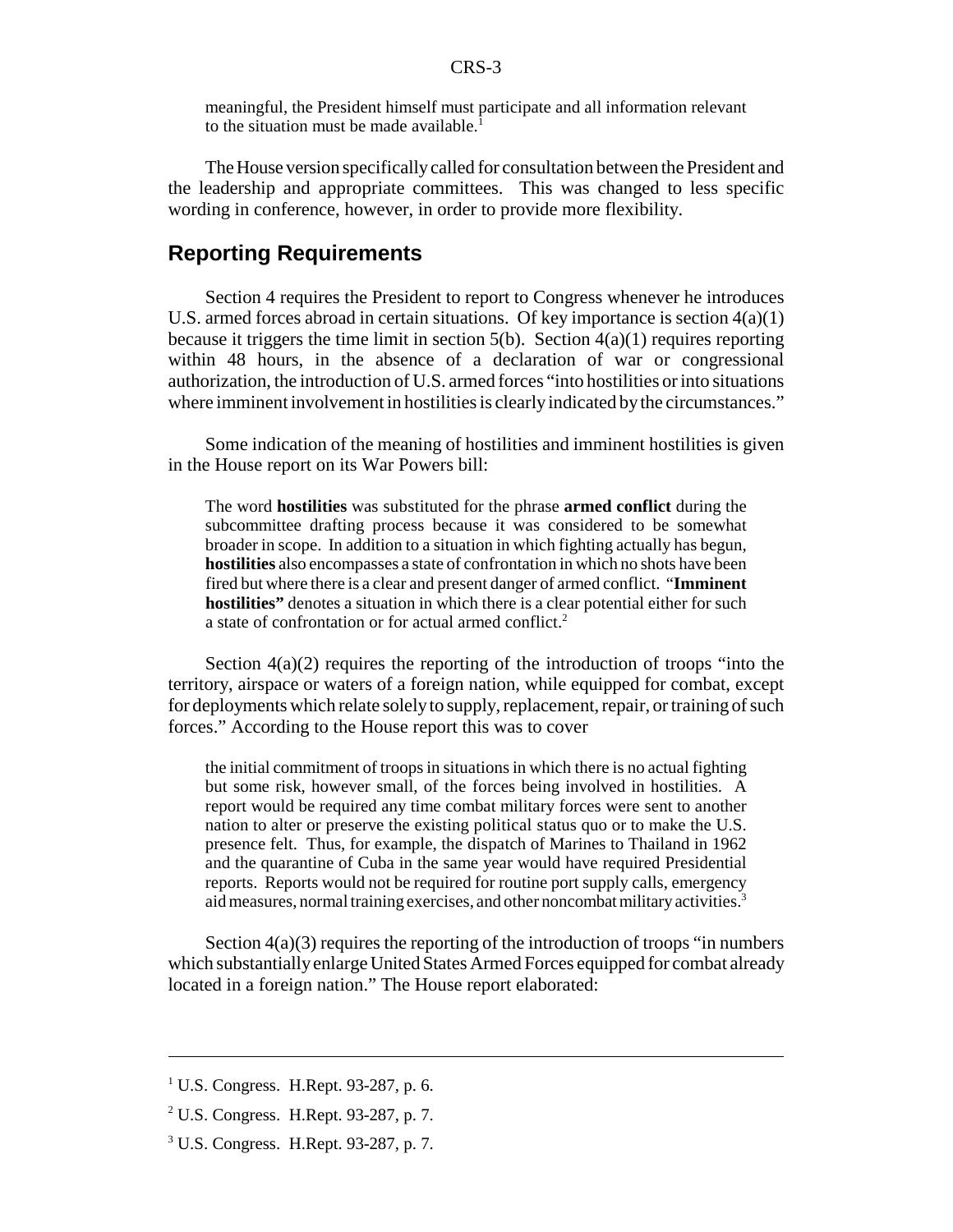While the word "substantially" designates a flexible criterion, it is possible to arrive at a common-sense understanding of the numbers involved. A 100% increase in numbers of Marine guards at an embassy  $-$  say from 5 to 10  $$ clearly would not be an occasion for a report. A thousand additional men sent to Europe under present circumstances does not significantly enlarge the total U.S. troop strength of about 300,000 already there. However, the dispatch of 1,000 men to Guantanamo Bay, Cuba, which now has a complement of 4,000 would mean an increase of 25%, which is substantial. Under this circumstance, President Kennedy would have been required to report to Congress in 1962 when he raised the number of U.S. military advisers in Vietnam from 700 to 16,000.<sup>4</sup>

All of the reports under Section 4(a), which are to be submitted to the Speaker of the House and the President pro tempore of the Senate, are to set forth:

(A) the circumstances necessitating the introduction of United States Armed Forces;

(B) the constitutional and legislative authority under which such introduction took place; and

(C) the estimated scope and duration of the hostilities or involvement.

Section 4(b) requires the President to furnish such other information as Congress may request to fulfill its responsibilities relating to committing the nation to war.

Section 4(c) requires the President to report to Congress periodically, and at least every six months, whenever U.S. forces are introduced into hostilities or any other situation in section 4(a).

The objectives of these provisions, the conference report stated, was to "ensure that the Congress by right and as a matter of law will be provided with all the information it requires to carry out its constitutional responsibilities with respect to committing the Nation to war and to the use of United States Armed Forces abroad."5

#### **Congressional Action**

Section 5(a) deals with congressional procedures for receipt of a report under section  $4(a)(1)$ . It provides that if a report is transmitted during a congressional adjournment, the Speaker of the House and the President pro tempore of the Senate, when they deem it advisable or if petitioned by at least 30% of the Members of their respective Houses, shall jointly request the President to convene Congress in order to consider the report and take appropriate action.

Section 5(b) was intended to provide teeth for the War Powers Resolution. After a report "is submitted or is required to be submitted pursuant to section  $4(a)(1)$ ,

<sup>4</sup> U.S. Congress. H.Rept. 93-287, p. 8.

<sup>5</sup> U.S. Congress. H.Rept. 93-547, p. 8.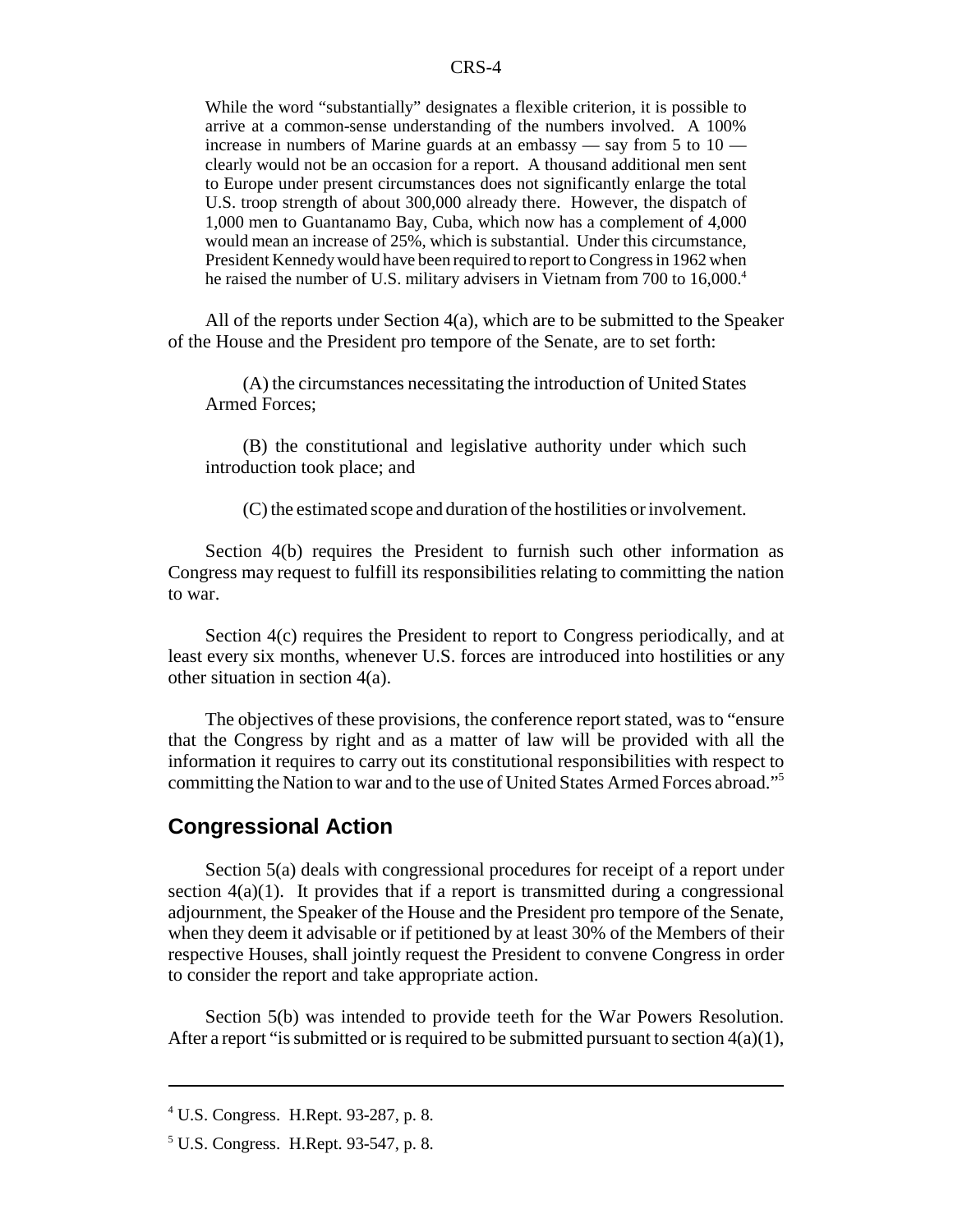whichever is earlier", section 5(b) requires the President to terminate the use of U.S. Armed Forces after 60 days unless Congress (1) has declared war or authorized the action; (2) has extended the period by law; or (3) is physically unable to meet as a result of an armed attack on the United States. The 60 days can be extended for 30 days by the President if he certifies that "unavoidable military necessity respecting the safety of United States Armed Forces" requires their continued use in the course of bringing about their removal.

Section 5(c) requires the President to remove the forces at any time if Congress so directs by concurrent resolution; the effectiveness of this subsection is uncertain because of the 1983 Supreme Court decision on the legislative veto. It is discussed in Part II of this report.

#### **Priority Procedures**

Section 6 establishes expedited procedures for congressional consideration of a joint resolution or bill introduced to authorize the use of armed forces under section 5 (b). They provide for:

(a) A referral to the House Foreign Affairs [International Relations] or Senate Foreign Relations Committee, the committee to report one measure not later than 24 calendar days before the expiration of the 60 day period, unless the relevant House determines otherwise by a vote;

(b) The reported measure to become the pending business of the relevant House and be voted on within three calendar days, unless that House determines otherwise by vote; in the Senate the debate is to be equally divided between proponents and opponents;

(c) A measure passed by one House to be referred to the relevant committee of the other House and reported out not later than 14 calendar days before the expiration of the 60 day period, the reported bill to become the pending business of that House and be voted on within 3 calendar days unless determined otherwise by a vote;

(d) Conferees to file a report not later than four calendar days before the expiration of the 60 day period. If they cannot agree within 48 hours, the conferees are to report back in disagreement, and such report is to be acted on by both Houses not later than the expiration of the 60 day period.

Section 7 establishes similar priority procedures for a concurrent resolution to withdraw forces under section 5(c). For a recent use of these procedures see the section on the legislative veto, below.

## **Interpretive Provisions**

Section 8 sets forth certain interpretations relating to the Resolution. Section 8(a) states that authority to introduce armed forces is not to be inferred from any provision of law or treaty unless it specifically authorizes the introduction of armed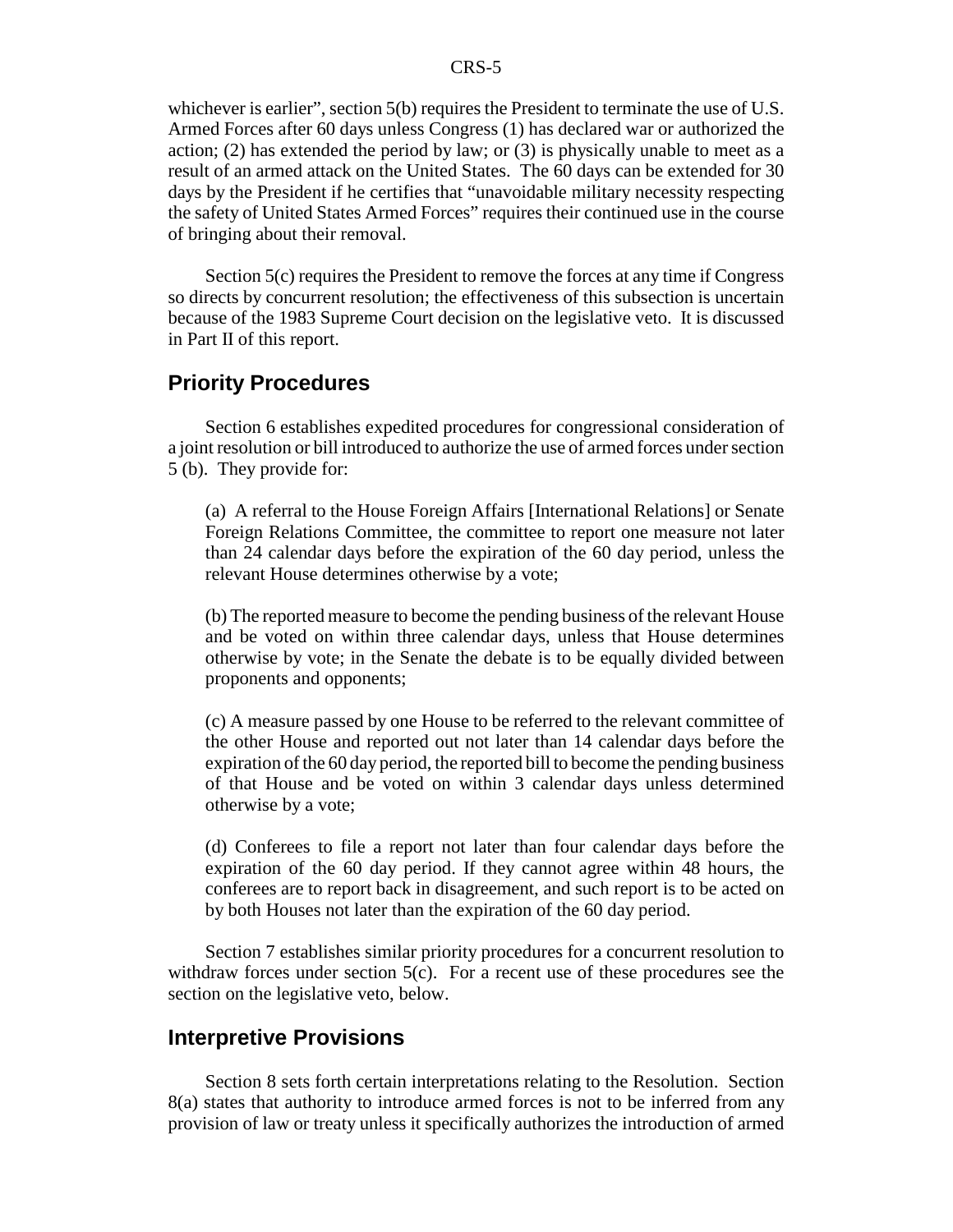forces into hostilities or potential hostilities and states that it is "intended to constitute specific statutory authorization within the meaning of this joint resolution." This language was derived from a Senate measure and was intended to prevent a security treaty or military appropriations act from being used to authorize the introduction of troops. It was also aimed against using a broad resolution like the Tonkin Gulf Resolution <sup>6</sup> to justify hostilities abroad. This resolution had stated that the United States was prepared to take all necessary steps, including use of armed force, to assist certain nations, and it was cited by Presidents and many Members as congressional authorization for the Vietnam war.

Section 8(b) states that further specific statutory authorization is not required

to permit members of United States Armed Forces to participate jointly with members of the armed forces of one or more foreign countries in the headquarters operations of high-level military commands which were established prior to the date of enactment of this joint resolution and pursuant to the United Nations Charter or any treaty ratified by the United States prior to such date.

This section was added by the Senate to make clear that the resolution did not prevent U.S. forces from participating in certain joint military exercises with allied or friendly organizations or countries. The conference report stated that the "high-level" military commands meant the North Atlantic Treaty Organization, (NATO), the North American Air Defense Command (NORAD) and the United Nations command in Korea.

Section 8(c) defines the introduction of armed forces to include the assignment of armed forces to accompany regular or irregular military forces of other countries when engaged, or potentially engaged, in hostilities. The conference report on the War Powers Resolution explained that this was language modified from a Senate provision requiring specific statutory authorization for assigning members of the Armed Forces for such purposes. The report of the Senate Foreign Relations Committee on its bill said:

The purpose of this provision is to prevent secret, unauthorized military support activities and to prevent a repetition of many of the most controversial and regrettable actions in Indochina. The ever deepening ground combat involvement of the United States in South Vietnam began with the assignment of U.S. "advisers" to accompany South Vietnamese units on combat patrols; and in Laos, secretly and without congressional authorization, U.S. "advisers" were deeply engaged in the war in northern Laos.<sup>7</sup>

Section 8(d) states that nothing in the Resolution is intended to alter the constitutional authority of either the Congress or the President. It also specifies that nothing is to be construed as granting any authority to introduce troops that would not exist in the absence of the Resolution. The House report said that this provision was to help insure the constitutionality of the Resolution by making it clear that nothing in it could be interpreted as changing the powers delegated by the Constitution.

<sup>6</sup> P.L. 88-408, approved August 10, 1964; repealed in 1971 by P.L. 91-672.

<sup>7</sup> U.S. Congress. S.Rept. 93-220, p. 24.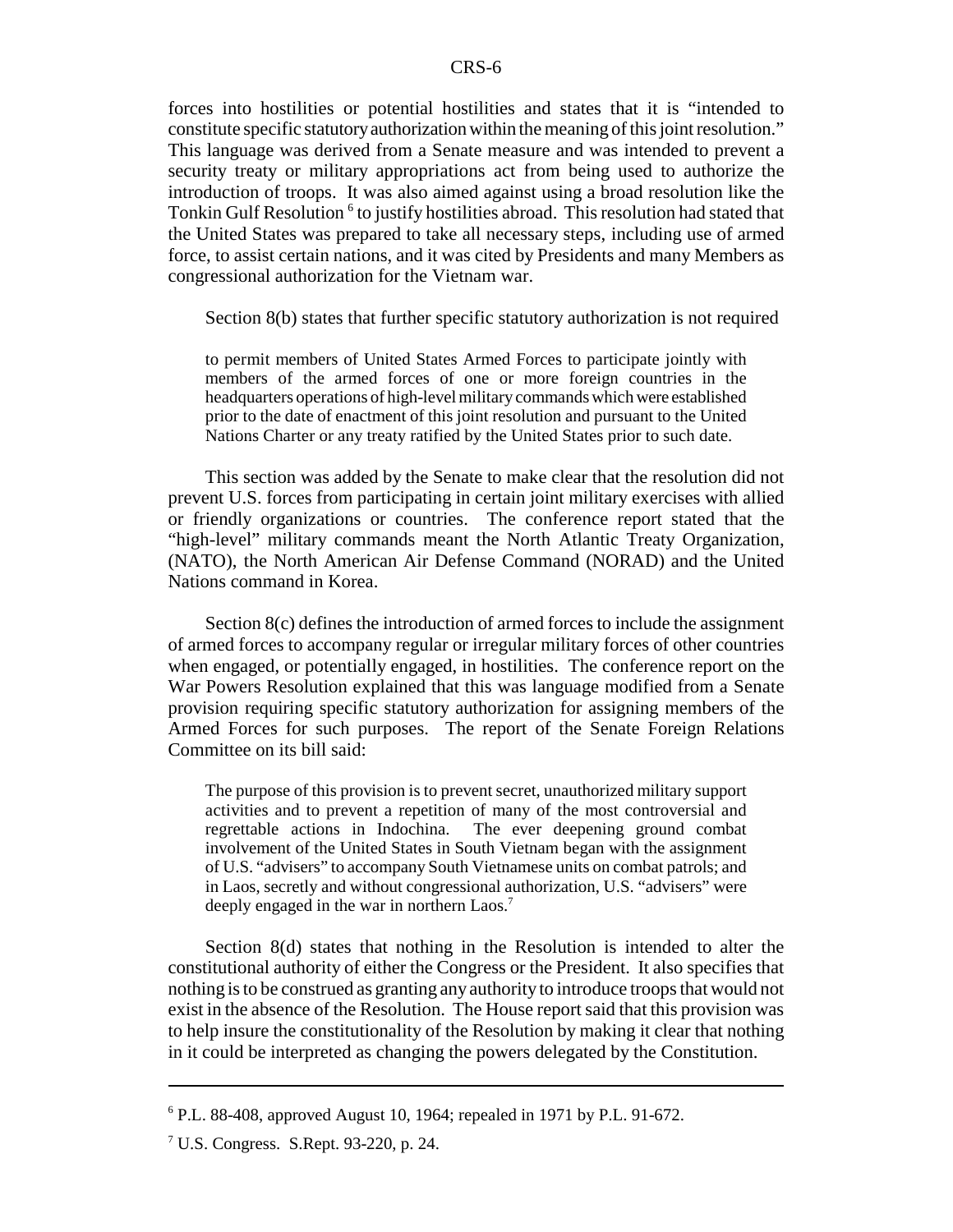Section 9 is a separability clause, stating that if any provision or its application is found invalid, the remainder of the Resolution is not to be affected.

## **Constitutional Questions Raised**

From its inception, the War Powers Resolution was controversial because it operated on the national war powers, powers divided by the Constitution in no definitive fashion between the President and Congress. Congress adopted the resolution in response to the perception that Presidents had assumed more authority to send forces into hostilities than the framers of the Constitution had intended for the Commander-in-Chief. President Nixon in his veto message challenged the constitutionality of the essence of the War Powers Resolution, and particularly two provisions.<sup>8</sup> He argued that the legislative veto provision, permitting Congress to direct the withdrawal of troops by concurrent resolution, was unconstitutional. He also argued that the provision requiring withdrawal of troops after 60-90 days unless Congress passed legislation authorizing such use was unconstitutional because it checked Presidential powers without affirmative congressional action. Every President since the enactment of the War Powers Resolution has taken the position that it is an unconstitutional infringement on the President's authority as Commander-in-Chief.

## **War Powers of President and Congress**

The heart of the challenge to the constitutionality of the War Powers Resolution rests on differing interpretations by the two branches of the respective war powers of the President and Congress. These differing interpretations, especially the assertions of Presidential authority to send forces into hostile situations without a declaration of war or other authorization by Congress, were the reason for the enactment of the Resolution.

The congressional view was that the framers of the Constitution gave Congress the power to declare war, meaning the ultimate decision whether or not to enter a war. Most Members of Congress agreed that the President as Commander in Chief had power to lead the U.S. forces once the decision to wage war had been made, to defend the nation against an attack, and perhaps in some instances to take other action such as rescuing American citizens. But, in this view, he did not have the power to commit armed forces to war. By the early 1970s, the congressional majority view was that the constitutional balance of war powers had swung too far toward the President and needed to be corrected. Opponents argued that Congress always held the power to forbid or terminate U.S. military action by statute or refusal of appropriations, and that without the clear will to act the War Powers Resolution would be ineffective.

<sup>8</sup> United States. President (Nixon). Message vetoing House Joint Resolution 542, A Joint Resolution Concerning the War Powers of Congress and the President. October 24, 1973. H.Doc. 93-171.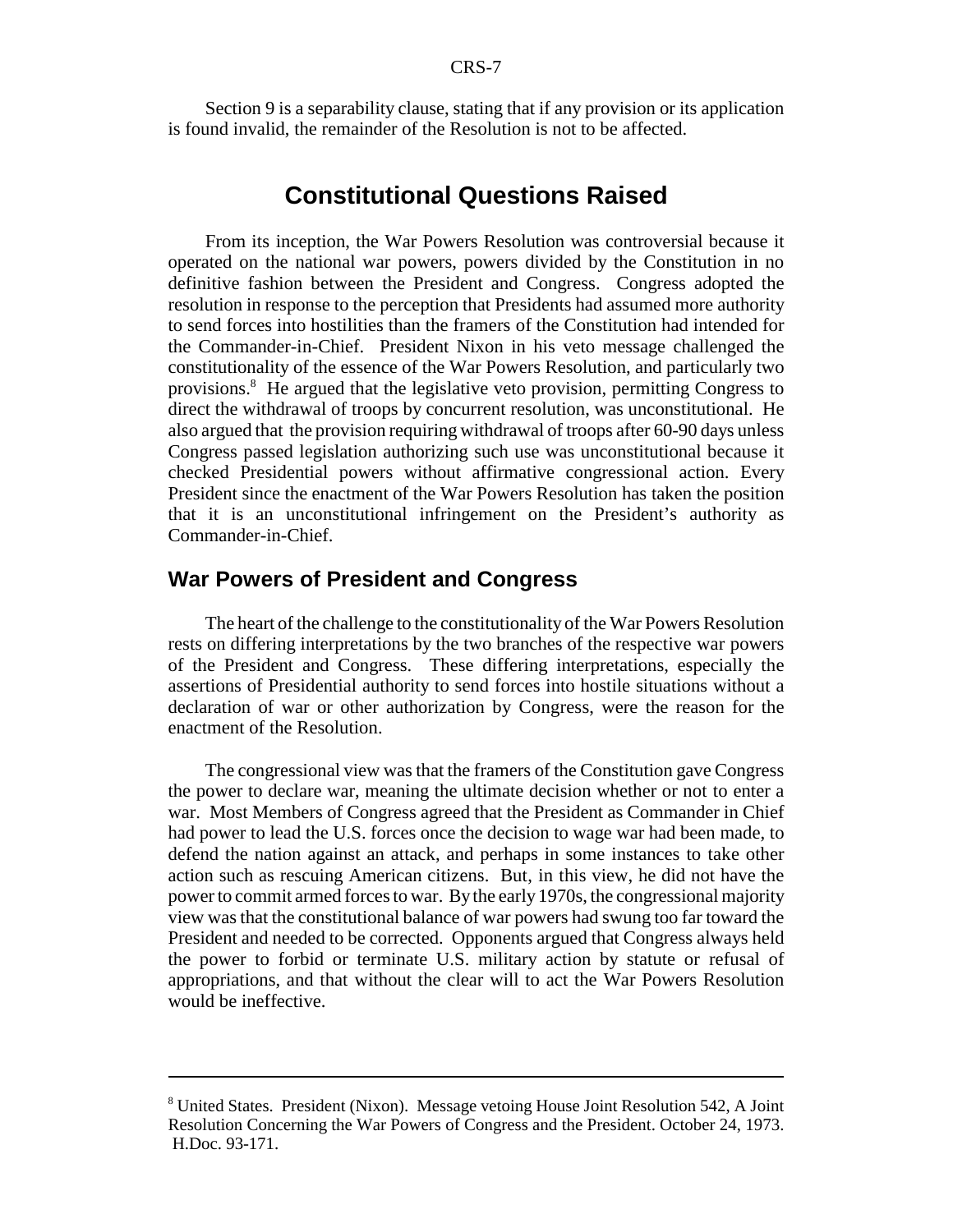In his veto message, President Nixon said the Resolution would impose restrictions upon the authority of the President which would be dangerous to the safety of the Nation and "attempt to take away, by a mere legislative act, authorities which the President has properly exercised under the Constitution for almost 200 years."

The War Powers Resolution in section 2(c) recognized the constitutional powers of the President as Commander-in-Chief to introduce forces into hostilities or imminent hostilities as "exercised only pursuant to (1) a declaration of war, (2) specific statutory authorization, or (3) a national emergency created by attack upon the United States, its territories or possessions, or its armed forces." The executive branch has contended that the President has much broader authority to use forces, including for such purposes as to rescue American citizens abroad, rescue foreign nationals where such action facilitates the rescue of U.S. citizens, protect U.S. Embassies and legations, suppress civil insurrection, implement the terms of an armistice or cease-fire involving the United States, and carry out the terms of security commitments contained in treaties.<sup>9</sup>

#### **Legislative Veto**

On June 23, 1983, the Supreme Court in *INS* v. *Chadha*, ruled unconstitutional the legislative veto provision in section  $244(c)(2)$  of the Immigration and Nationality Act. $10$  Although the case involved the use of a one-House legislative veto, the decision cast doubt on the validity of any legislative veto device that was not presented to the President for signature. The Court held that to accomplish what the House attempted to do in the *Chadha* case "requires action in conformity with the express procedures of the Constitution's prescription for legislative action: passage by a majority of both Houses and presentment to the President." On July 6, 1983, the Supreme Court affirmed a lower court's decision striking down a provision in another  $law<sup>11</sup>$  that permitted Congress to disapprove by concurrent (two-House) resolution. $12$ 

Since section 5(c) requires forces to be removed by the President if Congress so directs by a concurrent resolution, it is constitutionally suspect under the reasoning applied by the Court.<sup>13</sup> A concurrent resolution is adopted by both chambers, but it does not require presentment to the President for signature or veto. Some legal analysts contend, nevertheless, that the War Powers Resolution is in a unique

<sup>&</sup>lt;sup>9</sup> U.S. Congress. House. Committee on International Relations. War Powers: A Test of Compliance relative to the Danang Sealift, the Evacuation of Phnom Penh, the Evacuation of Saigon, and the Mayaguez Incident. Hearings, May 7 and June 4, 1975. Washington, U.S. Govt. Printing Off., 1975. p. 69.

<sup>&</sup>lt;sup>10</sup> 462 U.S. 919 (1983).

<sup>&</sup>lt;sup>11</sup> Federal Trade Commission Improvements Act of 1980.

<sup>&</sup>lt;sup>12</sup> Process Gas Consumers Group v. Consumer Energy Council, 463 U.S. 1216 (1983).

<sup>&</sup>lt;sup>13</sup> Celada, Raymond. J. Effect of the Legislative Veto Decision on the Two-House Disapproval Mechanism to Terminate U.S. Involvement in Hostilities Pursuant to Unilateral Presidential Action. CRS Report, August 24, 1983.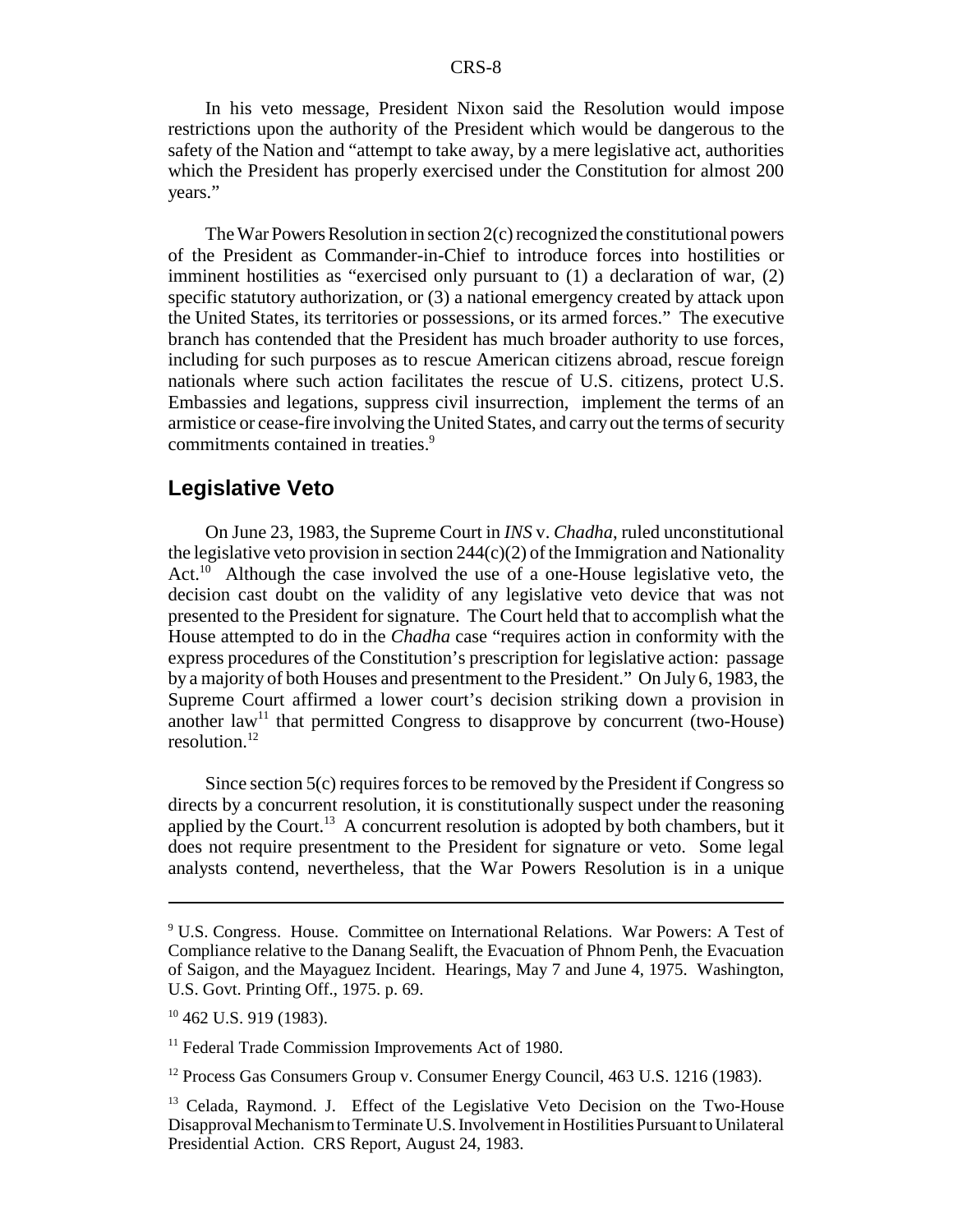category which differs from statutes containing a legislative veto over delegated authorities.14 Perhaps more important, some observers contend, if a majority of both Houses ever voted to withdraw U.S. forces, the President would be unlikely to continue the action for long, and Congress could withhold appropriations to finance further action. Because the War Powers Resolution contains a separability clause in section 9, most analysts take the view that the remainder of the joint resolution would not be affected even if section  $5(c)$  were found unconstitutional.<sup>15</sup>

Congress has taken action to fill the gap left by the possible invalidity of the concurrent resolution mechanism for the withdrawal of troops. On October 20, 1983, the Senate voted to amend the War Powers Resolution by substituting a joint resolution, which requires presentment to the President, for the concurrent resolution in section  $5(c)$ , and providing that it would be handled under the expedited procedures in section 7. The House and Senate conferees agreed not to amend the War Powers Resolution itself, but to adopt a free standing measure relating to the withdrawal of troops. The measure, which became law, provided that any joint resolution or bill to require the removal of U.S. armed forces engaged in hostilities outside the United States without a declaration of war or specific statutory authorization would be considered in accordance with the expedited procedures of section  $601(b)$  of the International Security and Arms Export Control Act of 1976,  $16$ except that it would be amendable and debate on a veto limited to 20 hours.<sup>17</sup> The priority procedures embraced by this provision applied in the Senate only. Handling of such a joint resolution by the House was left to that Chamber's discretion.

House Members attempted to use section 5(c) to obtain a withdrawal of forces from Somalia. On October 22, 1993, Representative Benjamin Gilman introduced H.Con.Res. 170, pursuant to section 5(c) of the War Powers Resolution, directing the President to remove U.S. Armed Forces from Somalia by January 31, 1994. Using the expedited procedures called for in section 5(c), the Foreign Affairs Committee amended the date of withdrawal to March 31, 1994, (the date the President had already agreed to withdraw the forces), and the House adopted H.Con.Res. 170. The Foreign Affairs Committee reported:<sup>18</sup>

<sup>&</sup>lt;sup>14</sup> Gressman, Prof. Eugene. In U.S. Congress. House. Committee on Foreign Affairs. The U.S. Supreme Court Decision Concerning the Legislative Veto. Hearings, July 19, 20, and 21, 1983. 98<sup>th</sup> Congress, 1<sup>st</sup> sess. Washington, U.S. GPO, 1983, p. 155-157. Buchanan, G. Sidney. In Defense of the War Powers Resolution: Chadha Does Not Apply. Houston Law Review, Vol. 22, p. 1155; Ely, John Hart. Suppose Congress Wanted a War Powers Act that Worked. Columbia Law Review, Vol. 88, p. 1379 (see p. 1395-1398).

<sup>&</sup>lt;sup>15</sup> U.S. Congress. House. Committee on Foreign Affairs. U.S. Supreme Court Decision Concerning the Legislative Veto, Hearings, p. 52.

<sup>16</sup> P.L. 94-329, signed June 30, 1976.

<sup>&</sup>lt;sup>17</sup> Senate amendment to S. 1324. Section 1013, State Department Authorization Act for FY1984, P.L. 98-164, approved November 22, 1983. Codified at 50 U.S.C. , sect.1546a (1994).

<sup>&</sup>lt;sup>18</sup> H.Rept. 103-329, November 5, 1993, p. 2. See below for further discussion of the Somalia case.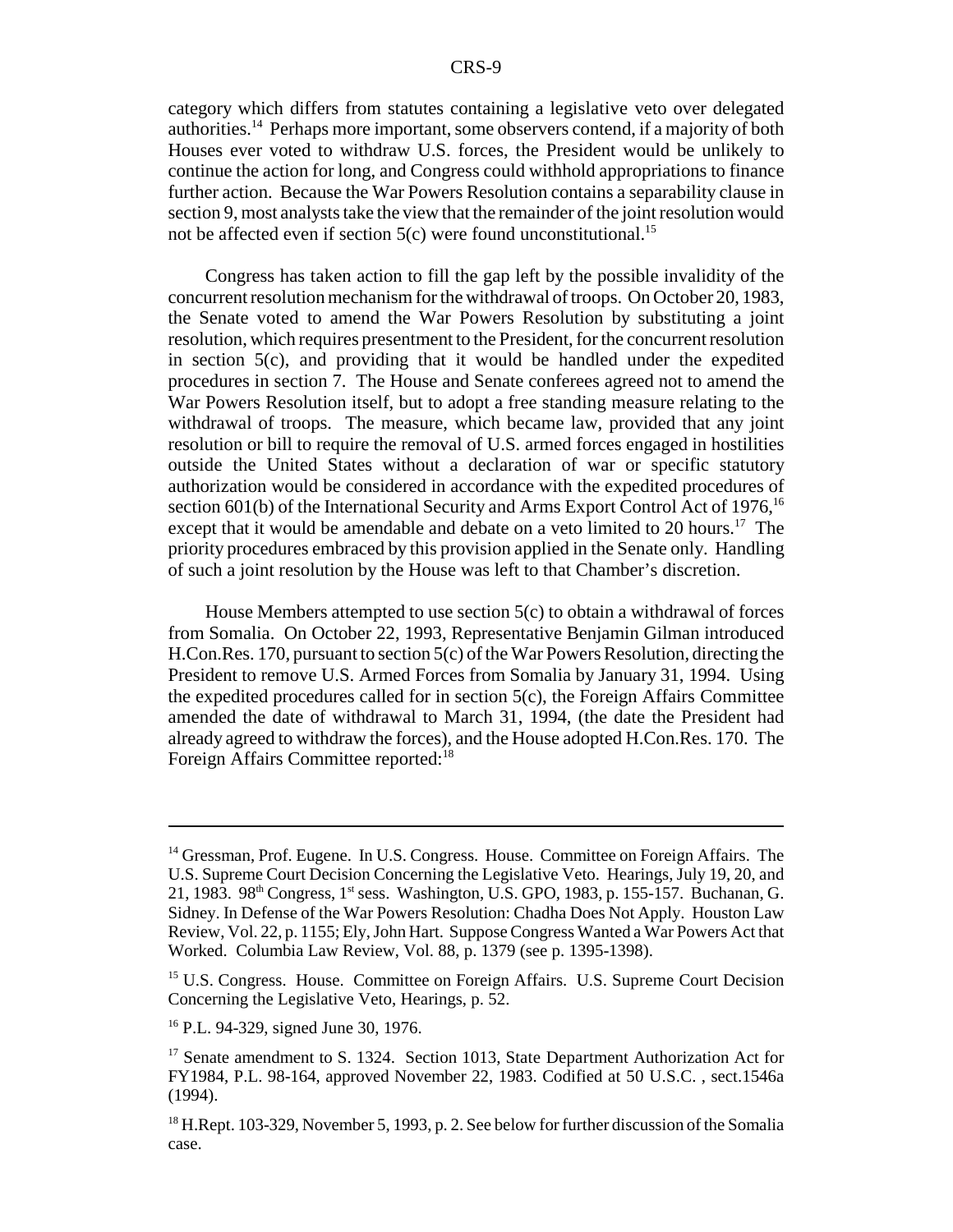Despite such genuine constitutionality questions, the committee acted in accordance with the expedited procedures in section 7. The committee action was premised on a determination that neither individual Members of Congress nor Committees of Congress should make unilateral judgments about the constitutionality of provisions of law.

Despite the use of the phrase "directs the President", the sponsor of the resolution and Speaker of the House Thomas Foley expressed the view that because of the *Chadha* decision, the resolution would be non-binding. The March 31, 1994, withdrawal date was later enacted as section 8151 of P.L. 103-139, signed November 11, 1993.

#### **Automatic Withdrawal Provision**

The automatic withdrawal provision has become perhaps the most controversial provision of the War Powers Resolution. Section 5(b) requires the President to withdraw U.S. forces from hostilities within 60-90 days after a report is submitted or required to be submitted under section  $4(a)(1)$ . The triggering of the time limit has been a major factor in the reluctance of Presidents to report, or Congress to insist upon a report, under section  $4(a)(1)$ .

Drafters of the War Powers Resolution included a time limit to provide some teeth for Congress, in the event a President assumed a power to act from provisions of resolutions, treaties, or the Constitution which did not constitute an explicit authorization. The Senate report called the time limit "the heart and core" of the bill that "represents, in an historic sense, a restoration of the constitutional balance which has been distorted by practice in our history and, climatically, in recent decades."<sup>19</sup> The House report emphasized that the Resolution did not grant the President any new authority or any freedom of action during the time limits that he did not already have.

Administration officials have objected that the provision would require the withdrawal of U.S. forces simply because of congressional inaction during an arbitrary period. Since the resolution recognizes that the President has independent authority to use armed forces in certain circumstances, they state, "on what basis can Congress seek to terminate such independent authority by the mere passage of time?"<sup>20</sup> In addition, they argue, the imposition of a deadline interferes with successful action, signals a divided nation and lack of resolve, gives the enemy a basis for hoping that the President will be forced by domestic opponents to stop an action, and increases risk to U.S. forces in the field. The issue has not been dealt with by the courts.

<sup>&</sup>lt;sup>19</sup> The Senate bill had a time limit of 30 days. U.S. Congress. Senate. Committee on Foreign Relations. War Powers. Report to accompany S. 440. S.Rept. 93-220, 93d Congress, 1<sup>st</sup> Session. p. 28.

<sup>&</sup>lt;sup>20</sup> Sofaer, Abraham D. Prepared statement in: U.S. Congress. Senate. Committee on Foreign Relations. The War Power After 200 Years: Congress and the President at a Constitutional Impasse. Hearings before the Special Subcommittee on War Powers. July 13-September 29, 1988. S.Hrng. 100-1012. p. 1059.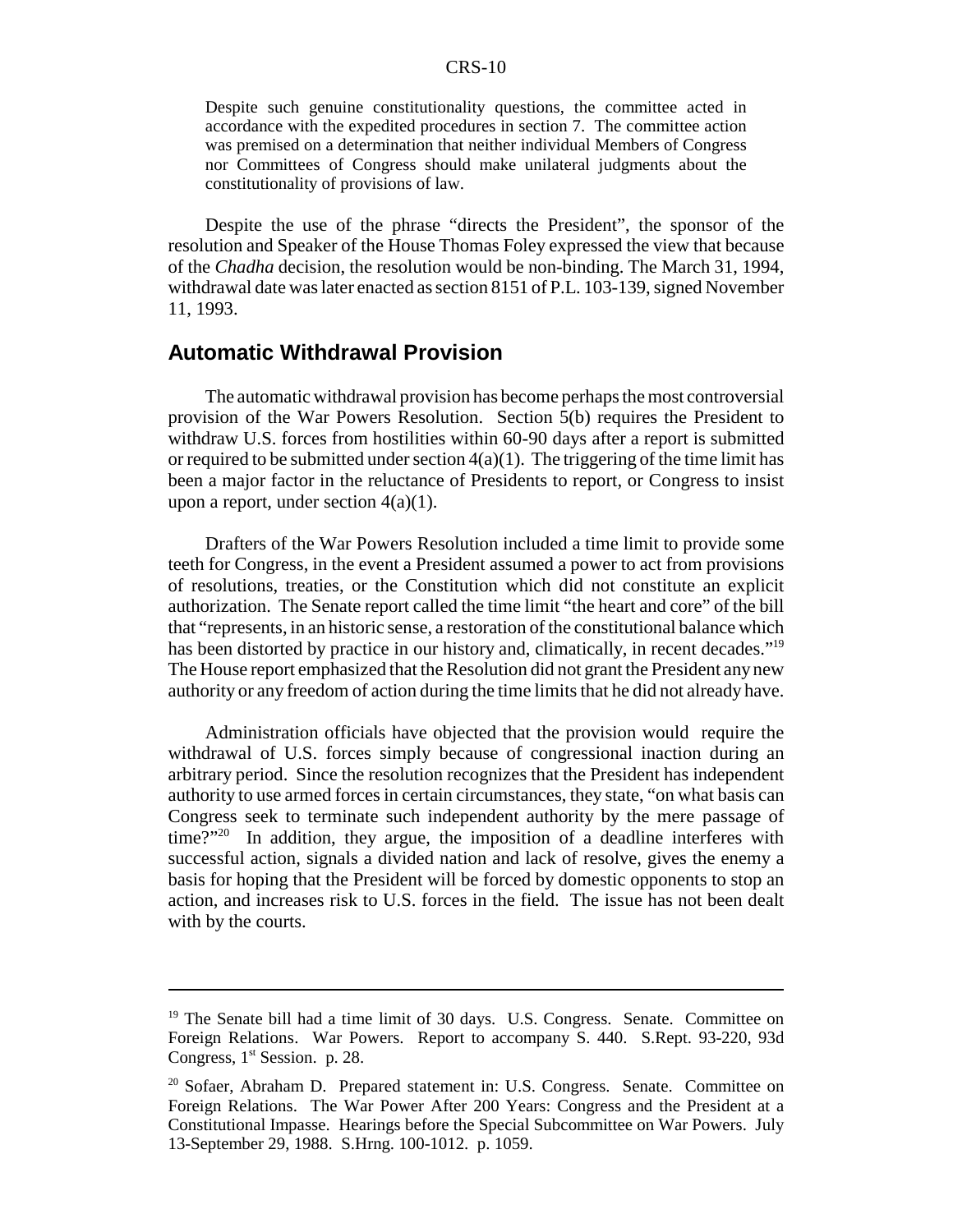# **Major Cases and Issues Prior to the Persian Gulf War**

Perceptions of the War Powers Resolution tended to be set during the Cold War. During the 1970s the issues revolved largely around the adequacy of consultation. The 1980s raised more serious issues of Presidential compliance and congressional willingness to use the War Powers Resolution to restrain Presidential action. With regard to Lebanon in 1983, Congress itself invoked the War Powers Resolution, but in the 1987-1988 Persian Gulf tanker war Congress chose not to do so. Following is a summary of major U.S. military actions and the issues they raised relating to the War Powers Resolution from its enactment in 1973 to August 1990.<sup>21</sup>

#### **Vietnam Evacuations and Mayaguez: What Is Consultation?**

As the Vietnam war ended, on three occasions, in April 1975, President Ford used U.S. forces to help evacuate American citizens and foreign nationals. In addition, in May 1975 President Ford ordered the retaking of a U.S. merchant vessel, the *SS Mayaguez* which had been seized by Cambodian naval patrol vessels. All four actions were reported to Congress citing the War Powers Resolution. The report on the Mayaguez recapture was the only War Powers report to date to specifically cite section  $4(a)(1)$ , but the question of the time limit was moot because the action was over by the time the report was filed.

Among the problems revealed by these first four cases were differences of opinion between the two branches on the meaning of consultation. The Ford Administration held that it had met the consultation requirement because the President had directed that congressional leaders be notified prior to the actual commencement of the introduction of armed forces. The prevailing congressional view was that consultation meant that the President seek congressional opinion, and take it into account, prior to making a decision to commit armed forces. $22$ 

## **Iran Hostage Rescue Attempt: Is Consultation Always Necessary and Possible?**

After an unsuccessful attempt on April 24, 1980, to rescue American hostages being held in Iran, President Carter submitted a report to Congress to meet the requirements of the War Powers Resolution, but he did not consult in advance. The Administration took the position that consultation was not required because the

<sup>&</sup>lt;sup>21</sup> Appendix A lists in chronological order all reports to Congress related to the War Powers Resolution from the first in 1975 through 2003. Appendix B lists representative instances of the deployment to or use of armed forces in potentially hostile situations which were not reported under the Resolution. Appendix C gives the complete text of the War Powers Resolution.

<sup>&</sup>lt;sup>22</sup> U.S. Congress. House. Committee on International Relations. War Powers: A Test of Compliance Relative to the Danang Sealift, the Evacuation of Phnom Penh, the Evacuation of Saigon, and the Mayaguez Incident. Hearings, May 7 and June 4, 1975. Washington, U.S. Govt. Print. Off., 1975. P. 3.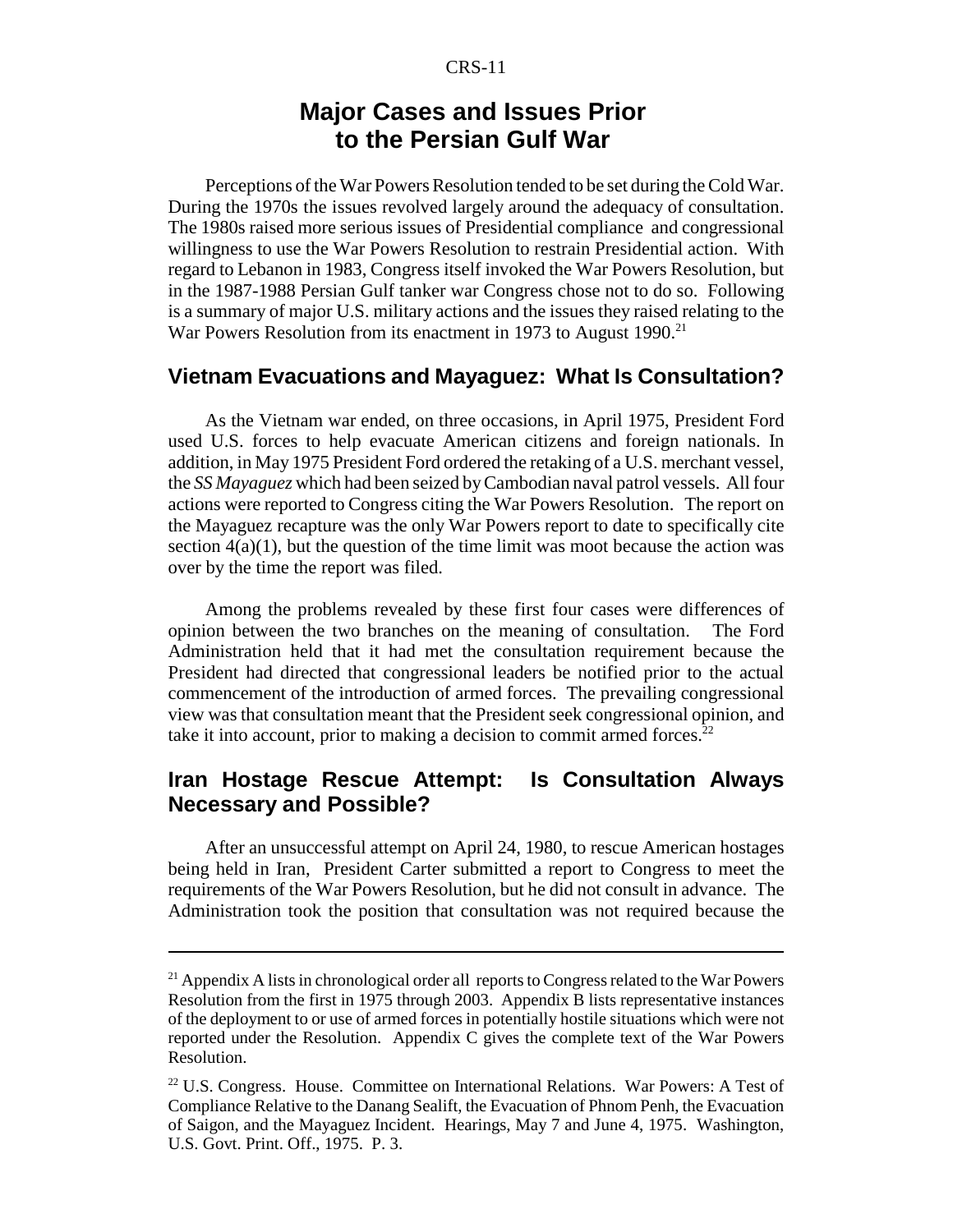mission was a rescue attempt, not an act of force or aggression against Iran. In addition, the Administration contended that consultation was not possible or required because the mission depended upon total surprise.

Some Members of Congress complained about the lack of consultation, especially because legislative-executive meetings had been going on since the Iranian crisis had begun the previous year. Just before the rescue attempt, the Senate Foreign Relations Committee had sent a letter to Secretary of State Cyrus Vance requesting formal consultations under the War Powers Resolution. Moreover, shortly before the rescue attempt, the President outlined plans for a rescue attempt to Senate Majority Leader Robert Byrd but did not say it had begun. Senate Foreign Relations Committee Chairman Frank Church stressed as guidelines for the future: (1) consultation required giving Congress an opportunity to participate in the decision making process, not just informing Congress that an operation was underway; and (2) the judgment could not be made unilaterally but should be made by the President and Congress.23

## **El Salvador: When Are Military Advisers in Imminent Hostilities?**

One of the first cases to generate substantial controversy because it was never reported under the War Powers Resolution was the dispatch of U.S. military advisers to El Salvador. At the end of February 1981, the Department of State announced the dispatch of 20 additional military advisers to El Salvador to aid its government against guerilla warfare. There were already 19 military advisers in El Salvador sent by the Carter Administration. The Reagan Administration said the insurgents were organized and armed by Soviet bloc countries, particularly Cuba. By March 14, the Administration had authorized a total of 54 advisers, including experts in combat training.

The President did not report the situation under the War Powers Resolution. A State Department memorandum said a report was not required because the U.S. personnel were not being introduced into hostilities or situations of imminent hostilities. The memorandum asserted that if a change in circumstances occurred that raised the prospect of imminent hostilities, the Resolution would be complied with. A justification for not reporting under section  $4(a)(2)$  was that the military personnel being introduced were not equipped for combat.<sup>24</sup> They would, it was maintained, carry only personal sidearms which they were authorized to use only in their own defense or the defense of other Americans.

The State Department held that section 8(c) of the War Powers Resolution was not intended to require a report when U.S. military personnel might be involved in training foreign military personnel, if there were no imminent involvement of U.S. personnel in hostilities. In the case of El Salvador, the memorandum said, U.S.

 $23$  U.S. Congress. Senate. Committee on Foreign Relations. The situation in Iran. Hearing, 96<sup>th</sup> Congress, 2<sup>nd</sup> session. May 8, 1980. Washington, U.S. Govt. Print. Off., 1980. P. iii.

 $24$  Congressional Record, March 5, 1981, V. 127, p. 3743.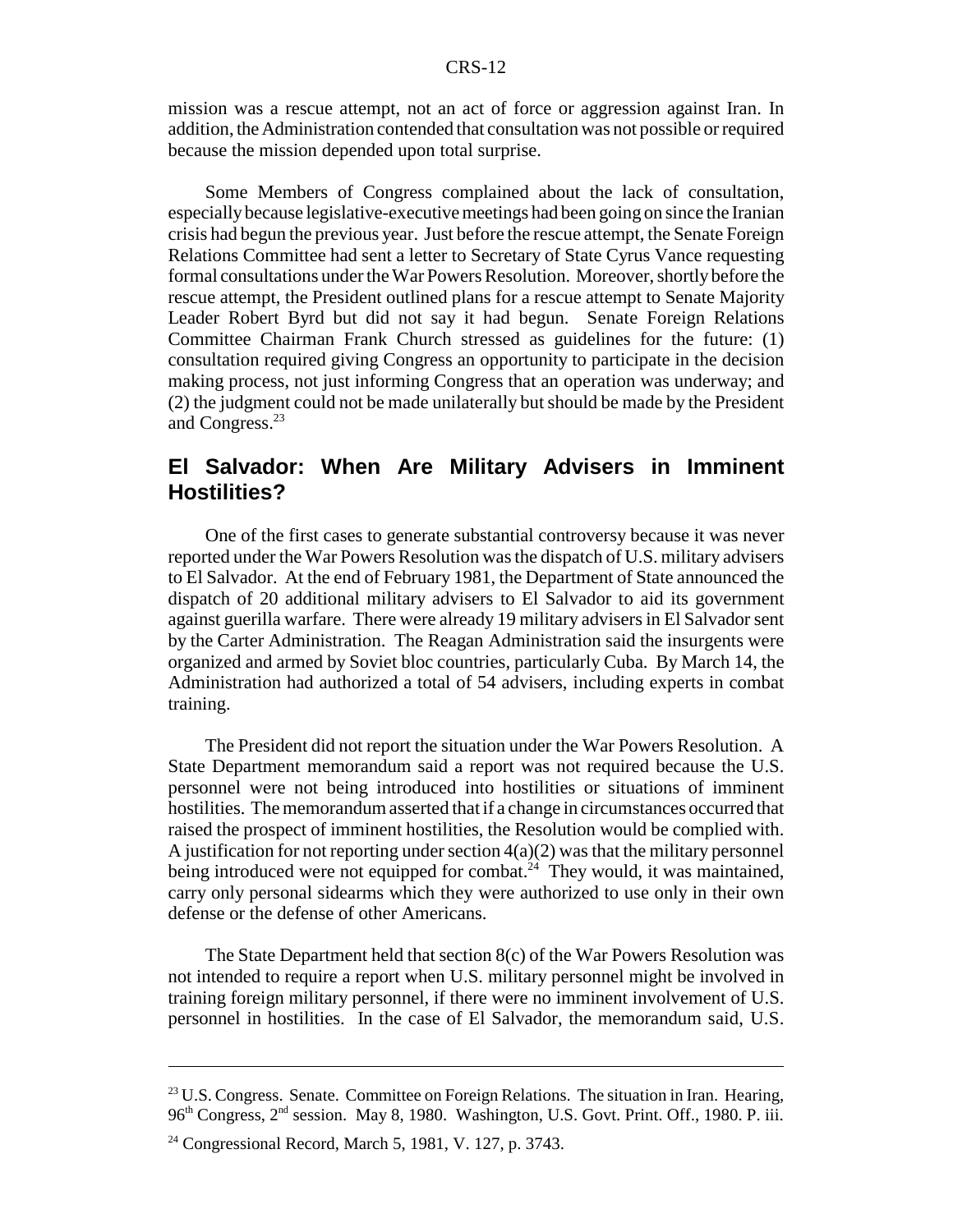military personnel "will not act as combat advisors, and will not accompany Salvadoran forces in combat, on operational patrols, or in any other situation where combat is likely."

On May 1, 1981, eleven Members of Congress challenged the President's action by filing suit on grounds that he had violated the Constitution and the War Powers Resolution by sending the advisers to El Salvador. Eventually there were 29 co-plaintiffs, but by June 18, 1981, an equal number of Members (13 Senators and 16 Representatives) filed a motion to intervene in the suit, contending that a number of legislative measures were then pending before Congress and that Congress had ample opportunity to vote to end military assistance to El Salvador if it wished.

On October 4, 1982, U.S. District Court Judge Joyce Hens Green dismissed the suit. She ruled that Congress, not the court, must resolve the question of whether the U.S. forces in El Salvador were involved in a hostile or potentially hostile situation. While there might be situations in which a court could conclude that U.S. forces were involved in hostilities, she ruled, the "subtleties of fact-finding in this situation should be left to the political branches." She noted that Congress had taken no action to show it believed the President's decision was subject to the War Powers Resolution.25 On November 18, 1983, a Federal circuit court affirmed the dismissal and on June 8, 1984, the Supreme Court declined consideration of an appeal of that decision.26

As the involvement continued and casualties occurred among the U.S. military advisers, various legislative proposals relating to the War Powers Resolution and El Salvador were introduced. Some proposals required a specific authorization prior to the introduction of U.S. forces into hostilities or combat in El Salvador.<sup>27</sup> Other proposals declared that the commitment of U.S. Armed Forces in El Salvador necessitated compliance with section 4(a) of the War Powers Resolution, requiring the President to submit a report.<sup>28</sup>

Neither approach was adopted in legislation, but the Senate Foreign Relations Committee reported that the President had "a clear obligation under the War Powers Resolution to consult with Congress prior to any future decision to commit combat forces to El Salvador."29 On July 26, 1983, the House rejected an amendment to the Defense Authorization bill (H.R. 2969) to limit the number of active duty military

<sup>25</sup> *Crockett v. Reagan*, 558 F. Supp. 893 (D.D.C. 1982).

<sup>26 720</sup> F. 2d 1355 (D.C.Cir. 1983), cert. denied, 467 U.S. 1251 (1984).

 $27$  On March 8, 1982, Senator Robert Byrd introduced the War Powers Resolution Amendment of 1982 (S. 2179) specifically providing that U.S. armed forces shall not be introduced into El Salvador for combat unless (1) the Congress has declared war or specifically authorized such use; or (2) such introduction was necessary to meet a clear and present danger of attack on the United States or to provide immediate evacuation of U.S. citizens. Similar bills were introduced in the House, e.g. H.R. 1619 and H.R. 1777 in the 98<sup>th</sup> Congress.

 $28$  H.Con.Res. 87, 97<sup>th</sup> Congress.

<sup>29</sup> Report on S.J.Res. 158, Sec. III, S.Rept. 97-470, June 9, 1982.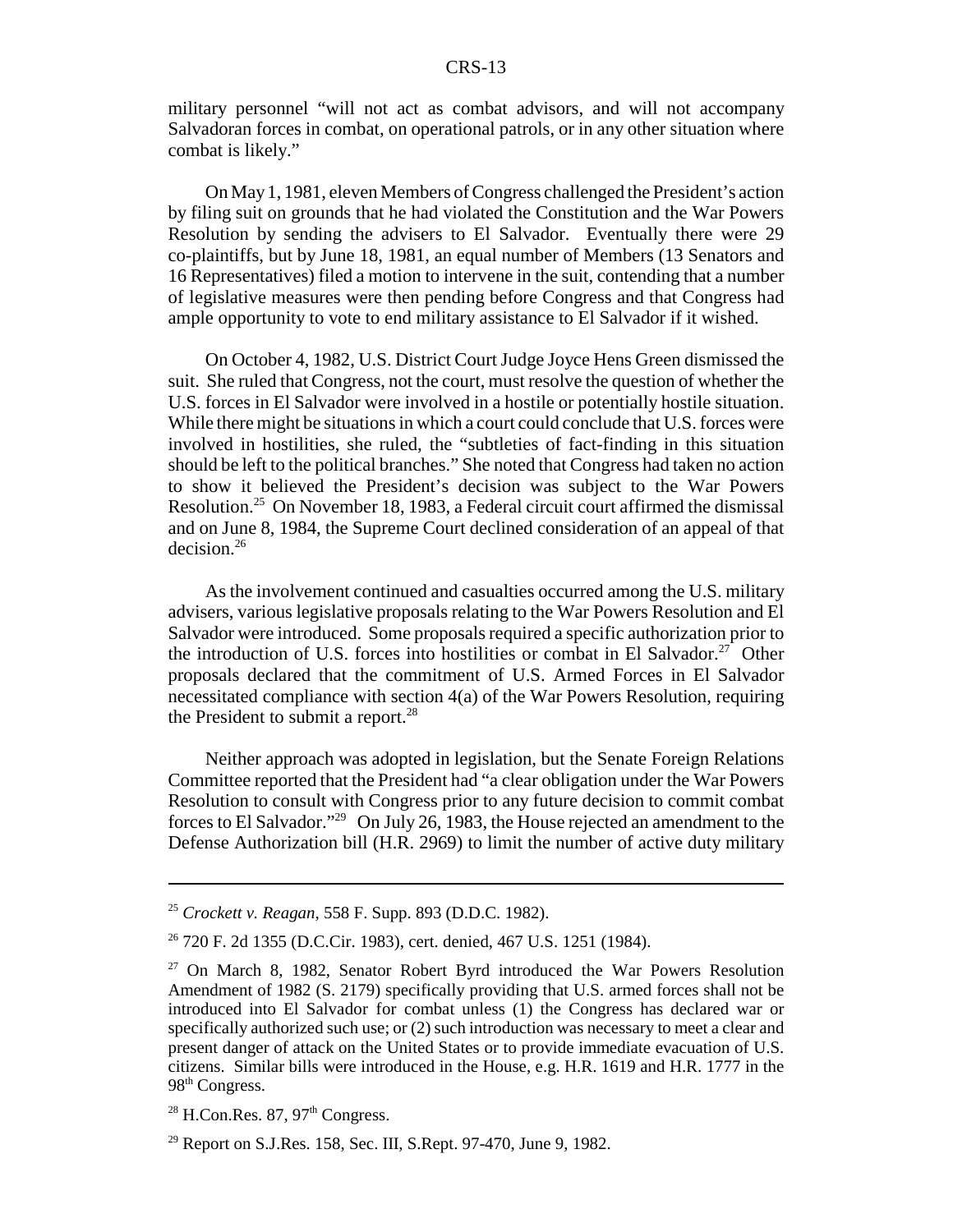advisers in El Salvador to 55, unless the President reported any increase above that level under section  $4(a)(1)$  of the War Powers Resolution.<sup>30</sup> Nevertheless, the Administration in practice kept the number of trainers at 55.

## **Honduras: When Are Military Exercises More than Training?**

Military exercises in Honduras in 1983 and subsequent years raised the question of when military exercises should be reported under the War Powers Resolution. Section  $4(a)(2)$  requires the reporting of introduction of troops equipped for combat, but exempts deployments which relate solely to training.

On July 27, 1983, President Reagan announced "joint training exercises" planned for Central America and the Caribbean. The first contingent of U.S. troops landed in Honduras on August 8, 1983, and the series of ground and ocean exercises continued for several years, involving thousands of ground troops plus warships and fighter planes.

The President did not report the exercises under the War Powers Resolution. He characterized the maneuvers as routine and said the United States had been regularly conducting joint exercises with Latin American countries since 1965. Some Members of Congress, on the other hand, contended that the exercises were part of a policy to support the rebels or "contras" fighting the Sandinista Government of Nicaragua, threatening that government, and increased the possibility of U.S. military involvement in hostilities in Central America.

Several Members of Congress called for reporting the actions under the War Powers Resolution, but some sought other vehicles for congressional control. In 1982, the Boland amendment to the Defense Appropriations Act had already prohibited use of funds to overthrow the Government of Nicaragua or provoke a military exchange between Nicaragua or Honduras.<sup>31</sup> Variations of this amendment followed in subsequent years. After press reports in 1985 that the option of invading Nicaragua was being discussed, the Defense Authorization Act for Fiscal Year 1986 stated the sense of Congress that U.S. armed forces should not be introduced into or over Nicaragua for combat.<sup>32</sup> In 1986, after U.S. helicopters ferried Honduran troops to the Nicaraguan border area, Congress prohibited U.S. personnel from participating in assistance within land areas of Honduras and Costa Rica within 120 miles of the Nicaraguan border, or from entering Nicaragua to provide military advice or support to paramilitary groups operating in that country.<sup>33</sup> Gradually the

<sup>30</sup> *Congressional Record*, House, July 26, 1983, pp. 20924-20925.

<sup>&</sup>lt;sup>31</sup> The initial statutory restriction was contained in the Continuing Appropriations Resolution for 1983, P.L. 97-377. This was followed by a \$24 million ceiling on intelligence agency support in FY1984.

 $32$  Sec. 1451 of P.L.99-145, approved November 8, 1985. A similar provision was contained in the defense authorization for 1988-1989, sec.1405 of P.L.100-180, approved December 4, 1987.

<sup>&</sup>lt;sup>33</sup> Continuing Appropriations Resolution, P. L. 99-591, approved October 30, 1986. (continued...)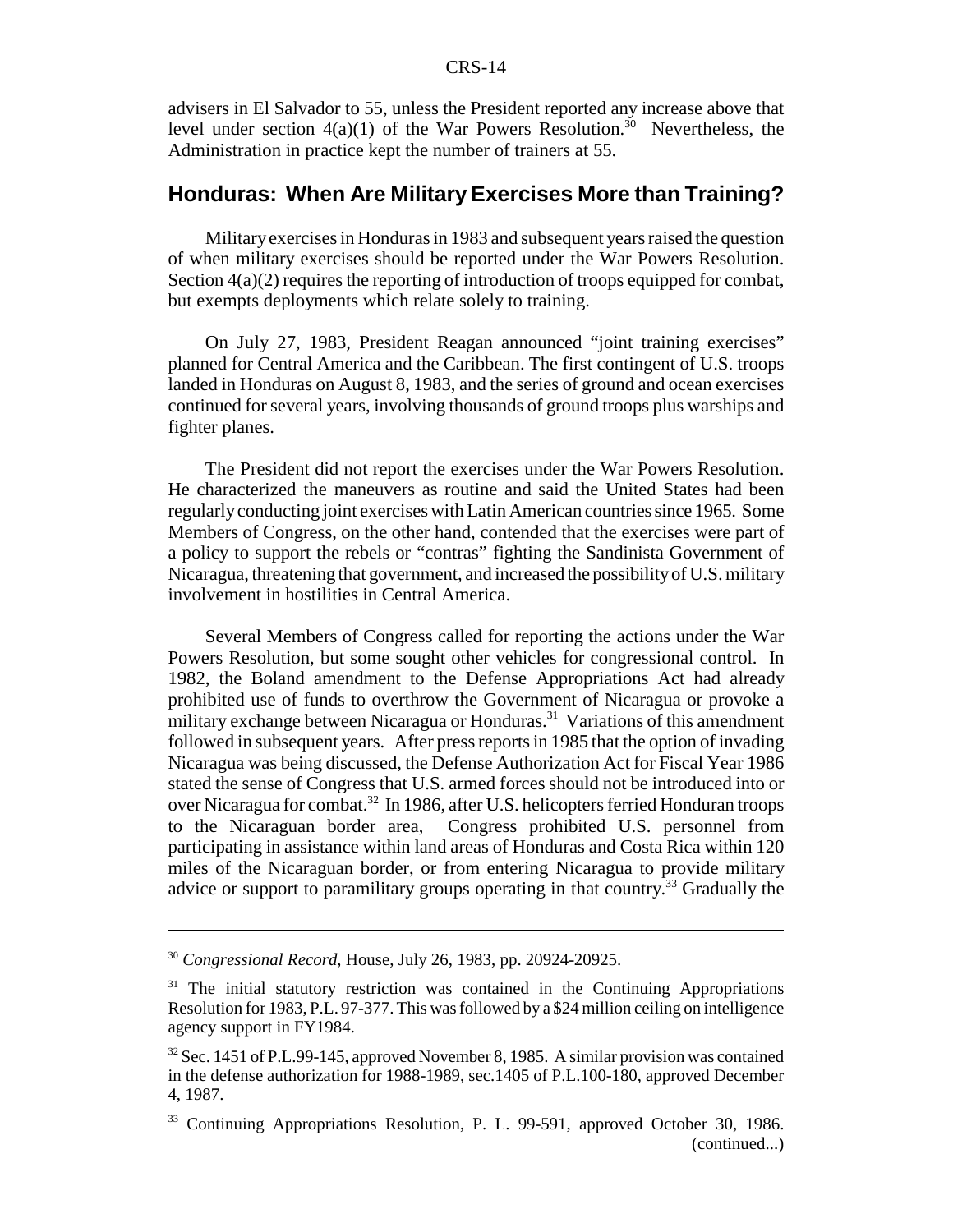issue died with peace agreements in the region and the electoral defeat of the Sandinista regime in Nicaragua in 1990.

## **Lebanon: How Can Congress Invoke the War Powers Resolution?**

The War Powers Resolution faced a major test when Marines sent to participate in a Multinational Force in Lebanon in 1982 became the targets of hostile fire in August 1983. During this period President Reagan filed three reports under the War Powers Resolution, but he did not report under section  $4(a)(1)$  that the forces were being introduced into hostilities or imminent hostilities, thus triggering the 60-90 day time limit.

On September 29, 1983, Congress passed the Multinational Force in Lebanon Resolution determining that the requirements of section  $4(a)(1)$  of the War Powers Resolution became operative on August 29, 1983.<sup>34</sup> In the same resolution, Congress authorized the continued participation of the Marines in the Multinational Force for 18 months. The resolution was a compromise between Congress and the President. Congress obtained the President's signature on legislation invoking the War Powers Resolution for the first time, but the price for this concession was a congressional authorization for the U.S. troops to remain in Lebanon for 18 months.

The events began on July 6, 1982, when President Reagan announced he would send a small contingent of U.S. troops to a multinational force for temporary peacekeeping in Lebanon. Chairman of the House Foreign Affairs Committee Clement Zablocki wrote President Reagan that if such a force were sent, the United States would be introducing forces into imminent hostilities and a report under section  $4(a)(1)$  would be required. When the forces began to land on August 25, President Reagan reported but did not cite section  $4(a)(1)$  and said the agreement with Lebanon ruled out any combat responsibilities. After overseeing the departure of the Palestine Liberation Organization force, the Marines in the first Multinational Force left Lebanon on September 10, 1982.

The second dispatch of Marines to Lebanon began on September 20, 1982. President Reagan announced that the United States, France, and Italy had agreed to form a new multinational force to return to Lebanon for a limited period of time to help maintain order until the lawful authorities in Lebanon could discharge those duties. The action followed three events that took place after the withdrawal of the first group of Marines: the assassination of Lebanon President-elect Bashir Gemayel, the entry of Israeli forces into West Beirut, and the massacre of Palestinian civilians by Lebanese Christian militiamen.

On September 29, 1982, President Reagan submitted a report that 1,200 Marines had begun to arrive in Beirut, but again he did not cite section 4(a)(1), saying instead

 $33$  (...continued)

Continued in P.L. 100-202, approved December 22, 1987.

<sup>34</sup> P.L. 98-119, approved October 12, 1983.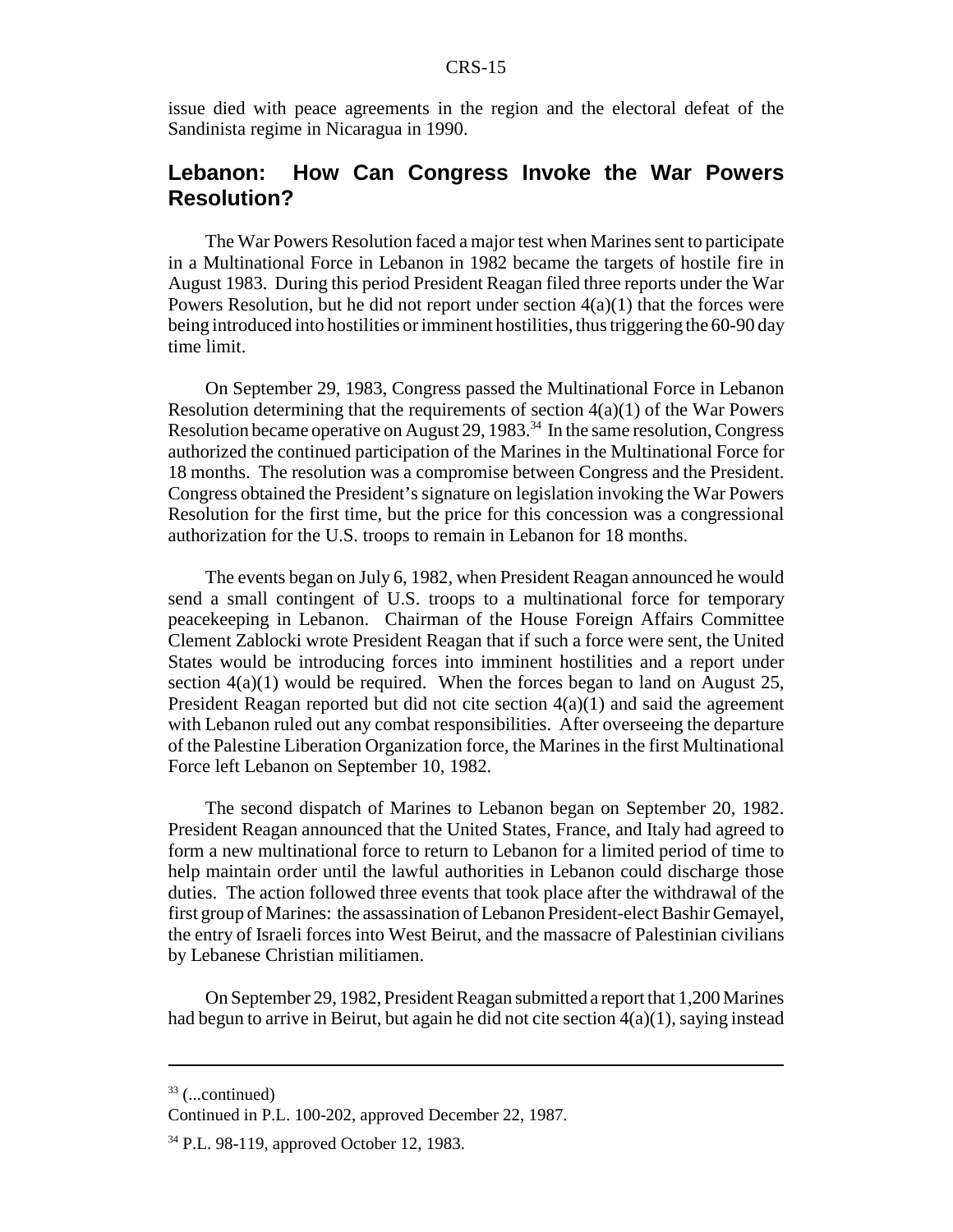that the American force would not engage in combat. As a result of incidents in which Marines were killed or wounded, there was again controversy in Congress on whether the President's report should have been filed under section  $4(a)(1)$ . In mid-1983 Congress passed the Lebanon Emergency Assistance Act of 1983 requiring statutory authorization for any substantial expansion in the number or role of U.S. Armed Forces in Lebanon. It also included Section 4(b) that stated:

Nothing in this section is intended to modify, limit, or suspend any of the standards and procedures prescribed by the War Powers Resolution of 1983.<sup>35</sup>

President Reagan reported on the Lebanon situation for the third time on August 30, 1983, still not citing section  $4(a)(1)$ , after fighting broke out between various factions in Lebanon and two Marines were killed.

The level of fighting heightened, and as the Marine casualties increased and the action enlarged, there were more calls in Congress for invocation of the War Powers Resolution. Several Members of Congress said the situation had changed since the President's first report and introduced legislation that took various approaches. Senator Charles Mathias introduced S.J.Res. 159 stating that the time limit specified in the War Powers Resolution had begun on August 31, 1983, and authorizing the forces to remain in Lebanon for a period of 120 days after the expiration of the 60-day period. Representative Thomas Downey introduced H.J.Res. 348 directing the President to report under section  $4(a)(1)$  of the War Powers Resolution. Senator Robert Byrd introduced S.J.Res. 163 finding that section  $4(a)(1)$  of the war powers resolution applied to the present circumstances in Lebanon. The House Appropriations Committee approved an amendment to the continuing resolution for FY1984 (H.J.Res. 367), sponsored by Representative Clarence Long, providing that after 60 days, funds could not be "obligated or expended for peacekeeping activities in Lebanon by United States Armed Forces," unless the President had submitted a report under section  $4(a)(1)$  of the War Powers Resolution. A similar amendment was later rejected by the full body, but it reminded the Administration of possible congressional actions.

On September 20, congressional leaders and President Reagan agreed on a compromise resolution invoking section  $4(a)(1)$  and authorizing the Marines to remain for 18 months. The resolution became the first legislation to be handled under the expedited procedures of the War Powers Resolution. On September 28, the House passed H.J.Res. 364 by a vote of 270 to 161. After three days of debate, on September 29, the Senate passed S.J.Res. 159 by a vote of 54 to 46. The House accepted the Senate bill by a vote of 253 to 156. As passed, the resolution contained four occurrences that would terminate the authorization before eighteen months: (1) the withdrawal of all foreign forces from Lebanon, unless the President certified continued U.S. participation was required to accomplish specified purposes; (2) the assumption by the United Nations or the Government of Lebanon of the responsibilities of the Multinational Force; (3) the implementation of other effective

<sup>35</sup> P.L. 98-43, approved June 27, 1983.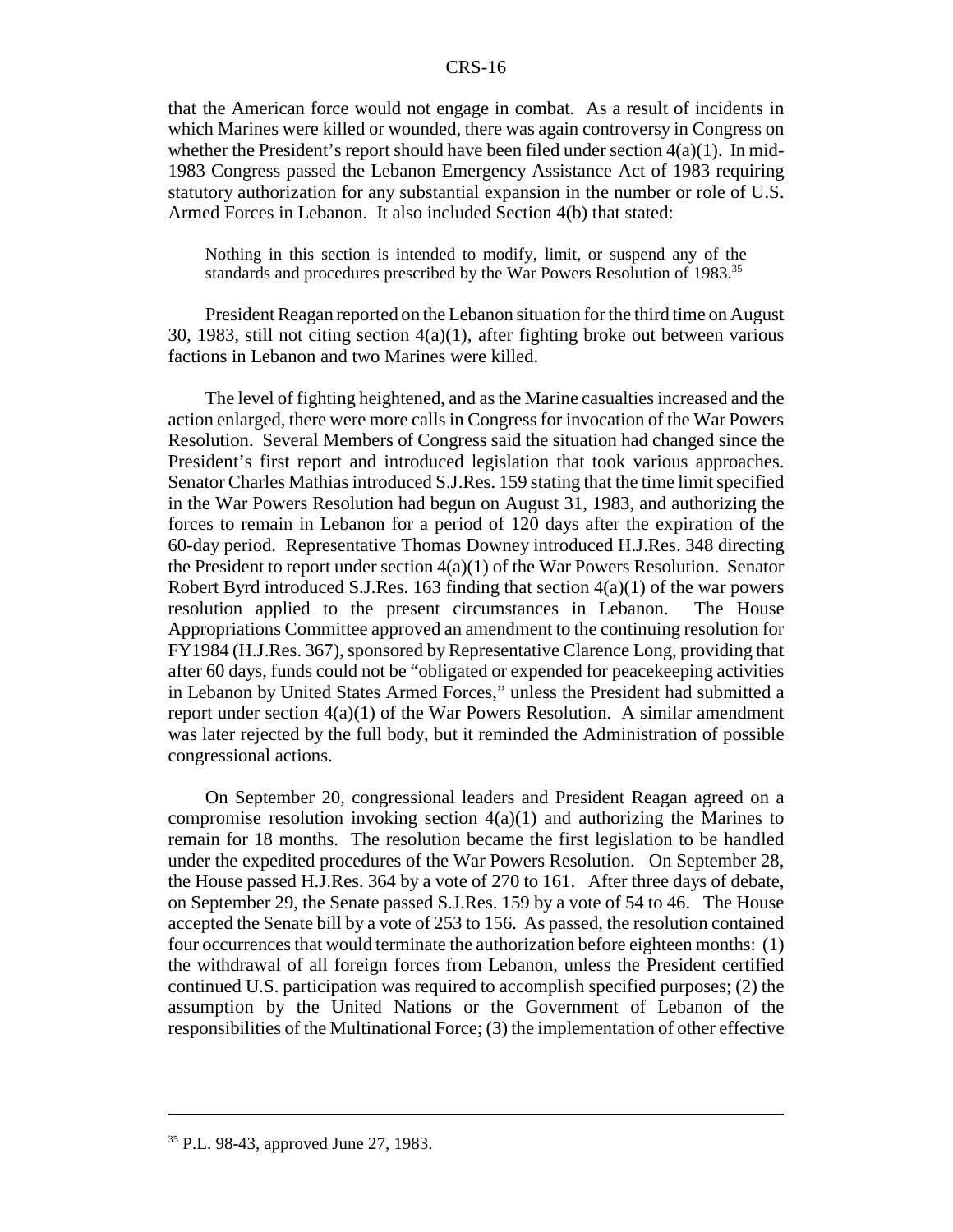security arrangements; or (4) the withdrawal of all other countries from participation in the Multinational Force.<sup>36</sup>

Shortly afterward, on October 23, 1983, 241 U.S. Marines in Lebanon were killed by a suicide truck bombing, bringing new questions in Congress and U.S. public opinion about U.S. participation. On February 7, 1984, President Reagan announced the Marines would be redeployed and on, March 30, 1984, reported to Congress that U.S. participation in the Multinational Force in Lebanon had ended.

#### **Grenada: Do the Expedited Procedures Work?**

On October 25, 1983, President Reagan reported to Congress "consistent with" the War Powers Resolution that he had ordered a landing of approximately 1900 U.S. Army and Marine Corps personnel in Grenada. He said that the action was in response to a request from the Organization of Eastern Caribbean States which had formed a collective security force to restore order in Grenada, where anarchic conditions had developed, and to protect the lives of U.S. citizens.

Many Members of Congress contended that the President should have cited section  $4(a)(1)$  of the War Powers Resolution, which would have triggered the 60-90 day time limitation. On November 1, 1983, the House supported this interpretation when it adopted, by a vote of 403-23, H.J Res. 402 declaring that the requirements of section 4(a)(1) had become operative on October 25. The Senate did not act on this measure and a conference was not held. The Senate had adopted a similar measure on October 28 by a vote of 64 to 20, but on November 17 the provision was deleted in the conference report on the debt limit bill to which it was attached.<sup>37</sup> Thus both Houses had voted to invoke section  $4(a)(1)$ , but the legislation was not completed.

On November 17, White House spokesman Larry Speakes said the Administration had indicated that there was no need for action as the combat troops would be out within the 60-90 day time period. Speaker Thomas O'Neill took the position that, whether or not Congress passed specific legislation, the War Powers Resolution had become operative on October 25. By December 15, 1983, all U.S. combat troops had been removed from Grenada.

Eleven Members of Congress filed a suit challenging the constitutionality of President Reagan's invasion of Grenada. A district judge held that courts should not decide such cases unless the entire Congress used the institutional remedies available to it.<sup>38</sup> An appellate court subsequently held that the issue was moot because the invasion had been ended.39

<sup>36</sup> P.L. 98-119, signed October 12, 1983.

<sup>37</sup> U.S. Congress. H.Rept. 98-566 on H.J.Res. 308; Senate amendment numbered 3. Congressional Record November 17, 1983, p. H10189.

<sup>38</sup> *Conyers v. Reagan*, 578 F. Supp. 323 (D.D.C. 1984).

<sup>39</sup> *Conyers v. Reagan*, 765 F.2d 1124 (D.C. Cir. 1985).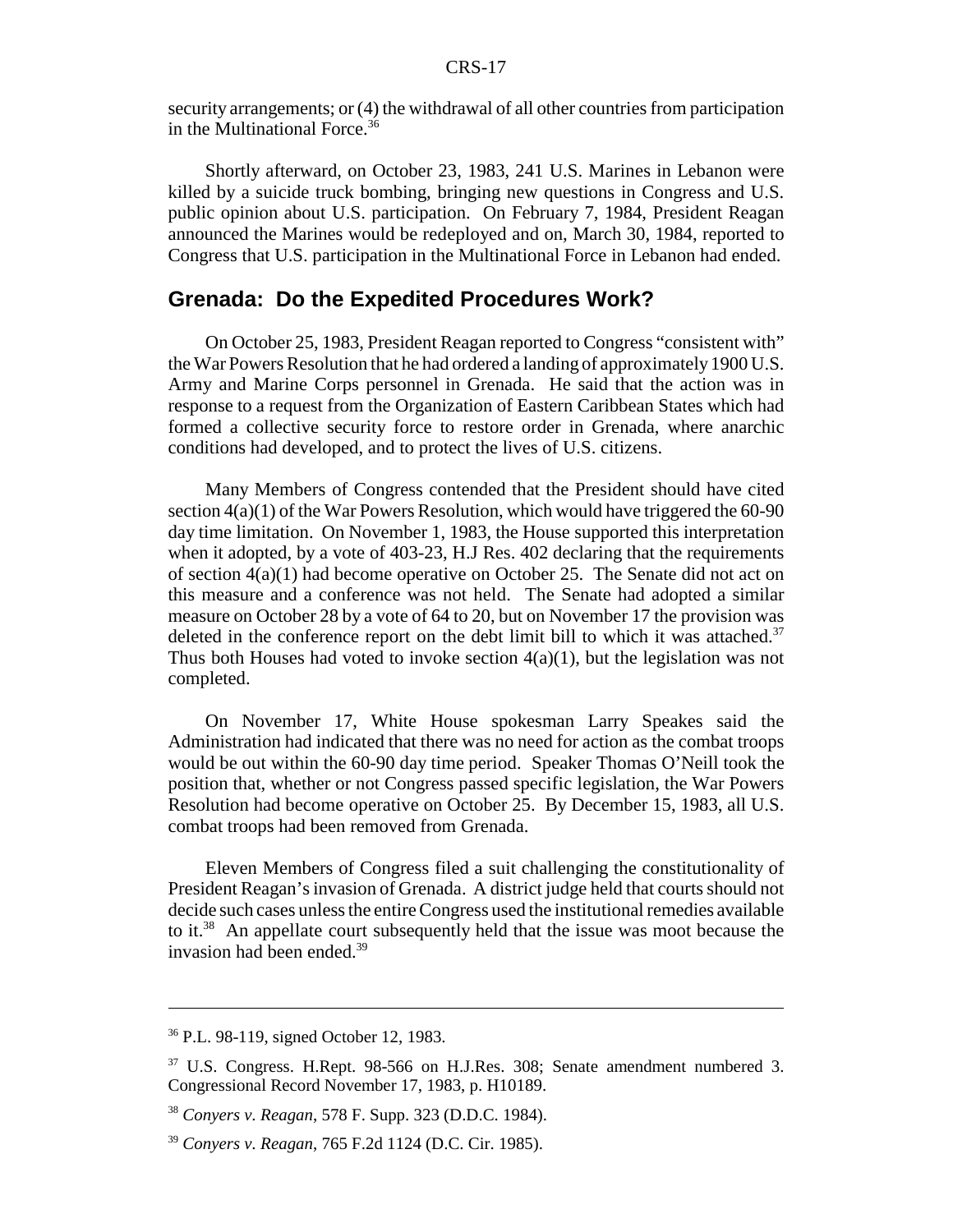## **Libya: Should Congress Help Decide on Raids to Undertake in Response to International Terrorism?**

The use of U.S. forces against Libya in 1986 focused attention on the application of the War Powers Resolution to use of military force against international terrorism.

Tensions between the United States and Libya under the leadership of Col. Muammar Qadhafi had been mounting for several years, particularly after terrorist incidents at the Rome and Vienna airports on December 27, 1985. On January 7, 1986, President Reagan said that the Rome and Vienna incidents were the latest in a series of brutal terrorist acts committed with Qadhafi's backing that constituted armed aggression against the United States.

The War Powers issue was first raised on March 24, 1986, when Libyan forces fired missiles at U.S. aircraft operating in the Gulf of Sidra. In response, the United States fired missiles at Libyan vessels and at Sirte, the Libyan missile site involved. The U.S. presence in the Gulf of Sidra, an area claimed by Libya, was justified as an exercise to maintain freedom of the seas, but it was widely considered a response to terrorist activities.

Subsequently, on April 5, 1986, a terrorist bombing of a discotheque in West Berlin occurred and an American soldier was killed. On April 14 President Reagan announced there was irrefutable evidence that Libya had been responsible, and U.S. Air Force planes had conducted bombing strikes on headquarters, terrorist facilities, and military installations in Libya in response.

The President reported both cases to Congress although the report on the bombing did not cite section  $4(a)(1)$  and the Gulf of Sidra report did not mention the War Powers Resolution at all. Since the actions were short lived, there was no issue of force withdrawal, but several Members introduced bills to amend the War Powers Resolution. One bill called for improving consultation by establishing a special consultative group in Congress.40 Others called for strengthening the President's hand in combating terrorism by authorizing the President, notwithstanding any other provision of law, to use all measures he deems necessary to protect U.S. persons against terrorist threats.<sup>41</sup>

#### **Persian Gulf, 1987: When Are Hostilities Imminent?**

The War Powers Resolution became an issue in activities in the Persian Gulf after an Iraqi aircraft fired a missile on the *USS Stark* on May 17, 1987, killing 37 U.S. sailors. The attack broached the question of whether the Iran-Iraq war had made the Persian Gulf an area of hostilities or imminent hostilities for U.S. forces. Shortly

<sup>40</sup> S.J.Res. 340, introduced May 8, 1986. The bill was not acted upon, but the proposal was later incorporated in other proposed amendments. See below, section on amendments.

<sup>41</sup> S. 2335 and H.R. 4611, Anti-Terrorism Act of 1986, introduced April 17, 1986. Not acted upon.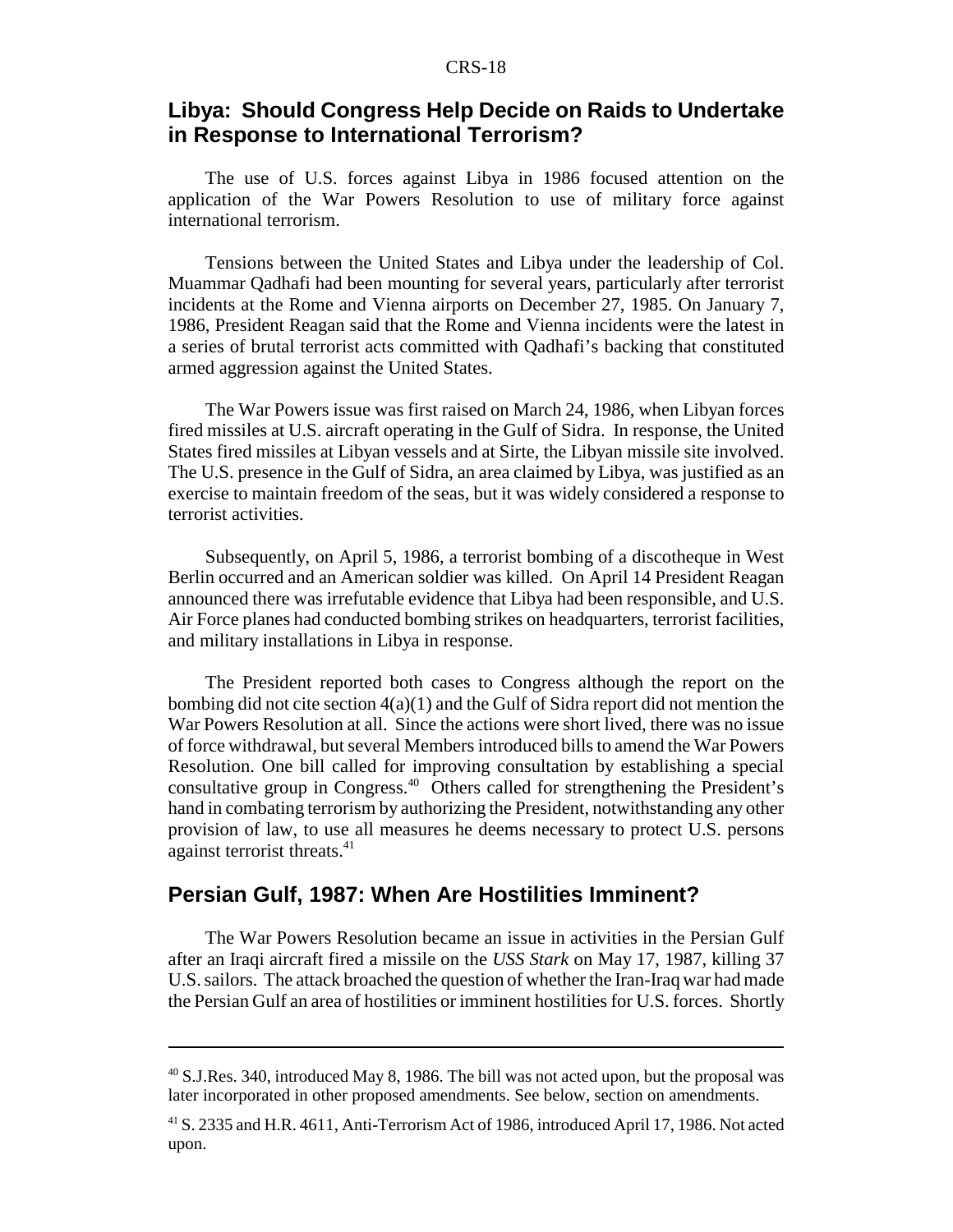afterwards, the U.S. adoption of a policy of reflagging and providing a naval escort of Kuwaiti oil tankers through the Persian Gulf raised full force the question of whether U.S. policy was risking involvement in war without congressional authorization. During 1987 U.S. Naval forces operating in the Gulf increased to 11 major warships, 6 minesweepers, and over a dozen small patrol boats, and a battleship-led formation was sent to the Northern Arabian Sea and Indian Ocean to augment an aircraft carrier battle group already there.

For several months the President did not report any of the deployments or military incidents under the War Powers Resolution, although on May 20, 1987, after the *Stark* incident, Secretary of State Shultz submitted a report similar to previous ones consistent with War Powers provisions, but not mentioning the Resolution. No reports were submitted after the *USS Bridgeton* struck a mine on July 24, 1987, or the U.S.-chartered *Texaco-Caribbean* struck a mine on August 10 and a U.S. F-14 fighter plane fired two missiles at an Iranian aircraft perceived as threatening.

Later, however, after various military incidents on September 23, 1987, and growing congressional concern, the President began submitting reports "consistent with" the War Powers Resolution and on July 13, 1988, submitted the sixth report relating to the Persian Gulf.<sup>42</sup> None of the reports were submitted under section 4(a)(1) or acknowledged that U.S. forces had been introduced into hostilities or imminent hostilities. The Reagan administration contended that the military incidents in the Persian Gulf, or isolated incidents involving defensive reactions, did not add up to hostilities or imminent hostilities as envisaged in the War Powers Resolution. It held that "imminent danger" pay which was announced for military personnel in the Persian Gulf on August 27, 1987, did not trigger section 4 (a)(1). Standards for danger pay, namely, "subject to the threat of physical harm or danger on the basis of civil insurrection, civil war, terrorism, or wartime conditions," were broader than for hostilities of the War Powers Resolution, and had been drafted to be available in situations to which the War Powers Resolution did not apply.<sup>43</sup>

Some Members of Congress contended that if the President did not report under section  $4(a)(1)$ , Congress itself should declare such a report should have been submitted, as it had in the Multinational Force in Lebanon Resolution. Several resolutions to this effect were introduced, some authorizing the forces to remain, but none were passed.<sup>44</sup> The decisive votes on the subject took place in the Senate. On September 18, 1987, the Senate voted 50-41 to table an amendment to the Defense authorization bill (S. 1174) to apply the provisions of the War Powers Resolution. The Senate also sustained points of order against consideration of S.J.Res. 217, which would have invoked the War Powers Resolution, on December 4, 1987, and a similar bill the following year, S.J.Res. 305, on June 6, 1988.

 $42$  For the reports, see list above under section on reporting requirements.

<sup>&</sup>lt;sup>43</sup> Questions submitted to Department of State and responses thereto, March 30, 1988, in War Powers Resolution, Relevant Documents, Correspondence, Reports, p. 97-99.

<sup>&</sup>lt;sup>44</sup> Bills to this effect in the House included H.J.Res. 387, introduced October 22, 1987, which also authorized the continued presence of U.S. forces in the Gulf.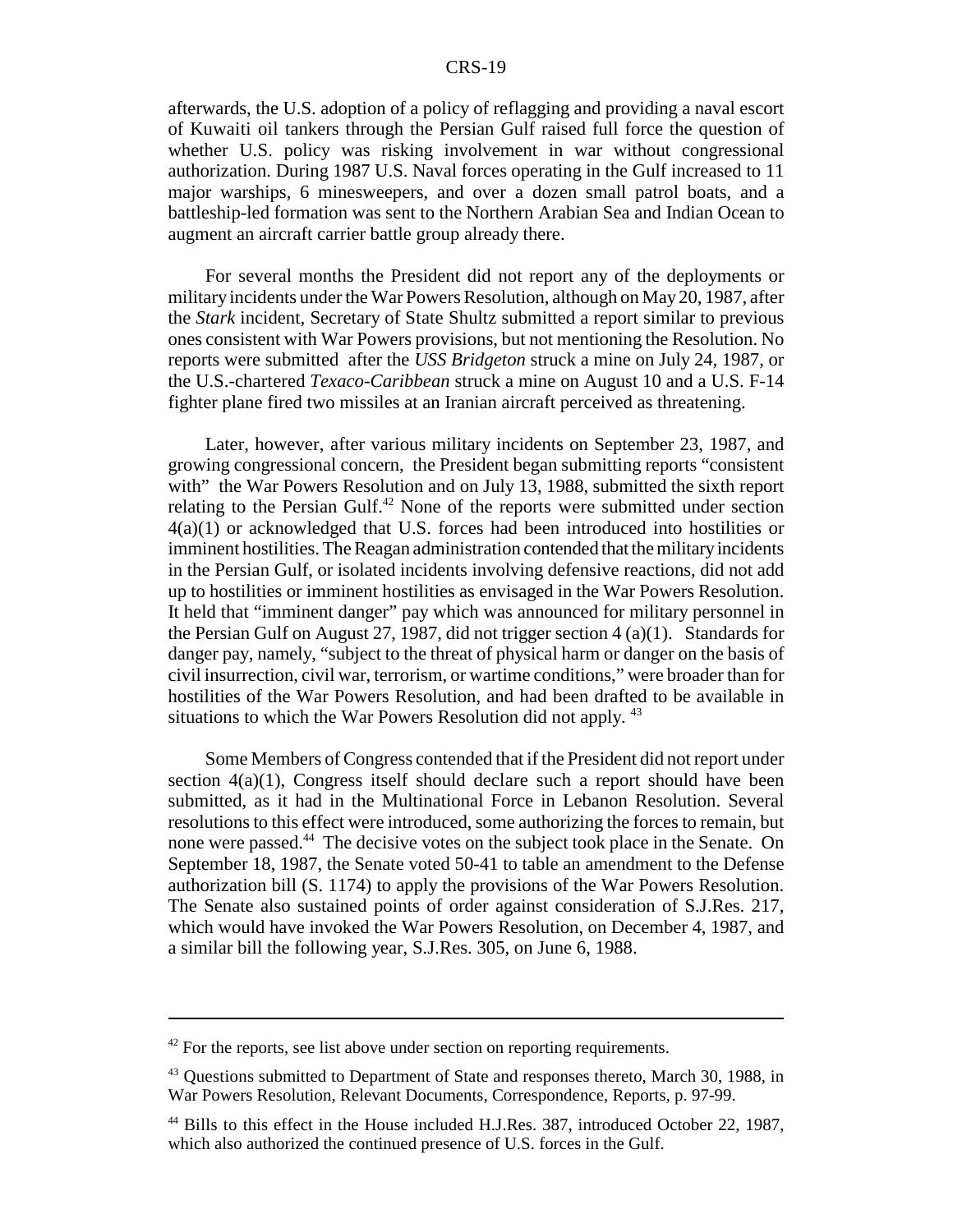The Senate opted for a different approach, which was to use legislation to assure a congressional role in the Persian Gulf policy without invoking the War Powers Resolution. Early in the situation, both Chambers passed measures requiring the Secretary of Defense to submit a report to Congress prior to the implementation of any agreement between the United States and Kuwait for U.S. military protection of Kuwaiti shipping, and such a report was submitted June 15, 1987. Later, the Senate passed a measure that called for a comprehensive report by the President within 30 days and provided expedited procedures for a joint resolution on the subject after an additional 30 days.45 The House did not take action on the bill.

As in the case of El Salvador, some Members took the War Powers issue to court. On August 7, 1987, Representative Lowry and 110 other Members of Congress filed suit in the U.S. District Court for the District of Columbia, asking the court to declare that a report was required under section  $4(a)(1)$ . On December 18, 1987, the court dismissed the suit, holding it was a nonjusticiable political question, and that the plaintiffs' dispute was "primarily with fellow legislators."<sup>46</sup>

Compliance with the consultation requirement was also an issue. The Administration developed its plan for reflagging and offered it to Kuwait on March 7, 1987, prior to discussing the plan with Members of Congress. A June 15, 1987, report to Congress by the Secretary of Defense stated on the reflagging policy, "As soon as Kuwait indicated its acceptance of our offer, we began consultations with Congress which are still ongoing.<sup> $347$ </sup> This was too late for congressional views to be weighed in on the initial decision, after which it became more difficult to alter the policy. Subsequently, however, considerable consultation developed and the President met with various congressional leaders prior to some actions such as the retaliatory actions in April 1988 against an Iranian oil platform involved in minelaying.

With recurring military incidents, some Members of Congress took the position that the War Powers Resolution was not being complied with, unless the President reported under section  $4(a)(1)$  or Congress itself voted to invoke the Resolution. Other Members contended the Resolution was working by serving as a restraint on the President, who was now submitting reports and consulting with Congress.<sup>48</sup> Still other Members suggested the Persian Gulf situation was demonstrating the need to amend the War Powers Resolution.

<sup>45</sup> Byrd-Warner amendment to S.J.Res. 194, adopted by Senate October 21, 1987.

<sup>46</sup> Lowry v. Reagan, 676 F. Supp. 333 (D.D.C. 1987). See also CRS Report RL30352, *War Powers Litigation Since the Enactment of the War Powers Resolution*, by David M. Ackerman.

<sup>&</sup>lt;sup>47</sup> Weinberger, Caspar W. Secretary of Defense. A Report to the Congress on Security Arrangements in the Persian Gulf. June 15, 1987, p.14.

<sup>&</sup>lt;sup>48</sup> When asked about abiding by the War Powers Resolution, President Reagan said "we are complying with a part of that act, although we do not call it that. But we have been consulting the Congress, reporting to them and telling them what we're doing, and in advance..." Press conference of October 22,1987. *The New York Times*, October 23, 1987, p. A8.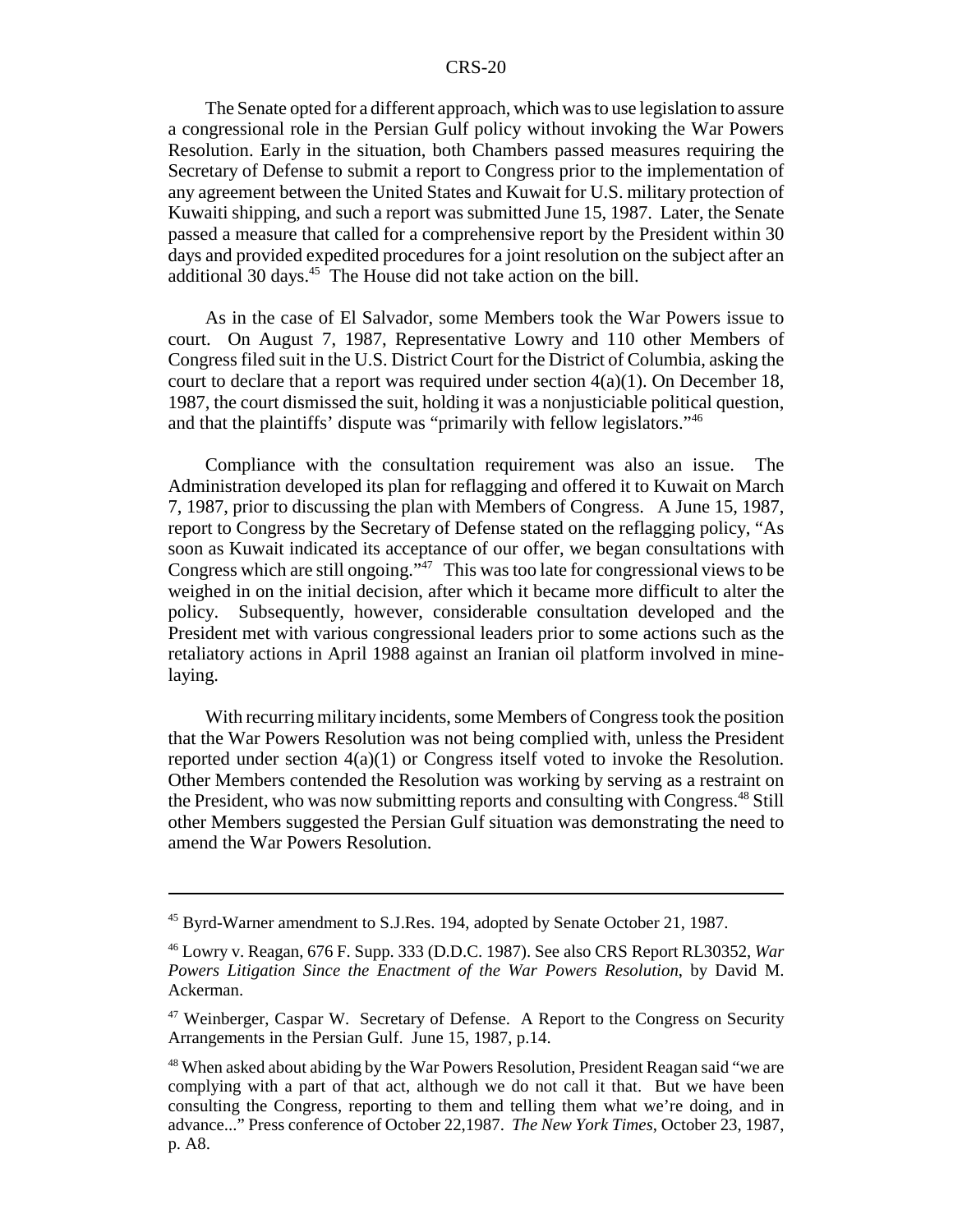As a result of the Persian Gulf situation, in the summer of 1988 both the House Foreign Affairs Committee and the Senate Foreign Relations Committee, which established a Special Subcommittee on War Powers, undertook extensive assessments of the War Powers Resolution. Interest in the issue waned after a ceasefire between Iran and Iraq began on August 20, 1988, and the United States reduced its forces in the Persian Gulf area.

## **Invasion of Panama: Why Was the War Powers Issue Not Raised?**

On December 20, 1989, President Bush ordered 14,000 U.S. military forces to Panama for combat, in addition to 13,000 already present. On December 21, he reported to Congress under the War Powers Resolution but without citing section 4(a)(1). His stated objectives were to protect the 35,000 American citizens in Panama, restore the democratic process, preserve the integrity of the Panama Canal treaties, and apprehend General Manuel Noriega, who had been accused of massive electoral fraud in the Panamanian elections and indicted on drug trafficking charges by two U.S. Federal courts. The operation proceeded swiftly and General Noriega surrendered to U.S. military authorities on January 3. President Bush said the objectives had been met, and U.S. forces were gradually withdrawn. By February 13, all combat forces deployed for the invasion had been withdrawn, leaving the strength just under the 13,597 forces stationed in Panama prior to the invasion.

The President did not consult with congressional leaders before his decision, although he did notify them a few hours in advance of the invasion. Members of Congress had been discussing the problem of General Noriega for some time. Before Congress adjourned, it had called for the President to intensify unilateral, bilateral, and multilateral measures and consult with other nations on ways to coordinate efforts to remove General Noriega from power.<sup>49</sup> The Senate had adopted an amendment supporting the President's use of appropriate diplomatic, economic, and military options "to restore constitutional government to Panama and to remove General Noriega from his illegal control of the Republic of Panama", but had defeated an amendment authorizing the President to use U.S. military force to secure the removal of General Noriega "notwithstanding any other provision of law."50

The Panama action did not raise much discussion in Congress about the War Powers Resolution. This was in part because Congress was out of session. The first session of the 101st Congress had ended on November 22, 1989, and the second session did not begin until January 23, 1990, when the operation was essentially over and it appeared likely the additional combat forces would be out of Panama within 60 days of their deployment. Moreover, the President's action in Panama was very popular in American public opinion and supported by most Members of Congress because of the actions of General Noriega. After it was over, on February 7, 1990, the House Passed H.Con.Res. 262 which stated that the President had acted

<sup>49</sup> P.L. 101-162, signed November 21, 1989.

<sup>&</sup>lt;sup>50</sup> Amendments to National Drug Control Strategy bill, S. 1711, October 5, 1989.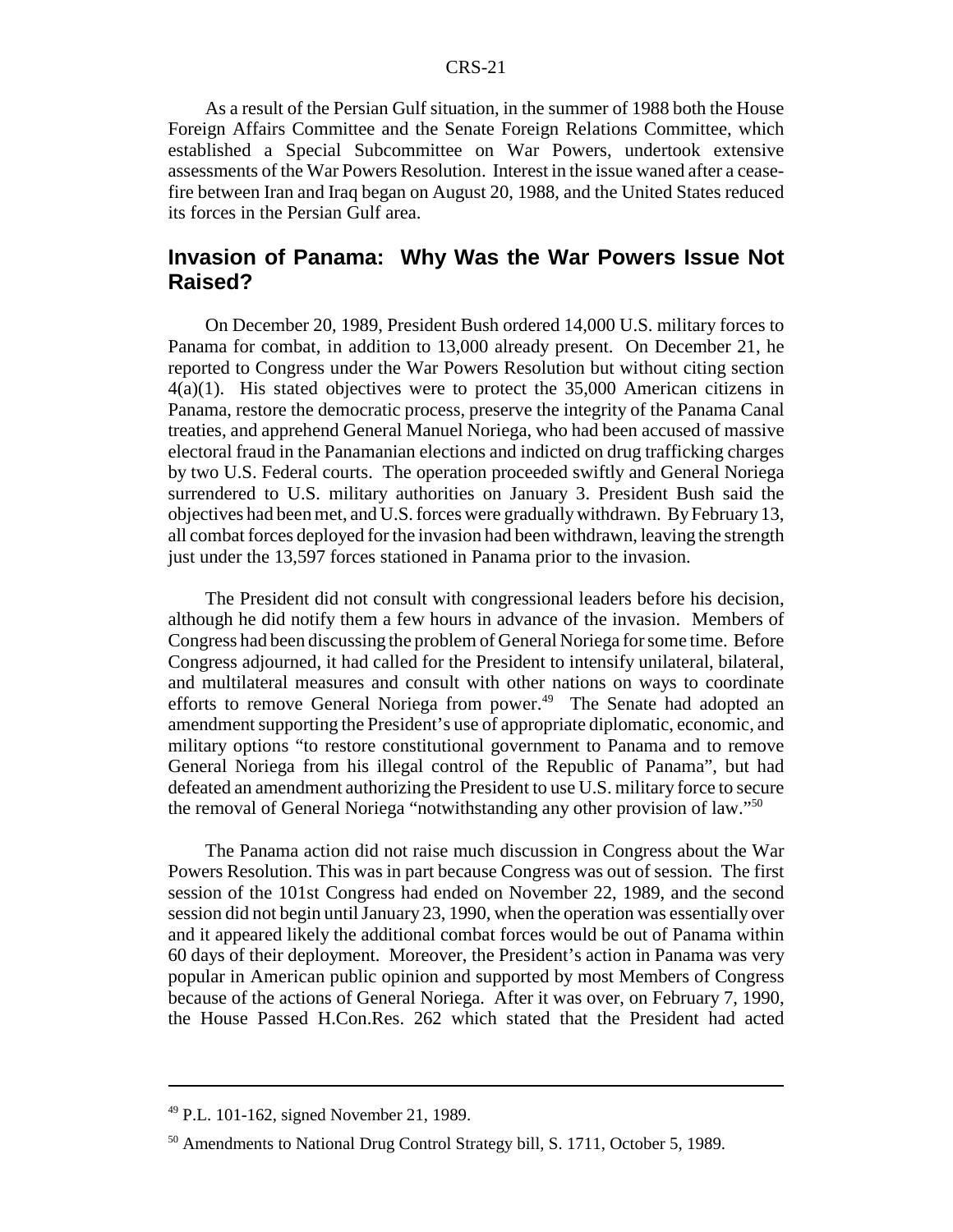"decisively and appropriately in ordering United States forces to intervene in Panama."

# **Major Cases and Issues in the Post-Cold War World: United Nations Actions**

After the end of the Cold War in 1990, the United States began to move away from unilateral military actions toward actions authorized or supported by the United Nations. Under the auspices of U.N. Security Council resolutions, U.S. forces were deployed in Kuwait and Iraq, Somalia, former Yugoslavia/Bosnia/, and Haiti. This raised the new issue of whether the War Powers Resolution applied to U.S. participation in U.N. military actions. It was not a problem during the Cold War because the agreement among the five permanent members required for Security Council actions seldom existed. An exception, the Korean war, occurred before the War Powers Resolution was enacted.<sup>51</sup>

The more basic issue — under what circumstances congressional authorization is required for U.S. participation in U.N. military operations — is an unfinished debate remaining from 1945. Whether congressional authorization is required depends on the types of U.N. action and is governed by the U.N. Participation Act (P.L. 79-264, as amended), as well as by the War Powers Resolution and war powers under the Constitution. Appropriations action by Congress also may be determinative as a practical matter.

For armed actions under Articles 42 and 43 of the United Nations Charter, Section 6 of the U.N. Participation Act authorizes the President to negotiate special agreements with the Security Council "*which shall be subject to the approval of the Congress by appropriate Act or joint resolution*", providing for the numbers and types of armed forces and facilities to be made available to the Security Council. Once the agreements have been concluded, further congressional authorization is not necessary, but no such agreements have been concluded.

 Section 7 of the United Nations Participation Act, added in 1949 by P.L. 81- 341, authorizes the detail of up to 1,000 personnel to serve in any noncombatant capacity for certain U.N. peaceful settlement activities. The United States has provided personnel to several U.N. peacekeeping missions, such as observers to the U.N. Truce Supervision Organization in Palestine since 1948, that appear to fall within the authorization in Section 7 of the Participation Act. Controversy has arisen when larger numbers of forces have been deployed or when it appears the forces might be serving as combatants.

<sup>&</sup>lt;sup>51</sup> In that case, the Soviet Union had absented itself from the Council temporarily, and the Security Council requested members to supply the Republic of Korea with sufficient military assistance to repel the invasion of North Korea. President Truman ordered U.S. air, naval, and ground forces to Korea to repel the attack without authorization from Congress. Senator Robert Taft complained on January 5, 1951, "The President simply usurped authority in violation of the laws and the Constitution, when he sent troops to Korea to carry out the resolution of the United Nations in an undeclared war."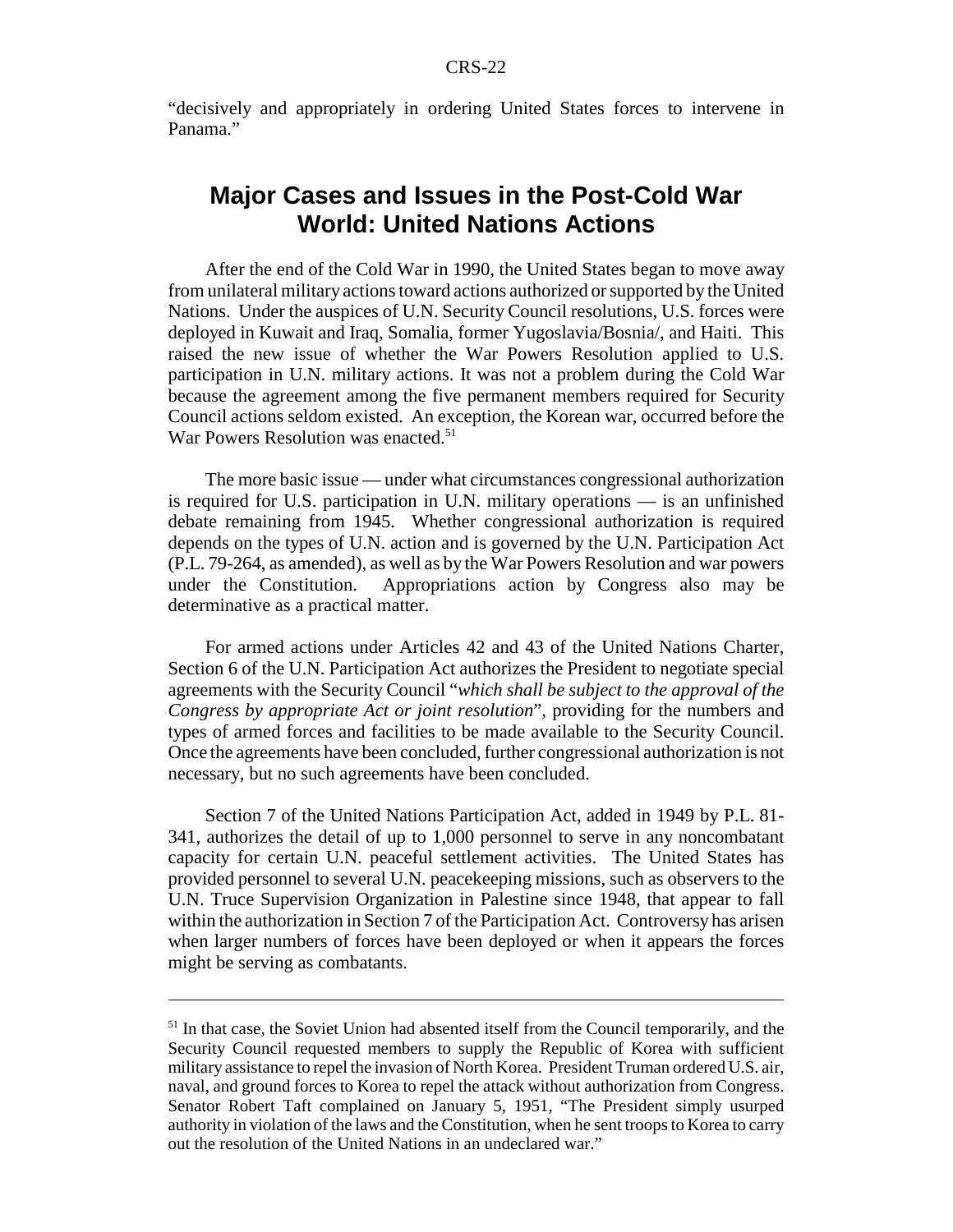The War Powers Resolution neither excludes United Nations actions from its provisions nor makes any special procedures for them. Section  $8(a)(2)$  states that authority to introduce U. S. Armed Forces into hostilities shall not be inferred from any treaty unless it is implemented by legislation specifically authorizing the introduction and stating that it is intended to constitute specific statutory authorization within the meaning of the War Powers resolution.<sup>52</sup> One purpose of this provision was to ensure that both Houses of Congress be affirmatively involved in any U.S. decision to engage in hostilities pursuant to a treaty, since only the Senate approved a treaty. 53

From 1990 through 1999, Congress primarily dealt with the issue on a case by case basis, but Members also enacted some measures seeking more control over U.S. participation in future peacekeeping actions wherever they might occur. The Defense Appropriations Act for FY1994 stated the sense of Congress that funds should not be expended for U.S. Armed Forces serving under U.N. Security Council actions unless the President consults with Congress at least 15 days prior to deployment and not later than 48 hours after such deployment, except for humanitarian operations.<sup>54</sup> The Defense Authorization Act for FY1994 required a report to Congress by April 1, 1994, including discussion of the requirement of congressional approval for participation of U.S. Armed Forces in multinational peacekeeping missions, proposals to conclude military agreements with the U.N. Security Council under Article 43 of the U.N. Charter, and the applicability of the War Powers Resolution and the U.N. Participation Act.<sup>55</sup> In 1994 and 1995, Congress attempted to gain a greater role in U.N. and other peacekeeping operations through authorization and appropriation legislation. A major element of the House Republicans' Contract with America, H.R. 7, would have placed notable constraints on Presidential authority to commit U.S. forces to international peacekeeping operations. Senator Dole's, S. 5, The Peace Powers Act, introduced in January 1995, would have also placed greater legislative controls on such operations. General and specific funding restrictions and Presidential reporting requirements were passed for peacekeeping operations underway or in prospect. Some of these legislative enactments led to Presidential vetoes. These representative legislative actions are reviewed below as they apply to given cases.<sup>56</sup>

<sup>&</sup>lt;sup>52</sup> Such a statement was made in the Authorization for Use of Military Force against Iraq Resolution, P.L. 102-1, signed January 14, 1991, and in S.J.Res. 45, authorizing the use of force in Somalia for one year, as passed by the Senate on February 4, 1993, and amended by the House on May 25, 1993; a conference was not held.

<sup>53</sup> U.S. Congress. Senate. Committee on Foreign Relations. War Powers; report to accompany S. 440. June 14, 1973. S.Rept. 93-220.

<sup>54</sup> Sec.8153, Department of Defense Appropriation Act for FY1994, H.R. 3116, P.L. 103- 139, signed November 11, 1993.

<sup>55</sup> Sec. 1502 (11), Defense Authorization Act for FY1994, P.L. 103-160, signed November 30, 1993.

<sup>56</sup> For background see CRS Report RL33557, *Peacekeeping and Related Stability Operations: Issues of U.S. Military Involvement*, by Nina M. Serafino.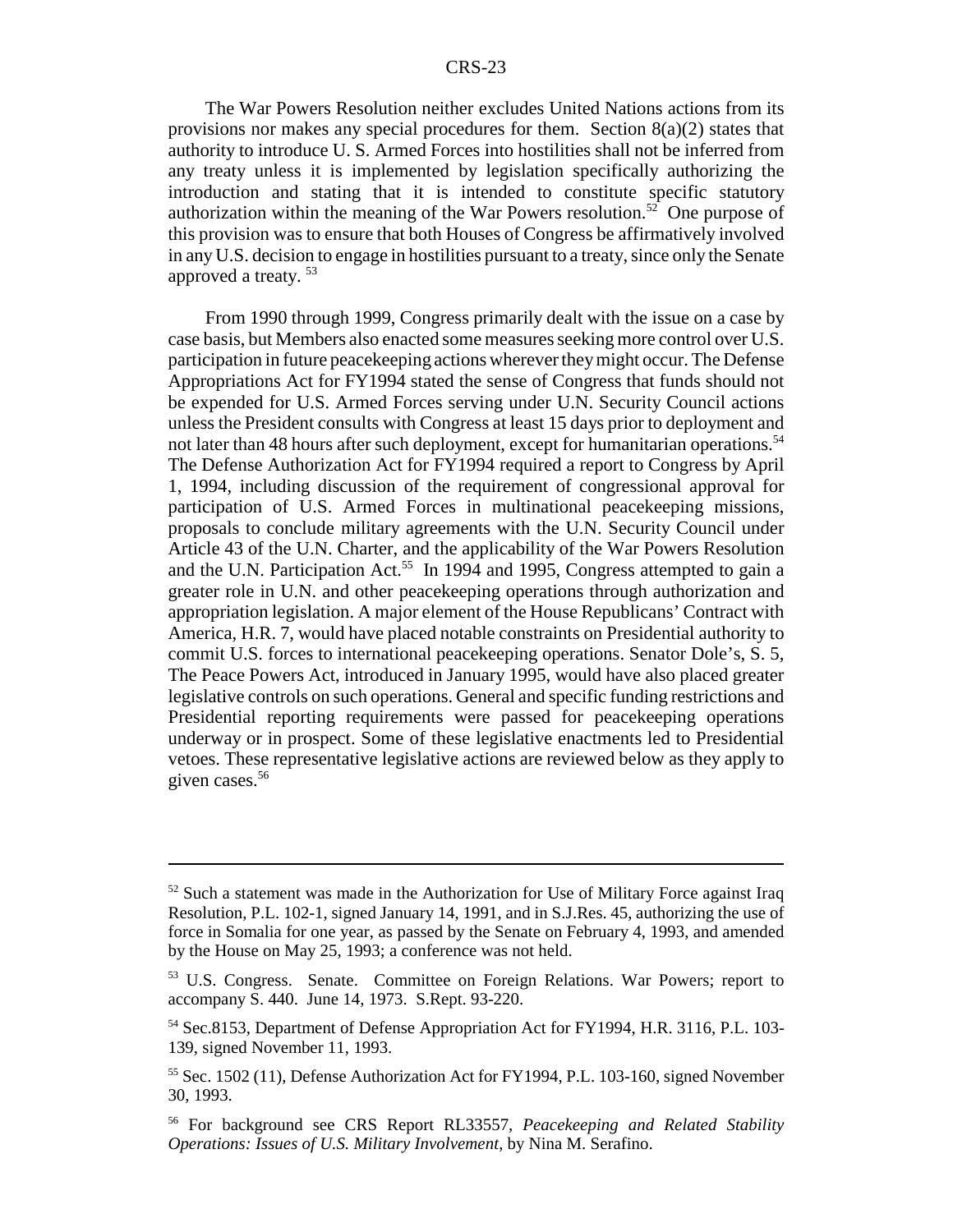#### **Persian Gulf War, 1991: How Does the War Powers Resolution Relate to the United Nations and a Real War?**

On August 2, 1990, Iraqi troops under the direction of President Saddam Hussein invaded Kuwait, seized its oil fields, installed a new government in Kuwait City, and moved on toward the border with Saudi Arabia. Action to repel the invasion led to the largest war in which the United States has been involved since the passage of the War Powers Resolution. Throughout the effort to repel the Iraqi invasion, President Bush worked in tandem with the United Nations, organizing and obtaining international support and authorization for multilateral military action against Iraq.

A week after the invasion, on August 9, President Bush reported to Congress "consistent with the War Powers Resolution" that he had deployed U.S. armed forces to the region prepared to take action with others to deter Iraqi aggression. He did not cite section 4(a)(1) and specifically stated, "I do not believe involvement in hostilities is imminent."

The President did not consult with congressional leaders prior to the deployment, but both houses of Congress had adopted legislation supporting efforts to end the Iraqi occupation of Kuwait, particularly using economic sanctions and multilateral efforts. On August 2, shortly before its recess, the Senate by a vote of 97-0 adopted S.Res. 318 urging the President "to act immediately, using unilateral and multilateral measures, to seek the full and unconditional withdrawal of all Iraqi forces from Kuwaiti territory" and to work for collective international sanctions against Iraq including, if economic sanctions prove inadequate, "additional multilateral actions, under Article 42 of the United Nations Charter, involving air, sea, and land forces as may be needed..." Senate Foreign Relations Committee Chairman Pell stressed, however, that the measure did not authorize unilateral U.S. military actions. Also on August 2, the House passed H.R. 5431 condemning the Iraqi invasion and calling for an economic embargo against Iraq.

The United Nations imposed economic sanctions against Iraq on August 7, and the United States and United Kingdom organized an international naval interdiction effort.<sup>57</sup> Later, on August 25, the U.N. Security Council authorized "such measures" as may be necessary" to halt shipping and verify cargoes that might be going to Iraq.

Both Houses adopted measures supporting the deployment, but neither measure was enacted. On October 1, 1990, the House passed H.J.Res. 658 supporting the action and citing the War Powers Resolution without stating that Section 4(a)(1) had become operative. The resolution quoted the President's statement that involvement in hostilities was not imminent. Representative Fascell stated that H.J.Res. 658 was not to be interpreted as a Gulf of Tonkin resolution that granted the President open-

<sup>&</sup>lt;sup>57</sup> On August 17, 1990, Acting Secretary of State Robert M. Kimmitt sent a formal letter to Congress (not mentioning the War Powers Resolution) stating, "It is not our intention or expectation that the use of force will be required to carry out these operations. However, if other means of enforcement fail, necessary and proportionate force will be employed to deny passage to ships that are in violation of these sanctions."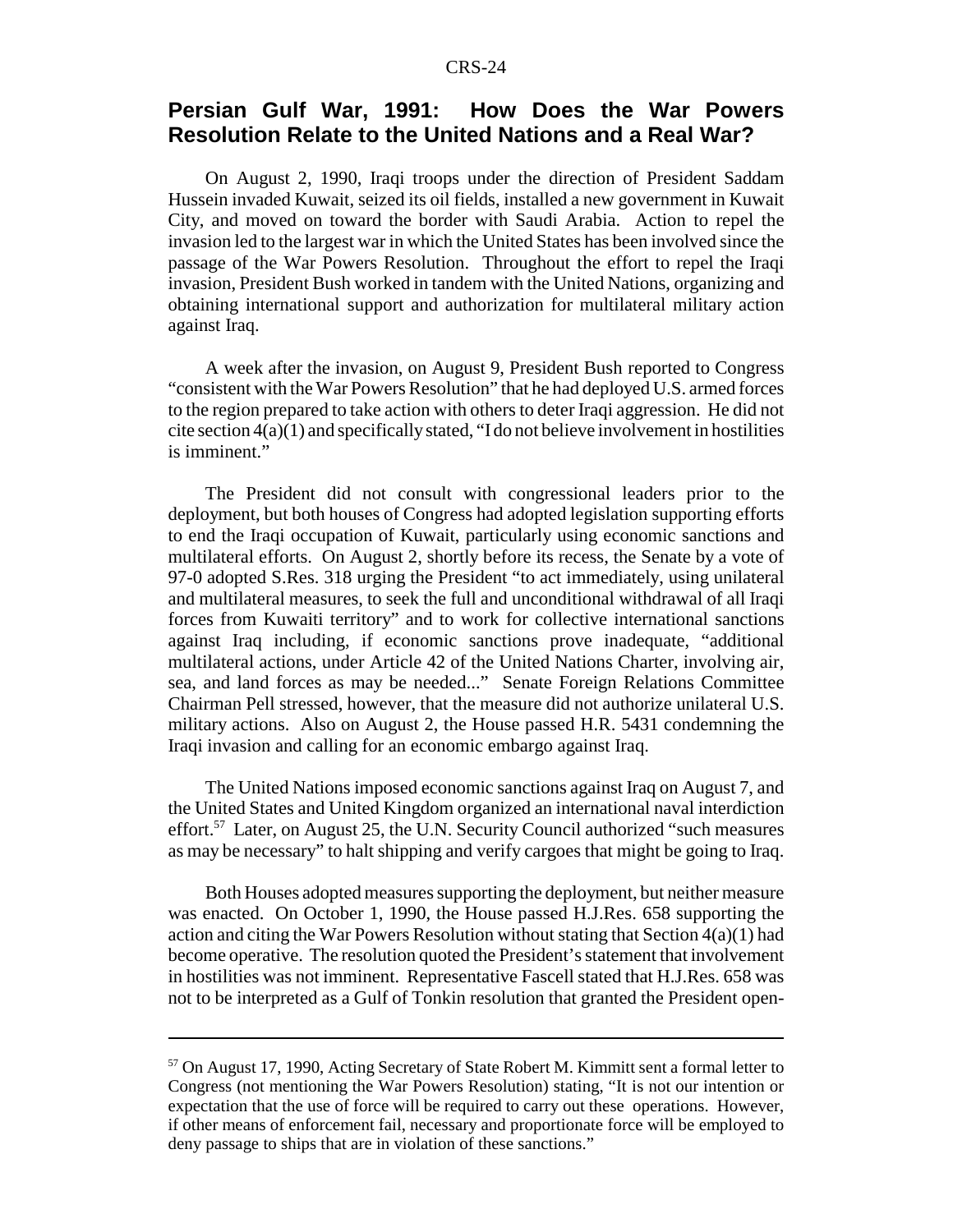ended authority, and that it made clear that "a congressional decision on the issue of war or peace would have to be made through joint consultation." The Senate did not act on H.J.Res. 658.

On October 2, 1990, the Senate by a vote of 96-3 adopted S.Con.Res. 147, stating that "Congress supports continued action by the President in accordance with the decisions of the United Nations Security Council and in accordance with United States constitutional and statutory processes, including the authorization and appropriation of funds by the Congress, to deter Iraqi aggression and to protect American lives and vital interest in the region." As in the House, Senate leaders emphasized that the resolution was not to be interpreted as an open-ended resolution similar to the Gulf of Tonkin resolution. The resolution made no mention of the War Powers Resolution. The House did not act on S.Con.Res. 147. Congress also supported the action by appropriating funds for the preparatory operation, called Operation Desert Shield, and later for war activities called Operation Desert Storm.

Some Members introduced legislation to establish a special consultation group, but the Administration objected to a formally established group. On October 23, 1990, Senate Majority Leader Mitchell announced that he and Speaker Foley had designated Members of the joint bipartisan leadership and committees of jurisdiction to make themselves available as a group for consultation on developments in the Persian Gulf. By this time U.S. land, naval, and air forces numbering more than 200,000 had been deployed.

After the 101st Congress had adjourned, President Bush on November 8, 1990, ordered an estimated additional 150,000 troops to the Gulf. He incurred considerable criticism because he had not informed the consultation group of the buildup although he had met with them on October 30. On November 16, President Bush sent a second report to Congress describing the continuing and increasing deployment of forces to the region. He stated that his opinion that hostilities were not imminent had not changed. The President wrote, "The deployment will ensure that the coalition has an adequate offensive military option should that be necessary to achieve our common goals." By the end of the year, approximately 350,000 U.S. forces had been deployed to the area.

As the prospect of a war without congressional authorization increased, on November 20, 1990, Representative Ron Dellums and 44 other Democratic Members of Congress sought a judicial order enjoining the President from offensive military operations in connection with Operation Desert Shield unless he consulted with and obtained an authorization from Congress. On November 26, 11 prominent law professors filed a brief in favor of such a judicial action, arguing that the Constitution clearly vested Congress with the authority to declare war and that Federal judges should not use the political questions doctrine to avoid ruling on the issue. The American Civil Liberties Union also filed a memorandum in favor of the plaintiffs. On December 13, Judge Harold Greene of the Federal district court in Washington denied the injunction, holding that the controversy was not ripe for judicial resolution because a majority of Congress had not sought relief and the executive branch had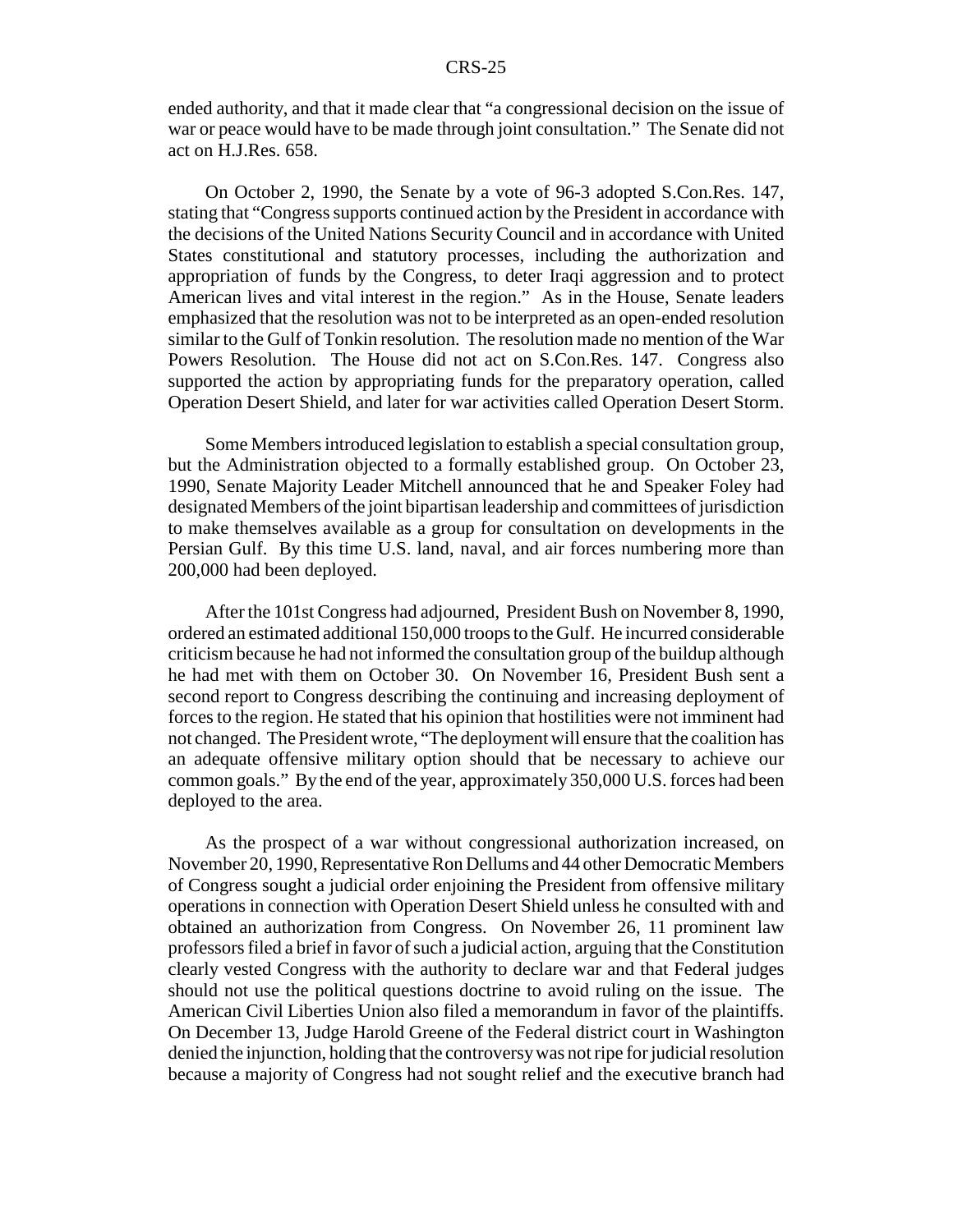not shown sufficient commitment to a definitive course of action.<sup>58</sup> However, throughout his opinion Judge Greene rejected the Administration's arguments for full Presidential war powers.

On November 29, 1990, U.N. Security Council Resolution 678 authorized member states to use "all necessary means" to implement the Council's resolutions and restore peace and security in the area, unless Iraq complied with the U.N. resolutions by January 15, 1991. As the deadline for Iraqi withdrawal from Kuwait neared, President Bush indicated that if the Iraqi forces did not withdraw from Kuwait, he was prepared to use force to implement the U.N. Security Council resolutions. Administration officials contended that the President did not need any additional congressional authorization for this purpose.<sup>59</sup>

After the 102nd Congress convened, on January 4, 1991, House and Senate leaders announced they would debate U.S. policy beginning January 10. A week before the January 15 deadline, on January 8, 1991, President Bush, in a letter to the congressional leaders, requested a congressional resolution supporting the use of all necessary means to implement U.N. Security Council Resolution 678. He stated that he was "determined to do whatever is necessary to protect America's security" and that he could "think of no better way than for Congress to express its support for the President at this critical time." It is noteworthy that the President's request for a resolution was a request for congressional "support" for his undertaking in the Persian Gulf, not for "authority" to engage in the military operation. In a press conference on January 9, 1991, President Bush reinforced this distinction in response to questions about the use of force resolution being debated in Congress. He was asked whether he thought he needed the resolution, and if he lost on it would he feel bound by that decision. President Bush in response stated: "I don't think I need it...I feel that I have the authority to fully implement the United Nations resolutions." He added that he felt that he had "the constitutional authority — many attorneys having so advised me."<sup>60</sup>

On January 12, 1991, both houses passed the "Authorization for Use of Military Force Against Iraq Resolution" (P.L. 102-1).<sup>61</sup> Section 2(a) authorized the President to use U.S. Armed Forces pursuant to U.N. Security Council Resolution 678 to achieve implementation of the earlier Security Council resolutions. Section 2(b) required that first the President would have to report that the United States had used

<sup>58</sup> Dellums v. Bush, 752 F. Supp. 1141 (D.D.C. 1990).

<sup>59</sup> Statement by Secretary of Defense Richard Cheney. U.S. Congress. Senate. Committee on Armed Services. Crisis in the Persian Gulf Region: U.S. Policy Options and Implications. September 11-December 3, 1990, S.Hrg. 101-1071, pp. 701-2.

<sup>&</sup>lt;sup>60</sup> Weekly Compilation of Presidential Documents. January 14, 1991. Vol. 27, No. 2, pp.17-18; pp. 24-25.

 $<sup>61</sup>$  The House passed H.J.Res. 77 by a vote of 250 to 183. The Senate passed S.J.Res. 2 and</sup> then considered H.J.Res. 77 as passed. The Senate vote was 52 to 47. The bill became P.L. 102-1, signed January 14, 1991. On January 12, to emphasize the congressional power to declare war, the House also adopted by a vote of 302 to 131 H.Con.Res. 32 expressing the sense that Congress must approve any offensive military actions against Iraq; the Senate did not act on the measure.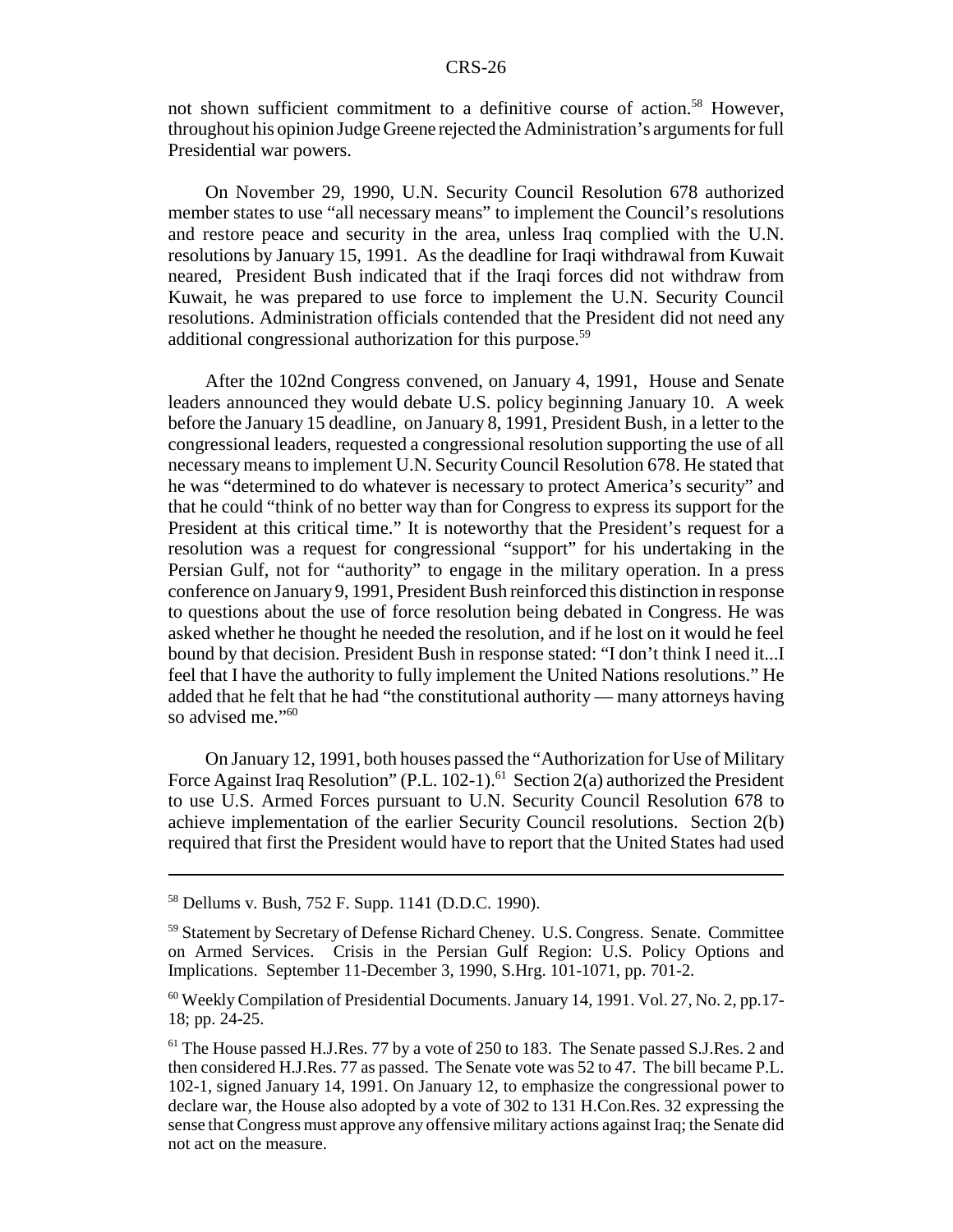all appropriate diplomatic and other peaceful means to obtain compliance by Iraq with the Security Council resolution and that those efforts had not been successful. Section 2(c) stated that it was intended to constitute specific statutory authorization within the meaning of Section 5(b) of the War Powers Resolution. Section 3 required the President to report every 60 days on efforts to obtain compliance of Iraq with the U.N. Security Council resolution.

In his statement made after signing H.J.Res. 77 into law, President Bush said the following: "As I made clear to congressional leaders at the outset, my request for congressional support did not, and my signing this resolution does not, constitute any change in the long-standing positions of the executive branch on either the President's constitutional authority to use the Armed Forces to defend vital U.S. interests or the constitutionality of the War Powers Resolution." He added that he was pleased that "differences on these issues between the President and many in the Congress have not prevented us from uniting in a common objective."<sup>62</sup>

On January 16, President Bush made the determination required by P.L. 102-1 that diplomatic means had not and would not compel Iraq to withdraw from Kuwait. On January 18, he reported to Congress "consistent with the War Powers Resolution" that he had directed U.S. forces to commence combat operations on January 16.

After the beginning of the war Members of Congress strongly supported the President as Commander-in-Chief in his conduct of the war. On March 19, 1991, President Bush reported to Congress that the military operations had been successful, Kuwait had been liberated, and combat operations had been suspended on February 28, 1991.

Prior to passage of P.L. 102-1, some observers questioned the effectiveness of the War Powers Resolution on grounds that the President had begun the action, deployed hundreds of thousands of troops without consultation of Congress, and was moving the Nation increasingly close to war without congressional authorization. After the passage of P.L. 102-1 and the war had begun, Chairman of the House Committee on Foreign Affairs Fascell took the position that "the War Powers Resolution is alive and well"; the President had submitted reports to Congress, and Congress, in P.L. 102-1, had provided specific statutory authorization for the use of force. In his view, the strength and wisdom of the War Powers Resolution was that it established a process by which Congress could authorize the use of force in specific settings for limited purposes, short of a total state of war.

The question is sometimes raised why Congress did not declare war against Iraq. Speaker Foley told the National Press Club on February 7, 1991, that "The reason we did not declare a formal war was not because there is any difference I think in the

 $62$  Weekly Compilation of Presidential Documents. January 21, 1991. Vol. 27, No. 3, pp. 48-49. Subsequently, on June 20,1992, during remarks to the Texas State Republican Convention in Dallas, Texas, President Bush said: "Some people say, why can't you bring the same kind of purpose and success to the domestic scene as you did in Desert Shield and Desert Storm? And the answer is: I didn't have to get permission from some old goat in the United States Congress to kick Saddam Hussein out of Kuwait. That's the reason." Weekly Compilation of Presidential Documents. June 29, 1992. Vol. 28, No. 26, pp.1120-1121.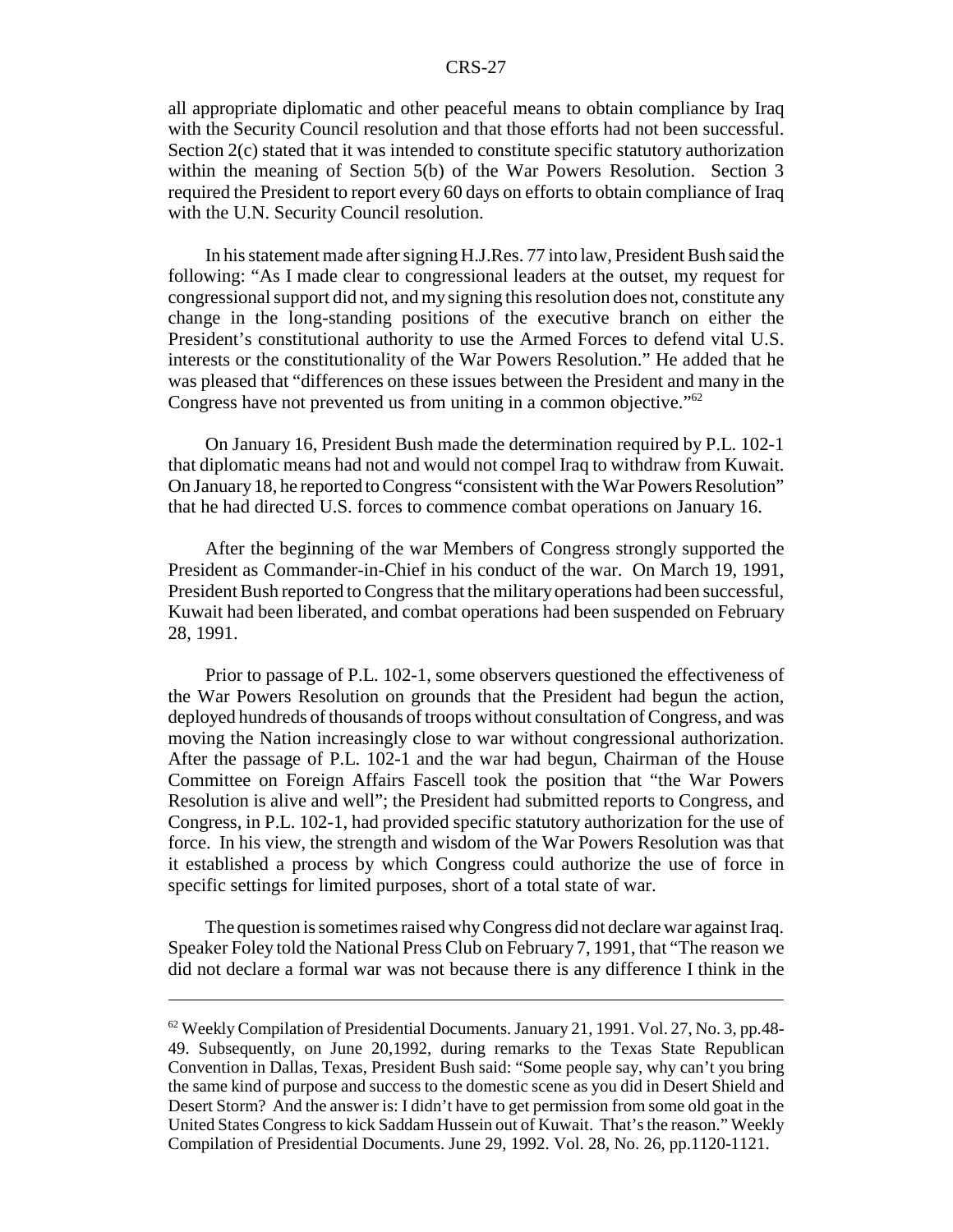action that was taken and in a formal declaration of war with respect to military operations, but because there is some question about whether we wish to excite or enact some of the domestic consequences of a formal declaration of war — seizure of property, censorship, and so forth, which the President neither sought nor desired."

#### **Iraq-Post Gulf War: How Long Does an Authorization Last?**

After the end of Operation Desert Storm, U.S. military forces were used to deal with three continuing situations in Iraq. These activities raised the issue of how long a congressional authorization for the use of force lasts.

The first situation resulted from the Iraqi government's repression of Kurdish and Shi'ite groups. U.N. Security Council Resolution 688 of April 5, 1991, condemned the repression of the Iraqi civilian population and appealed for contributions to humanitarian relief efforts. On May 17, 1991, President Bush reported to Congress that the Iraqi repression of the Kurdish people had necessitated a limited introduction of U.S. forces into northern Iraq for emergency relief purposes. On July 16, 1991, he reported that U.S. forces had withdrawn from northern Iraq but that the U.S. remained prepared to take appropriate steps as the situation required and that, to this end, an appropriate level of forces would be maintained in the region for "as long as required."

A second situation stemmed from the cease-fire resolution, Security Council Resolution 687 of April 3, 1991, which called for Iraq to accept the destruction or removal of chemical and biological weapons and international control of its nuclear materials. On September 16, 1991, President Bush reported to Congress that Iraq continued to deny inspection teams access to weapons facilities and that this violated the requirements of Resolution 687, and the United States if necessary would take action to ensure Iraqi compliance with the Council's decisions. He reported similar non-cooperation on January 14, 1992, and May 15, 1992.

On July 16, 1992, President Bush reported particular concern about the refusal of Iraqi authorities to grant U.N. inspectors access to the Agricultural Ministry. The President consulted congressional leaders on July 27, and in early August the United States began a series of military exercises to take 5,000 U.S. troops to Kuwait. On September 16, 1992, the President reported, "We will remain prepared to use all necessary means, in accordance with U.N. Security Council resolutions, to assist the United Nations in removing the threat posed by Iraq's chemical, biological, and nuclear weapons capability."

The third situation was related to both of the earlier ones. On August 26, 1992, the United States, Britain, and France began a "no-fly" zone, banning Iraqi fixed wing and helicopter flights south of the 32nd parallel and creating a limited security zone in the south, where Shi'ite groups were concentrated. After violations of the no-fly zones and various other actions by Iraq, on January 13, 1993, the Bush Administration announced that aircraft from the United States and coalition partners had attacked missile bases in southern Iraq and that the United States was deploying a battalion task force to Kuwait to underline the U.S. continuing commitment to Kuwait's independence. On January 19, 1993, President Bush reported to Congress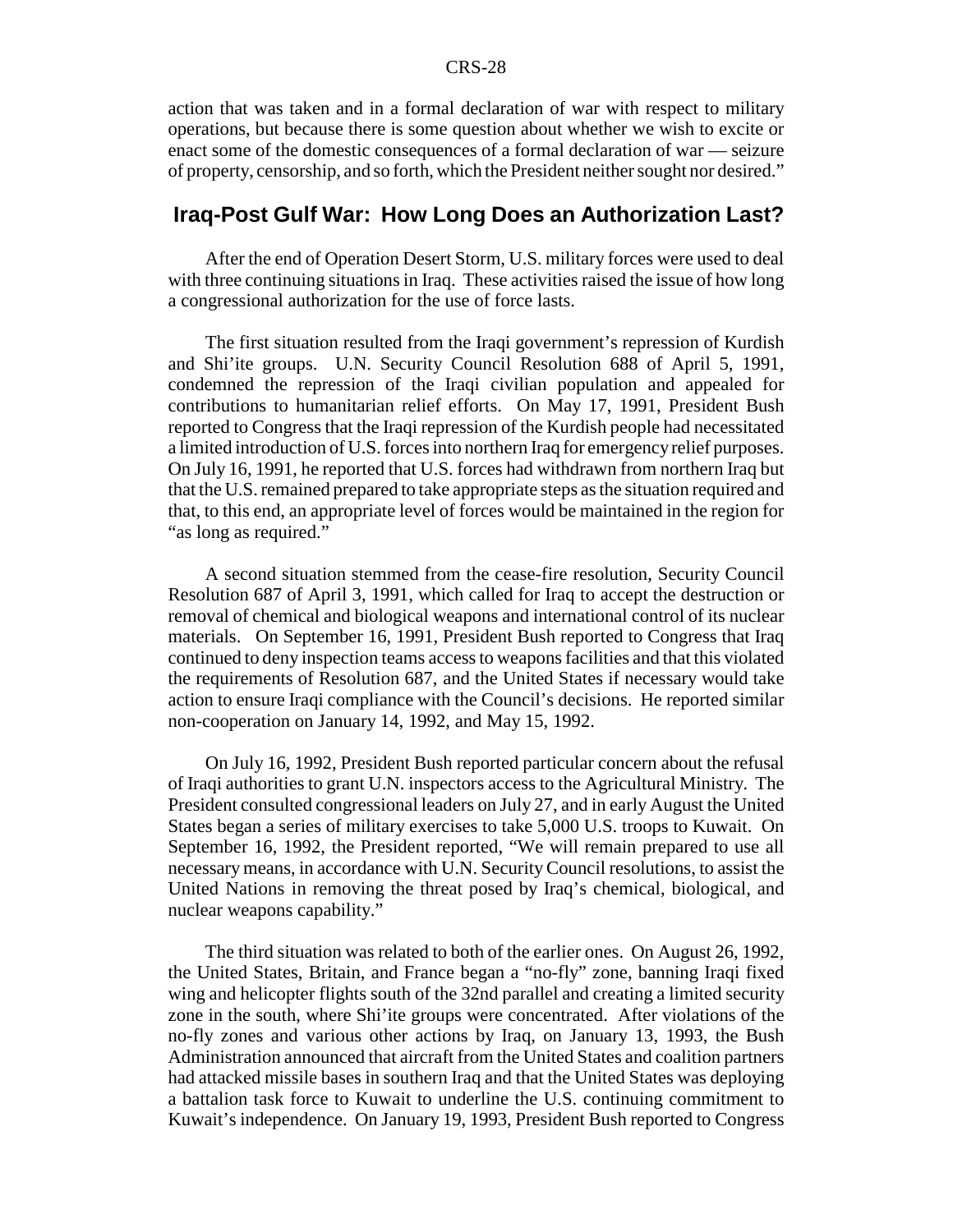that U.S. aircraft had shot down an Iraqi aircraft on December 27, 1992, and had undertaken further military actions on January 13, 17, and 18.

President Clinton said on January 21, 1993, that the United States would adhere to the policy toward Iraq set by the Bush Administration. On January 22 and 23, April 9 and 18, June 19, and August 19, 1993, U.S. aircraft fired at targets in Iraq after pilots sensed Iraqi radar or anti-aircraft fire directed at them. On September 23, 1993, President Clinton reported that since the August 19 action, the Iraqi installation fired upon had not displayed hostile intentions.

In a separate incident, on June 28, 1993, President Clinton reported to Congress "consistent with the War Powers Resolution" that on June 26 U.S. naval forces at his direction had launched a Tomahawk cruise missile strike on the Iraqi Intelligence Service's main command and control complex in Baghdad and that the military action was completed upon the impact of the missiles. He said the Iraqi Intelligence Service had planned the failed attempt to assassinate former President Bush during his visit to Kuwait in April 1993.

The question was raised as to whether the Authorization for the Use of Force in Iraq (P.L. 102-1) authorized military actions after the conclusion of the war. P.L. 102-1 authorized the President to use U.S. armed forces pursuant to U.N. Security Council Resolution 678 to achieve implementation of previous Security Council Resolutions relating to Iraq's invasion of Kuwait. The cease-fire resolution, Security Council Resolution 687, was adopted afterwards and therefore not included in Resolution 678.

Congress endorsed the view that further specific authorization was not required for U.S. military action to maintain the cease-fire agreement. Specifically, section 1095 of P.L.102-190 stated the sense of Congress that it supported the use of all necessary means to achieve the goals of Security Council Resolution 687 as being consistent with the Authorization for Use of Military Force Against Iraq Resolution. Section 1096 supported the use of all necessary means to protect Iraq's Kurdish minority, consistent with relevant U.N. resolutions and authorities contained in P.L. 102-1. The issue of Congressional authorization was debated again in 1998. On March 31, 1998, the House passed a Supplemental Appropriations bill (H.R. 3579) that would have banned the use of funds appropriated in it for the conduct of offensive operations against Iraq, unless such operations were specifically authorized by law. This provision was dropped in the conference with the Senate.

A more broad-gauged approach to the issue of Congressional authorization of military force was attempted in mid-1998. On June 24, 1998, the House passed H.R. 4103, the Defense Department Appropriations bill for FY1999, with a provision by Representative David Skaggs that banned the use of funds appropriated or otherwise made available by this Act "to initiate or conduct offensive military operations by United States Armed Forces except in accordance with the war powers clause of the Constitution (Article 1, Section 8), which vests in Congress the power to declare and authorize war and to take certain specified, related actions." The Skaggs provision was stricken by the House-Senate conference committee on H.R. 4103.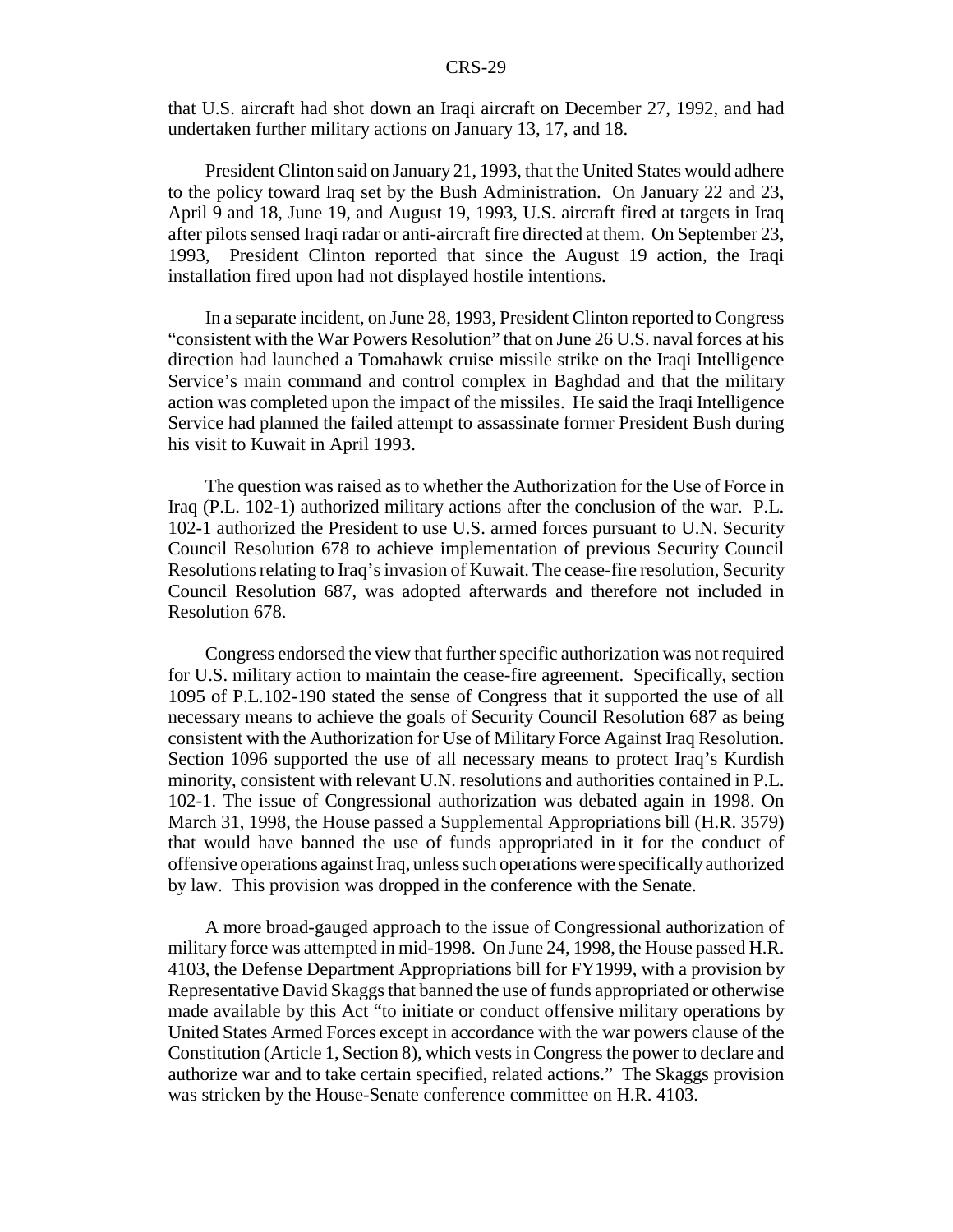As events developed, beginning in late 1998, and continuing into the period prior to the U.S. military invasion of Iraq in March 2003, the United States conducted a large number of ad-hoc air attacks against Iraqi ground installations and military targets in response to violations of the Northern and Southern "no-fly zones" by the Iraqi, and threatening actions taken against U.S. and coalition aircraft enforcing these "no-fly" sectors. Congressional authorization to continue these activities was not sought by the President, nor were these many incidents reported under the War Powers Resolution. The "no-fly zones" activities were terminated following the 2003 War with Iraq.

## **Somalia: When Does Humanitarian Assistance Require Congressional Authorization?**

In Somalia, the participation of U.S. military forces in a U.N. operation to protect humanitarian assistance became increasingly controversial as fighting and casualties increased and the objectives of the operation appeared to be expanding.

On December 4, 1992, President Bush ordered thousands of U.S. military forces to Somalia to protect humanitarian relief from armed gangs. Earlier, on November 25, the President had offered U.S. forces, and on December 3, the United Nations Security Council had adopted Resolution 794 welcoming the U.S. offer and authorizing the Secretary-General and members cooperating in the U.S. offer "to use all necessary means to establish as soon as possible a secure environment for humanitarian relief operations in Somalia." The resolution also called on member states to provide military forces and authorized the Secretary-General and the states concerned to arrange for unified command and control.

On December 10, 1992, President Bush reported to Congress "consistent with the War Powers Resolution" that on December 8, U.S. armed forces entered Somalia to secure the air field and port facility of Mogadishu and that other elements of the U.S. armed forces were being introduced into Somalia to achieve the objectives of U.N. Security Council Resolution 794. He said the forces would remain only as long as necessary to establish a secure environment for humanitarian relief operations and would then turn over responsibility for maintaining this environment to a U.N. peacekeeping force. The President said that it was not intended that the U.S. armed forces become involved in hostilities, but that the forces were equipped and ready to take such measures as might be needed to accomplish their humanitarian mission and defend themselves. They would also have the support of any additional U.S. forces necessary. By mid-January, U.S. forces in Somalia numbered 25,000.

Since the President did not cite Section 4(a)(1), the 60-day time limit was not necessarily triggered. By February, however, the U.S. force strength was being reduced, and it was announced the United States expected to turn over responsibility for protecting humanitarian relief shipments in Somalia to a U.N. force that would include U.S. troops. On March 26, 1993, the Security Council adopted Resolution 814 expanding the mandate of the U.N. force and bringing about a transition from a U.S.-led force to a U.N.-led force (UNOSOM II). By the middle of May, when the change to U.N. control took place, the U.S. forces were down to approximately 4,000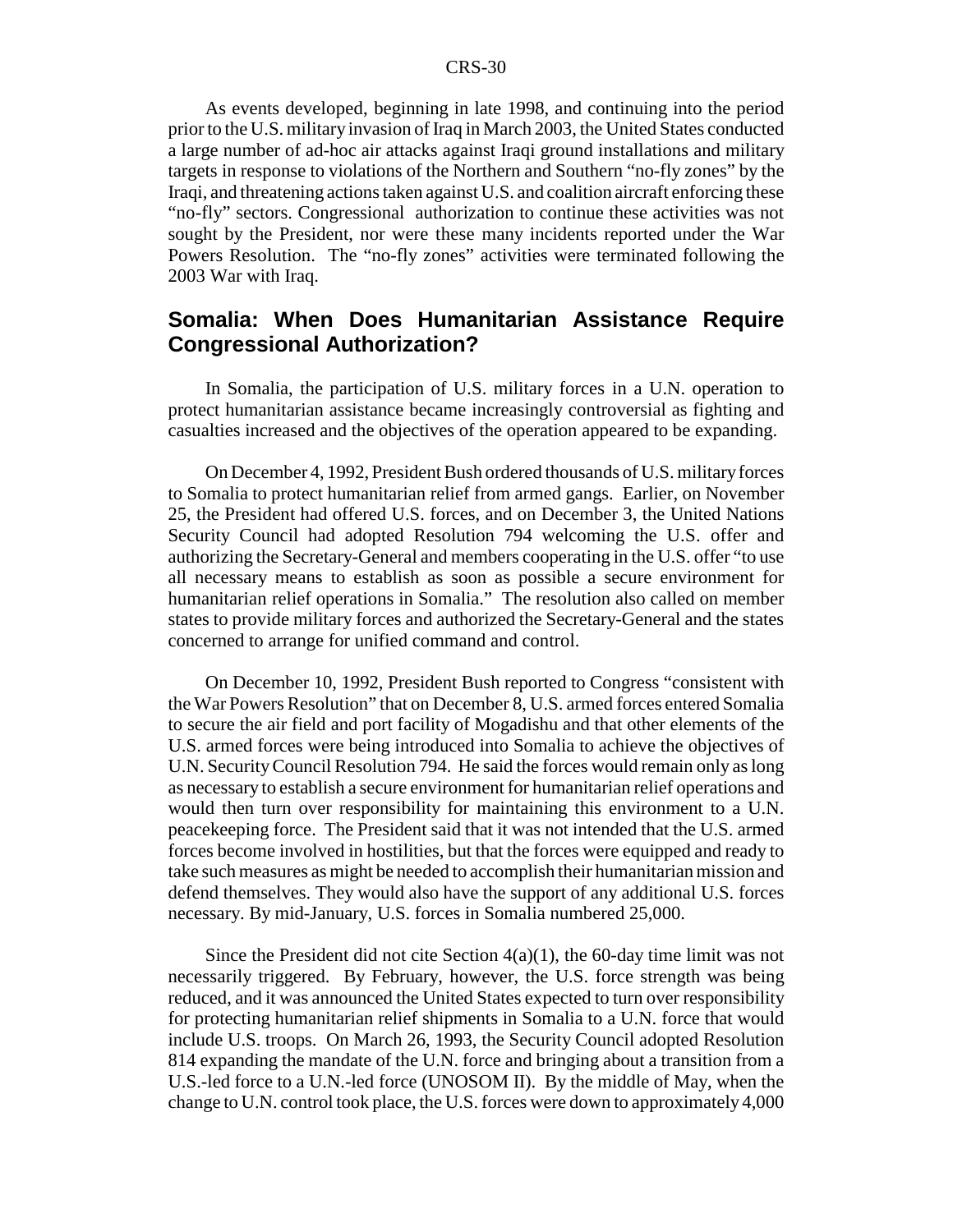troops, primarily logistics and communications support teams, but also a rapid deployment force of U.S. Marines stationed on Navy ships.

Violence within Somalia began to increase again. On June 5, 1993, attacks killed 23 Pakistani peacekeepers, and a Somali regional leader, General Aidid, was believed responsible. The next day the U.N. Security Council adopted Resolution 837 reaffirming the authority of UNOSOM II to take all necessary measures against those responsible for the armed attacks. On June 10, 1993, President Clinton reported "consistent with the War Powers Resolution" that the U.S. Quick Reaction Force had executed military strikes to assist UNOSOM II in quelling violence against it. On July 1, President Clinton submitted another report, not mentioning the War Powers Resolution, describing further air and ground military operations aimed at securing General Aidid's compound and neutralizing military capabilities that had been an obstacle to U.N. efforts to deliver humanitarian relief and promote national reconstruction.

From the beginning, a major issue for Congress was whether to authorize U.S. action in Somalia. On February 4, 1993, the Senate had passed S.J.Res. 45 that would authorize the President to use U.S. armed forces pursuant to U.N. Security Council Resolution 794. S.J.Res. 45 stated it was intended to constitute the specific statutory authorization under Section 5(b) of the War Powers Resolution. On May 25, 1993, the House amended S.J.Res. 45 to authorize U.S. forces to remain for one year. S.J.Res. 45 was then sent to the Senate for its concurrence, but the Senate did not act on the measure.

As sporadic fighting resulted in the deaths of Somali and U.N. forces, including Americans, controversy over the operation intensified, and Congress took action through other legislative channels. In September 1993 the House and Senate adopted amendments to the Defense Authorization Act for FY1994 asking that the President consult with Congress on policy toward Somalia, and report the goals, objectives, and anticipated jurisdiction of the U.S. mission in Somalia by October 15, 1993; the amendments expressed the sense that the President by November 15, 1993, should seek and receive congressional authorization for the continued deployment of U.S. forces to Somalia.  $63$  On October 7, the President consulted with congressional leaders from both parties for over two hours on Somalia policy. On October 13, President Clinton sent a 33-page report to Congress on his Somalia policy and its objectives.

Meanwhile, on October 7 President Clinton said that most U.S. forces would be withdrawn from Somalia by March 31, 1994. To ensure this, the Defense Department Appropriations Act for FY1994, cut off funds for U.S. military operations in Somalia after March 31, 1994, unless the President obtained further spending authority from Congress.<sup>64</sup> Congress approved the use of U.S. military forces in Somalia only for the protection of American military personnel and bases and for helping maintain the flow of relief aid by giving the U.N. forces security and logistical support; it required that U.S. combat forces in Somalia remain under the

<sup>63</sup> Section 1512, P.L. 103-160, signed November 30, 1993.

<sup>64</sup> Sec. 8151 of P.L. 103-139, signed November 11, 1993.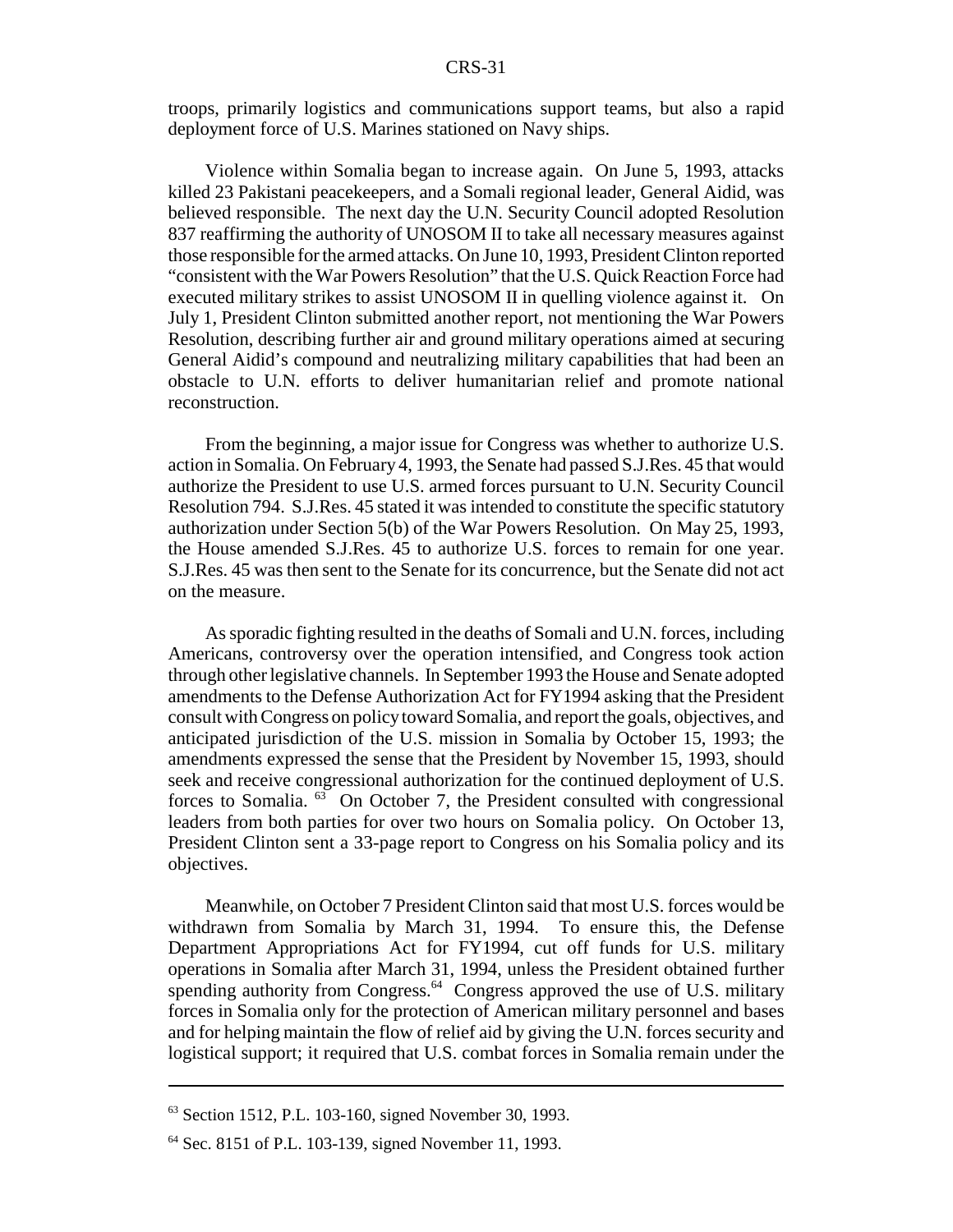command and control of U.S. commanders under the ultimate direction of the President.

Earlier, some Members suggested that the U.S. forces in Somalia were clearly in a situation of hostilities or imminent hostilities, and that if Congress did not authorize the troops to remain, the forces should be withdrawn within 60 to 90 days. After a letter from House Foreign Affairs Committee Ranking Minority Member Benjamin Gilman and Senate Foreign Relations Committee Ranking Minority Member Jesse Helms, Assistant Secretary Wendy Sherman replied on July 21, 1993, that no previous Administrations had considered that intermittent military engagements, whether constituting hostilities, would necessitate the withdrawal of forces pursuant to Section 5(b); and the War Powers Resolution, in their view, was intended to apply to sustained hostilities. The State Department did not believe congressional authorization was necessary, although congressional support would be welcome. On August 4, 1993, Representative Gilman asserted that August 4 might be remembered as the day the War Powers Resolution died because combat broke out in Somalia on June 5 and the President had not withdrawn U.S. forces and Congress had "decided to look the other way." On October 22, 1993, Representative Gilman introduced H.Con.Res. 170 directing the President pursuant to section 5(c) of the War Powers Resolution to withdraw U.S. forces from Somalia by January 31, 1994. The House adopted an amended version calling for withdrawal by March 31, 1994.<sup>65</sup> The Senate did not act on this non-binding measure.

However, the Defense Appropriations Act for FY1995 (P.L. 103-335, signed September 30, 1994) prohibited the use of funds for the continuous presence of U.S. forces in Somalia, except for the protection of U.S. personnel, after September 30, 1994. Subsequently, on November 4, 1994, the U.N. Security Council decided to end the U.N. mission in Somalia by March 31, 1995. On March 3, 1995, U.S. forces completed their assistance to United Nations forces evacuating Somalia.

Another war powers issue was the adequacy of consultation before the dispatch of forces. On December 4, 1992, President Bush had met with a number of congressional leaders to brief them on the troop deployment. In his December 10 report, President Bush stressed that he had taken into account the views expressed in H.Con.Res. 370, S.Con.Res. 132, and P.L. 102-274 on the urgent need for action in Somalia. However, none of these resolutions explicitly authorized U.S. military action.

### **Former Yugoslavia/Bosnia/Kosovo: What If No Consensus Exists?**

**Bosnia.** The issue of war powers and U.S. participation in United Nations actions was also raised by efforts to halt fighting in the territory of former Yugoslavia, initially in Bosnia. Because some of the U.S. action has been taken within a NATO framework, action in Bosnia has also raised the issue of whether action under NATO is exempt from the requirements of the War Powers Resolution or its standard for the exercise of war powers under the Constitution. Article 11 of

<sup>&</sup>lt;sup>65</sup> For additional discussion of H.Con.Res. 170, see section on Legislative Veto, above.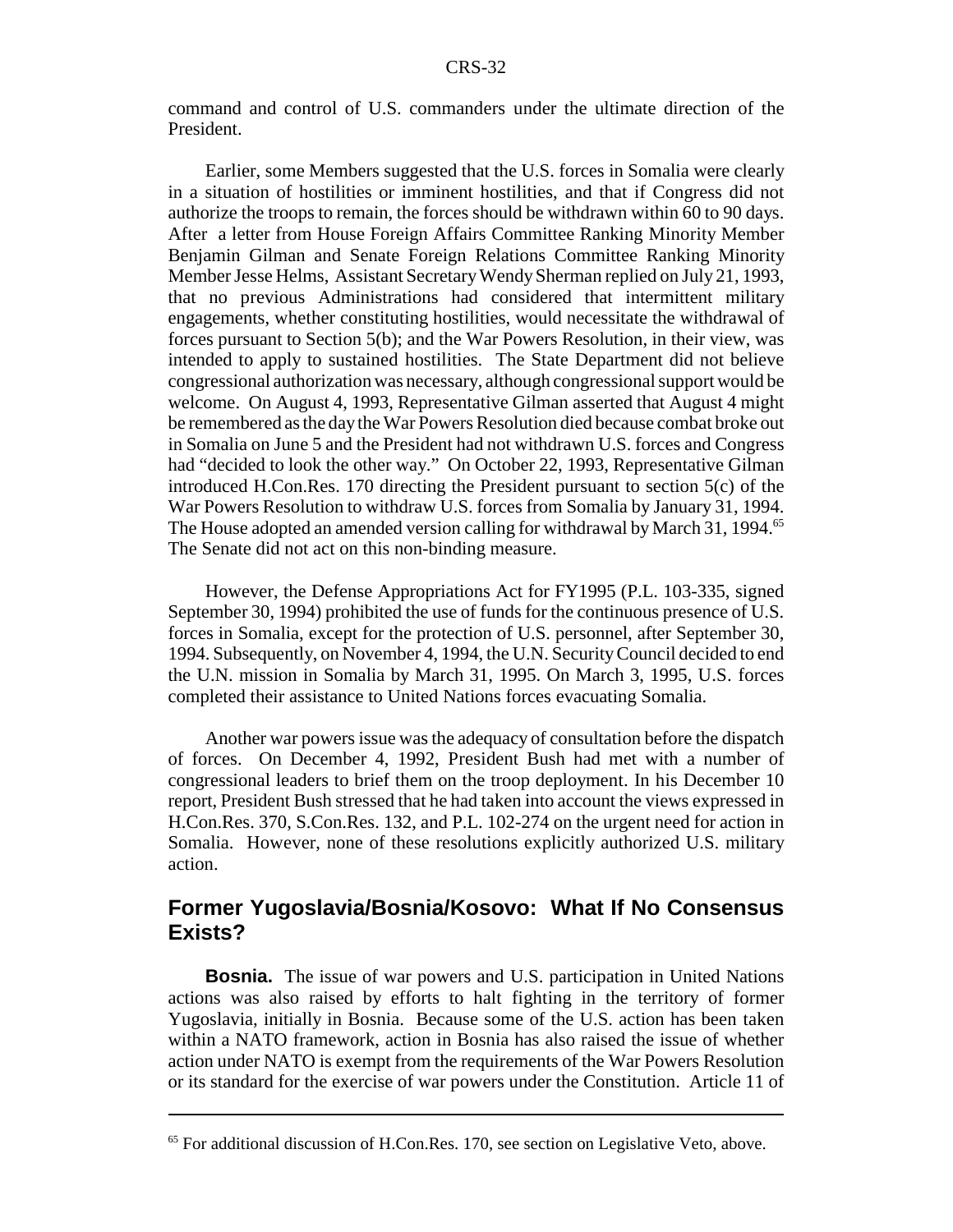the North Atlantic Treaty states that its provisions are to be carried out by the parties "in accordance with their respective constitutional processes," inferring some role for Congress in the event of war. Section 8(a) of the War Powers Resolution states that authority to introduce U.S. forces into hostilities is not to be inferred from any treaty, ratified before or after 1973, unless implementing legislation specifically authorizes such introduction and says it is intended to constitute an authorization within the meaning of the War Powers Resolution. Section 8(b) states that nothing in the War Powers Resolution should be construed to require further authorization for U.S. participation in the headquarters operations of military commands established before 1973, such as NATO headquarters operations.

On August 13, 1992, the U.N. Security Council adopted Resolution 770 calling on nations to take "all measures necessary" to facilitate the delivery of humanitarian assistance to Sarajevo. Many in Congress had been advocating more assistance to the victims of the conflict. On August 11, 1992, the Senate had passed S.Res. 330 urging the President to work for a U.N. Security Council resolution such as was adopted, but saying that no U.S. military personnel should be introduced into hostilities without clearly defined objectives. On the same day, the House passed H.Res. 554 urging the Security Council to authorize measures, including the use of force, to ensure humanitarian relief.

During 1993 the United States participated in airlifts into Sarajevo, naval monitoring of sanctions, and aerial enforcement of a "no-fly zone." On February 10, 1993, Secretary of State Warren Christopher announced that under President Clinton, the United States would try to convince the Serbs, Muslims, and Croats to pursue a diplomatic solution and that if an agreement was reached, U.S. forces, including ground forces, would help enforce the peace. On February 28, 1993, the United States began an airdrop of relief supplies aimed at civilian populations, mainly Muslims, surrounded by fighting in Bosnia.

On March 31, 1993, the U.N. Security Council authorized member states to take all necessary measures to enforce the ban on military flights over Bosnia, the "no-fly zone". NATO planes, including U.S. planes, began patrolling over Bosnia and Herzegovina on April 12, 1993, to enforce the Security Council ban, and the next day, President Clinton reported the U.S. participation "consistent with Section 4 of the War Powers Resolution."

Conflict continued, but the situation was complicated and opinion in Congress and among U.N. and NATO members was divided. President Clinton consulted with about two dozen congressional leaders on potential further action on April 27 and received a wide range of views. On May 2, the Administration began consultation with allies to build support for additional military action to enforce a cease-fire and Bosnian Serb compliance with a peace agreement, but a consensus on action was not reached.

On June 10, 1993, Secretary of State Christopher announced the United States would send 300 U.S. troops to join 700 Scandinavians in the U.N. peacekeeping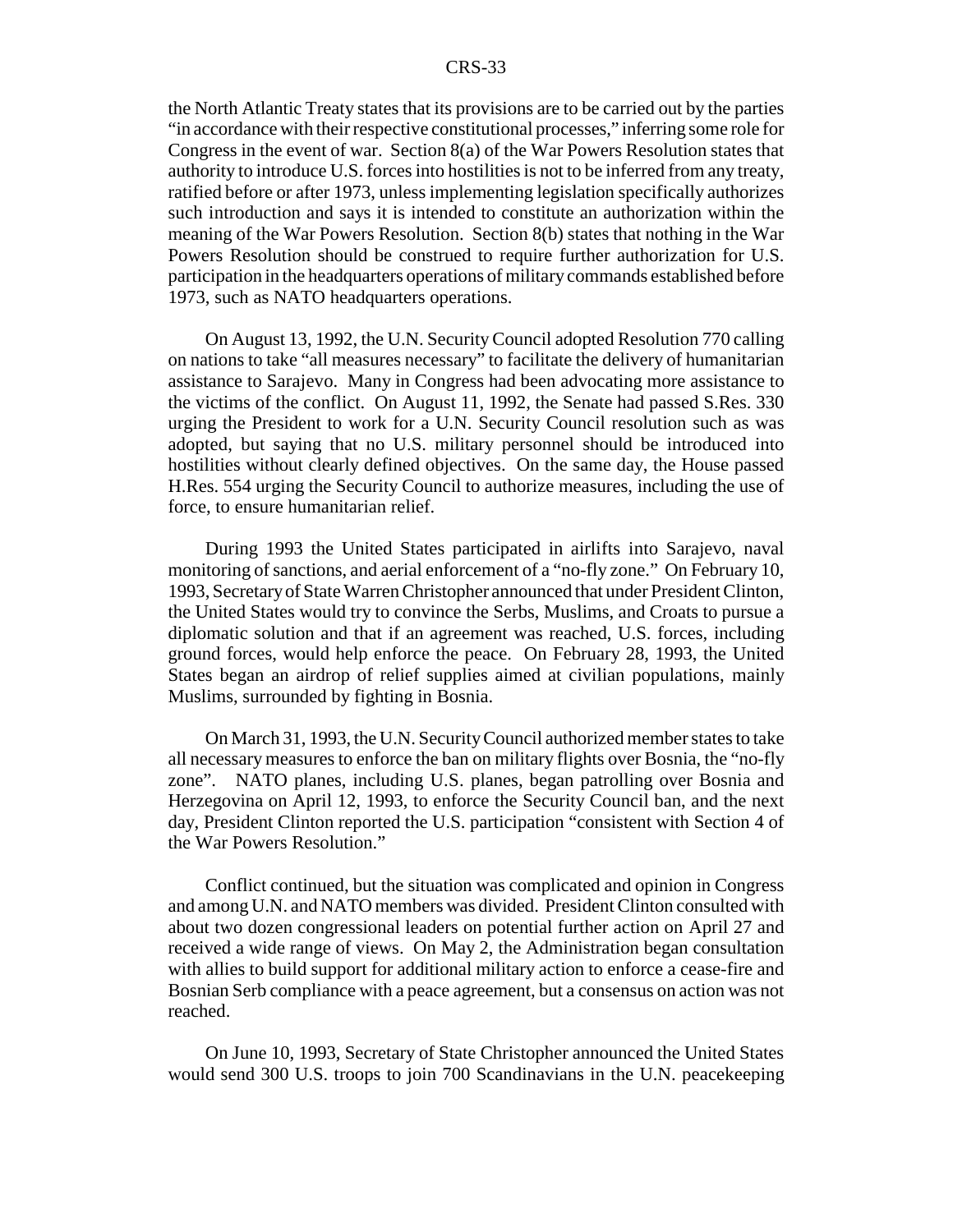force in Macedonia.<sup>66</sup> The mission was established under U.N. Security Council Resolution 795 (1992), which sought to prevent the war in Bosnia from spilling over to neighboring countries. President Clinton reported this action "consistent with Section 4 of the War Powers Resolution" on July 9, 1993. He identified U.S. troops as part of a peacekeeping force, and directed in accordance with Section 7 of the U.N. Participation Act.

Planning for U.N. and NATO action to implement a prospective peace agreement included the possibility that the United States might supply 25,000 out of 50,000 NATO forces to enforce U.N. decisions. This possibility brought proposals to require congressional approval before the dispatch of further forces to Bosnia. On September 23, 1993, Senate Minority Leader Robert Dole said he intended to offer an amendment stating that no additional U.S. forces should be introduced into former Yugoslavia without advance approval from Congress. Assistant Secretary of State Stephen Oxman said on October 5 that the Clinton Administration would consult with Congress and not commit American troops to the implementation operation for a peace agreement without congressional support, and that the Administration would act consistent with the War Powers Resolution. Congress sought to assure this in Section 8146 of P.L. 103-139, the Defense Appropriation Act for FY1994, stating the sense of Congress that funds should not be available for U.S. forces to participate in new missions or operations to implement the peace settlement in Bosnia unless previously authorized by Congress. This provision was sponsored by the Senate by leaders Mitchell and Dole.

At the NATO summit conference in Brussels on January 11, 1994, leaders, including President Clinton, repeated an August threat to undertake air strikes on Serb positions to save Sarajevo and to consider other steps to end the conflict in Bosnia. On February 17, 1994, President Clinton reported "consistent with" the War Powers Resolution that the United States had expanded its participation in United Nations and NATO efforts to reach a peaceful solution in former Yugoslavia and that 60 U.S. aircraft were available for participation in the authorized NATO missions. On March 1, 1994, he reported that on the previous day U.S. planes patrolling the "no-fly zone" under the North Atlantic Treaty Organization (NATO) shot down 4 Serbian Galeb planes. On April 12, 1994, the President reported that on April 10 and 11, following shelling of Gorazde, one of the "safe areas," and a decision by U.N. and NATO leaders, U.S. planes bombed Bosnian Serbian nationalist positions around Gorazde. On August 22, 1994, President Clinton similarly reported that on August 5, U.S. planes under NATO had strafed a Bosnian Serb gun position in an exclusion zone. On September 22, 1994, two British and one U.S. aircraft bombed a Serbian tank in retaliation for Serb attacks on U.N. peacekeepers near Sarajevo; and on November 21 more than 30 planes from the United States, Britain, France, and the Netherlands bombed the runway of a Serb airfield in Croatia.

As the conflict in Bosnia continued, leaders in Congress called for greater congressional involvement in decisions. Senator Dole introduced S. 2042, calling for

<sup>66</sup> The name of this area is in dispute. The provisional name, which is used for its designation as a member of the United Nations, is "The Former Yugoslav Republic of Macedonia." This report uses the term "Macedonia" without prejudice.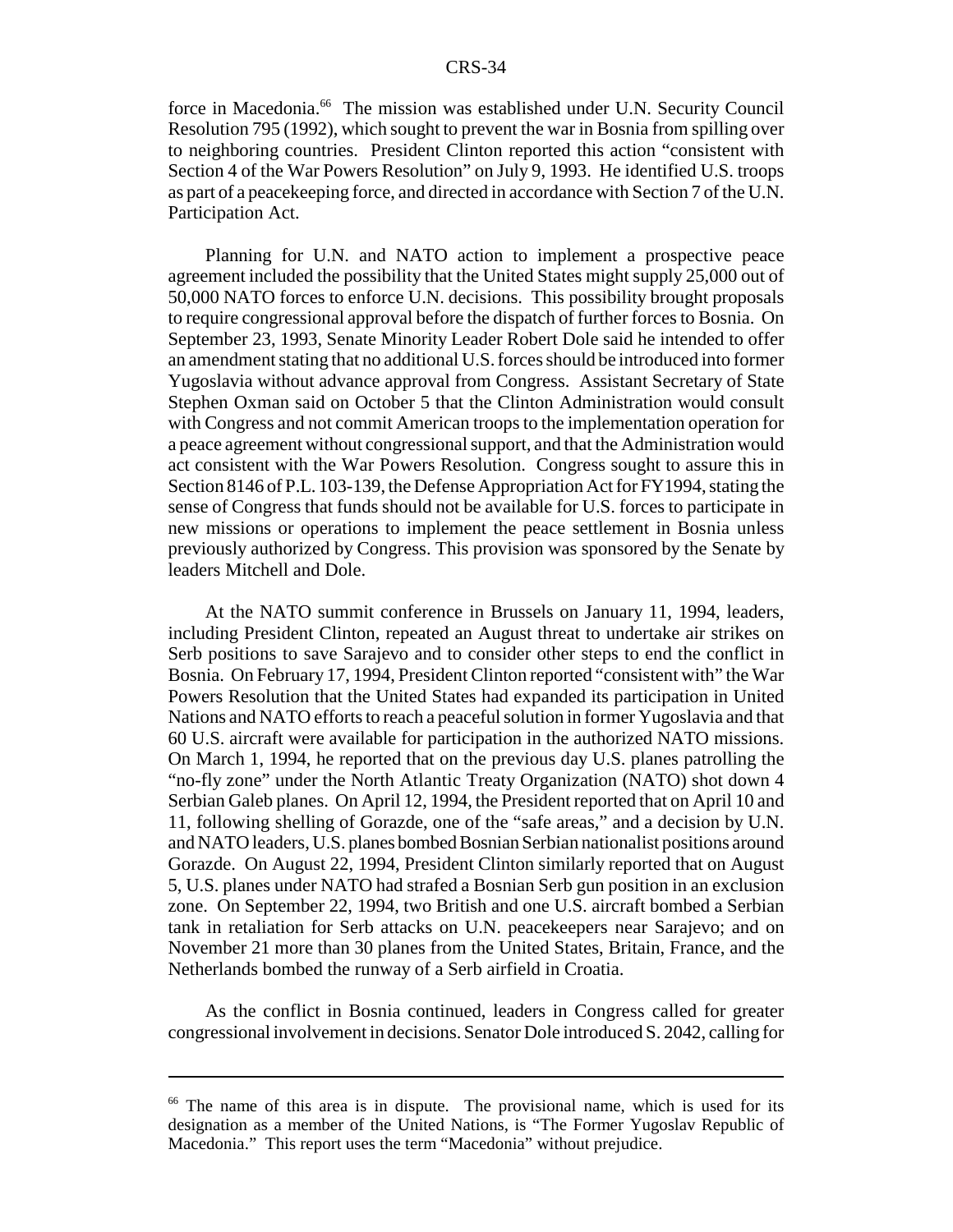the United States to end unilaterally its arms embargo, conducted in accordance with a U.N. Security Council Resolution, against Bosnia and Herzegovina. On May 10, 1994, Senate Majority Leader George Mitchell introduced an amendment to authorize and approve the President's decision to carry out NATO decisions to support and protect UNPROFOR forces around designated safe areas; to use airpower in the Sarajevo region; and to authorize air strikes against Serb weapons around certain safe areas if these areas were attacked. The Mitchell amendment favored lifting the arms embargo but not unilaterally; it also stated no U.S. ground combat troops should be deployed in Bosnia unless previously authorized by Congress. The Senate adopted both the Dole proposal, as an amendment, and the Mitchell amendment on May 12, 1994, by votes of 50-49. The less stringent Mitchell amendment passed on a straight party line vote. Yet thirteen Democrats voted for the Dole amendment, indicating a sentiment in both parties to assist the Bosnians in defending themselves. The Senate then adopted S. 2042 as amended. The House did not act on the measure.

The Defense Authorization Act for FY1995 (P.L. 103-337, signed October 5, 1994) provided, in Section 1404, the sense of the Congress that if the Bosnian Serbs did not accept the Contact Group proposal by October 15, 1994, the President should introduce a U.N. Security Council resolution to end the arms embargo by December 1, 1994; if the Security Council had not acted by November 15, 1994, no funds could be used to enforce the embargo other than those required of all U.N. members under Security Council Resolution 713. That sequence of events occurred and the United States stopped enforcing the embargo. In addition, Section 8100 of the Defense Appropriations Act, FY1995 (P.L. 103-335, signed September 30, 1994), stated the sense of the Congress that funds made available by this law should not be available for the purposes of deploying U.S. armed forces to participate in implementation of a peace settlement in Bosnia unless previously authorized by Congress.

On May 24, 1995, President Clinton reported "consistent with the War Powers Resolution" that U.S. combat-equipped fighter aircraft and other aircraft continued to contribute to NATO's enforcement of the no-fly zone in airspace over Bosnia-Herzegovina. U.S. aircraft, he noted, are also available for close air support of U.N. forces in Croatia. Roughly 500 U.S. soldiers were still deployed in the former Yugoslav Republic of Macedonia as part of the U.N. Preventive Deployment Force (UNPREDEP). U.S. forces continue to support U.N. refugee and embargo operations in this region.

On September 1, 1995, President Clinton reported "consistent with the War Powers Resolution," that "U.S. combat and support aircraft" had been used beginning on August 29, 1995, in a series of NATO air strikes against Bosnian Serb Army (BSA) forces in Bosnia-Herzegovina that were threatening the U.N.-declared safe areas of Sarajevo, Tuzla, and Gorazde." He noted that during the first day of operations, "some 300 sorties were flown against 23 targets in the vicinity of Sarajevo, Tuzla, Gorazde, and Mostar."

On September 7, 1995 the House passed an amendment to the FY1996 Department of Defense Appropriations Bill (H.R. 2126), offered by Representative Mark Neumann (R-WI.) that prohibited the obligation or expenditure of funds provided by the bill for any operations beyond those already undertaken. However,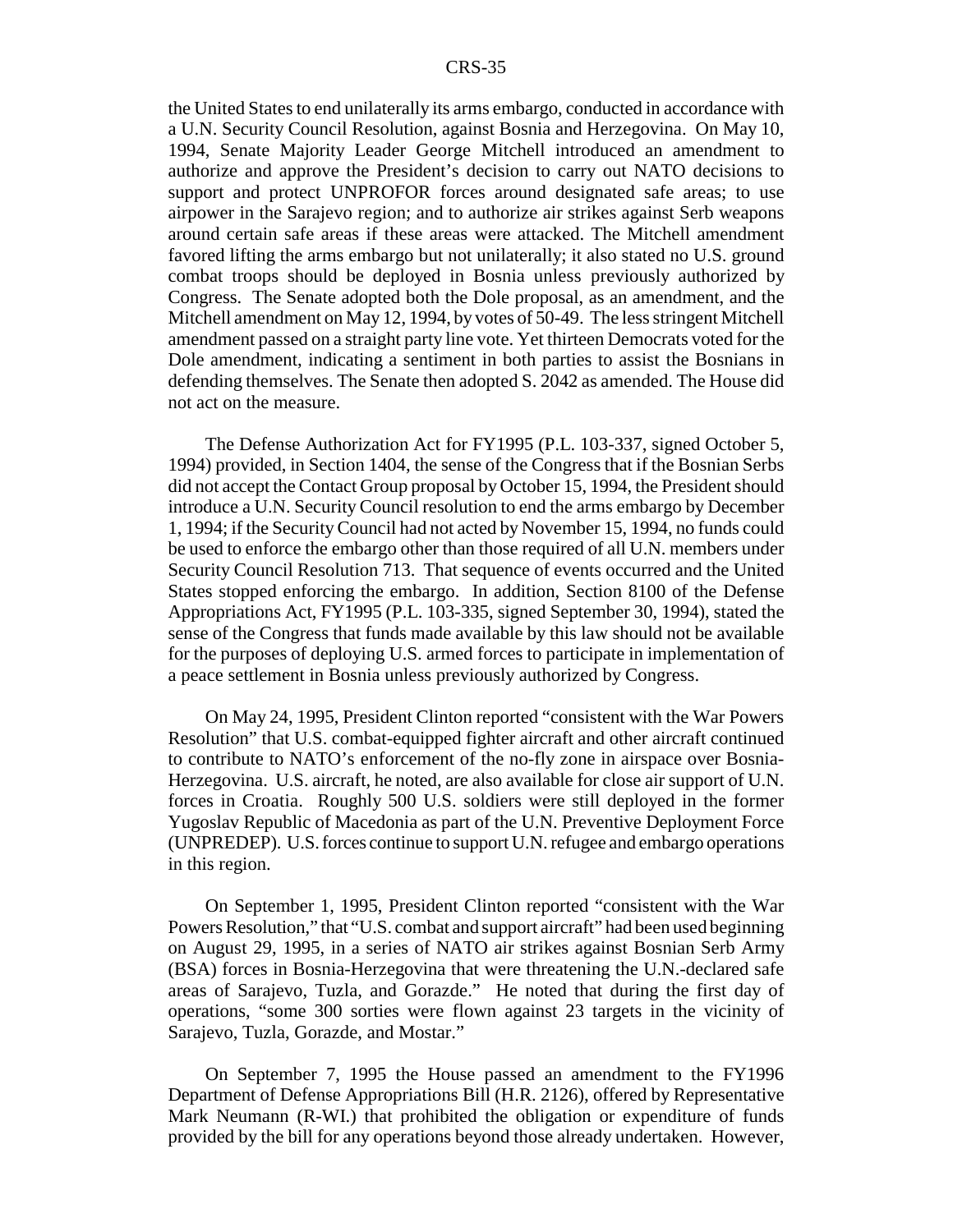in conference the provision was softened to a sense-of-the-Congress provision that said that President must consult with Congress before deploying U.S. forces to Bosnia. The conference report was rejected by the House over issues unrelated to Bosnia on September 29, 1995 by a vote of 151-267. The substitute conference report on H.R. 2126, which was subsequently passed and signed into law, did not include language on Bosnia, in part due to the President's earlier objections to any provision in the bill that might impinge on his powers as Commander-in-Chief. On September 29, the Senate passed by a vote of 94-2 a sense-of-the-Senate amendment to H.R. 2076, the FY1996 State, Commerce, Justice Appropriations bill, sponsored by Senator Judd Gregg (R-N.H.) that said no funds in the bill should be used for the deployment of U.S. combat troops to Bosnia-Herzegovina unless Congress approves the deployment in advance or to evacuate endangered U.N. peacekeepers. The conference report on H.R. 2076, agreed to by the House and the Senate, included the "sense of the Senate" language of the Gregg amendment.

In response to mounting criticism of the Administration's approach to Bosnian policy, on October 17-18, 1995, Secretary of State Christopher, Secretary of Defense Perry and Joint Chiefs of Staff Chairman Shalikashvili testified before House and Senate Committees on Bosnia policy and the prospect of President Clinton deploying approximately 20,000 American ground forces as part of a NATO peacekeeping operation. During testimony before the Senate Foreign Relations Committee on October 17, Secretary Christopher stated that the President would not be bound by a resolution of the Congress prohibiting sending of U.S. forces into Bosnia without the express prior approval of Congress. Nevertheless, on October 19, 1995, President Clinton in a letter to Senator Robert C. Byrd stated that "[w]hile maintaining the constitutional authorities of the Presidency, I would welcome, encourage and, at the appropriate time, request an expression of support by the Congress" for the commitment of U.S. troops to a NATO implementation force in Bosnia, after a peace agreement is reached.

Subsequently, on October 30, 1995, the House, by a vote of 315-103, passed H.Res. 247, expressing the sense of the House that "no United States Armed forces should be deployed on the ground in the territory of the Republic of Bosnia and Herzegovina to enforce a peace agreement until the Congress has approved such a deployment." On November 13, President Clinton's 9-page letter to Speaker Gingrich stated he would send a request "for a congressional expression of support for U.S. participation in a NATO-led Implementation Force in Bosnia ... before American forces are deployed in Bosnia." The President said there would be a "timely opportunity for Congress to consider and act upon" his request for support. He added that despite his desire for congressional support, he "must reserve" his "constitutional prerogatives in this area." On November 17, 1995, the House passed (243-171) H.R. 2606, which would "prohibit the use of funds appropriated or otherwise available" to the Defense Department from "being used for the deployment on the ground of United States Armed Forces in the Republic of Bosnia-Herzegovina as part of any peacekeeping operation or as part of any implementation force, unless funds for such deployment are specifically appropriated" by law.

On December 4, 1995, Secretary of Defense Perry announced the deployment of about 1,400 U.S. military personnel (700 to Bosnia/700 to Croatia) as part of the advance elements of the roughly 60,000 person NATO Implementation Force in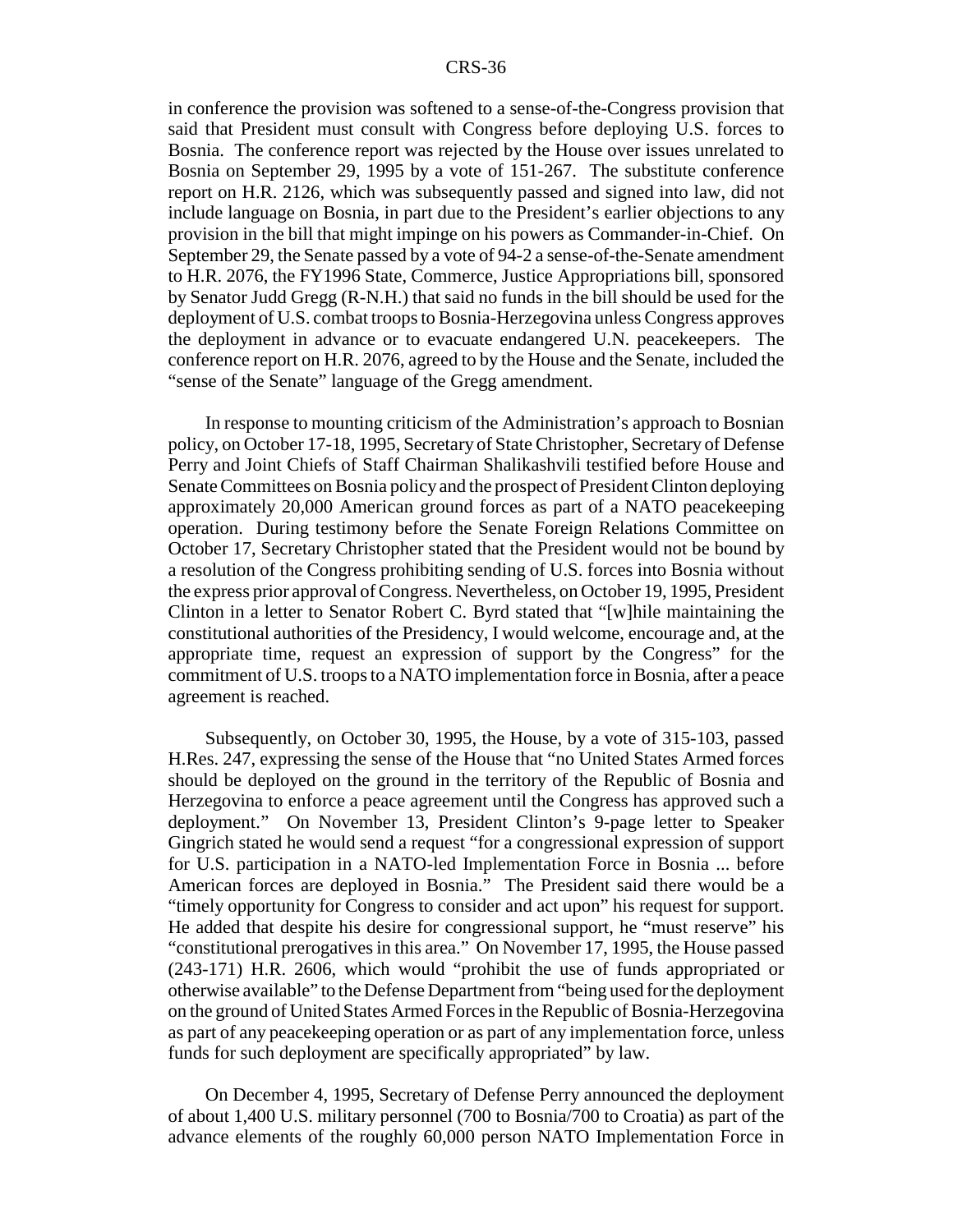Bosnia, scheduled to deploy in force once the Dayton Peace Agreement is signed in Paris on December 14, 1995. Secretary Perry noted that once the NATO I-Force was fully deployed, about 20,000 U.S. military personnel would be in Bosnia, and about 5,000 in Croatia.

On December 6, 1995, President Clinton notified the Congress, "consistent with the War Powers Resolution," that he had "ordered the deployment of approximately 1,500 U.S. military personnel to Bosnia and Herzegovina and Croatia as part of a NATO 'enabling force' to lay the groundwork for the prompt and safe deployment of the NATO-led Implementation Force (IFOR)," which would be used to implement the Bosnian peace agreement after its signing. The President also noted that he had authorized deployment of roughly 3,000 other U.S. military personnel to Hungary, Italy, and Croatia to establish infrastructure for the enabling force and the IFOR.

In response to these developments, Congress addressed the question of U.S. ground troop deployments in Bosnia. Lawmakers sought to take action before the final Bosnian peace agreement was signed in Paris on December 14, 1995, following which the bulk of American military forces would be deployed to Bosnia. On December 13, 1995, the House considered H.R. 2770, sponsored by Representative Dornan, which would have prohibited the use of Federal funds for the deployment "on the ground" of U.S. Armed Forces in Bosnia-Herzegovina "as part of any peacekeeping operation, or as part of any implementation force." H.R. 2770 was defeated in the House by a vote of 210-218. On December 13, the House considered two other measures. It approved H.Res. 302, offered by Representative Buyer, by a vote of 287-141. H.Res. 302, a non-binding measure, reiterated "serious concerns and opposition" to the deployment of U.S. ground troops to Bosnia, while expressing confidence, "pride and admiration" for U.S. soldiers deployed there. It called on the President and Defense Secretary to rely on the judgement of the U.S. ground commander in Bosnia and stated that he should be provided with sufficient resources to ensure the safety and well-being of U.S. troops. H.Res. 302, further stated that the U.S. government should "in all respects" be "impartial and evenhanded" with all parties to the Bosnian conflict "as necessary to ensure the safety and protection" of American forces in the region.

Subsequently, the House defeated H.Res 306, proposed by Representative Hamilton, by a vote of 190-237. H.Res 306 stated that the House "unequivocally supports the men and women of the United States Armed Forces who are carrying out their mission in support of peace in Bosnia and Herzegovina with professional excellence, dedicated patriotism and exemplary bravery."

On December 13, the Senate also considered three measures related to Bosnia and U.S. troop deployments. The Senate defeated H.R. 2606 by a vote of 22-77. This bill would have prohibited funds to be obligated or expended for U.S. participation in peacekeeping in Bosnia unless such funds were specifically appropriated for that purpose. The Senate also defeated S.Con.Res. 35, a non-binding resolution of Senators Hutchison and Inhofe. This resolution stated that "Congress opposes President Clinton's decision to deploy" U.S. troops to Bosnia, but noted that "Congress strongly supports" the U.S. troops sent by the President to Bosnia.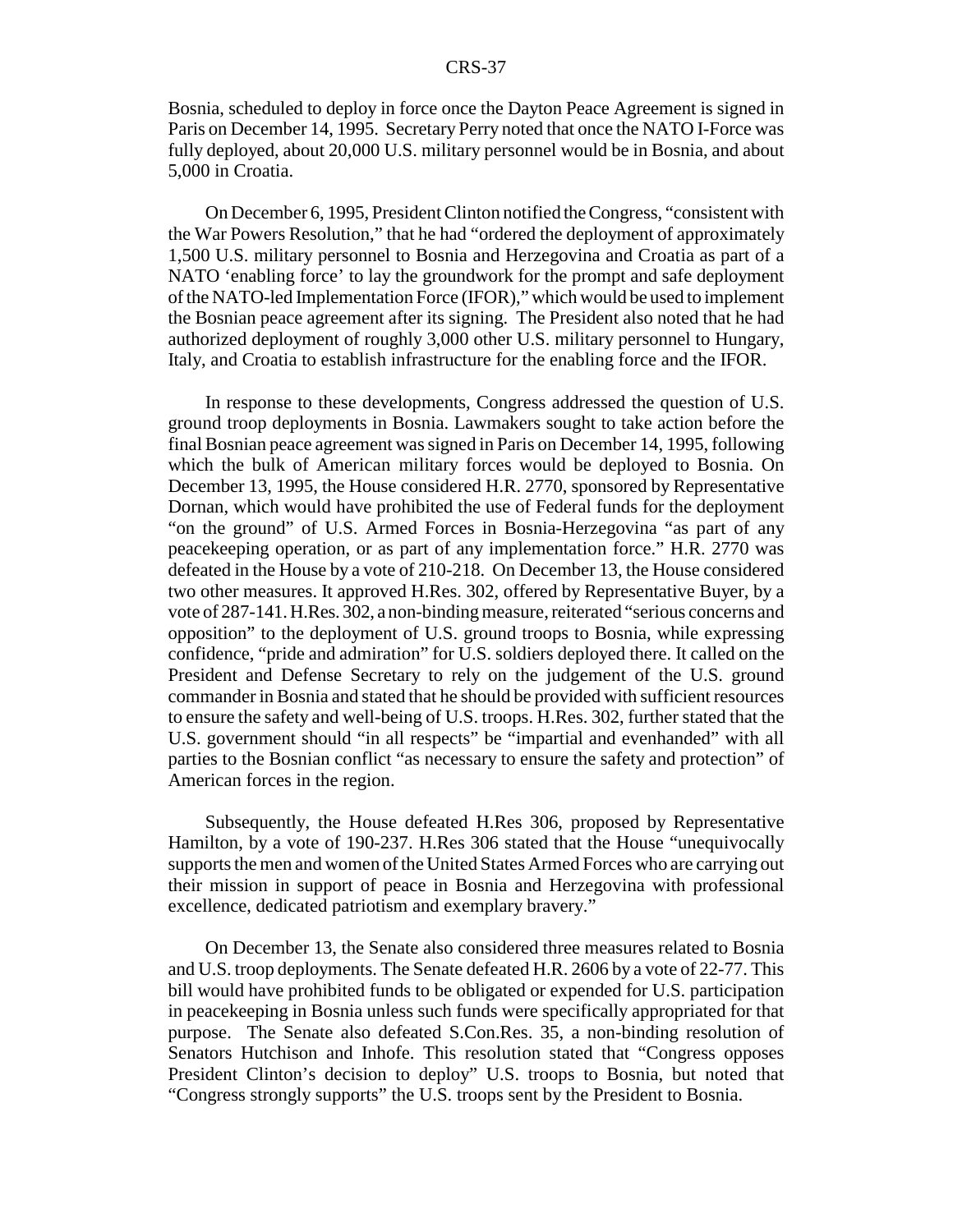The Senate did pass S.J.Res. 44, sponsored by Senators Dole and McCain, by a vote of 69-30. This resolution stated that Congress "unequivocally supports the men and women of our Armed Forces" who were to be deployed to Bosnia. S.J.Res. 44 stated that "notwithstanding reservations expressed about President Clinton's decision" to deploy U.S. forces, "the President may only fulfill his commitment" to deploy them to Bosnia "for approximately one year" if he made a determination to Congress that the mission of the NATO peace implementation force (IFOR) will be limited to implementing the military annex to the Bosnian peace agreement and to protecting itself. The Presidential determination must also state that the United States will "lead an immediate international effort," separate from IFOR, "to provide equipment, arms, training and related logistics assistance of the highest possible quality" to the Muslim-Croat Federation so that it may provide for its own defense. The President could use "existing military drawdown authorities and requesting such additional authority as may be necessary." S.J.Res. 44 also required President Clinton to submit to Congress a detailed report on the armament effort within 30 days, and required regular Presidential reports to Congress on the implementation of both the military and non-military aspects of the peace accords.

The House and Senate did not appoint and direct conferees to meet to reconcile the conflicting elements of the Bosnia related measures each had passed on December 13, 1995. A number of Members and Senators had wished to express their views on the troop deployment before the Dayton Accords were formally signed in Paris. That action had occurred, and the leadership of both parties apparently believed nothing further would be achieved by a conference on the measures passed. As result, no final consensus on a single specific measure was reached on the issue by the two chambers.

The President meanwhile continued with the Bosnian deployment. On December 21, 1995, President Clinton notified Congress "consistent with the War Powers Resolution," that he had ordered the deployment of approximately 20,000 U.S. military personnel to participate in the NATO-led Implementation Force (IFOR) in the Republic of Bosnia-Herzegovina, and approximately 5,000 U.S. military personnel would be deployed in other former Yugoslav states, primarily in Croatia. In addition, about 7,000 U.S. support forces would be deployed to Hungary, Italy, Croatia, and other regional states in support of IFOR's mission. The President ordered participation of U.S. forces "pursuant to" his "constitutional authority to conduct the foreign relations of the United States and as Commander-in-Chief and Chief Executive."67 Subsequently, President Clinton in December 1996, agreed to provide up to 8,500 ground troops to participate in a NATO-led follow-on force in Bosnia termed the Stabilization Force (SFOR). On March 18, 1998, the House defeated by a vote of 193-225, H.Con.Res. 227, a resolution of Representative Tom Campbell, directing the President, pursuant to section 5(c) of the War Powers Resolution to remove United States Armed Forces from the Republic of Bosnia and Herzegovina.(H.Rept. 105-442).<sup>68</sup>

<sup>67</sup> For additional background see CRS Report RS22324, *Bosnia: Overview of Current Issues*, by Julie Kim.

<sup>68</sup> For additional background see CRS Report RL32392, *Bosnia and Herzegovina: Issues for* (continued...)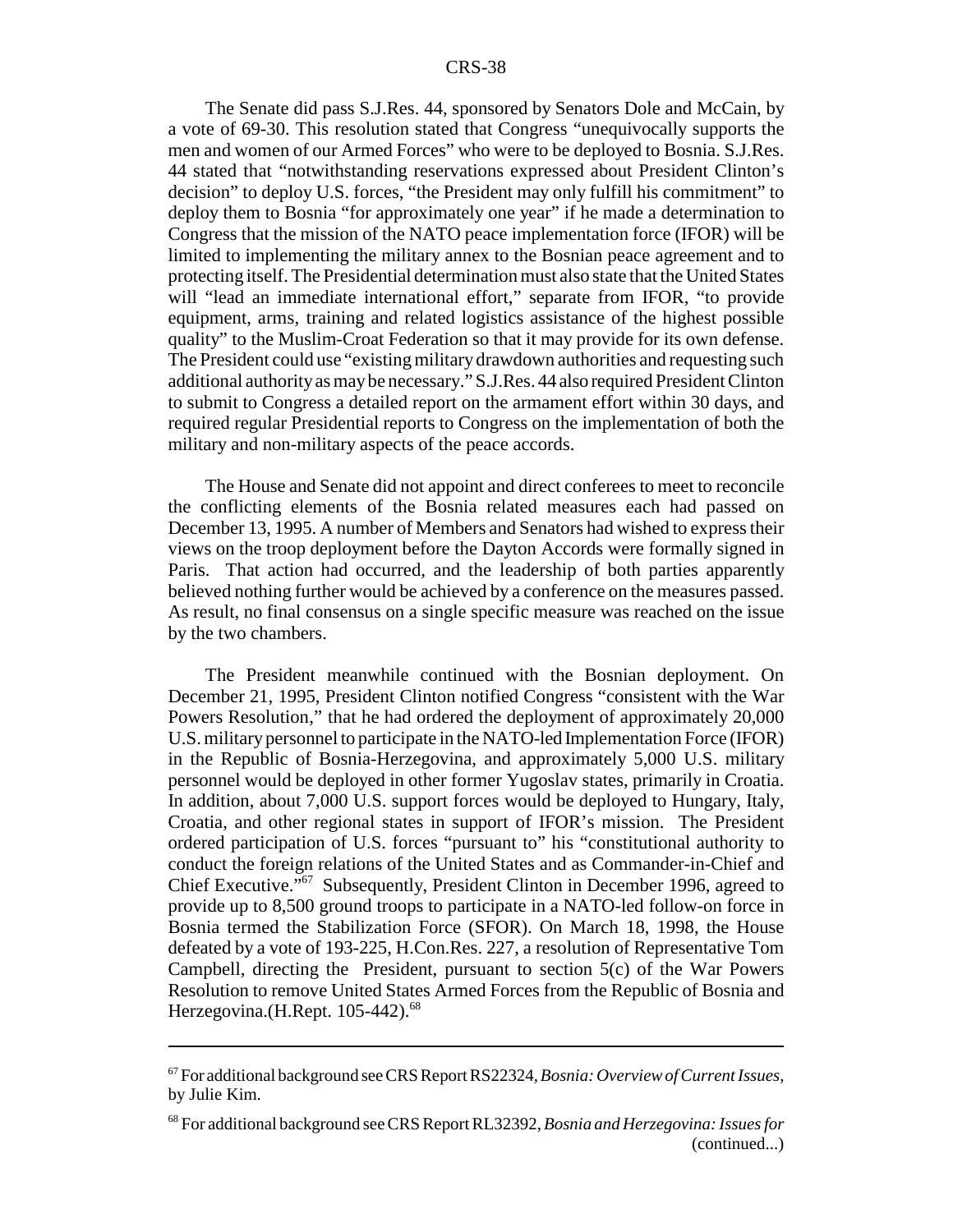**Kosovo.** The issue of Presidential authority to deploy forces in the absence of congressional authorization, under the War Powers Resolution, or otherwise, became an issue of renewed controversy in late March 1999 when President Clinton ordered U.S. military forces to participate in a NATO-led military operation in Kosovo. This action was the focus of a major policy debate over the purpose and scope of U.S. military involvement in Kosovo. The President's action to commit forces to the NATO Kosovo operation also led to a suit in Federal District Court for the District of Columbia by Members of Congress seeking a judicial finding that the President was violating the War Powers Resolution and the Constitution by using military forces in Yugoslavia in the absence of authorization from the Congress.

The Kosovo controversy began in earnest when on March 26, 1999, President Clinton notified the Congress "consistent with the War Powers Resolution", that on March 24, 1999, U.S. military forces, at his direction and in coalition with NATO allies, had commenced air strikes against Yugoslavia in response to the Yugoslav government's campaign of violence and repression against the ethnic Albanian population in Kosovo. Prior to the President's action, the Senate, on March 23, 1999, had passed, by a vote of 58-41, S.Con.Res. 21, a non-binding resolution expressing the sense of the Congress that the President was authorized to conduct "military air operations and missile strikes in cooperation with our NATO allies against the Federal Republic of Yugoslavia (Serbia and Montenegro)."

 Subsequently, the House voted on a number of measures relating to U.S. participation in the NATO operation in Kosovo. On April 28, 1999, the House of Representatives passed H.R. 1569, by a vote of 249-180. This bill would prohibit the use of funds appropriated to the Defense Department from being used for the deployment of "ground elements" of the U.S. Armed Forces in the Federal Republic of Yugoslavia unless that deployment is specifically authorized by law. On that same day the House defeated H.Con.Res. 82, by a vote of 139-290. This resolution would have directed the President, pursuant to section 5(c) of the War Powers Resolution, to remove U.S. Armed Forces from their positions in connection with the present operations against the Federal Republic of Yugoslavia. On April 28, 1999, the House also defeated H.J.Res. 44, by a vote of 2-427. This joint resolution would have declared a state of war between the United States and the "Government of the Federal Republic of Yugoslavia." The House on that same day also defeated, on a 213-213 tie vote, S.Con.Res. 21, the Senate resolution passed on March 23, 1999, that supported military air operations and missile strikes against Yugoslavia. On April 30, 1999, Representative Tom Campbell and 17 other members of the House filed suit in Federal District Court for the District of Columbia seeking a ruling requiring the President to obtain authorization from Congress before continuing the air war, or taking other military action against Yugoslavia. $69$ 

The Senate, on May 4, 1999, by a vote of 78-22, tabled S.J.Res. 20, a joint resolution, sponsored by Senator John McCain, that would authorize the President

 $68$  (...continued)

*U.S. Policy*, by Steven Woehrel, and CRS Report RL32282, *Bosnia and Kosovo: U.S. Military Operations*, by Steve Bowman.

<sup>69</sup> Campbell v. Clinton. Civil Action No. 99-1072.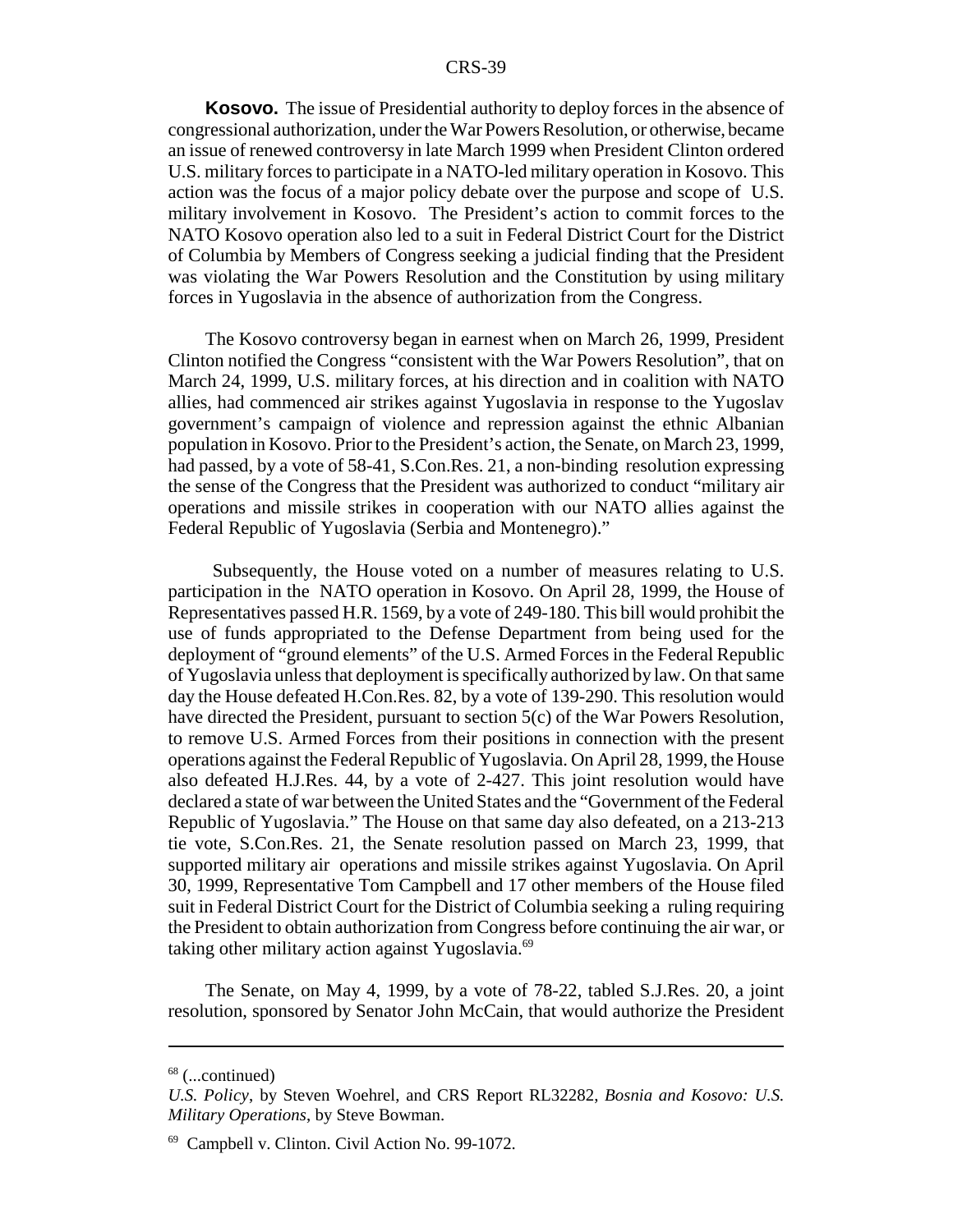"to use all necessary force and other means, in concert with United States allies, to accomplish United States and North Atlantic Treaty Organization objectives in the Federal Republic of Yugoslavia (Serbia and Montenegro)."70 The House, meanwhile, on May 6, 1999, by a vote of 117-301, defeated an amendment by Representative Ernest Istook to H.R. 1664, the FY1999 defense supplemental appropriations bill, that would have prohibited the expenditure of funds in the bill to implement any plan to use U.S. ground forces to invade Yugoslavia, except in time of war. Congress, meanwhile, on May 20, 1999 cleared for the President's signature, H.R. 1141, an emergency supplemental appropriations bill for FY1999, that provided billions in funding for the existing U.S. Kosovo operation.

The Senate tabled two other amendments that would have restricted military operations by President Clinton in Kosovo. On May 24, 1999, it tabled, by a vote of 52-48, an amendment offered by Senator Arlen Specter to state that no funds available to the Defense Department may be obligated or expended for the deployment of U.S. ground troops to Yugoslavia unless authorized by a declaration of war or a joint resolution authorizing the use of military force. The Specter amendment did not apply to certain actions, such as rescuing U.S. military personnel or citizens.<sup>71</sup> On May 26, 1999 the Senate tabled an amendment, by a vote of  $77-21$ , offered by Senator Bob Smith to prohibit, effective October 1, 1999, the use of funds for military operations in Yugoslavia unless Congress enacted specific authorization in law for the conduct of these operations.<sup>72</sup>

On May 25, 1999, the  $60<sup>th</sup>$  day had passed since the President notified Congress of his actions regarding U.S. participation in military operations in Kosovo. Representative Campbell, and those who joined his suit, noted to the Federal Court that this was a clear violation of the language of the War Powers Resolution stipulating a withdrawal of U.S. forces from the area of hostilities after 60 days in the absence of congressional authorization to continue, or a Presidential request to Congress for an extra 30 day period to safely withdraw. The President did not seek such a 30 day extension, noting instead his view that the War Powers Resolution is constitutionally defective.

On June 8, 1999, Federal District Judge Paul L. Friedman dismissed the suit of Representative Campbell and others that sought to have the court rule that President Clinton was in violation of the War Powers Resolution and the Constitution by conducting military activities in Yugoslavia without having received prior authorization from Congress. The judge ruled that Representative Campbell and the

<sup>&</sup>lt;sup>70</sup> The McCain joint resolution (S.J.Res. 20) authorizing Presidential action in Yugoslavia was forced to the Senate floor by the Senator's use of the expedited procedures set out in section 6 of the War Powers Resolution for consideration of such resolutions. See debate and discussion in U.S. Congressional Record, Senate, May 3, 1999, pp. S4514-S4572; and May 4, 1999, pp. S4611-S4616 [daily edition].

 $71$  U.S. Congressional Record, Senate, May 24, 1999, pp. S5809-S5840 [daily edition].

 $^{72}$  U.S. Congressional Record, Senate, May 26, 1999, pp. S6034-S6040 [daily edition].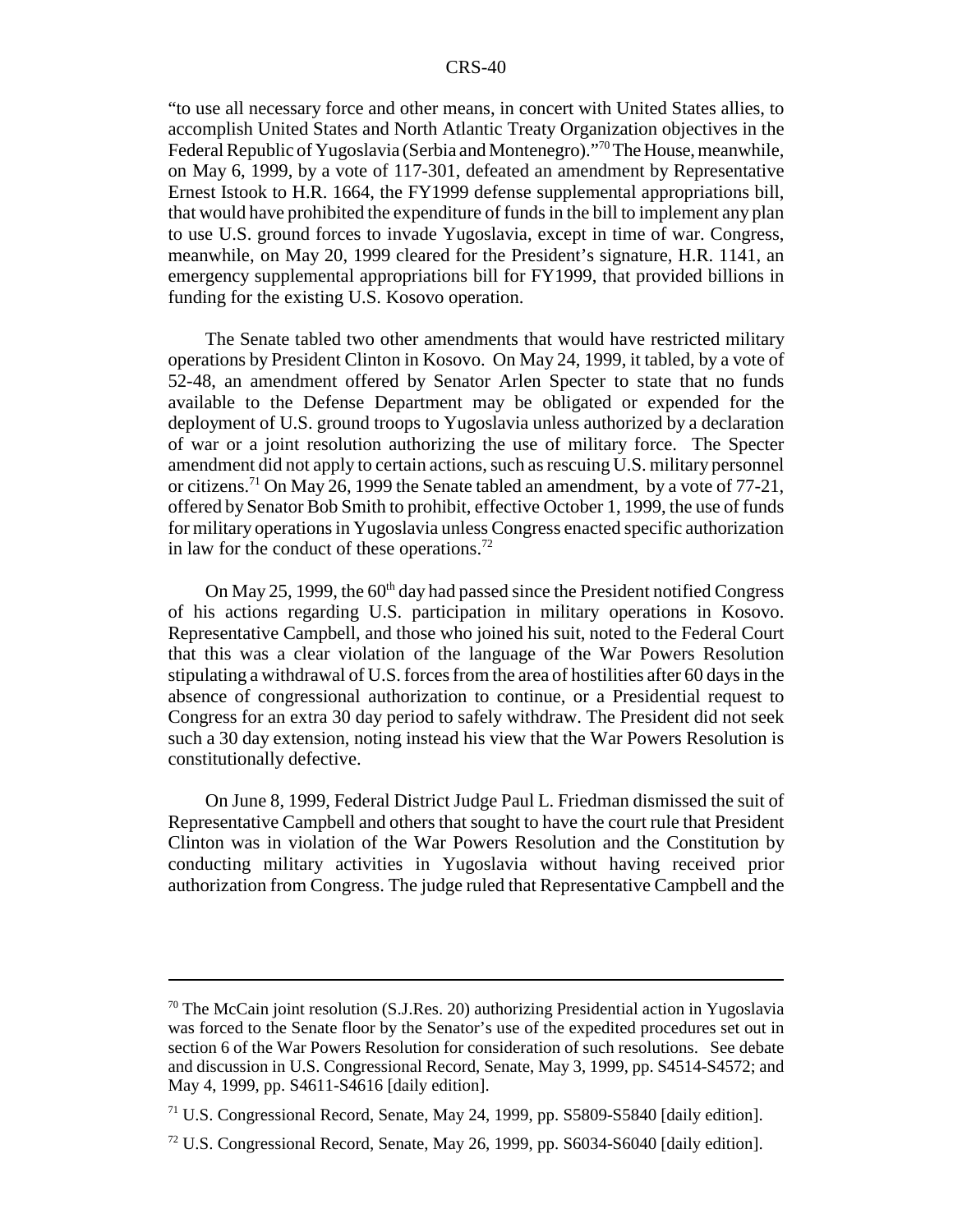other Congressional plaintiffs lacked legal standing to bring the suit.<sup>73</sup> On June 24, 1999, Representative Campbell appealed the ruling to the U.S. Court of Appeals for the District of Columbia. The appeals court subsequently agreed to hear the case on an expedited basis before Judges Silberman, Randolph, and Tatel. On February 18, 2000, the appeals court affirmed the opinion of the District Court that Representative Campbell and his co-plaintiffs lacked standing to sue the President.<sup>74</sup> On May 18, 2000, Representative Campbell and 30 other Members of Congress appealed this decision to the United States Supreme Court. On October 2, 2000, the United States Supreme Court, without comment, refused to hear the appeal of Representative Campbell, thereby letting stand the holding of the U.S. Court of Appeals.<sup>75</sup>

While Representative Campbell's litigation was continuing, Yugoslavia, on June 10, 1999, agreed to NATO conditions for a cease-fire and withdrawal of Yugoslav military and paramilitary personnel from Kosovo, and the creation of a peacekeeping force (KFOR) which had the sanction of the United Nations. Further, on June 10, 1999, the House of Representatives defeated, by a vote of 328-97, an amendment to H.R. 1401, the National Defense Authorization Act for FY2000- FY2001, that would have prohibited the use of any Defense Department funding in FY2000 for "military operations in the Federal Republic of Yugoslavia." On that same day, the House approved, by a vote of 270-155, an amendment that deleted, from the House reported version of H.R. 1401, language that would have prohibited any funding for "combat or peacekeeping operations" in the Federal Republic of Yugoslavia.

On June 12, 1999, President Clinton announced and reported to Congress "consistent with the War Powers Resolution" that he had directed the deployment of about "7,000 U.S. military personnel as the U.S. contribution to the approximately 50,000-member, NATO-led security force (KFOR)" currently being assembled in Kosovo. He also noted that about "1,500 U.S. military personnel, under separate U.S. command and control, will deploy to other countries in the region, as our national support element, in support of KFOR." Thus, by the summer of 1999, the President had been able to proceed with his policy of intervention in the Kosovo crisis under the aegis of NATO, the Congress had not achieved any position of consensus on what actions were appropriate in Yugoslavia, and a U.S. District Court had dismissed a congressional lawsuit (a position subsequently affirmed the following year by the Appeals Court, and the U.S. Supreme Court) attempting to stop Presidential military action in Yugoslavia in the absence of prior congressional authorization under the War Powers Resolution.76

<sup>&</sup>lt;sup>73</sup> Seethe June 8, 1999 decision of Judge Friedman of the U.S. District Court for the District of Columbia at 52 F. Supp. 2d 34 (1999).

<sup>74</sup> Campbell v. Clinton, 203 F.3d 19 (D.C. Cir. 2000).

<sup>75</sup> Campbell v. Clinton, *cert. denied*, 531 U.S.815 October 2, 2000).

<sup>76</sup> For detailed discussion of major issues see CRS Report RL31053, *Kosovo and U.S. Policy: Background and Current Issues*, by Julie Kim and Steven J. Woehrel, and CRS Report RL30352, *War Powers Litigation Since the Enactment of the War Powers Resolution*, by David M. Ackerman.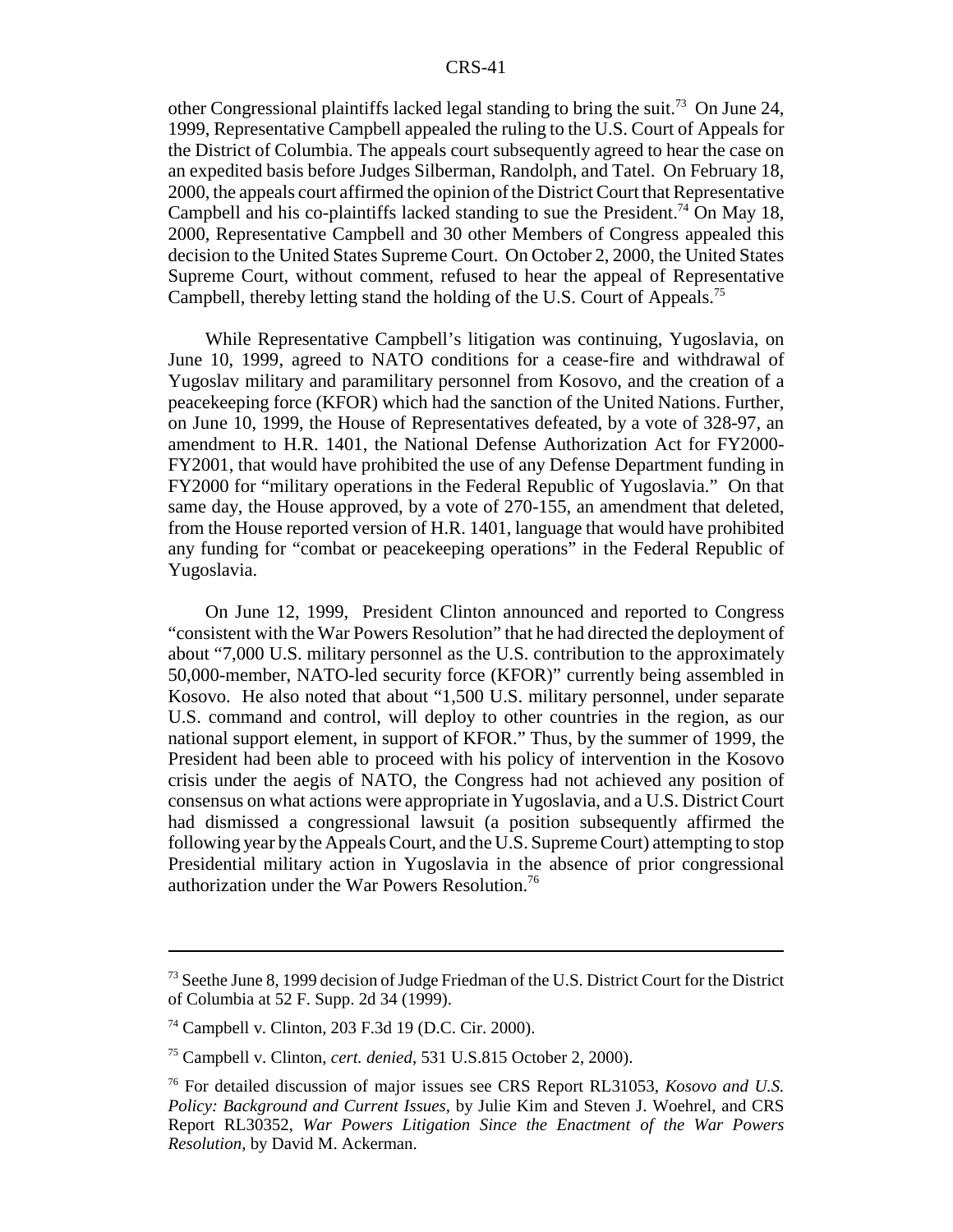## **Haiti: Can the President Order Enforcement of a U.N. Embargo?**

On July 3, 1993, Haitian military leader Raoul Cedras and deposed President Jean-Bertrand Aristide signed an agreement providing for the restoration of President Aristide on October 30. The United Nations and Organization of American States took responsibility for verifying compliance. In conjunction with the agreement, President Clinton offered to send 350 troops and military engineers to Haiti to help retrain the Haitian armed forces and work on construction projects. A first group of American and Canadian troops arrived on October 6. When additional U.S. forces arrived on October 11, a group of armed civilians appeared intent upon resisting their landing, and on October 12 defense officials ordered the ship carrying them, the *U.S.S. Harlan County*, to leave Haitian waters.

Because the Haitian authorities were not complying with the agreement, on October 13 the U.N. Security Council voted to restore sanctions against Haiti. On October 20, President Clinton reported "consistent with the War Powers Resolution" that U.S. ships had begun to enforce the U.N. embargo. Some Members of Congress complained that Congress had not been consulted on or authorized the action. On October 18, Senator Dole said he would offer an amendment to the Defense Appropriations bill (H.R. 3116) which would require congressional authorization for all deployments into Haitian waters and airspace unless the President made specified certifications. Congressional leaders and Administration officials negotiated on the terms of the amendment. As enacted, section 8147 of P.L. 103-139 stated the sense of Congress that funds should not be obligated or expended for U.S. military operations in Haiti unless the operations were (1) authorized in advance by Congress, (2) necessary to protect or evacuate U.S. citizens, (3) vital to the national security of the United States and there was not sufficient time to receive congressional authorization, or (4) the President reported in advance that the intended deployment met certain criteria.

Enforcement of the embargo intensified. On April 20, 1994, President Clinton further reported "consistent with the War Powers Resolution" that U.S. naval forces had continued enforcement in the waters around Haiti and that 712 vessels had been boarded. On May 6, 1994, the U.N. Security Council adopted Resolution 917 calling for measures to tighten the embargo. On June 10, 1994, President Clinton announced steps being taken to intensify the pressure on Haiti's military leaders that included assisting the Dominican Republic to seal its border with Haiti, using U.S. naval patrol boats to detain ships suspected of violating the sanctions, a ban on commercial air traffic, and sanctions on financial transactions.

As conditions in Haiti worsened, President Clinton stated he would not rule out the use of force, and gradually this option appeared more certain. Many Members continued to contend congressional authorization was necessary for any invasion of Haiti. On May 24, 1994, the House adopted the Goss amendment to the Defense Authorization bill (H.R. 4301) by a vote of 223-201. The amendment expressed the sense of Congress that the United States should not undertake any military action against the mainland of Haiti unless the President first certified to Congress that clear and present danger to U.S. citizens or interests required such action. Subsequently,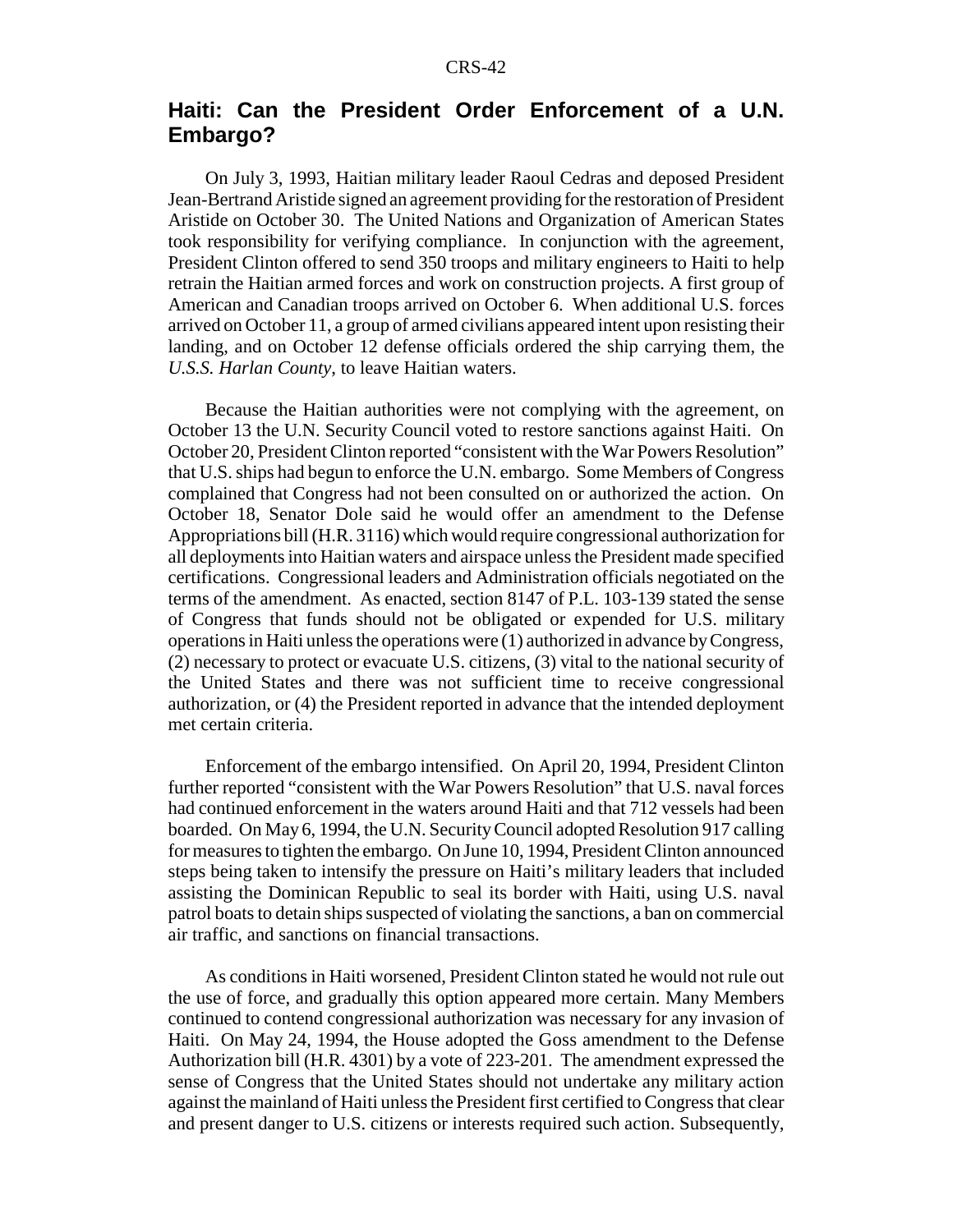on June 9 the House voted on the Goss amendment again. This time the House reversed itself and rejected the amendment by a vote of 195-226. On June 27, a point of order was sustained against an amendment to the State Department appropriations bill that sought to prohibit use of funds for any U.N. peacekeeping operation related to Haiti. On June 29, 1994, the Senate in action on H.R. 4226 repassed a provision identical to Section 8147 of P.L. 103-139 but rejected a measure making advance congressional authorization a binding requirement. On August 5 it tabled (rejected) by a vote of 31 to 63 an amendment to H.R. 4606 by Senator Specter prohibiting the President from using U.S. armed forces to depose the military leadership unless authorized in advance by Congress, necessary to protect U.S. citizens, or vital to U.S. interests.

President Clinton sought and obtained U.N. Security Council authorization for an invasion. On July 31, the U.N. Security Council authorized a multinational force to use "all necessary means to facilitate the departure from Haiti of the military leadership ... on the understanding that the cost of implementing this temporary operation will be borne by the participating Member States" (Resolution 940, 1994).

On August 3, the Senate adopted an amendment to the Department of Veterans Affairs appropriation, H.R. 4624, by a vote of 100-0 expressing its sense that the Security Council Resolution did not constitute authorization for the deployment of U.S. forces in Haiti under the Constitution or the War Powers Resolution. The amendment, however, was rejected in conference. President Clinton said the same day that he would welcome the support of Congress but did not agree that he was constitutionally mandated to obtain it. Some Members introduced resolutions, such as H.Con.Res. 276, calling for congressional authorization prior to the invasion.

On September 15, 1994, in an address to the Nation, President Clinton said he had called up the military reserve and ordered two aircraft carriers into the region. His message to the military dictators was to leave now or the United States would force them from power. The first phase of military action would remove the dictators from power and restore Haiti's democratically elected government. The second phase would involve a much smaller force joining with forces from other U.N. members which would leave Haiti after 1995 elections were held and a new government installed.

While the Defense Department continued to prepare for an invasion within days, on September 16 President Clinton sent to Haiti a negotiating team of former President Jimmy Carter, former Joint Chiefs of Staff Chairman Colin Powell, and Senate Armed Services Committee Chairman Sam Nunn. Again addressing the Nation on September 18, President Clinton announced that the military leaders had agreed to step down by October 15, and agreed to the immediate introduction of troops, beginning September 19, from the 15,000 member international coalition. He said the agreement was only possible because of the credible and imminent threat of multinational force. He emphasized the mission still had risks and there remained possibilities of violence directed at U.S. troops, but the agreement minimized those risks. He also said that under U.N. Security Council resolution 940, a 25-nation international coalition would soon go to Haiti to begin the task of restoring democratic government. Also on September 18, President Clinton reported to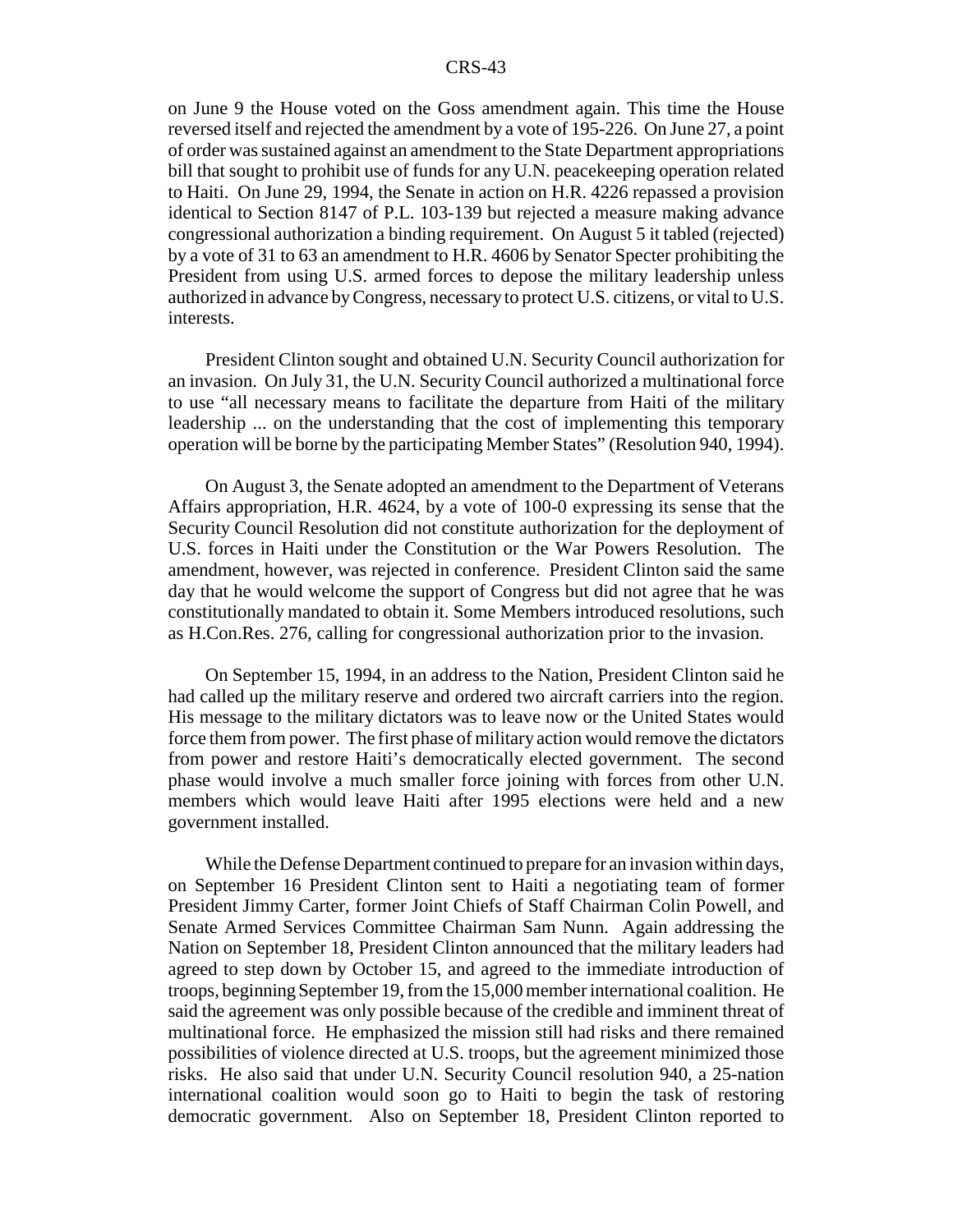Congress on the objectives in accordance with the sense expressed in Section 8147 (c) of P.L. 103-139, the FY1994 Defense Appropriations Act.

U.S. forces entered Haiti on September 1994. On September 21, President Clinton reported "consistent with the War Powers Resolution" the deployment of 1,500 troops, to be increased by several thousand. (At the peak in September there were about 21,000 U.S. forces in Haiti.) He said the U.S. presence would not be open-ended but would be replaced after a period of months by a U.N. peacekeeping force, although some U.S. forces would participate in and be present for the duration of the U.N. mission. The forces were involved in the first hostilities on September 24 when U.S. Marines killed 10 armed Haitian resisters in a fire-fight.

On September 19, the House agreed to H.Con.Res. 290 commending the President and the special delegation to Haiti, and supporting the prompt and orderly withdrawal of U.S. forces from Haiti as soon as possible; on September 19, the Senate agreed to a similar measure, S.Res. 259. On October 3, 1994, the House Foreign Affairs Committee reported H.J.Res. 416 authorizing the forces in Haiti until March 1, 1995, and providing procedures for a joint resolution to withdraw the forces. In House debate on October 6 the House voted against the original contents and for the Dellums substitute. As passed, H.J.Res. 416 stated the sense that the President should have sought congressional approval before deploying U.S. forces to Haiti, supporting a prompt and orderly withdrawal as soon as possible, and requiring a monthly report on Haiti as well as other reports. This same language was also adopted by the Senate on October 6 as S.J.Res. 229, and on October 7 the House passed S.J.Res. 229. President Clinton signed S.J.Res. 229 on October 25, 1994 (P.L. 103-423).

After U.S. forces began to disarm Haitian military and paramilitary forces and President Aristide returned on October 15, 1994, the United States began to withdraw some forces. On March 31, 1995, U.N. peacekeeping forces assumed responsibility for missions previously conducted by U.S. military forces in Haiti. By September 21, 1995, President Clinton reported the United States had 2,400 military personnel in Haiti as participants in the U.N. Mission in Haiti (UNMIH), and 260 U.S. military personnel assigned to the U.S. Support Group Haiti. On February 29, 1996, the U.S. Commander of the UNMIH was replaced and U.S. forces ceased to conduct security operations in Haiti, except for self defense. The majority of the 1,907 U.S. military personnel in Haiti were withdrawn by mid-March 1996, and the remainder, who stayed to arrange the dismantlement and repatriation of equipment, were withdrawn in mid-April 1996. After that, a U.S. support unit of 300 to 500 troops, made up primarily of engineers, remained in Haiti carrying out public works such as building bridges, repairing schools, and digging wells. In December 1997, President Clinton ordered the Dept. of Defense to maintain hundreds of U.S. troops in Haiti indefinitely. In September 1999, however, the 106th Congress passed the FY2000 DOD authorization bill (P.L. 106-65) that prohibited DOD funding to maintain a continuous U.S. military presence in Haiti beyond May 31, 2000. The troops were withdrawn by the end of January 2000. According to the conference report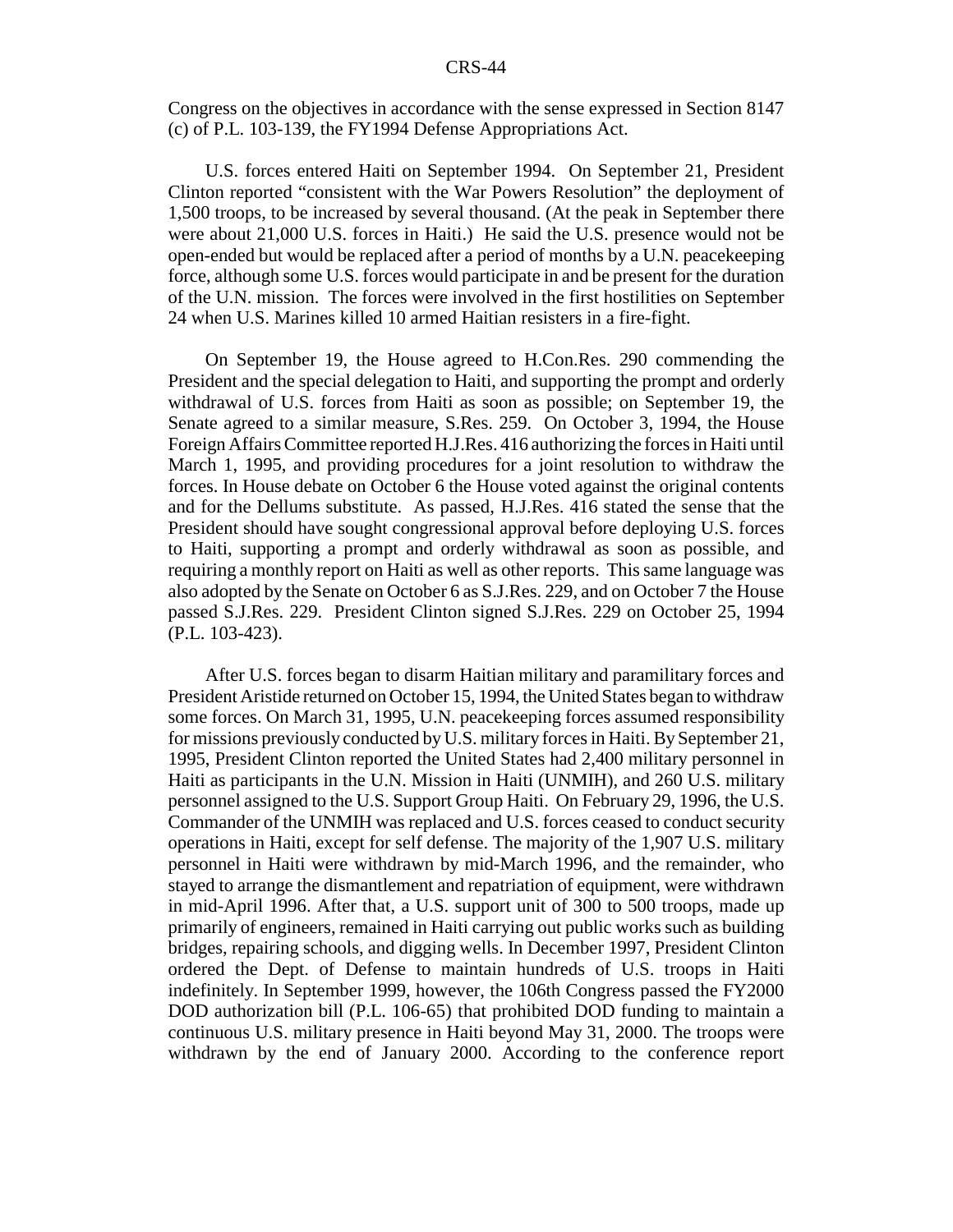accompanying the FY2000 DOD authorization bill (H.Rept. 106-301), the President is not prohibited from engaging in periodic theater engagement activities in Haiti.<sup>77</sup>

## **Terrorist Attacks against the United States (World Trade Center and the Pentagon) 2001: How Does the War Powers Resolution Apply?**

On September 11, 2001, terrorists hijacked four U.S. commercial airliners, crashing two into the twin towers of the World Trade Center in New York City, and another into the Pentagon building in Arlington, Virginia. The fourth plane crashed in Shanksville, Pennsylvania near Pittsburgh, after passengers struggled with the highjackers for control of the aircraft. The death toll from these incidents was more than three thousand, making the attacks the most devastating of their kind in United States history. President George W. Bush characterized these attacks as more than acts of terror. "They were acts of war," he said. He added that "freedom and democracy are under attack," and he asserted that the United States would use "all of our resources to conquer this enemy."78

In the days immediately after the September 11 attacks, the President consulted with the leaders of Congress on appropriate steps to take to deal with the situation confronting the United States. One of the things that emerged from discussions with the White House and congressional leaders was the concept of a joint resolution of the Congress authorizing the President to take military steps to deal with the parties responsible for the attacks on the United States. Between September 13 and 14, draft language of such a resolution was discussed and negotiated by the President's representatives and the House and Senate leadership of both parties. Other members of both Houses suggested language for consideration. On Friday, September 14, 2001, the text of a joint resolution was introduced. It was first considered and passed by the Senate in the morning of September 14, as Senate Joint Resolution 23, by a vote of 98-0. The House of Representatives passed it later that evening, by a vote of 420-1, after tabling an identical resolution, H.J.Res. 64, and rejecting a motion to recommit by Representative John Tierney that would have had the effect, if passed and enacted, of requiring a report from the President on his actions under the resolution every 60 days.79

<sup>77</sup> For further information on Haiti, see Haiti: Issues for Congress, CRS Report RL32294.

 $^{78}$  Presidential statement of September 12, 2001. Office of the White House Press Secretary. See White House website at [http://whitehouse.gov/news/releases].

 $79$  For background on discussions regarding the resolution see: Washington Post, September 13, 2001, p.A3; CQ Daily Monitor, September 13, 2001, p.2, 6; CQ Daily Monitor, September 14, 2001, p.2; Washington Post, September 14, 2001, p. A30; The New York Times, September 14, 2001, p.A19; Roll Call, September 20, 2001, p.17. The debate on S. J. Res. 23 is found in U.S. Congress. Congressional Record,  $107<sup>th</sup>$  Congress,  $1<sup>st</sup>$  session, pp.S9416-S9421 (Senate); H5638-H5683 [daily edition].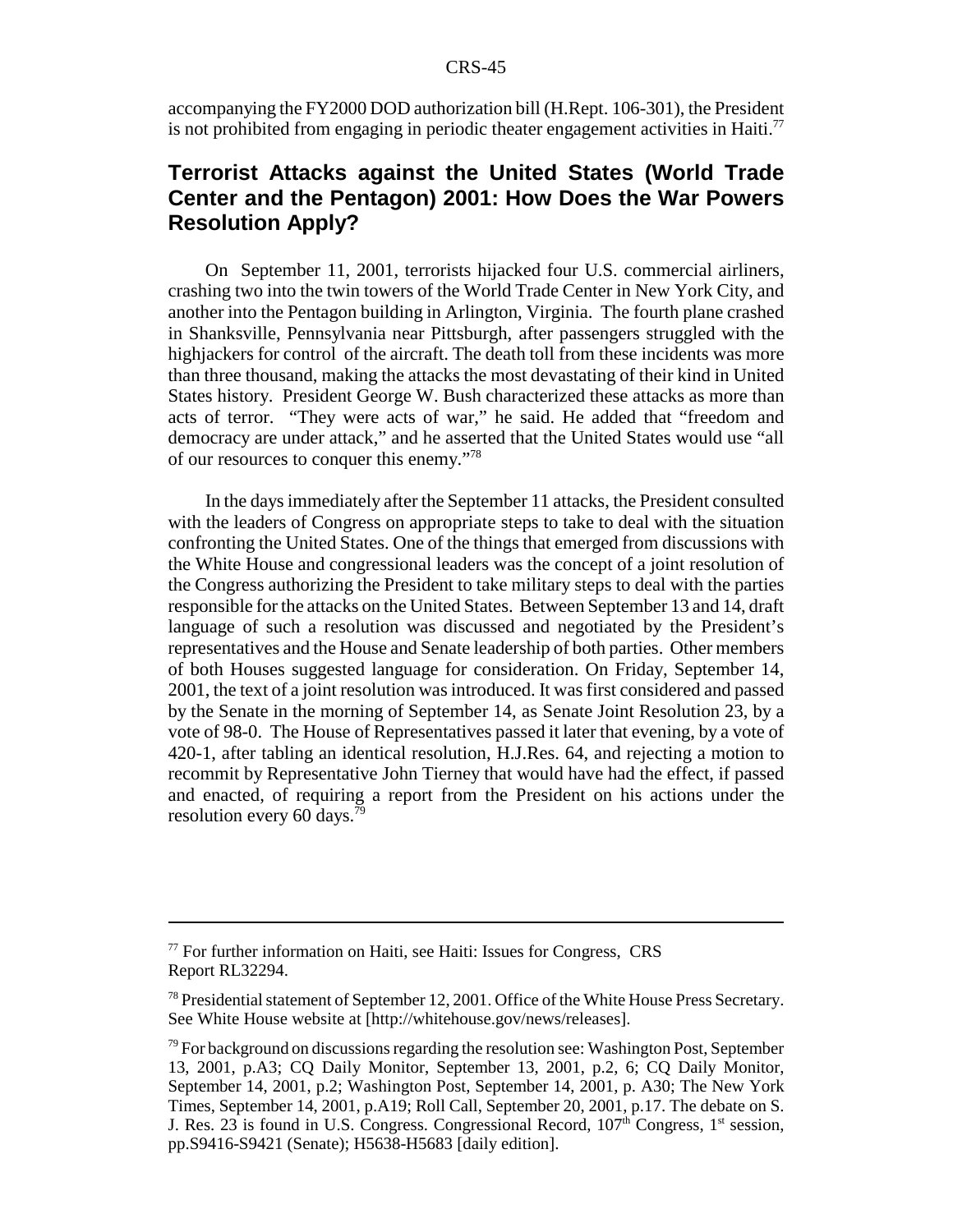Senate Joint Resolution 23, titled the "Authorization for Use of Military Force," passed by Congress on September 14, 2001, was signed into law on September 18, 2001.<sup>80</sup> The joint resolution authorizes the President

to use all necessary and appropriate force against those nations, organizations, or persons he determines planned, authorized, committed, or aided the terrorist attacks that occurred on September 11, 2001, or harbored such organizations or persons, in order to prevent any future acts of international terrorism against the United States by such nations, organizations or persons.

The joint resolution further states that Congress declares that this resolution is intended to "constitute specific statutory authorization within the meaning of section 5(b) of the War Powers Resolution." Finally, the joint resolution also states that "[n]othing in this resolution supercedes any requirement of the War Powers Resolution."

A notable feature of S.J.Res. 23 is that unlike all other major legislation authorizing the use of military force by the President, this joint resolution authorizes military force against "organizations and persons" linked to the September 11, 2001 attacks on the United States. Past authorizations of the use of force have permitted action against unnamed nations in specific regions of the world or against named individual nations. This authorization of military action against "organizations or persons" is unprecedented in American history, with the scope of its reach yet to be determined. The authorization of use of force against unnamed nations is more consistent with some previous instances where authority was given to act against unnamed states as appropriate when they became aggressors or took military action against the United States or its citizens.<sup>81</sup>

President George W. Bush in signing S.J.Res. on September 18, 2001, noted the Congress had acted "wisely, decisively, and in the finest traditions of our country." He thanked the "leadership of both Houses for their role in expeditiously passing this historic joint resolution." He noted that he had had the "benefit of meaningful consultations with members of the Congress" since the September 11 attacks and that he would "continue to consult closely with them as our Nation responds to this threat to our peace and security." President Bush also asserted that S.J.Res. 23 "recognized the authority of the President under the Constitution to take action to deter and prevent acts of terrorism against the United States." He also stated: "In signing this resolution, I maintain the longstanding position of the executive branch regarding the

<sup>80</sup> P.L. 107-40 (September 18, 2001); 115 Stat. 224.

<sup>81</sup> For detailed legislative history of P.L. 107-40 see CRS Report RS22357, *Authorization For Use of Military Force in Response to the 9/11 Attacks (P.L. 107-40): Legislative History*, by Richard F. Grimmett.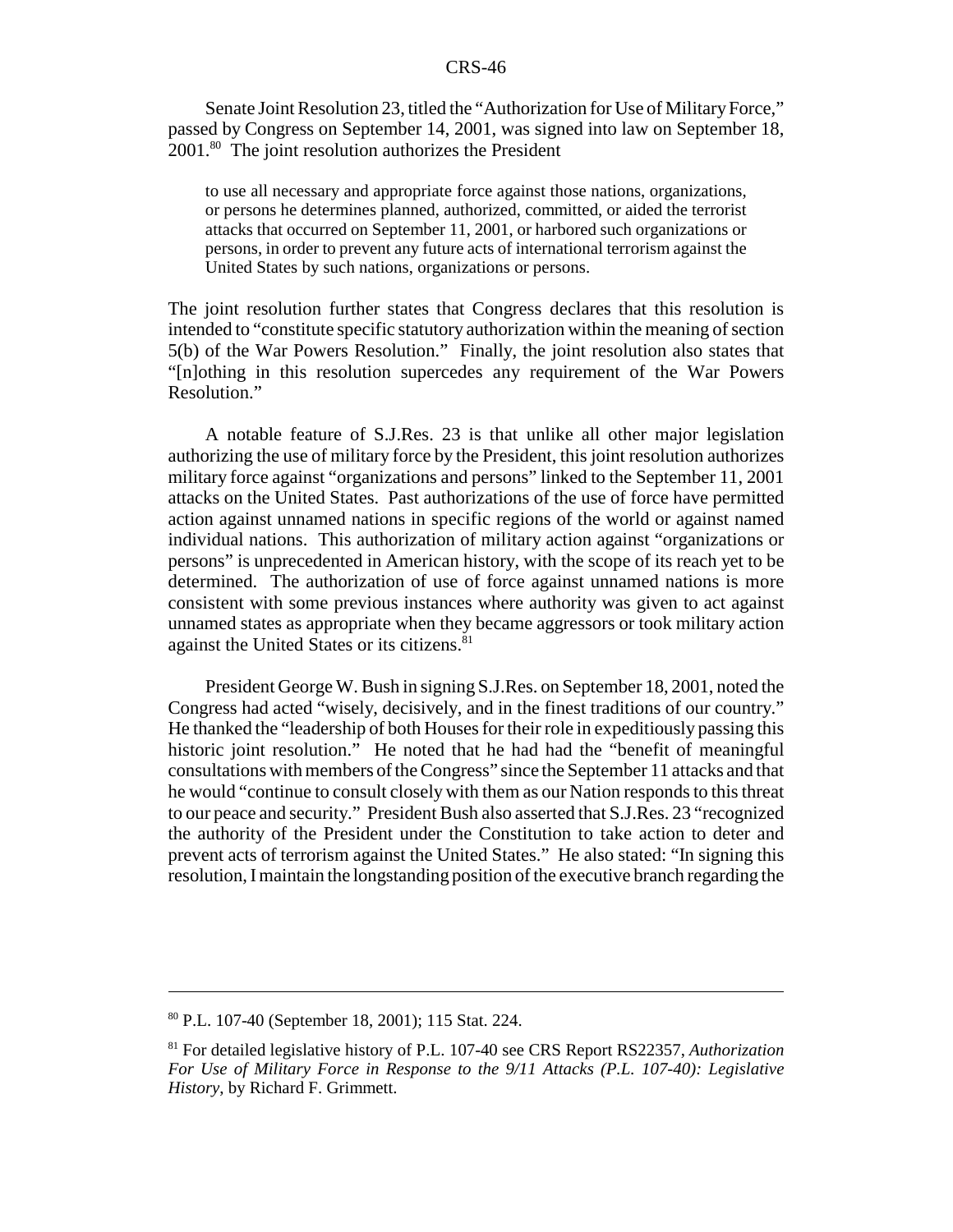President's constitutional authority to use force, including the Armed Forces of the United States and regarding the constitutionality of the War Powers Resolution."82

Prior to its enactment, there was concern among some in Congress that the President might not adhere to the reporting requirements of the War Powers Resolution when he exercised the authority provided in S.J.Res. 23. There appeared to be general agreement that the President had committed himself to consult with the Congress on matters related to his military actions against terrorists and those associated with the attacks on the United States on September 11. On September 24, 2001, President Bush reported to Congress, "consistent with the War Powers Resolution," and "Senate Joint Resolution 23" that in response to terrorist attacks on the World Trade Center and the Pentagon he had ordered the "deployment of various combat-equipped and combat support forces to a number of foreign nations in the Central and Pacific Command areas of operations." The President noted that as part of efforts to "prevent and deter terrorism" he might find it necessary to order additional forces into these and other areas of the world...." He stated that he could not now predict "the scope and duration of these deployments," nor the "actions necessary to counter the terrorist threat to the United States."

Subsequently, on October 9, 2001, President George W. Bush reported to Congress, "consistent with the War Powers Resolution," and "Senate Joint Resolution 23" that on October 7, 2001, U.S. Armed Forces "began combat action in Afghanistan against Al Qaida terrorists and their Taliban supporters." The President stated that he had directed this military action in response to the September 11, 2001 attacks on U.S. "territory, our citizens, and our way of life, and to the continuing threat of terrorist acts against the United States and our friends and allies." This military action was "part of our campaign against terrorism" and was "designed to disrupt the use of Afghanistan as a terrorist base of operations."

Thus, in light of the September 11, 2001 terrorist attacks against United States territory and citizens, the President and the Congress, after consultations, agreed to a course of legislative action that did not invoke the War Powers Resolution itself, but substituted a specific authorization measure, S.J.Res. 23. Pursuit of such an action is contemplated by the language of the War Powers Resolution itself. As of the end of October 2001, President Bush had chosen to state in his reports to Congress that the military actions he had taken relating to the terrorists attacks were "consistent with" both the War Powers Resolution and Senate Joint Resolution 23. His actions follow the practice of his White House predecessors in not formally citing the language of the War Powers Resolution in section  $4(a)(1)$  that would trigger a military forces withdrawal timetable. Congress for its part in S. J. Res. 23 stated that this legislation constituted "specific statutory authorization within the meaning of section 5(b) of the War Powers Resolution." It also noted that "nothing" in S.J.Res. 23 "supercedes any requirement of the War Powers Resolution." The President and the Congress, in sum, maintained their respective positions on the constitutionality of the War Powers Resolution and the responsibilities of the President under it, while

<sup>&</sup>lt;sup>82</sup> Statement of the President on September 18, 2001. President Signs Authorization for Use of Military Force bill. Office of the White House Press Secretary. September 18, 2001. See White House website at [http://whitehouse.gov/news/releases].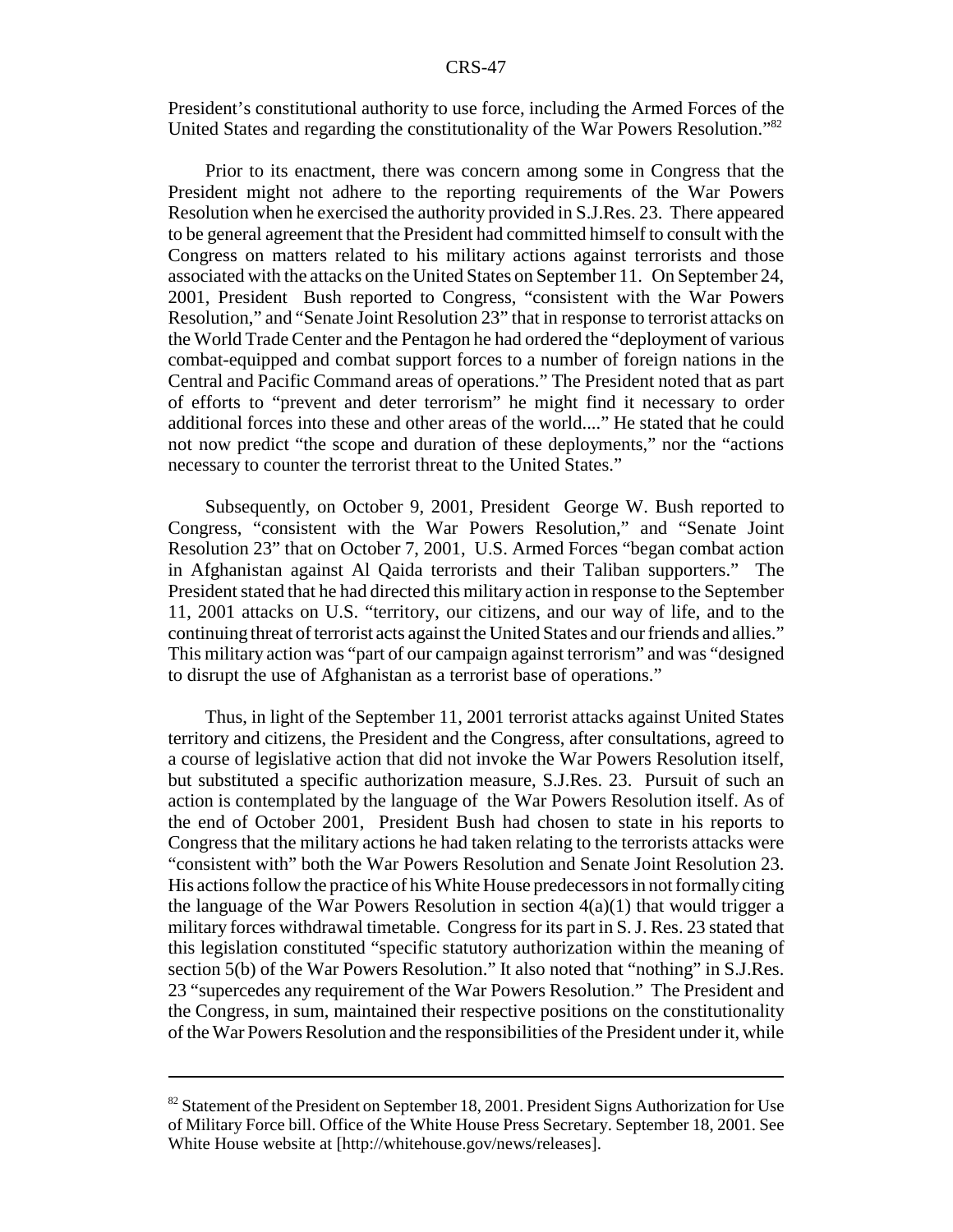finding a legislative vehicle around which both branches could unite to support the President's response to the terrorist attacks on the United States.

## **Use of Force Against Iraq Resolution 2002: A Classic Application of the War Powers Resolution?**

In the summer of 2002, the Bush Administration made public its views regarding what it deemed a significant threat to U.S. interests and security posed by the prospect that Iraq had or was acquiring weapons of mass destruction. Senior members of the Bush Administration cited a number of violations of U.N. Security Council resolutions by Iraq regarding the obligation imposed at the end of the Gulf War in 1991 to end its chemical, biological and nuclear weapons programs. On September 4, 2002, President Bush met with leaders from both Houses and parties at the White House. At that meeting the President stated that he would seek Congressional support, in the near future, for action deemed necessary to deal with the threat posed to the United States by the regime of Saddam Hussein of Iraq. The President also indicated that he would speak to the United Nations shortly and set out his concerns about Iraq.

On September 12, 2002, President Bush addressed the U.N. General Assembly and set out the history of Iraqi misdeeds over the last two decades and the numerous times that Iraq had not fulfilled its commitments to comply with various U.N. Security Council resolutions, including disarmament, since the Gulf War of 1991. He stated that the United States would work with the U.N. Security Council to deal with Iraq's challenge. However, he emphasized that if Iraq refused to fulfill its obligations to comply with U.N. Security Council resolutions, the United States would see that those resolutions were enforced. $83$ 

Subsequently, on September 19, 2002, the White House sent a "draft" joint resolution to House Speaker Dennis Hastert, House Minority Leader Richard Gephardt, Senate Majority Leader Thomas Daschle and Senate Minority Leader Trent Lott. This draft would have authorized the President to use military force not only against Iraq but "to restore international peace and security in the region." Subsequently introduced as S.J.Res. 45 on September 26, it served as the basis for an extensive debate over the desirability, necessity, and scope of a new Congressional authorization for the use of force. The Senate used this bill as the focus for a debate which began, after cloture was invoked, on October 3. The Senate debate continued from October 4 until October 11, 2002, and involved consideration of numerous amendments to the measure. In the end the Senate adopted H.J.Res. 114 in lieu of S.J.Res. 45.

The draft measure was not formally introduced in the House. Instead, the vehicle for House consideration of the issue was H.J.Res. 114. Cosponsored by Speaker Hastert and Minority Leader Gephardt and introduced on October 2, 2002, H.J.Res. 114 embodied modifications to the White House draft that were agreeable

<sup>&</sup>lt;sup>83</sup> See the White House website for comments by the President to the Congressional leaders and to the U.N. under news (September) at [http://www.whitehouse.gov /news/releases/2002/09/]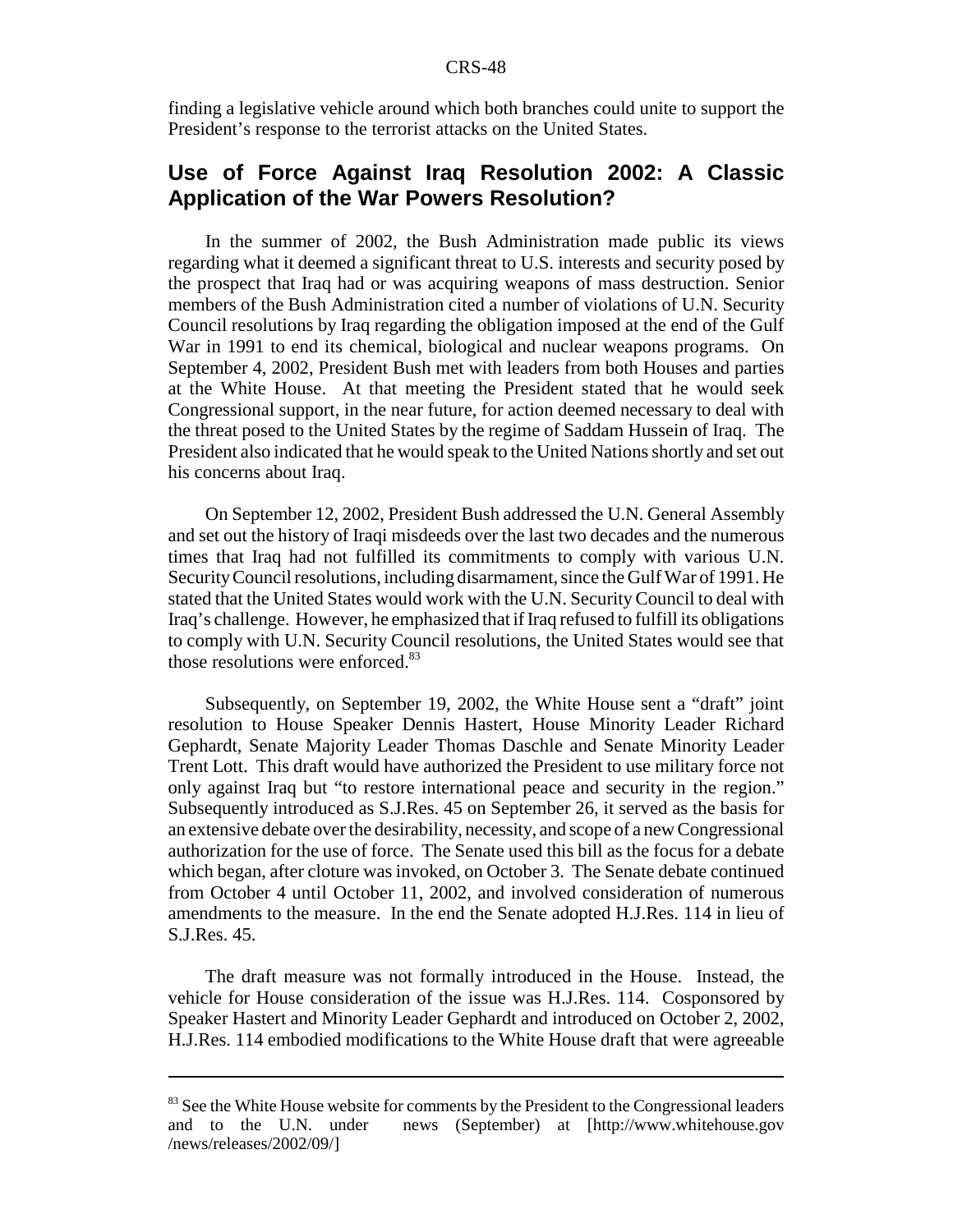to the White House, most House and Senate Republicans, and the House Democratic leader. The House International Relations Committee reported out a slightly amended version of the joint resolution on October 7, 2002 (H. Report 107-721). The House adopted the rule governing debate on the joint resolution (H.Res. 474) on October 8, 2002; and debated the measure until October 10, when it passed H.J.Res. 114 by a vote of 296-133. Subsequently, the Senate passed the House version of H.J. Res 144 on October 11 by a vote of 77-23, and President Bush signed the "Authorization for Use of Military Force against Iraq Resolution of 2002" into law on October 16, 2002. <sup>84</sup>

In signing H.J.Res. 114 into law, President Bush noted that by passing this legislation the Congress had demonstrated that "the United States speaks with one voice on the threat to international peace and security posed by Iraq." He added that the legislation carried an important message that "Iraq will either comply with all U.N. resolutions, rid itself of weapons of mass destruction, and ...its support for terrorists, or will be compelled to do so." While the President noted he had sought a "resolution of support" from Congress to use force against Iraq, and appreciated receiving that support, he also stated that:

...my request for it did not, and my signing this resolution does not, constitute any change in the long-standing positions of the executive branch on either the President's constitutional authority to use force to deter, prevent, or respond to aggression or other threats to U.S. interests or on the constitutionality of the War Powers Resolution.

The President went on to state that on the "important question of the threat posed by Iraq", his views and goals and those of the Congress were the same. He further observed that he had extensive consultations with the Congress in the past months, and that he looked forward to "continuing close consultation in the months ahead." He stated his intent to submit written reports to Congress every 60 days on matters "relevant to this resolution."85

The central element of P.L. 107-243 is the authorization for the President to use the armed forces of the United States

as he determines to be necessary and appropriate in order to (1) defend the national security of the United States against the continuing threat posed by Iraq; and (2) enforce all relevant United Nations Security Council resolutions regarding Iraq.

As predicates for the use of force, the statute requires the President to communicate to Congress his determination that the use of diplomatic and other peaceful means will not "adequately protect the United States ... or ... lead to enforcement of all

<sup>84</sup> P.L. 107-243; 116 Stat. 1498. For a detailed side-by-side comparison of the House and Senate versions of the authorization of force against Iraq legislation and proposed amendments *see* CRS Report RL31596, *Authorization of Use of U.S. Armed Forces Against Iraq: Side-by-Side Comparison of Selected Legislative Proposals*, by Dianne E. Rennack.

<sup>&</sup>lt;sup>85</sup> For text of President Bush's signing statement for H.J.Res. 114 see the State Department's Washington File entry at [http://usinfo.state.gov/topical/pol/usandun/02101606.htm]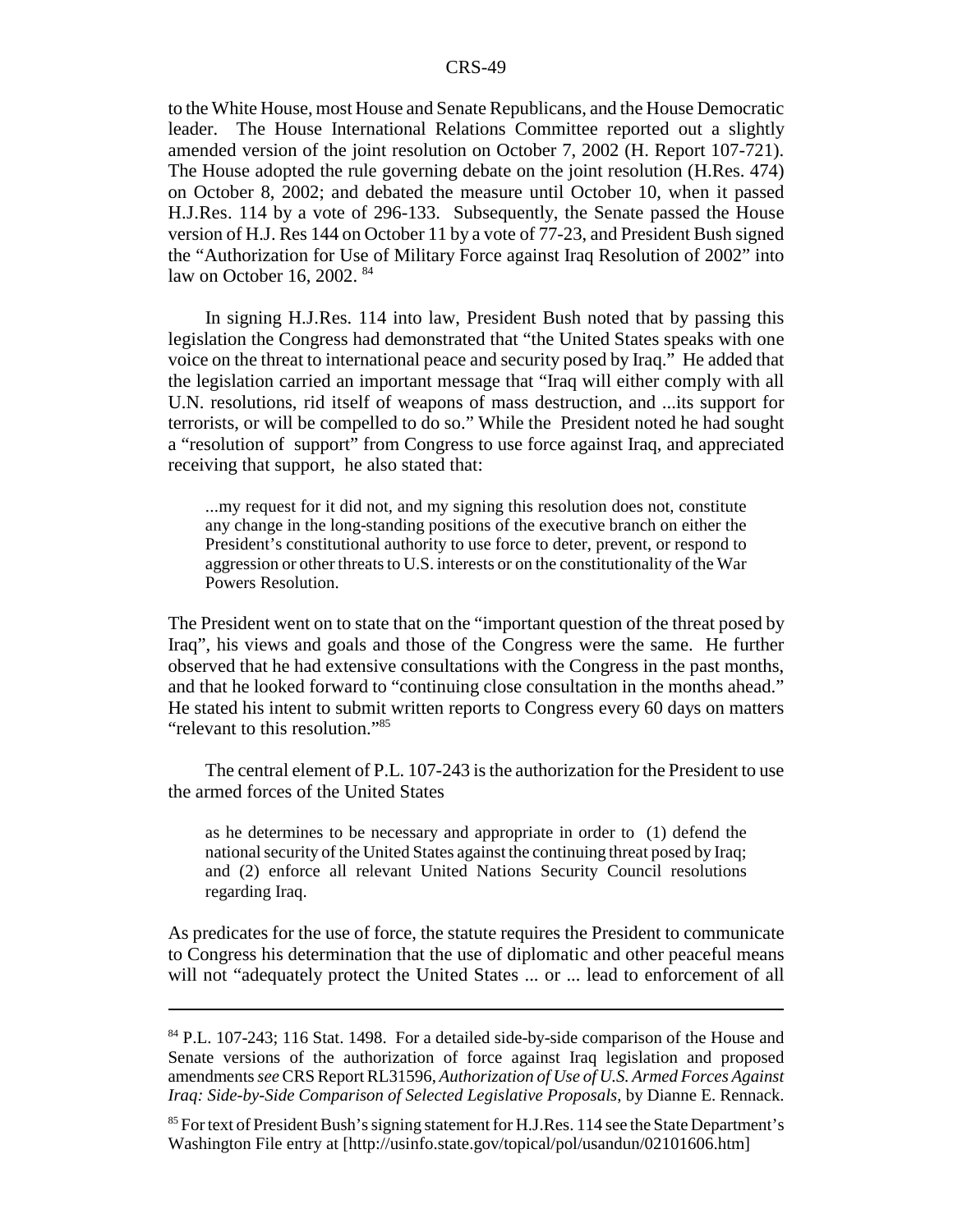relevant United Nations Security Council resolutions" and that the use of force is "consistent" with the battle against terrorism. Like P.L. 102-1 and P.L. 107-40, the statute declares that it is "intended to constitute specific statutory authorization within the meaning of section 5(b) of the War Powers Resolution." It also requires the President to make periodic reports to Congress "on matters relevant to this joint resolution." Finally, the statute expresses Congress' "support" for the efforts of the President to obtain "prompt and decisive action by the Security Council" to enforce Iraq's compliance with all relevant Security Council resolutions.

Public Law 107-243 clearly confers broad authority on the President to use force. In contrast to P.L. 102-1, the authority granted is not limited to the implementation of previously adopted Security Council resolutions concerning Iraq but includes "all relevant ... resolutions." Thus, it appears to incorporate resolutions concerning Iraq that may be adopted by the Security Council in the future as well as those already adopted. The authority also appears to extend beyond compelling Iraq's disarmament to implementing the full range of concerns expressed in those resolutions. Unlike P.L. 107-40, the President's exercise of the authority granted is **not** dependent upon a finding that Iraq was associated in some direct way with the September 11, 2001, attacks on the U.S. Moreover, the authority conferred can be used for the broad purpose of defending "the national security of the United States against the continuing threat posed by Iraq." Nevertheless, P.L. 107-243 is narrower than P.L. 107-40 in that it limits the authorization for the use of force to Iraq. It also requires as a predicate for the use of force that the President determine that peaceful means cannot suffice and that the use of force against Iraq is consistent with the battle against terrorism. It further limits the force used to that which the President determines is "necessary and appropriate." Finally, as with P.L. 107-40, the statutory authorization for use of force granted to the President in P.L. 107-243 is not dependent for its exercise upon prior authorization by the U.N. Security Council. In the form that P.L. 107-243 is drafted, and given the context in which it was debated, one could argue that it is a classic example of an authorization vehicle contemplated by the original War Powers Resolution.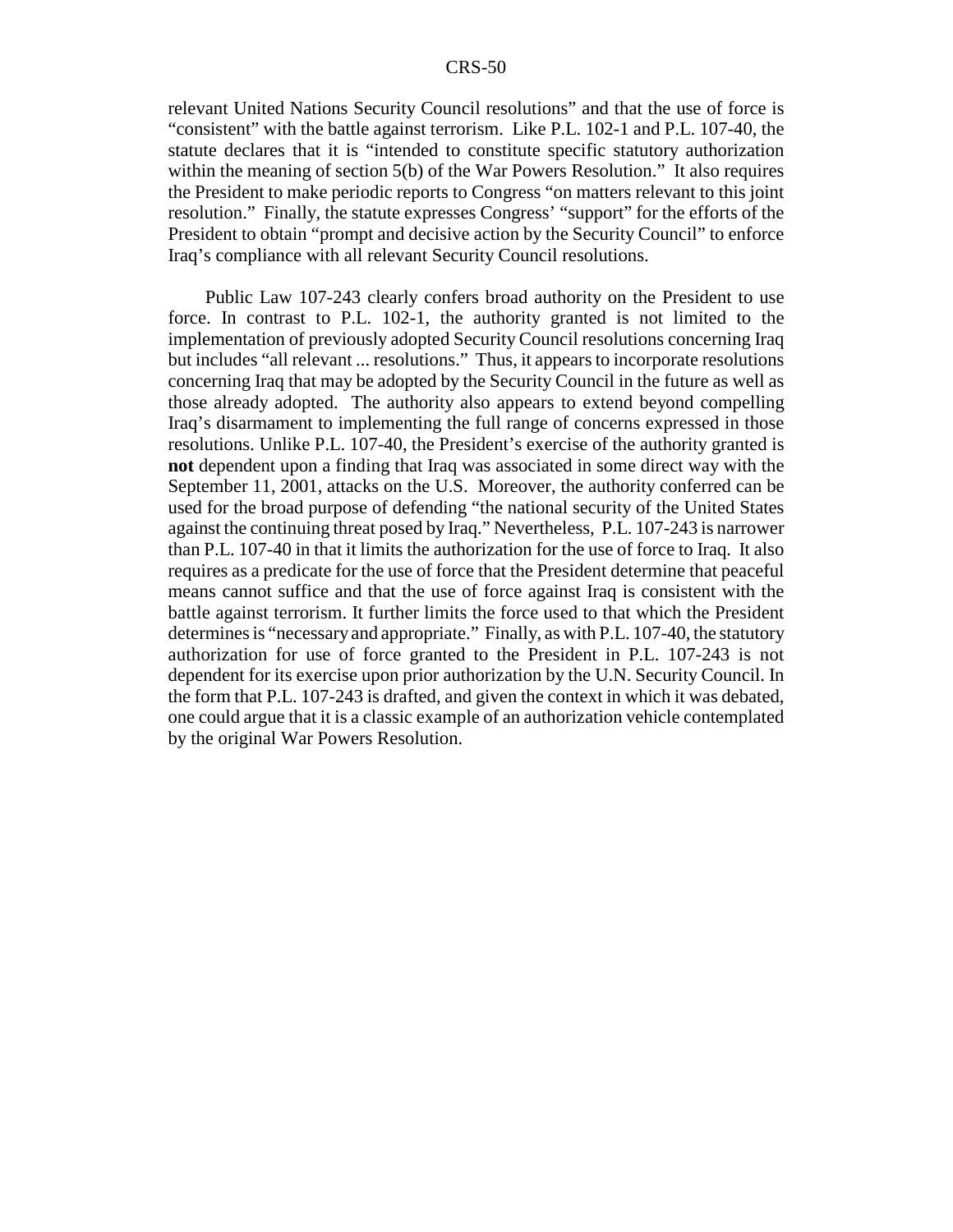# **Proposed Amendments**

After 34 years of experience with it in practice, controversy continues over the War Powers Resolution's effectiveness and appropriateness as a system for maintaining a congressional role in the use of armed forces in conflict. One view is that the War Powers Resolution is basically sound and does not need amendment.<sup>86</sup> Those who hold this opinion believe it has brought about better communication between the two branches in times of crisis, and has given Congress a vehicle by which it can act when a majority of Members wish to do so. The Resolution served as a restraint on the use of armed forces by the President in some cases because of awareness that certain actions might invoke its provisions. For example, the threat of invoking the War Powers Resolution may have been helpful in getting U.S. forces out of Grenada, in keeping the number of military advisers in El Salvador limited to 55, and in prodding Congress to take a stand on authorizing the war against Iraq.

A contrary view is that the War Powers Resolution is an inappropriate instrument that restricts the President's effectiveness in foreign policy and should be repealed.<sup>87</sup> Those with this perspective believe that the basic premise of the War Powers Resolution is wrong because in it, Congress attempts excessive control of the deployment of U.S. military forces, encroaching on the responsibility of the President.<sup>88</sup> Supporters of repeal contend that the President needs more flexibility in the conduct of foreign policy and that the time limitation in the War Powers Resolution is unconstitutional and impractical. Some holding this view contend that Congress has always had the power, through appropriations and general lawmaking, to inquire into, support, limit, or prohibit specific uses of U.S. Armed Forces if there is majority support. The War Powers Resolution does not fundamentally change this equation, it is argued, but it complicates action, misleads military opponents, and diverts attention from key policy questions.

A third view is that the War Powers Resolution has not been adequate to accomplish its objectives and needs to be strengthened or reshaped.<sup>89</sup> Proponents of this view assert that Presidents have continued to introduce U.S. armed forces into hostilities without consulting Congress and without congressional authorization.

<sup>86</sup> Fascell, Representative Dante B. Testimony. U.S. Congress. Senate. Committee on Foreign Relations. The War Powers after 200 years: Congress and the President at Constitutional Impasse. Hearings, July 13 - September 29, 1988. P. 11.

<sup>&</sup>lt;sup>87</sup> Examples of bills to repeal the War Powers Resolution include S. 2030 introduced by Senator Barry Goldwater on October 31, 1983, H.R. 2525, introduced by Representative Robert Dornan on May 27, 1987 and S. 5, introduced by Senator Robert Dole on January 4, 1995. See also the most recent major legislative floor debate on repeal of the War Powers Resolution, held on June 7, 1995. This debate centered on an amendment to H.R. 1561, offered by Representative Henry Hyde, which would have repealed most of the key elements of the War Powers Resolution. The amendment was defeated by a vote of 217-201. Congressional Record, June 7, 1995, pp. H5655-H5674[daily edition].

<sup>88</sup> Congressional Record, July 12, 1983, p. S9670.

<sup>&</sup>lt;sup>89</sup> A broad-gauged proposal reflective of this view is S. 564, Use of Force Act, introduced by Senator Biden on March 15, 1995.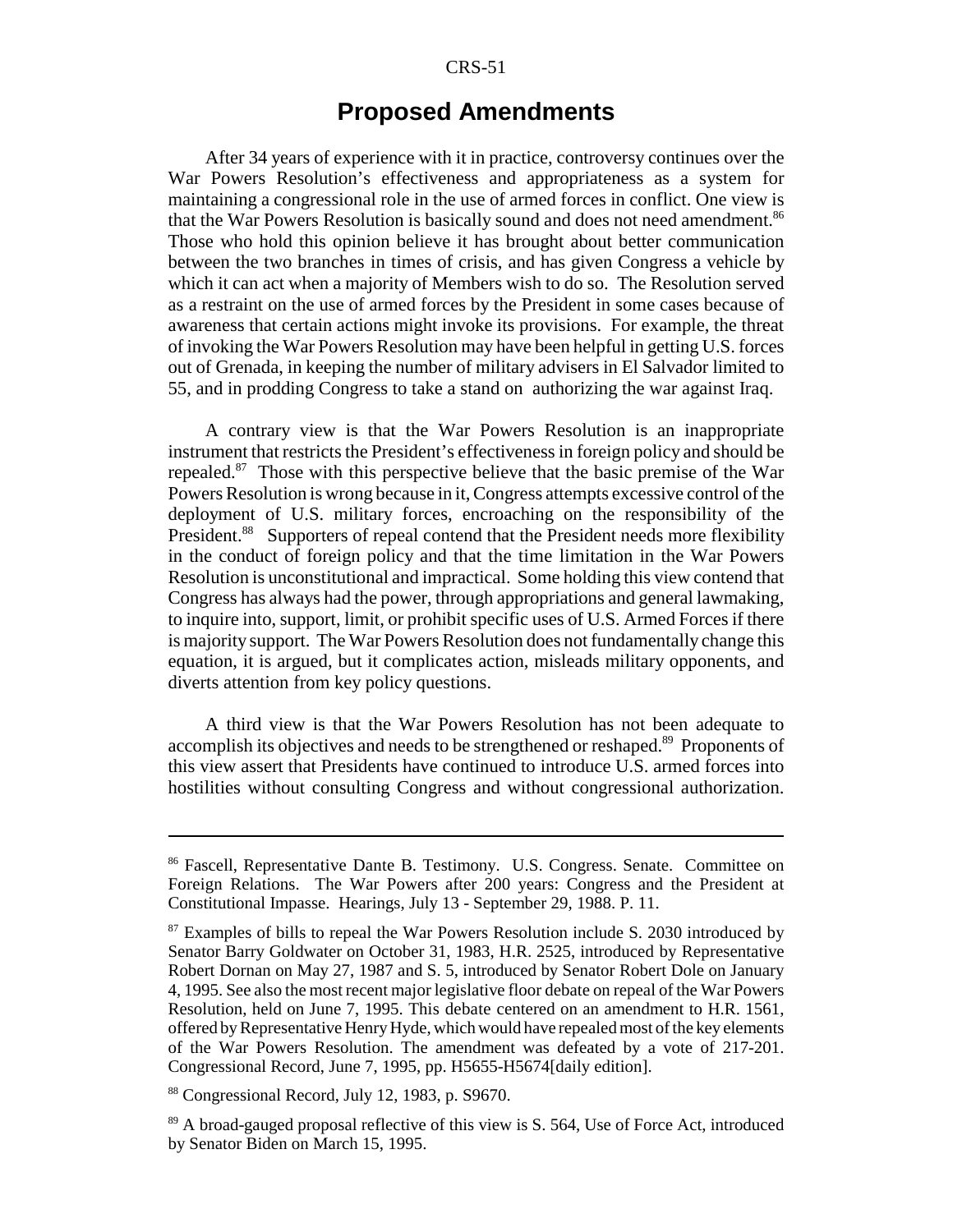Presidents have cited section  $4(a)(1)$  on only one occasion — Mayaguez — and by the time the action was reported, it was virtually over.

Holders of this third view have proposed various types of amendments to the War Powers Resolution. These include returning to the version originally passed by the Senate, establishing a congressional consultation group, adding a cutoff of funds, and providing for judicial review. A general discussion of these categories of possible changes follows.

## **Return to Senate Version: Enumerating Exceptions for Emergency Use**

In 1977, Senator Thomas Eagleton proposed that the War Powers Resolution return to the original language of the version passed by the Senate, and this proposal has been made several times since. This would require prior congressional authorization for the introduction of forces into conflict abroad without a declaration of war except to respond to or forestall an armed attack against the United States or its forces or to protect U.S. citizens while evacuating them. The amendment would eliminate the construction that the President has 60 to 90 days in which he can militarily act without authorization. Opponents fear the exceptions to forestall attacks or rescue American citizens abroad would serve as a blanket authorization and might be abused, yet might not allow the needed speed of action and provide adequate flexibility in other circumstances.

### **Shorten or Eliminate Time Limitation**

Another proposal is to shorten the time period that the President could maintain forces in hostile situations abroad without congressional authorization from 60 to 30 days, or eliminate it altogether. Some proponents of this amendment contend the current War Powers Resolution gives the President 60 to 90 days to do as he chooses and that this provides too much opportunity for mischief or irreversible action. The original Senate version provided that the use of armed forces in hostilities or imminent hostilities in any of the emergency situations could not be sustained beyond 30 days without specific congressional authorization, extendable by the President upon certification of necessity for safe disengagement. Opponents of this and related measures argue that they induce military opponents to adopt strategies to win given conflicts in Congress that they could not win in the field over time.

### **Replace Automatic Withdrawal Requirement**

The War Powers Resolution has an automatic requirement for withdrawal of troops 60 days after the President submits a section  $4(a)(1)$  report. Some Members of Congress favor replacing this provision with expedited procedures for a joint resolution to authorize the action or require disengagement. One of the main executive branch objections to the War Powers Resolution has been that the withdrawal requirement could be triggered by congressional inaction, and that adversaries can simply wait out the 60 days. By providing for withdrawal by joint resolution, this amendment would also deal with the provision for withdrawal by concurrent resolution, under a cloud because of the *Chadha* decision. On the other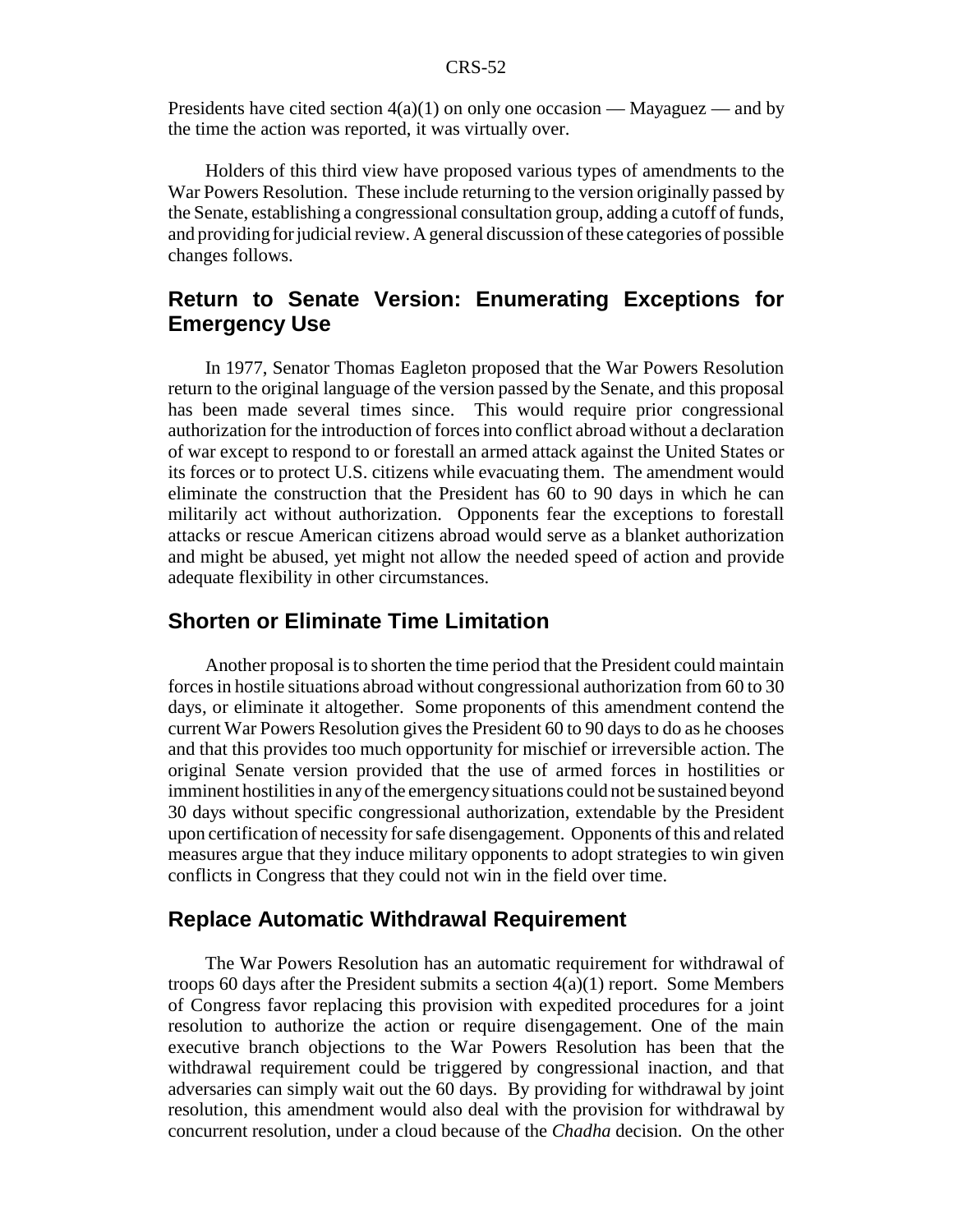hand, a joint resolution requiring disengagement could be vetoed by the President and thus would require a two-thirds majority vote in both Houses for enactment.

## **Cutoff of Funds**

Some proposals call for prohibiting the obligation or expenditure of funds for any use of U.S. armed forces in violation of the War Powers Resolution or laws passed under it except for the purpose of removing troops.90 Congress could enforce this provision by refusing to appropriate further funds to continue the military action. This has always been the case, some contend, and would not work because Congress would remain reluctant to withhold financial support for U.S. Armed Forces once they were abroad.

### **Elimination of Action by Concurrent Resolution**

Many proposed amendments eliminate section 5(c) providing that U.S. forces engaged in hostilities abroad without congressional authorization are to be removed if Congress so directs by concurrent resolution, and section 7 providing priority procedures for a concurrent resolution. Those who hold this view contend the concurrent resolution section is invalid because of the *Chadha* decision.

### **Expedited Procedures**

Several proposals call for new and more detailed priority procedures for joint resolutions introduced under the War Powers Resolution. These would apply to joint resolutions either authorizing a military action or calling for the withdrawal of forces, and to congressional action to sustain or override a Presidential veto of the joint resolution $^{91}$ 

## **Consultation Group**

Several proposed amendments have focused on improving consultation under the War Powers Resolution, particularly by establishing a specific consultation group in Congress for this purpose. Senators Byrd, Nunn, Warner, and Mitchell have proposed the President regularly consult with an initial group of 6 Members — the majority and minority leaders of both Chambers plus the Speaker of the House and

<sup>90</sup> S.J.Res. 323, introduced by Senators Byrd, Warner, and Nunn, May 19, 1988. On September 29, 1983, Senators Cranston, Eagleton, and Stennis introduced an amendment to this effect that had been proposed in the Senate Foreign Relations in July 1977 and known as Committee Print No. 2, July 1, 1977. In U.S. Congress. Senate. Committee on Foreign Relations. War Powers. Hearings, July 13,14 and 15, 1977. Wash., GPO, 1977. P.338. For a review of the use of funding cutoffs by Congress since 1970 see CRS Report RS20775, *Congressional Use of Funding Cutoffs Since 1970 Involving U.S. Military Forces and Overseas Deployments*, by Richard F. Grimmett.,and CRS Report RL33837, *Congressional Authority to Limit U.S. Military Operations in Iraq*, by Jennifer K. Elsea, Michael John Garcia, and Thomas J. Nicola.

<sup>&</sup>lt;sup>91</sup> See Krotoski, Mark L. Essential Elements of Reform of the War Powers Resolution. Santa Clara Law Review. Vol. 28, Summer 1989, p. 609-750.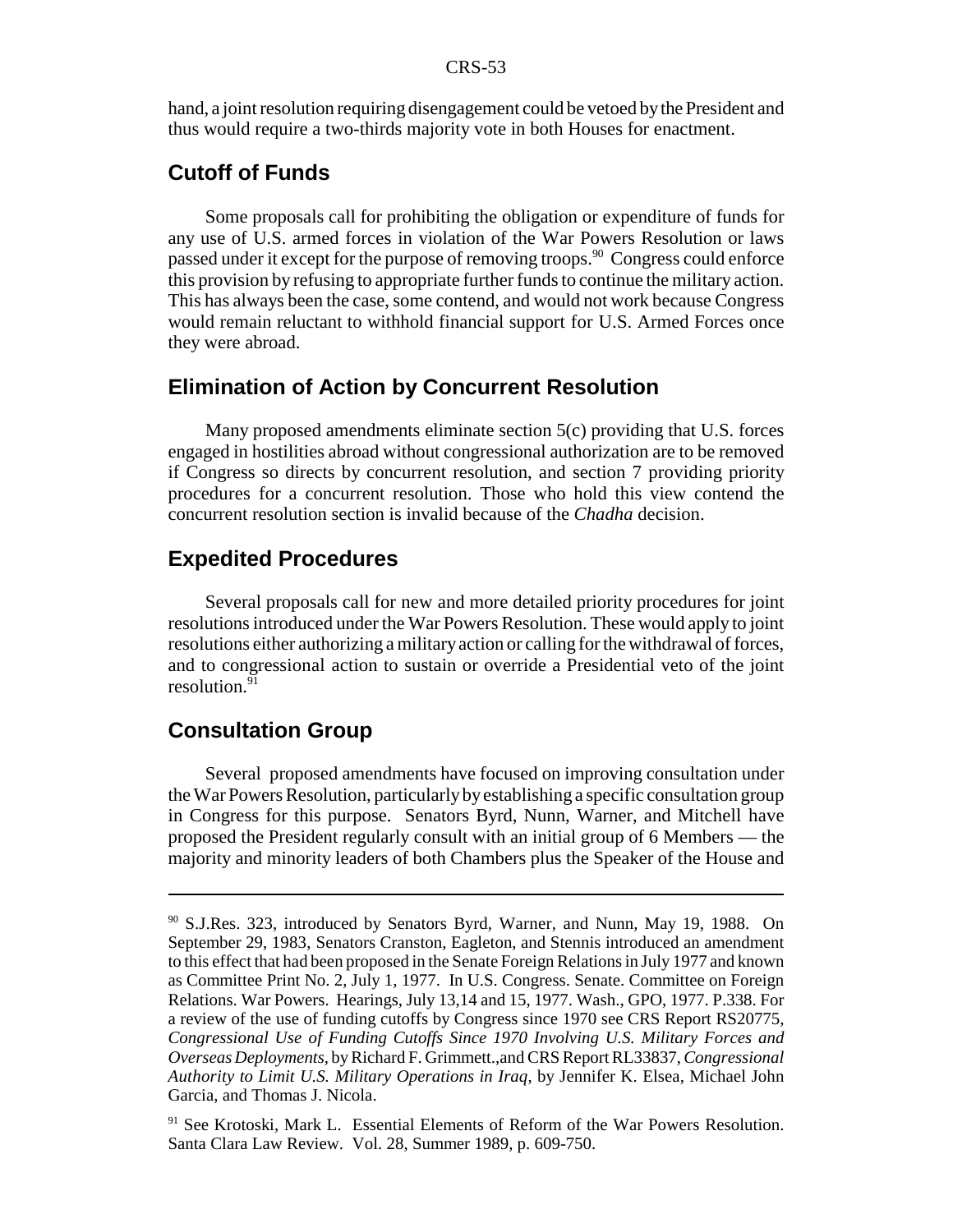President pro tempore of the Senate. Upon a request from a majority of this core group, the President is to consult with a permanent consultative group of 18 Members consisting of the leadership and the ranking and minority members of the Committees on Foreign Relations, Armed Services, and Intelligence. The permanent consultative group would also be able to determine that the President should have reported an introduction of forces and to introduce a joint resolution of authorization or withdrawal that would receive expedited procedures.<sup>92</sup>

Other Members have favored a consultation group, but consider that amendment of the War Powers Resolution is not required for Congress to designate such a group.<sup>93</sup> On October 28, 1993, House Foreign Affairs Chairman Lee Hamilton introduced H.R. 3405 to establish a Standing Consultative Group. Its purpose would be to facilitate improved interaction between the executive branch and Congress on the use of U.S. military forces abroad, including under the War Powers Resolution or United Nations auspices. Members of the Consultative Group would be appointed by the Speaker of the House and the Majority Leader of the Senate, after consultation with the minority leaders. The Group would include majority and minority representatives of the leadership and the committees on foreign policy, armed services, intelligence, and appropriations.

Another proposal would attempt to improve consultation by broadening the instances in which the President is required to consult. This proposal would cover all situations in which a President is required to report, rather than only circumstances that invoke the time limitation, as is now the case.<sup>94</sup>

### **Judicial Review**

Proposals have been made that any Member of Congress may bring an action in the United States District Court for the District of Columbia for judgment and injunctive relief on the grounds that the President or the U.S. Armed Forces have not complied with any provision of the War Powers Resolution. The intent of this legislation is to give standing to Members to assert the interest of the House or Senate, but whether it would impel courts to exercise jurisdiction is uncertain. Most recent Federal court decisions have rejected War Powers lawsuits by Congressional litigants on the grounds they lacked standing to sue. Proposals have also called for the court not to decline to make a determination on the merits, on the grounds that the issue of compliance is a political question or otherwise nonjusticiable; to accord expedited consideration to the matter; and to prescribe judicial remedies including that the President submit a report or remove Armed Forces from a situation.<sup>95</sup>

<sup>92</sup> S.J.Res. 323, introduced May 19, 1988.

<sup>&</sup>lt;sup>93</sup> Fascell, Representative Dante. Testimony before Foreign Relations Committee, July 13, 1988.

<sup>&</sup>lt;sup>94</sup> Strengthening Executive-Legislative Consultation on Foreign Policy. Foreign Affairs Committee Print, October 1983, p. 67.

<sup>&</sup>lt;sup>95</sup> H.J.Res. 95, War Powers Amendments of 1995, introduced by Representative DeFazio, June 16, 1995.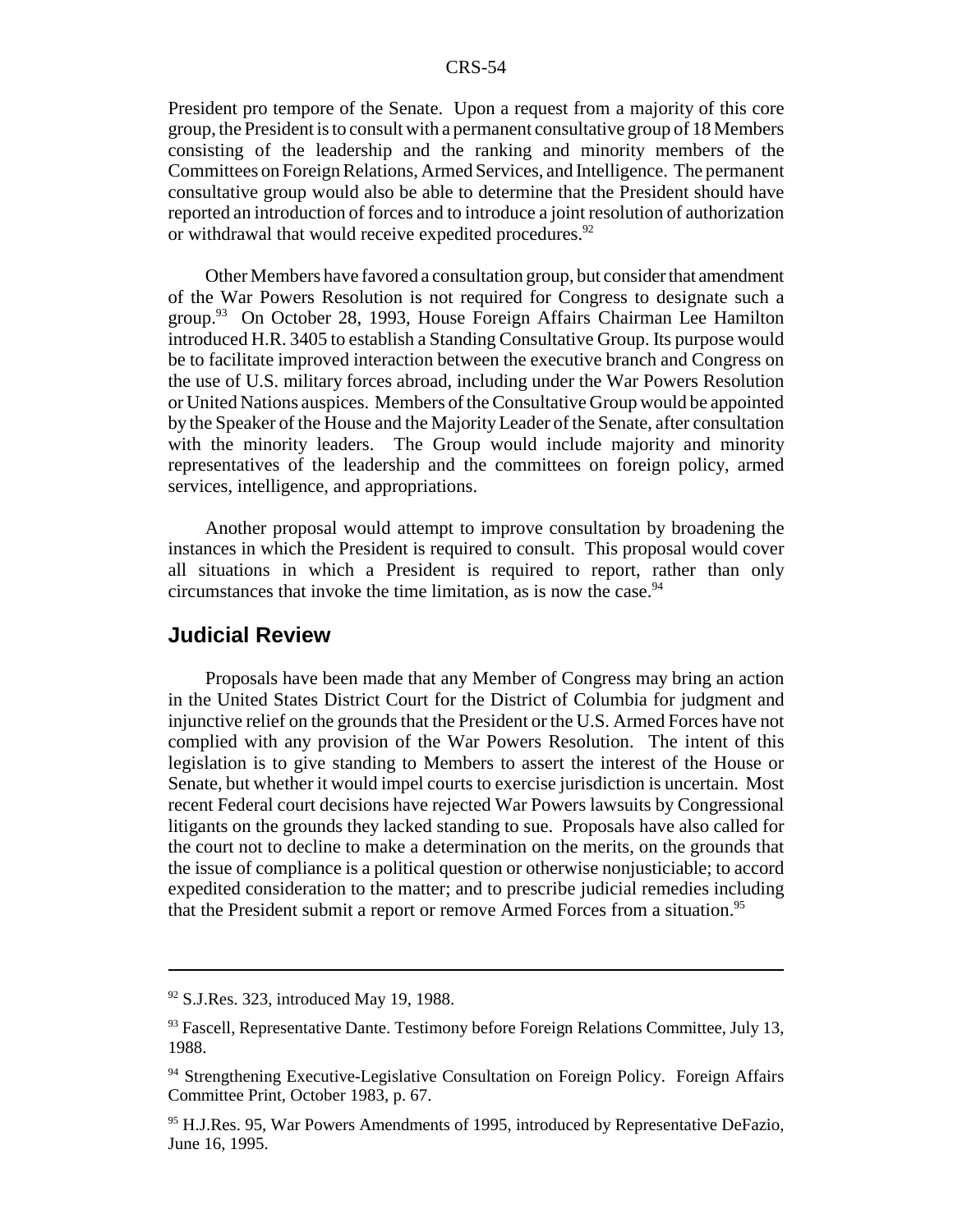## **Change of Name**

Other proposals would construct a Hostilities Act or Use of Force Act and repeal the War Powers Resolution.<sup>96</sup> A possible objection to invoking the War Powers Resolution is reluctance to escalate international tension by implying that a situation is war. Some would see this as a step in the wrong direction; in the Korean and Vietnam conflicts, some contend, it was self-deceptive and ultimately impractical not to recognize hostilities of that magnitude as war and bring to bear the Constitutional provision giving Congress the power to declare war.

### **United Nations Actions**

With the increase in United Nations actions since the end of the Cold War, the question has been raised whether the War Powers Resolution should be amended to facilitate or restrain the President from supplying forces for U.N. actions without congressional approval. Alternatively, the United Nations Participation Act might be amended, or new legislation enacted, to specify how the War Powers Resolution is to be applied, and whether the approval of Congress would be required only for an initial framework agreement on providing forces to the United Nations, or whether Congress would be required to approve an agreement to supply forces in specified situations, particularly for U.N. peacekeeping operations.

<sup>&</sup>lt;sup>96</sup> H.R. 3912, Introduced by Representative Lungren, February 4, 1988. Biden, Joseph R. Jr. and John B. Ritch. The War Power at a Constitutional Impasse: a "Joint Decision" Solution. Georgetown Law Journal, Vol. 77:367.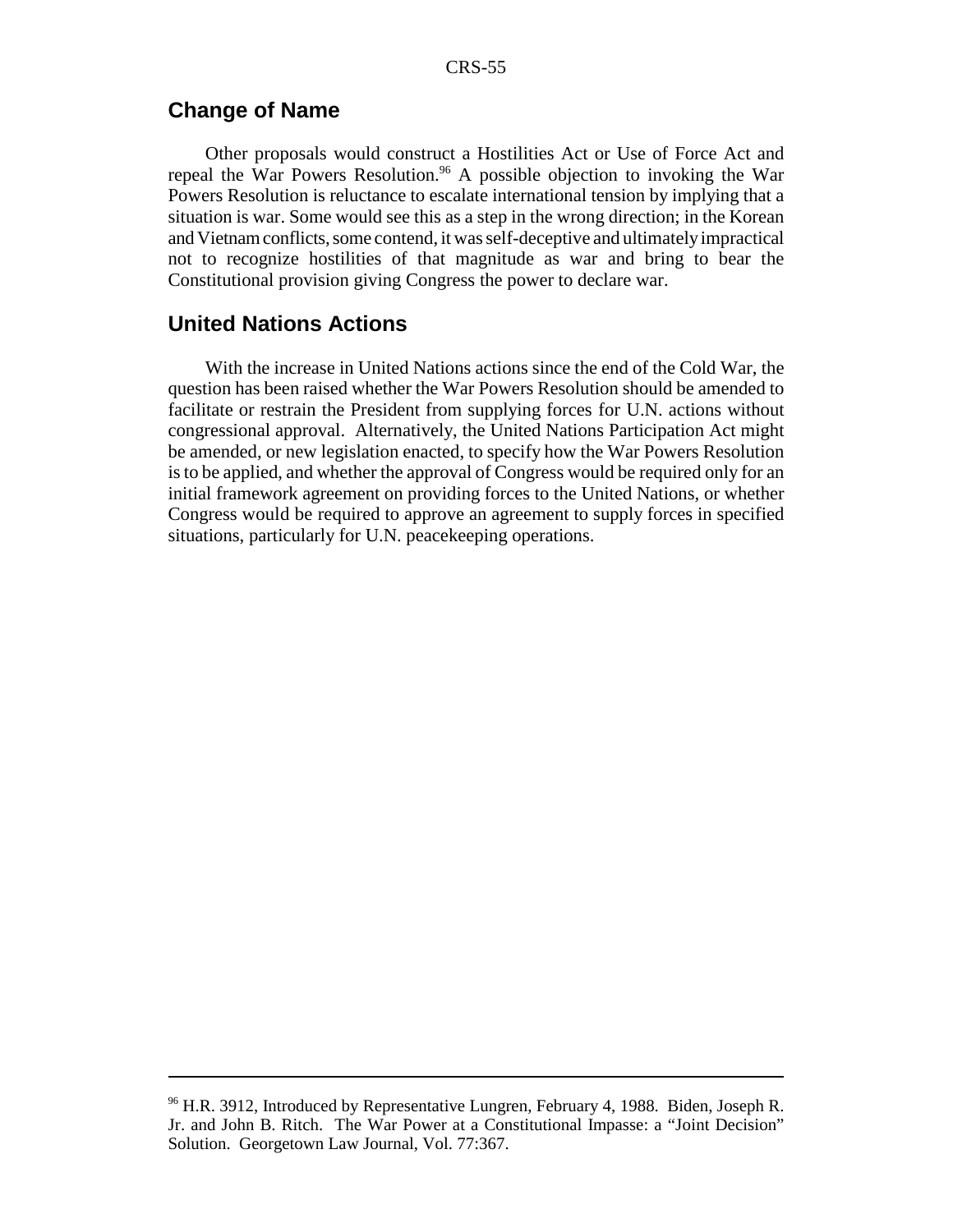# **Appendix A. Instances Reported under the War Powers Resolution**

This appendix lists reports Presidents have made to Congress as the result of the War Powers Resolution. Each entry contains the President's reference to the War Powers Resolution.<sup>97</sup> The reports generally cite the President's authority to conduct foreign relations and as Commander in Chief; each entry indicates any additional legislative authority a President cites for his action. Several of the reports listed for the period since 1991, in particular, are reports regarding ongoing operations previously reported by the President, rather than completely new instances of use of the U.S. military overseas.

(1) **Danang, Vietnam**. On April 4, 1975, President Ford reported the use of naval vessels, helicopters, and Marines to transport refugees from Danang and other seaports to safer areas in Vietnam. His report mentioned section  $4(a)(2)$  of the War Powers Resolution and authorization in the Foreign Assistance Act of 1961 for humanitarian assistance to refugees suffering from the hostilities in South Vietnam. Monroe Leigh, Legal Adviser to the Department of State, testified later that the President "advised the members of the Senate and House leadership that a severe emergency existed in the coastal communities of South Vietnam and that he was directing American naval transports and contract vessels to assist in the evacuation of refugees from coastal seaports."98

(2) **Cambodia**. On April 12, 1975, President Ford reported the use of ground combat Marines, helicopters, and supporting tactical air elements to assist with the evacuation of U.S. nationals from Cambodia. The report took note of both section 4 and section 4(a)(2) of the War Powers Resolution. On April 3, 1975, the day the President authorized the Ambassador to evacuate the American staff, he directed that the leaders of the Senate and House be advised of the general plan of evacuation. On April 11, the day he ordered the final evacuation, President Ford again directed that congressional leaders be notified.

(3) **Vietnam**. On April 30, 1975, President Ford reported the use of helicopters, Marines, and fighter aircraft to aid in the evacuation of U.S. citizens and others from South Vietnam. The report took note of section 4 of the War Powers Resolution. On April 10, the President had asked Congress to clarify its limitation on the use of forces in Vietnam to insure evacuation of U.S. citizens and to cover

 $97$  Two of the reports did not mention the War Powers Resolution but met the basic requirement of reporting specified deployments or uses of forces. For the text of the reports until April 12, 1994, and other key documents and correspondence see U.S. Congress. House. Committee on Foreign Affairs. Subcommittee on International Security, International Organizations and Human Rights. The War Powers Resolution, Relevant Documents, Reports, Correspondence. Committee Print., 103<sup>rd</sup> Congress, second session, May 1994. 267 p.

<sup>&</sup>lt;sup>98</sup> U.S. Congress. House. Committee on International Relations. War Powers: A test of compliance relative to the Danang sealift, the evacuation of Phnom Penh, the evacuation of Saigon, and the Mayaguez incident. Hearings, May 7 and June 4, 1975. Washington, U.S. Govt. Printing Off., 1975. P. 3.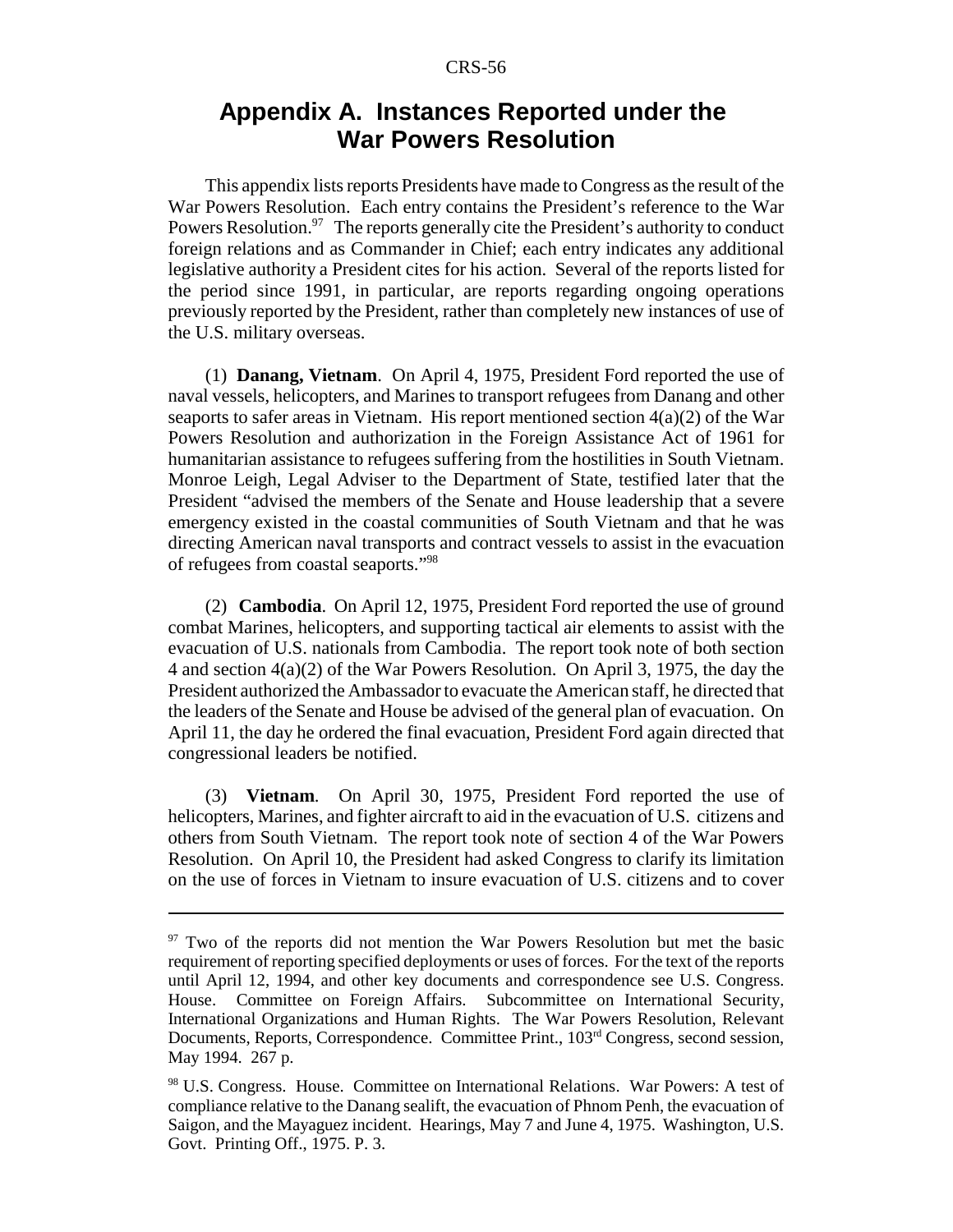some Vietnamese nationals, but legislation to this effect was not completed. On April 28, the President directed that congressional leaders be notified that the final phase of the evacuation of Saigon would be carried out by military forces within the next few hours.<sup>99</sup>

(4) **Mayaguez**. On May 15, 1975, President Ford reported that he had ordered U.S. military forces to rescue the crew of and retake the ship Mayaguez that had been seized by Cambodian naval patrol boats on May 12, that the ship had been retaken, and that the withdrawal of the forces had been undertaken. The report took note of section 4(a)(1) of the War Powers Resolution. On May 13, Administration aides contacted 10 Members from the House and 11 Senators regarding the military measures directed by the President.<sup>100</sup>

(5) **Iran**. On April 26, 1980, President Carter reported the use of six aircraft and eight helicopters in an unsuccessful attempt of April 24 to rescue the American hostages in Iran. The report was submitted "consistent with the reporting provision" of the War Powers Resolution. President Carter said the United States was acting in accordance with its right under Article 51 of the United Nations Charter to protect and rescue its citizens where the government of the territory in which they are located is unable or unwilling to protect them. The Administration did not inform congressional leaders of the plan on grounds that consultation could endanger the success of the mission.

(6) **Sinai**. The United States, Egypt, and Israel signed an executive agreement on August 3, 1981, outlining U.S. participation in a Multinational Force and Observers unit to function as a peacekeeping force in the Sinai after Israel withdrew its forces. In anticipation of this accord, on July 21, 1981, President Reagan requested congressional authorization for U.S. participation. Congress authorized President Reagan to deploy military personnel to the Sinai in the Multinational Force and Observers Participation Resolution, P.L. 97-132, signed December 29, 1981. On March 19, 1982, President Reagan reported the deployment of military personnel and equipment to the Multinational Force and Observers in the Sinai. The President said the report was provided "consistent with section  $4(a)(2)$  of the War Powers Resolution" and cited the Multinational Force and Observers Participation Resolution.

(7) **Lebanon**. On August 24, 1982, President Reagan reported the dispatch of 800 Marines to serve in the multinational force to assist in the withdrawal of members of the Palestine Liberation force from Lebanon. The report was provided "consistent with" but did not cite any specific provision of the War Powers Resolution. President Reagan had begun discussions with congressional leaders on July 6, 1982 after the plan had been publicly announced, and after leaks in the Israeli press indicated that he had approved the plan on July  $2^{101}$ 

 $99$  Ibid., p. 6.

<sup>100</sup> Ibid., p. 78.

<sup>&</sup>lt;sup>101</sup> Oberdorfer, Don and John M. Goshko. Peace-keeping Force. Washington Post, July 7, (continued...)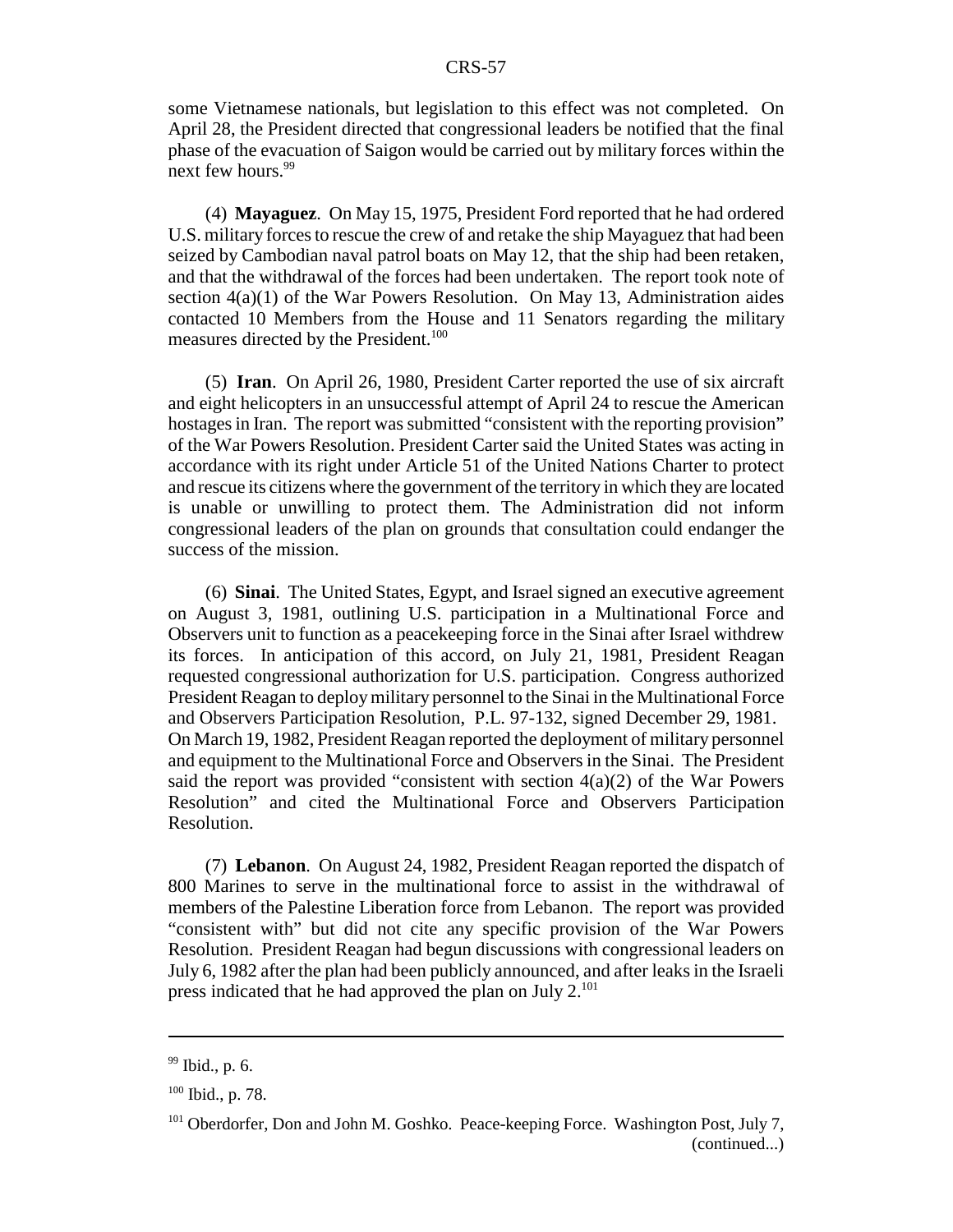(8) **Lebanon**. On September 29, 1982, President Reagan reported the deployment of 1,200 Marines to serve in a temporary multinational force to facilitate the restoration of Lebanese government sovereignty. He said the report was being submitted "consistent with the War Powers Resolution." On this second Multinational Force in Lebanon there was a considerable amount of negotiation between the executive branch and Congress, but most of it occurred after the decision to participate had been made and the Marines were in Lebanon.<sup>102</sup>

(9) **Chad**. On August 8, 1983, President Reagan reported the deployment of two AWACS electronic surveillance planes and eight F-15 fighter planes and ground logistical support forces to Sudan to assist Chad and other friendly governments helping Chad against Libyan and rebel forces. He said the report was being submitted consistent with Section 4 of the War Powers Resolution. On August 23, 1983, a State Department spokesman announced that the planes were being withdrawn.

(10) **Lebanon**. On August 30, 1983, after the Marines participating in the Multinational Force in Lebanon were fired upon and two were killed, President Reagan submitted a report "consistent with section 4 of the War Powers Resolution." In P.L.98-119, the Multinational Force in Lebanon Resolution, signed October 12, 1983, Congress determined section 4(a) had become operative on August 29, 1983, and authorized the forces to remain for 18 months.

(11) **Grenada**. On October 25, 1983, President Reagan reported that U.S. Army and Marine personnel had begun landing in Grenada to join collective security forces of the Organization of Eastern Caribbean States in assisting in the restoration of law and order in Grenada and to facilitate the protection and evacuation of U.S. citizens. He submitted the report "consistent with the War Powers Resolution." President Reagan met with several congressional leaders at 8 p.m. on October 24.<sup>103</sup> This was after the directive ordering the landing had been signed at 6 p.m., but before the actual invasion that began at 5:30 a.m., October 25.

(12) **Libya**. On March 26, 1986, President Reagan reported (without any mention of the War Powers Resolution) that, on March 24 and 25, U.S. forces conducting freedom of navigation exercises in the Gulf of Sidra had been attacked by Libyan missiles. In response, the United States fired missiles at Libyan vessels and at Sirte, the missile site.

(13) **Libya**. On April 16, 1986, President Reagan reported, "consistent with the War Powers Resolution", that on April 14 U.S. air and naval forces had conducted bombing strikes on terrorist facilities and military installations in Libya. President

 $101$  (...continued)

<sup>1982,</sup> p. 1.

<sup>&</sup>lt;sup>102</sup> Gwetzman, Bernard. U.S. To Send Back Marines to Beirut. New York Times, September 21, 1982, p. 1.

<sup>&</sup>lt;sup>103</sup> U.S. Declares Goal in to Protect Americans and Restore Order. Washington Post, October 26, 1983. P. A7.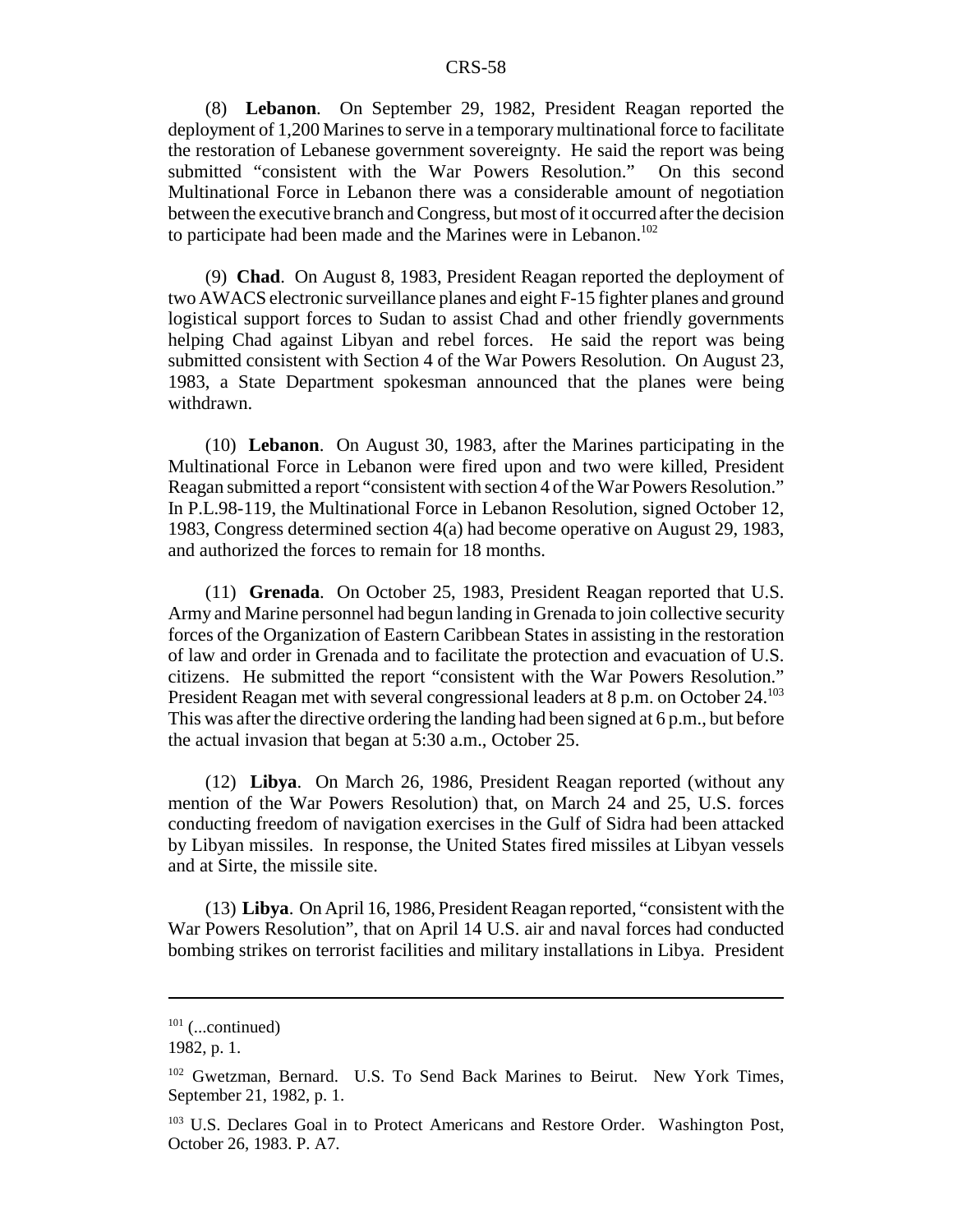Reagan had invited approximately a dozen congressional leaders to the White House at about 4 p.m. on April 14 and discussed the situation until 6 p.m. He indicated that he had ordered the bombing raid and that the aircraft from the United Kingdom were on their way to Libya and would reach their targets about 7 p.m.

 (14) **Persian Gulf** 104. On September 23, 1987, President Reagan reported that, on September 21, two U.S. helicopters had fired on an Iranian landing craft observed laying mines in the Gulf. The President said that while mindful of legislativeexecutive differences on the interpretation and constitutionality of certain provisions of the War Powers Resolution, he was reporting in a spirit of mutual cooperation.

(15) **Persian Gulf**. On October 10, 1987, President Reagan reported "consistent with the War Powers Resolution" that, on October 8, three U.S. helicopters were fired upon by small Iranian naval vessels and the helicopters returned fire and sank one of the vessels.

(16) **Persian Gulf**. On October 20, 1987, President Reagan reported an attack by an Iranian Silkworm missile against the U.S.-flag tanker Sea Isle City on October 15 and U.S. destruction, on October 19, of the Iranian Rashadat armed platform used to support attacks and mine-laying operations. The report was submitted "consistent with the War Powers Resolution."

(17) **Persian Gulf**. On April 19, 1988, President Reagan reported "consistent with the War Powers Resolution" that in response to the U.S.S. Samuel B. Roberts striking a mine on April 14, U.S. Armed Forces attacked and "neutralized" two Iranian oil platforms on April 18 and, after further Iranian attacks, damaged or sank Iranian vessels. The President called the actions "necessary and proportionate." Prior to this action, the President met with congressional leaders.

(18) **Persian Gulf**. On July 4, 1988, President Reagan reported that on July 3 the USS Vincennes and USS Elmer Montgomery fired upon approaching Iranian small craft, sinking two. Firing in self-defense at what it believed to be a hostile Iranian military aircraft, the Vincennes had shot down an Iranian civilian airliner. The President expressed deep regret. The report was submitted "consistent with the War Powers Resolution."

(19) **Persian Gulf**. On July 14, 1988, President Reagan reported that, on July 12, two U.S. helicopters, responding to a distress call from a Japanese-owned Panamanian tanker, were fired at by two small Iranian boats and returned the fire. The report was submitted "consistent with the War Powers Resolution."

(20) **Philippines**. On December 2, 1989, President George H. W. Bush submitted a report to congressional leaders "consistent with" the War Powers

<sup>&</sup>lt;sup>104</sup> Earlier, on September 21, 1987, Secretary of State George P. Shultz submitted a report concerning the Iraqi aircraft missile attack on the U.S.S. Stark in the Persian Gulf similar to reports in this list submitted by Presidents. The report did not mention the War Powers Resolution but said the U.S. presence had been maintained in the Gulf pursuant to the authority of the President as Commander-in-Chief.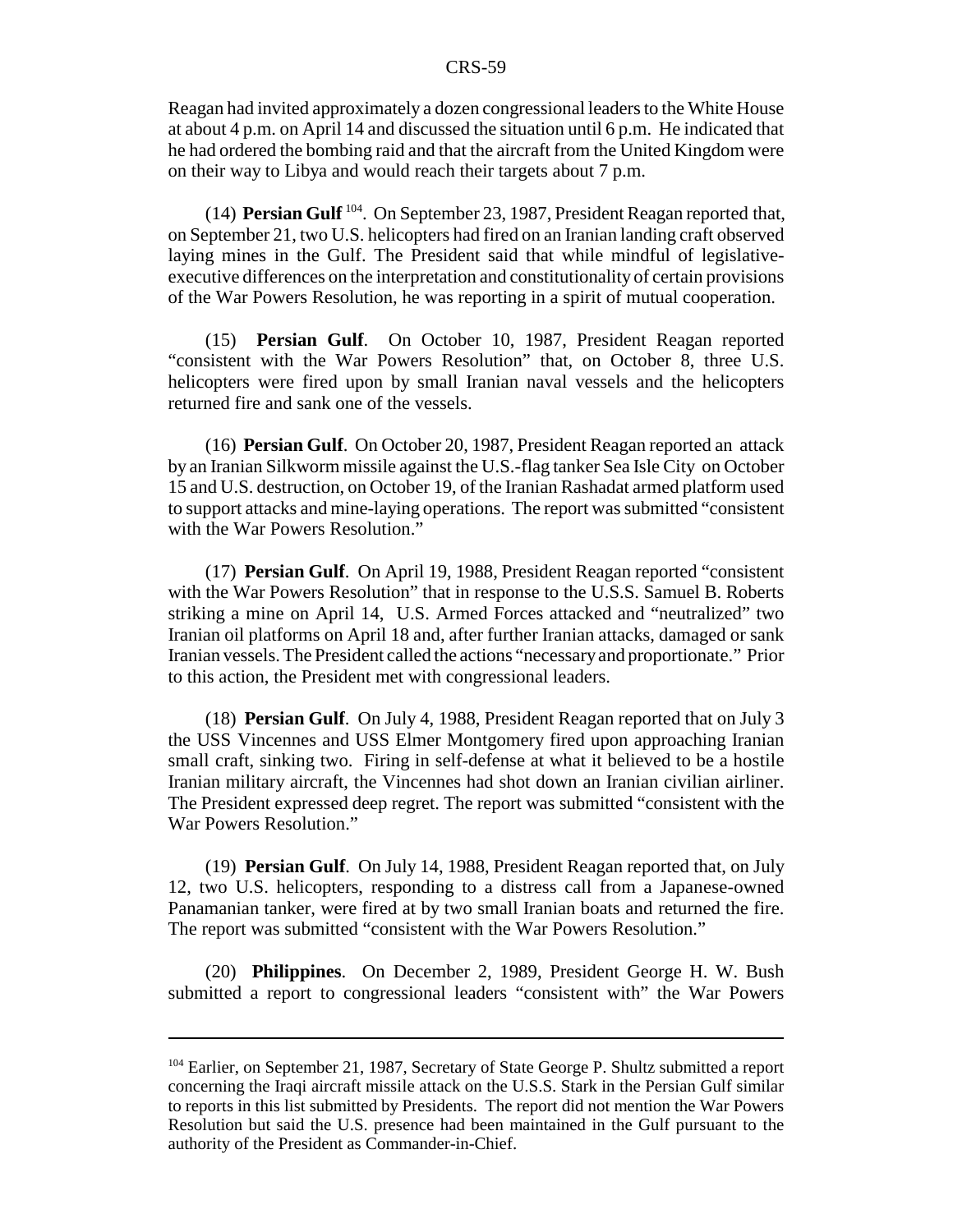Resolution, describing assistance of combat air patrols to help the Aquino government in the Philippines restore order and to protect American lives. After the planes had taken off from Clark Air Base to provide air cover, Vice President Quayle and other officials informed congressional leaders. On December 7, House Foreign Affairs Committee Chairman Dante Fascell wrote President Bush expressing his concern for the lack of advance consultation. In reply, on February 10, 1990, National Security Adviser Brent Scowcroft wrote Chairman Fascell that the President was "committed to consultations with Congress prior to deployments of U.S. Forces into actual or imminent hostilities in all instances where such consultations are possible. In this instance, the nature of the rapidly evolving situation required an extremely rapid decision very late at night and consultation was simply not an option."

(21) **Panama**. On December 21, 1989, President George H. W. Bush reported "consistent with the War Powers Resolution" that he had ordered U.S. military forces to Panama to protect the lives of American citizens and bring General Noriega to justice. By February 13, 1990, all the invasion forces had been withdrawn. President Bush informed several congressional leaders of the approaching invasion of Panama at 6 p.m. on December 19, 1989. This was after the decision to take action was made, but before the operation actually began at 1:00 a.m., December 20.

(22) **Liberia**. On August 6, 1990, President George H. W. Bush reported to Congress that following discussions with congressional leaders, a reinforced rifle company had been sent to provide additional security to the U.S. Embassy in Monrovia and helicopter teams had evacuated U.S. citizens from Liberia. The report did not mention the War Powers Resolution or cite any authority.

(23) **Iraq**. On August 9, 1990, President George H. W. Bush reported to Congress "consistent with the War Powers Resolution" that he had ordered the forward deployment of substantial elements of the U.S. Armed Forces into the Persian Gulf region to help defend Saudi Arabia after the invasion of Kuwait by Iraq. The Bush Administration notified congressional leaders that it was deploying U.S. troops to Saudi Arabia on August 7, the date of the deployment. After the forces had been deployed, President Bush held several meetings with congressional leaders and members of relevant committees, and committees held hearings to discuss the situation.

(24) **Iraq**. On November 16, 1990, President George H. W. Bush reported, without mention of the War Powers Resolution but referring to the August 9 letter, the continued buildup to ensure "an adequate offensive military option." Just prior to adjournment, Senate Majority Leader Mitchell and Speaker Foley designated Members to form a consultation group, and the President held meetings with the group on some occasions, but he did not consult the members in advance on the major buildup of forces in the Persian Gulf area announced November 8.

(25) **Iraq**. On January 18, 1991, President George H. W. Bush reported to Congress "consistent with the War Powers Resolution" that he had directed U.S. Armed Forces to commence combat operations on January 16 against Iraqi forces and military targets in Iraq and Kuwait. On January 12, Congress had passed the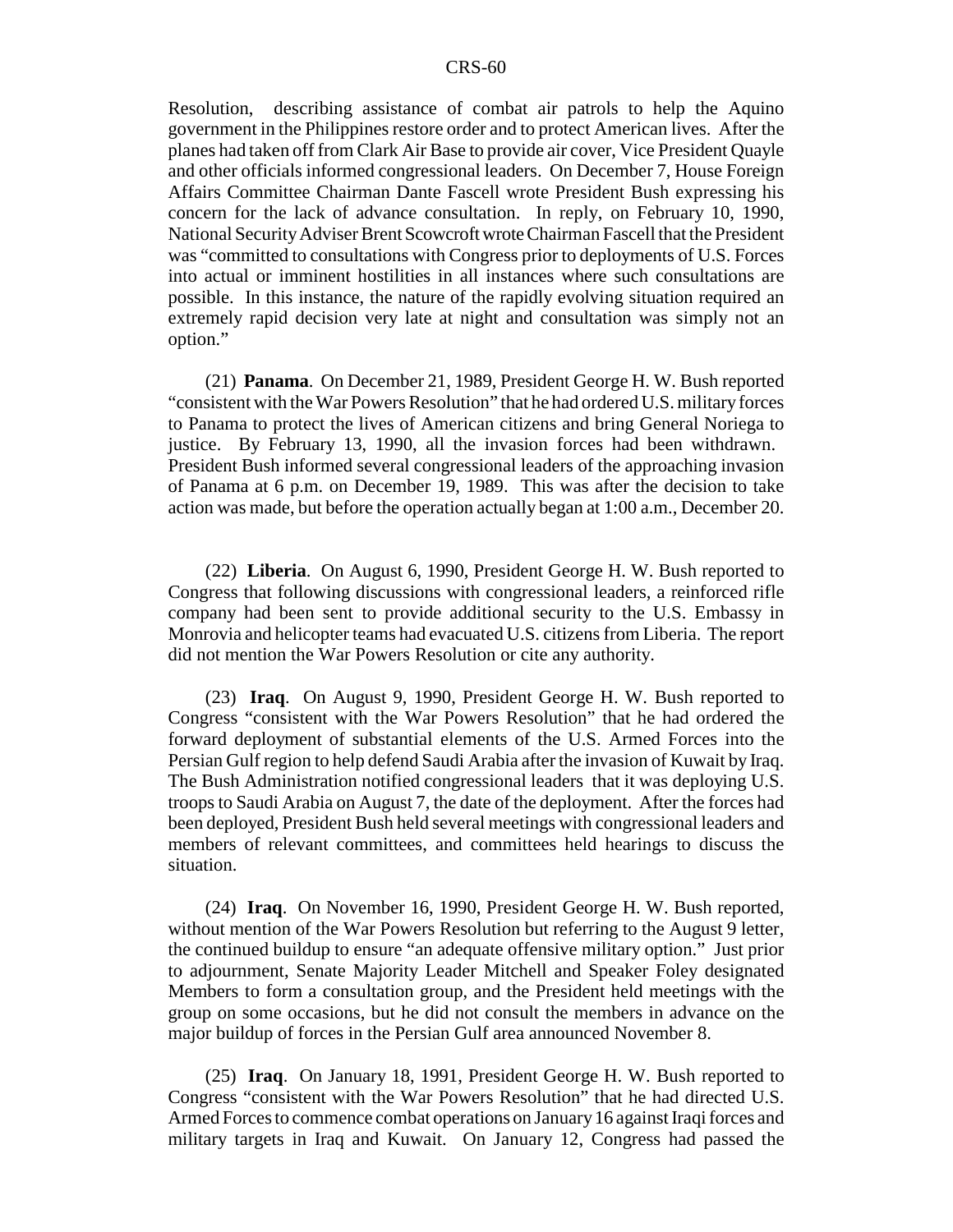Authorization for Use of Military Force against Iraq Resolution (P.L. 102-1), which stated it was the specific statutory authorization required by the War Powers Resolution. P.L. 102-1 required the President to submit a report to the Congress at least once every 60 days on the status of efforts to obtain compliance by Iraq with the U.N. Security Council resolution, and Presidents submitted subsequent reports on military actions in Iraq "consistent with" P.L. 102-1. An exception is report submitted June 28, 1993, described below.

(26) **Somalia**. On December 10, 1992, President George H. W. Bush reported "consistent with the War Powers Resolution" that U.S. armed forces had entered Somalia on December 8 in response to a humanitarian crisis and a U.N. Security Council Resolution determining that the situation constituted a threat to international peace. He included as authority applicable treaties and laws, and said he had also taken into account views expressed in H.Con.Res. 370, S.Con.Res. 132, and the Horn of Africa Recovery and Food Security Act, P.L. 102-274. On December 4, the day the President ordered the forces deployed, he briefed a number of congressional leaders on the action.

(27) **Bosnia**. On April 13, 1993, President Clinton reported "consistent with Section 4 of the War Powers Resolution" that U.S. forces were participating in a NATO air action to enforce a U.N. ban on all unauthorized military flights over Bosnia-Hercegovina, pursuant to his authority as Commander in Chief. Later, on April 27, President Clinton consulted with about two dozen congressional leaders on potential further action.

(28) **Somalia**. On June 10, 1993, President Clinton reported that in response to attacks against U.N. forces in Somalia by a factional leader, the U.S. Quick Reaction Force in the area had participated in military action to quell the violence. He said the report was "consistent with the War Powers Resolution, in light of the passage of 6 months since President Bush's initial report...." He said the action was in accordance with applicable treaties and laws, and said the deployment was consistent with S.J.Res. 45 as adopted by the Senate and amended by the House. (The Senate did not act on the House amendment, so Congress did not take final action on S.J.Res. 45.)

(29) **Iraq**. On June 28, 1993, President Clinton reported "consistent with the War Powers Resolution" that on June 26 U.S. naval forces had launched missiles against the Iraqi Intelligence Service's headquarters in Baghdad in response to an unsuccessful attempt to assassinate former President Bush in Kuwait in April 1993.

(30) **Macedonia**105. On July 9, 1993, President Clinton reported "consistent with Section 4 of the War Powers Resolution" the deployment of approximately 350 U.S. armed forces to Macedonia to participate in the U.N. Protection Force to help maintain stability in the area of former Yugoslavia. He said the deployment was directed in accordance with Section 7 of the United Nations Participation Act.

<sup>&</sup>lt;sup>105</sup> See footnote 66 above discussing Macedonia.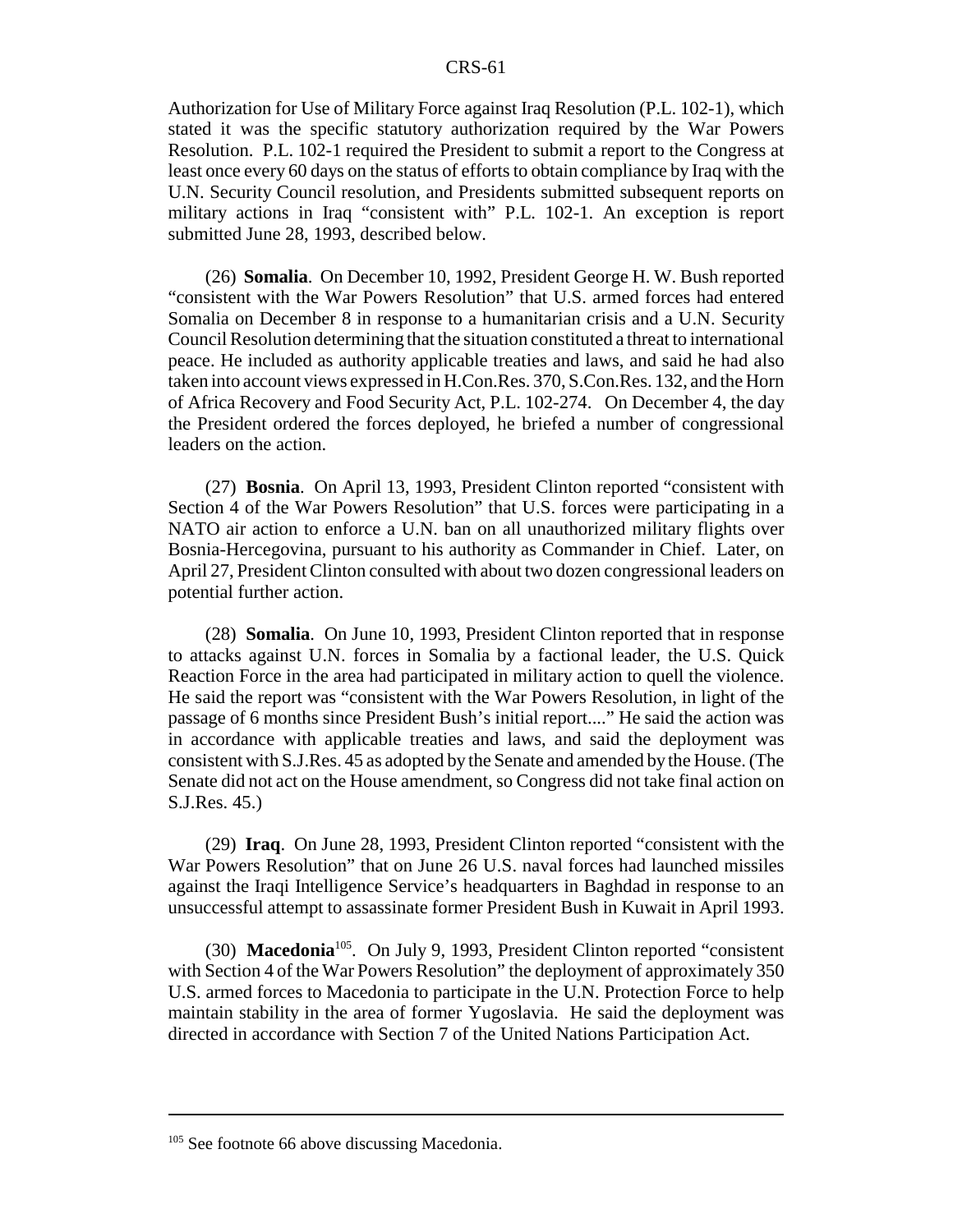(31) **Bosnia**. On October 13, 1993, President Clinton reported "consistent with the War Powers Resolution" that U.S. military forces continued to support enforcement of the U.N. no-fly zone in Bosnia, noting that more that 50 U.S. aircraft were now available for NATO efforts in this regard.

(32) **Haiti**. On October 20, 1993, President Clinton submitted a report "consistent with the War Powers Resolution" that U.S. ships had begun to enforce a U.N. embargo against Haiti.

(33) **Macedonia**. On January 8, 1994, President Clinton reported "consistent with the War Powers Resolution" that approximately 300 members of a reinforced company team (RCT) of the U.S. Army's 3rd Infantry Division (Mechanized) had assumed a peacekeeping role in Macedonia as part of the United Nations Protection Force (UNPROFOR) on January 6, 1994.

(34) **Bosnia**. On February 17, 1994, President Clinton reported "consistent with the War Powers Resolution" that the United States had expanded its participation in United Nations and NATO efforts to reach a peaceful solution in former Yugoslavia and that 60 U.S. aircraft were available for participation in the authorized NATO missions.

(35) **Bosnia**. On March 1, 1994, President Clinton reported "consistent with" the War Powers Resolution that on February 28 U.S. planes patrolling the "no-fly zone" in former Yugoslavia under the North Atlantic Treaty Organization (NATO) shot down 4 Serbian Galeb planes.

(36) **Bosnia**. On April 12, 1994, President Clinton reported "consistent with" the War Powers Resolution that on April 10 and 11, U.S. warplanes under NATO command had fired against Bosnian Serb forces shelling the "safe" city of Gorazde.

(37) **Rwanda**. On April 12, 1994, President Clinton reported "consistent with" the War Powers Resolution that combat-equipped U.S. military forces had been deployed to Burundi to conduct possible non-combatant evacuation operations of U.S. citizens and other third-country nationals from Rwanda, where widespread fighting had broken out.

(38) **Macedonia**. On April 19, 1994, President Clinton reported "consistent with the War Powers Resolution" that the U.S. contingent in the former Yugoslav Republic of Macedonia had been augmented by a reinforced company of 200 personnel.

(39) **Haiti**. On April 20, 1994, President Clinton reported "consistent with the War Powers Resolution" that U.S. naval forces had continued enforcement in the waters around Haiti and that 712 vessels had been boarded.

(40) **Bosnia**. On August 22, 1994, President Clinton reported the use on August 5 of U.S. aircraft under NATO to attack Bosnian Serb heavy weapons in the Sarajevo heavy weapons exclusion zone upon request of the U.N. Protection Forces. He did not cite the War Powers Resolution but referred to the April 12 report that cited the War Powers Resolution.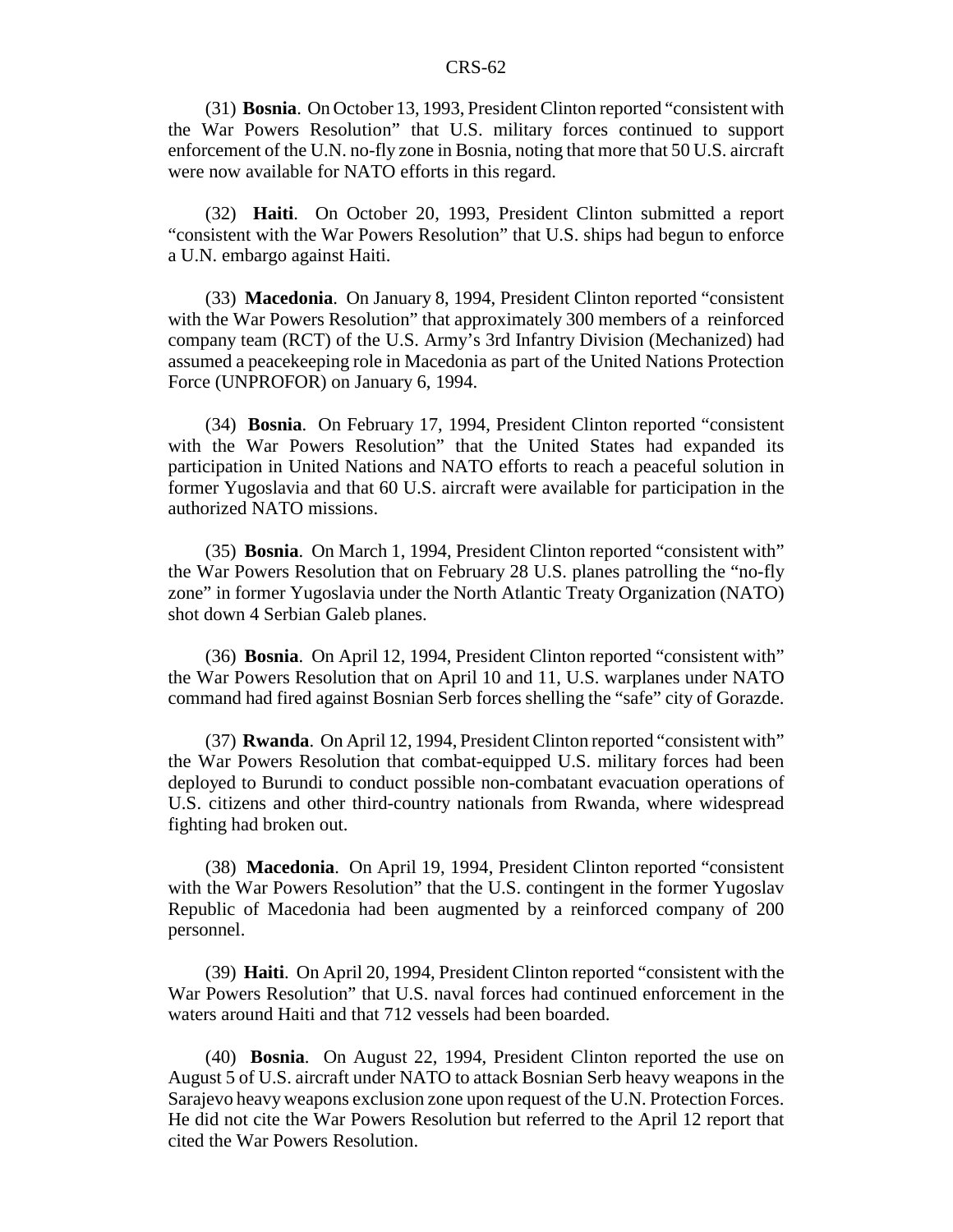(41) **Haiti**. On September 21, 1994, President Clinton reported "consistent with the War Powers Resolution" the deployment of 1,500 troops to Haiti to restore democracy in Haiti. The troop level was subsequently increased to 20,000.

(42) **Bosnia**. On November 22, 1994, President Clinton reported "consistent with the War Powers Resolution" the use of U.S. combat aircraft on November 21, 1994 under NATO to attack bases used by Serbs to attack the town of Bihac in Bosnia.

(43) **Macedonia**. On December 22, 1994, President Clinton reported "consistent with the War Powers Resolution" that the U.S. Army contingent in the former Yugoslav Republic of Macedonia continued its peacekeeping mission and that the current contingent would soon be replaced by about 500 soldiers from the 3rd Battalion, 5th Cavalry Regiment, 1st Armored Division from Kirchgons, Germany.

(44) **Somalia**. On March 1, 1995, President Clinton reported "consistent with the War Powers Resolution" that on February 27, 1995, 1,800 combat-equipped U.S. armed forces personnel began deployment into Mogadishu, Somalia, to assist in the withdrawal of U.N. forces assigned there to the United Nations Operation in Somalia (UNOSOM II).

(45) **Haiti**. On March 21, 1995, President Clinton reported "consistent with the War Powers Resolution" that U.S. military forces in Haiti as part of a U.N. Multinational Force had been reduced to just under 5,300 personnel. He noted that as of March 31, 1995, approximately 2,500 U.S. personnel would remain in Haiti as part of the U.N. Mission in Haiti UNMIH).

(46) **Bosnia**. On May 24, 1995, President Clinton reported "consistent with the War Powers Resolution" that U.S. combat-equipped fighter aircraft and other aircraft continued to contribute to NATO's enforcement of the no-fly zone in airspace over Bosnia-Herzegovina. U.S. aircraft, he noted, are also available for close air support of U.N. forces in Croatia. Roughly 500 U.S. soldiers continue to be deployed in the former Yugoslav Republic of Macedonia as part of the U.N. Preventive Deployment Force (UNPREDEP). U.S. forces continue to support U.N. refugee and embargo operations in this region.

(47) **Bosnia**. On September 1, 1995, President Clinton reported "consistent with the War Powers Resolution," that "U.S. combat and support aircraft" had been used beginning on August 29, 1995, in a series of NATO air strikes against Bosnian Serb Army (BSA) forces in Bosnia-Herzegovina that were threatening the U.N. declared safe areas of Sarajevo, Tuzla, and Gorazde." He noted that during the first day of operations, "some 300 sorties were flown against 23 targets in the vicinity of Sarajevo, Tuzla, Goradzde and Mostar."

(48) **Haiti**. On September 21, 1995, President Clinton reported "consistent with the War Powers Resolution" that currently the United States has 2,400 military personnel in Haiti as participants in the U.N. Mission in Haiti (UNMIH). In addition, 260 U.S. military personnel are assigned to the U.S. Support Group Haiti.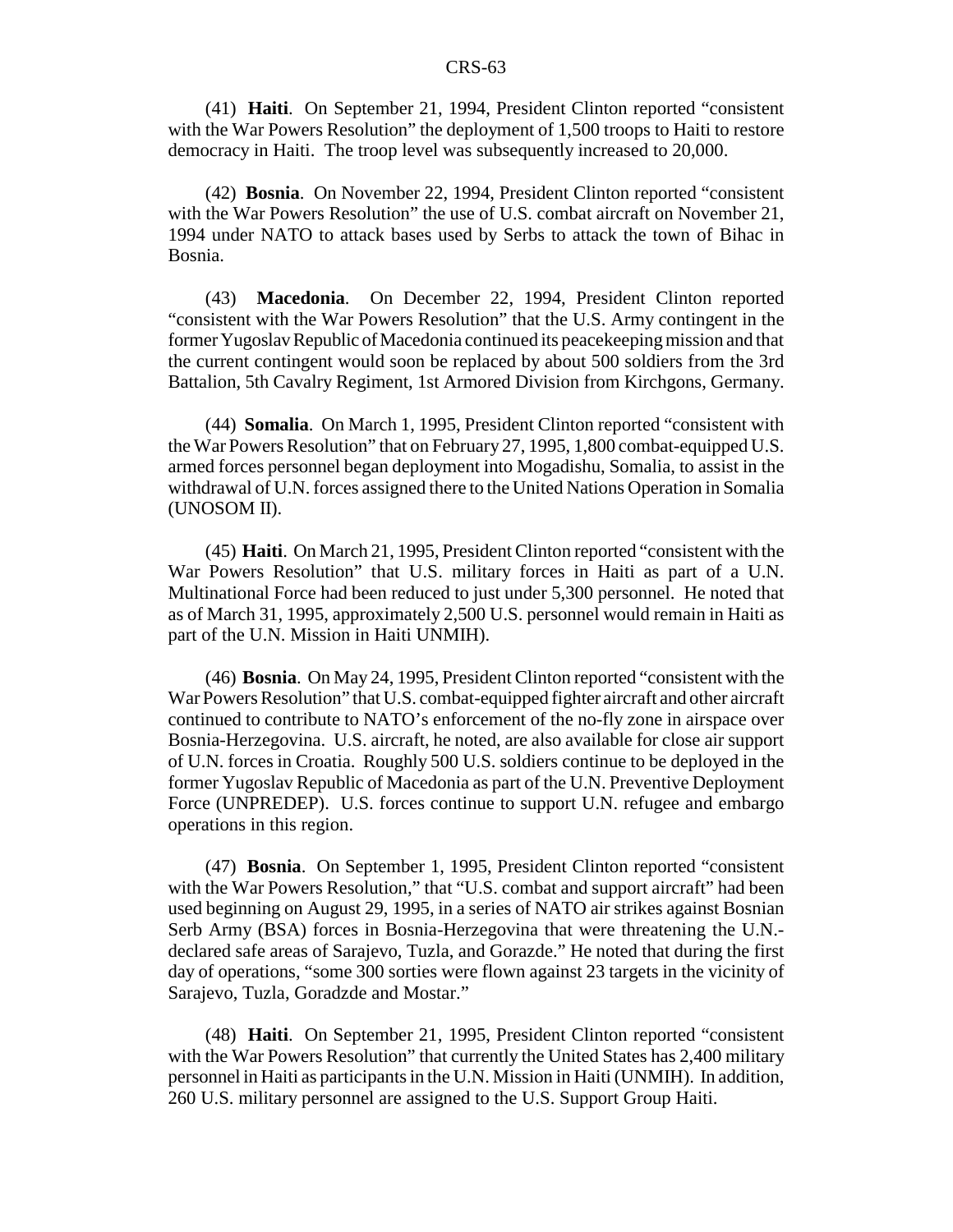(49) **Bosnia**. On December 6, 1995, President Clinton notified Congress, "consistent with the War Powers Resolution," that he had "ordered the deployment of approximately 1,500 U.S. military personnel to Bosnia and Herzegovina and Croatia as part of a NATO 'enabling force' to lay the groundwork for the prompt and safe deployment of the NATO-led Implementation Force (IFOR)," which would be used to implement the Bosnian peace agreement after its signing. The President also noted that he had authorized deployment of roughly 3,000 other U.S. military personnel to Hungary, Italy, and Croatia to establish infrastructure for the enabling force and the IFOR.

(50) **Bosnia**. On December 21, 1995, President Clinton notified Congress "consistent with the War Powers Resolution" that he had ordered the deployment of approximately 20,000 U.S. military personnel to participate in the NATO-led Implementation Force (IFOR) in the Republic of Bosnia-Herzegovina, and approximately 5,000 U.S. military personnel would be deployed in other former Yugoslav states, primarily in Croatia. In addition, about 7,000 U.S. support forces would be deployed to Hungary, Italy and Croatia and other regional states in support of IFOR's mission. The President ordered participation of U.S. forces "pursuant to" his "constitutional authority to conduct the foreign relations of the United States and as Commander-in-Chief and Chief Executive."

(51) **Haiti**. On March 21, 1996, President Clinton notified Congress "consistent with the War Powers Resolution" that beginning in January 1996 there had been a "phased reduction" in the number of United States personnel assigned to the United Nations Mission in Haiti (UNMIH). As of March 21, 309 U.S. personnel remained a part of UNMIH. These U.S. forces were "equipped for combat."

(52) **Liberia**. On April 11, 1996, President Clinton notified Congress "consistent with the War Powers Resolution" that on April 9, 1996 due to the "deterioration of the security situation and the resulting threat to American citizens" in Liberia he had ordered U.S. military forces to evacuate from that country "private U.S. citizens and certain third-country nationals who had taken refuge in the U.S. Embassy compound...."

(53) **Liberia**. On May 20, 1996, President Clinton notified Congress, "consistent with the War Powers Resolution" of the continued deployment of U.S. military forces in Liberia to evacuate both American citizens and other foreign personnel, and to respond to various isolated "attacks on the American Embassy complex" in Liberia. The President noted that the deployment of U.S. forces would continue until there was no longer any need for enhanced security at the Embassy and a requirement to maintain an evacuation capability in the country.

(54) **Central African Republic**. On May 23, 1996, President Clinton notified Congress, "consistent with the War Powers Resolution" of the deployment of U.S. military personnel to Bangui, Central African Republic, to conduct the evacuation from that country of "private U.S. citizens and certain U.S. Government employees," and to provide "enhanced security" for the American Embassy in Bangui.

(55) **Bosnia**. On June 21, 1996, President Clinton notified Congress, "consistent with the War Powers Resolution" that United States forces totaling about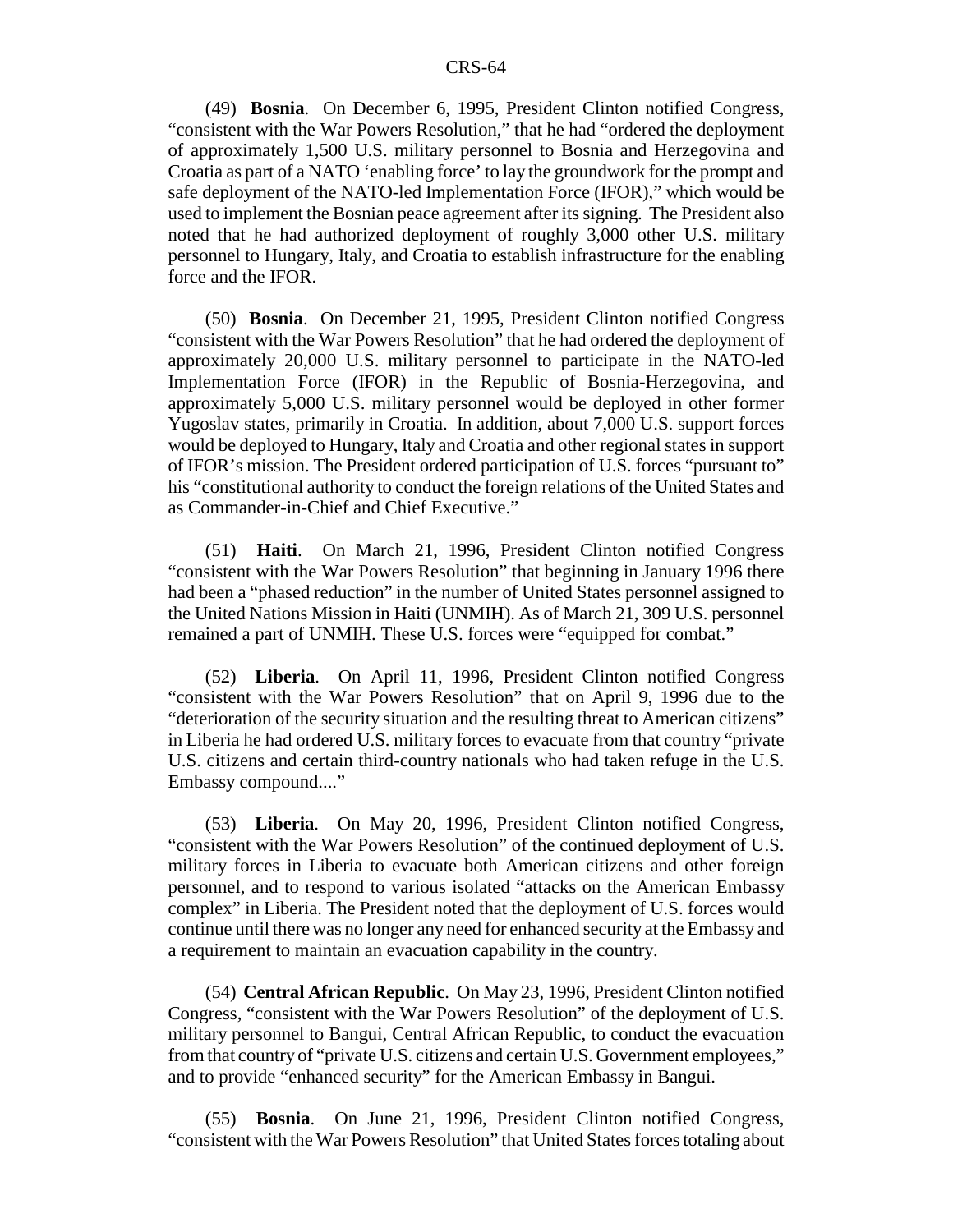17,000 remain deployed in Bosnia "under NATO operational command and control" as part of the NATO Implementation Force (IFOR). In addition, about 5,500 U.S. military personnel are deployed in Hungary, Italy and Croatia, and other regional states to provide "logistical and other support to IFOR." The President noted that it was the intention that IFOR would complete the withdrawal of all troops in the weeks after December 20, 1996, on a schedule "set by NATO commanders consistent with the safety of troops and the logistical requirements for an orderly withdrawal." He also noted that a U.S. Army contingent (of about 500 U.S. soldiers) remains in the Former Yugoslav Republic of Macedonia as part of the United Nations Preventive Deployment Force (UNPREDEP).

(56) **Rwanda and Zaire**. On December 2, 1996, President Clinton notified Congress "consistent with the War Powers Resolution," that in support of the humanitarian efforts of the United Nations regarding refugees in Rwanda and the Great Lakes Region of Eastern Zaire, he had authorized the use of U.S. personnel and aircraft, including AC-130U planes to help in surveying the region in support of humanitarian operations, although fighting still was occurring in the area, and U.S. aircraft had been subject to fire when on flight duty.

(57) **Bosnia**. On December 20, 1996, President Clinton notified Congress "consistent with the War Powers Resolution," that he had authorized U.S. participation in an IFOR follow-on force in Bosnia, known as SFOR (Stabilization Force), under NATO command. The President said the U.S. forces contribution to SFOR was to be "about 8,500" personnel whose primary mission was to deter or prevent a resumption of hostilities or new threats to peace in Bosnia. SFOR's duration was Bosnia is expected to be 18 months, with progressive reductions and eventual withdrawal.

(58) **Albania**. On March 15, 1997, President Clinton notified Congress "consistent with the War Powers Resolution," that on March 13, 1997, he had utilized U.S. military forces to evacuate certain U.S. Government employees and private U.S. citizens from Tirana, Albania, and to enhance security for the U.S. embassy in that city.

(59) **Congo and Gabon**. On March 27, 1997, President Clinton notified Congress "consistent with the War Powers Resolution," that on March 25, 1997, a standby evacuation force of U.S. military personnel had been deployed to Congo and Gabon to provide enhanced security for American private citizens, government employees and selected third country nationals in Zaire, and be available for any necessary evacuation operation.

(60) **Sierra Leone**. On May 30, 1997, President Clinton notified Congress "consistent with the War Powers Resolution," that on May 29 and May 30, 1997, U.S. military personnel were deployed to Freetown, Sierra Leone to prepare for and undertake the evacuation of certain U.S. Government employees and private U.S. citizens.

(61) **Bosnia**. On June 20, 1997, President Clinton notified Congress "consistent with the War Powers Resolution," that U.S. Armed Forces continued to support peacekeeping operations in Bosnia and other states in the region in support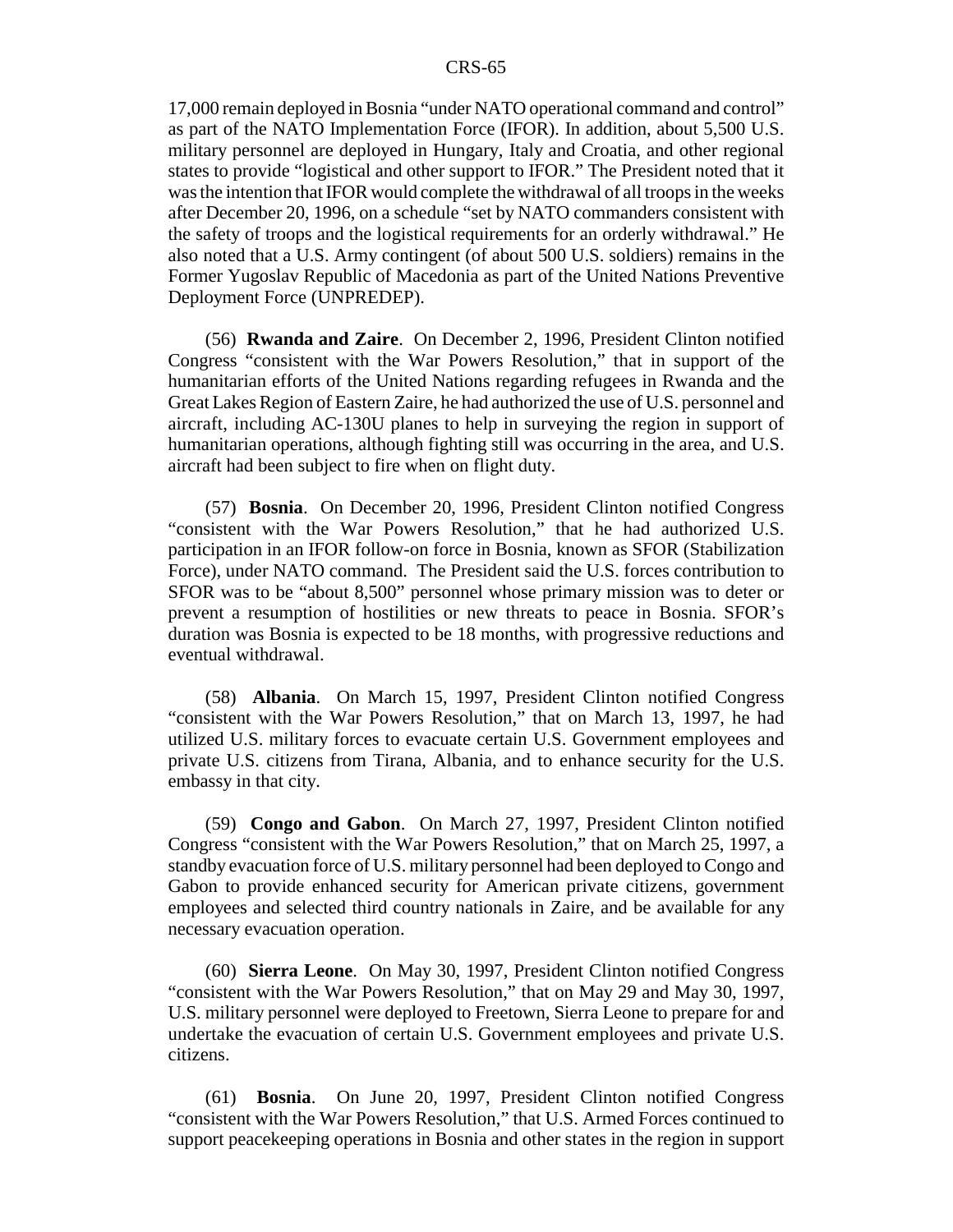of the NATO-led Stabilization Force (SFOR). He reported that most U.S. military personnel then involved in SFOR were in Bosnia, near Tuzla, and about 2,800 U.S. troops were deployed in Hungary, Croatia, Italy, and other regional states to provide logistics and other support to SFOR. A U.S. Army contingent of about 500 also remained deployed in the Former Yugoslav Republic of Macedonia as part of the U.N. Preventative Deployment Force (UNPREDEP).

(62) **Cambodia**. On July 11, 1997, President Clinton notified Congress "consistent with the War Powers Resolution," that in an effort to ensure the security of American citizens in Cambodia during a period of domestic conflict there, he had deployed a Task Force of about 550 U.S. military personnel to Utapao Air Base in Thailand. These personnel were to be available for possible emergency evacuation operations in Cambodia.

(63) **Bosnia**. On December 19, 1997, President Clinton notified Congress "consistent with the War Powers Resolution," that he intended "in principle" to have the United States participate in a security presence in Bosnia when the NATO SFOR contingent withdrew in the summer of 1998.

(64) **Guinea-Bissau**. On June 12, 1998 President Clinton reported to Congress "consistent with the War Powers Resolution" that, on June 10, 1998, in response to an army mutiny in Guinea-Bissau endangering the U.S. Embassy and U.S. government employees and citizens in that country, he had deployed a standby evacuation force of U.S. military personnel to Dakar, Senegal, to remove such individuals, as well as selected third country nationals, from the city of Bissau.

(65) **Bosnia**. On June 19, 1998, President Clinton reported to Congress "consistent with the War Powers Resolution" regarding activities in the last six months of combat-equipped U.S. forces in support of NATO's SFOR in Bosnia and surrounding areas of former Yugoslavia.

(66) **Kenya and Tanzania**. On August 10, 1998, President Clinton reported to Congress "consistent with the War Powers Resolution" that he had deployed, on August 7, 1998, a Joint Task Force of U.S. military personnel to Nairobi, Kenya to coordinate the medical and disaster assistance related to the bombings of the U.S. embassies in Kenya and Tanzania. He also reported that teams of 50-100 security personnel had arrived in Nairobi, Kenya and Dar es Salaam, Tanzania to enhance the security of the U.S. embassies and citizens there.

(67) **Albania**. On August 18, 1998, President Clinton reported to Congress, "consistent with the War Powers Resolution," that he had, on August 16, 1998, deployed 200 U.S. Marines and 10 Navy SEALS to the U.S. Embassy compound in Tirana, Albania to enhance security against reported threats against U.S. personnel.

(68) **Afghanistan and Sudan**. On August 21, 1998, by letter, President Clinton notified Congress "consistent with the War Powers Resolution" that he had authorized airstrikes on August  $20<sup>th</sup>$  against camps and installations in Afghanistan and Sudan used by the Osama bin Laden terrorist organization. The President did so based on what he termed convincing information that the bin Laden organization was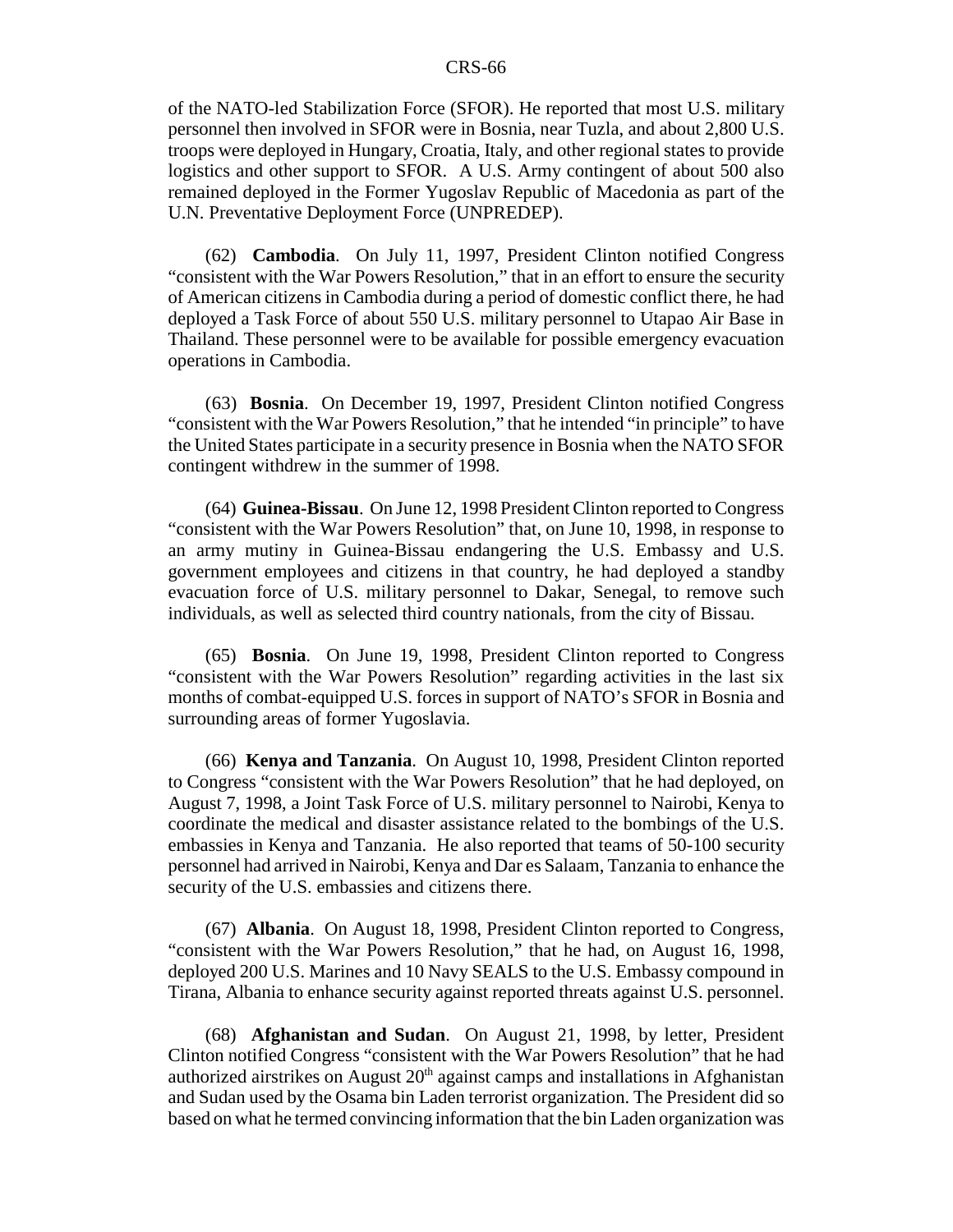responsible for the bombings, on August 7, 1998, of the U.S. embassies in Kenya and Tanzania.

(69) **Liberia**. On September 29, 1998, by letter, President Clinton notified Congress "consistent with the War Powers Resolution" that he had deployed a standby response and evacuation force to Liberia to augment the security force at the U.S. Embassy in Monrovia, and to provide for a rapid evacuation capability, as needed, to remove U.S. citizens and government personnel from the country.

(70) **Bosnia**. On January 19, 1999, by letter, President Clinton notified Congress "consistent with the War Powers Resolution" that pursuant to his authority as Commander-in-Chief he was continuing to authorize the use of combat-equipped U.S. Armed Forces to Bosnia and other states in the region to participate in and support the NATO-led Stabilization Force (SFOR). He noted that U.S. SFOR military personnel totaled about 6,900, with about 2,300 U.S. military personnel deployed to Hungary, Croatia, Italy and other regional states. Also some 350 U.S. military personnel remain deployed in the Former Yugoslav Republic of Macedonia (FYROM) as part of the UN Preventative Deployment Force (UNPREDEP).

(71) **Kenya**. On February 25, 1999, President Clinton submitted a supplemental report to Congress "consistent with the War Powers Resolution" describing the continuing deployment of U.S. military personnel in Kenya to provide continuing security for U.S. embassy and American citizens in Nairobi in the aftermath of the terrorist bombing there.

(72) **Yugoslavia/Kosovo**. On March 26, 1999, President Clinton notified Congress "consistent with the War Powers Resolution," that on March 24, 1999, U.S. military forces, at his direction and acting jointly with NATO allies, had commenced air strikes against Yugoslavia in response to the Yugoslav government's campaign of violence and repression against the ethnic Albanian population in Kosovo.

(73) **Yugoslavia/Albania**. On April 7, 1999, President Clinton notified Congress, "consistent with the War Powers Resolution," that he had ordered additional U.S. military forces to Albania, including rotary wing aircraft, artillery, and tactical missiles systems to enhance NATO's ability to conduct effective air operations in Yugoslavia. About 2,500 soldiers and aviators are to be deployed as part of this task force.

(74) **Yugoslavia/Albania**. On May 25, 1999, President Clinton reported to Congress, "consistent with the War Powers Resolution" that he had directed "deployment of additional aircraft and forces to support NATO's ongoing efforts [against Yugoslavia], including several thousand additional U.S. Armed Forces personnel to Albania in support of the deep strike force located there." He also directed that additional U.S. forces be deployed to the region to assist in "humanitarian operations."

(75) **Yugoslavia/Kosovo**. On June 12, 1999, President Clinton reported to Congress, "consistent with the War Powers Resolution," that he had directed the deployment of about "7,000 U.S. military personnel as the U.S. contribution to the approximately 50,000-member, NATO-led security force (KFOR)" currently being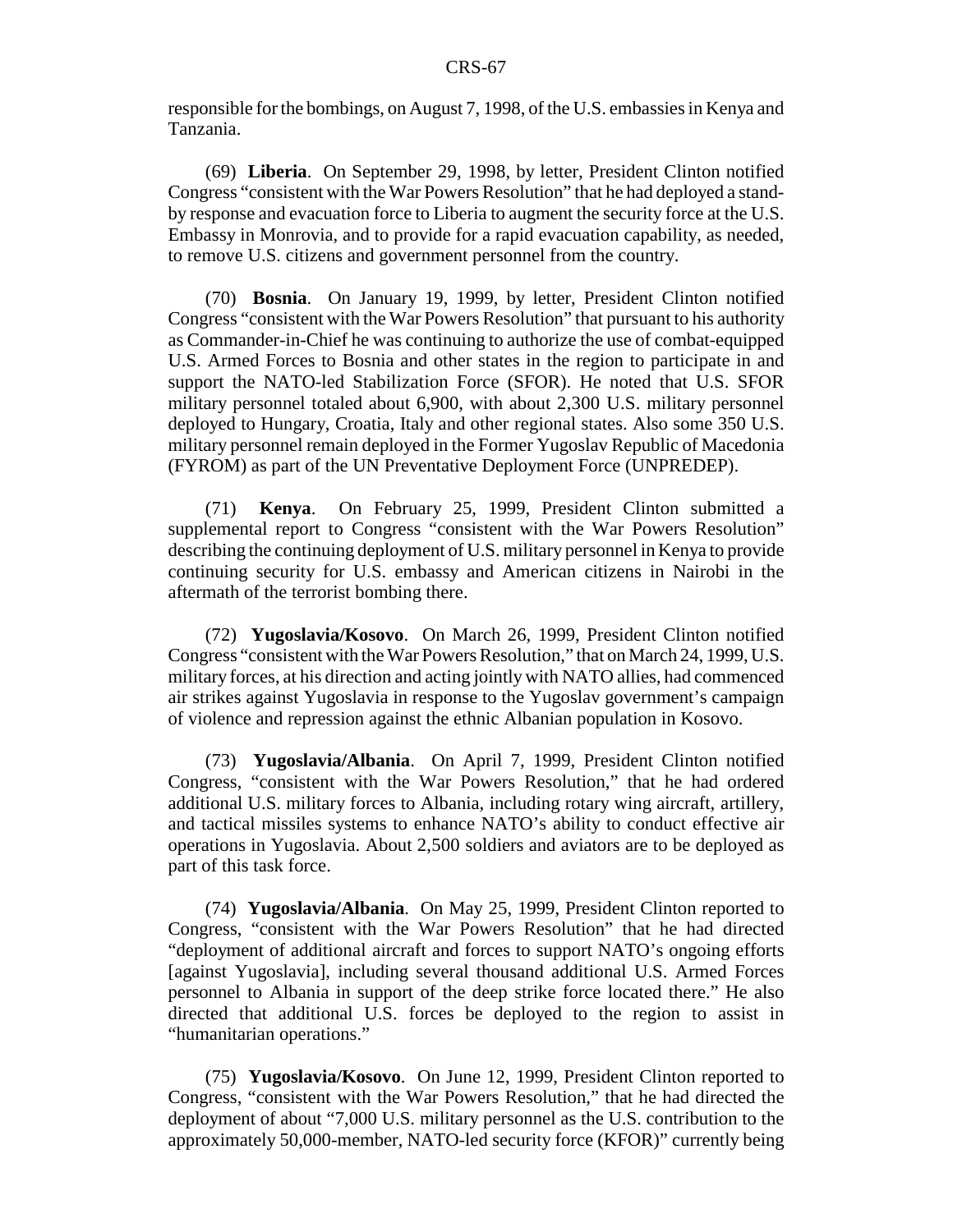assembled in Kosovo. He also noted that about "1,500 U.S. military personnel, under separate U.S. command and control, will deploy to other countries in the region, as our national support element, in support of KFOR."

(76) **Bosnia**. On July 19, 1999, President Clinton reported to Congress "consistent with the War Powers Resolution" that about 6,200 U.S. military personnel were continuing to participate in the NATO-led Stabilization Force (SFOR) in Bosnia, and that another 2,200 personnel were supporting SFOR operations from Hungary, Croatia, and Italy. He also noted that U.S. military personnel remain in the Former Yugoslav Republic of Macedonia to support the international security presence in Kososo (KFOR).

(77) **East Timor**. On October 8, 1999, President Clinton reported to Congress "consistent with the War Powers Resolution" that he had directed the deployment of a limited number of U.S. military forces to East Timor to support the U.N. multinational force (INTERFET) aimed at restoring peace to East Timor. U.S. support had been limited initially to "communications, logistics, planning assistance and transportation." The President further noted that he had authorized deployment of the amphibious ship USS BELLEAU WOOD, together with its helicopters and her complement of personnel from the 31<sup>st</sup> Marine Expeditionary Unit (Special Operations Capable) (MEU SOC)) to the East Timor region, to provide helicopter airlift and search and rescue support to the multinational operation. U.S. participation was anticipated to continue until the transition to a U.N. peacekeeping operation was complete.

(78) **Yugoslavia/Kosovo**. On December 15, 1999, President Clinton reported to Congress "consistent with the War Powers Resolution" that U.S. combat-equipped military personnel continued to serve as part of the NATO-led security force in Kosovo (KFOR). He noted that the American contribution to KFOR in Kosovo was "approximately 8,500 U.S. military personnel." U.S. forces were deployed in a sector centered around "Urosevac in the eastern portion of Kosovo." For U.S. KFOR forces, "maintaining public security is a key task." Other U.S. military personnel are deployed to other countries in the region to serve in administrative and logistics support roles for U.S. forces in KFOR. Of these forces, about 1,500 U.S. military personnel are in Macedonia and Greece, and occasionally in Albania.

(79) **Bosnia**. On January 25, 2000, President Clinton reported to Congress "consistent with the War Powers Resolution" that the U.S. continued to provide combat-equipped U.S. Armed Forces to Bosnia and Herzegovina and other states in the region as part of the NATO led Stabilization Force (SFOR). The President noted that the U.S. force contribution was being reduced from "approximately 6,200 to 4,600 personnel," with the U.S. forces assigned to Multinational Division, North, centered around the city of Tuzla. He added that approximately 1,500 U.S. military personnel were deployed to Hungary, Croatia, and Italy to provide "logistical and other support to SFOR," and that U.S. forces continue to support SFOR in "efforts to apprehend persons indicted for war crimes."

(80) **East Timor**. On February 25, 2000, President Clinton reported to Congress "consistent with the War Powers Resolution" that he had authorized the participation of a small number of U.S. military personnel in support of the United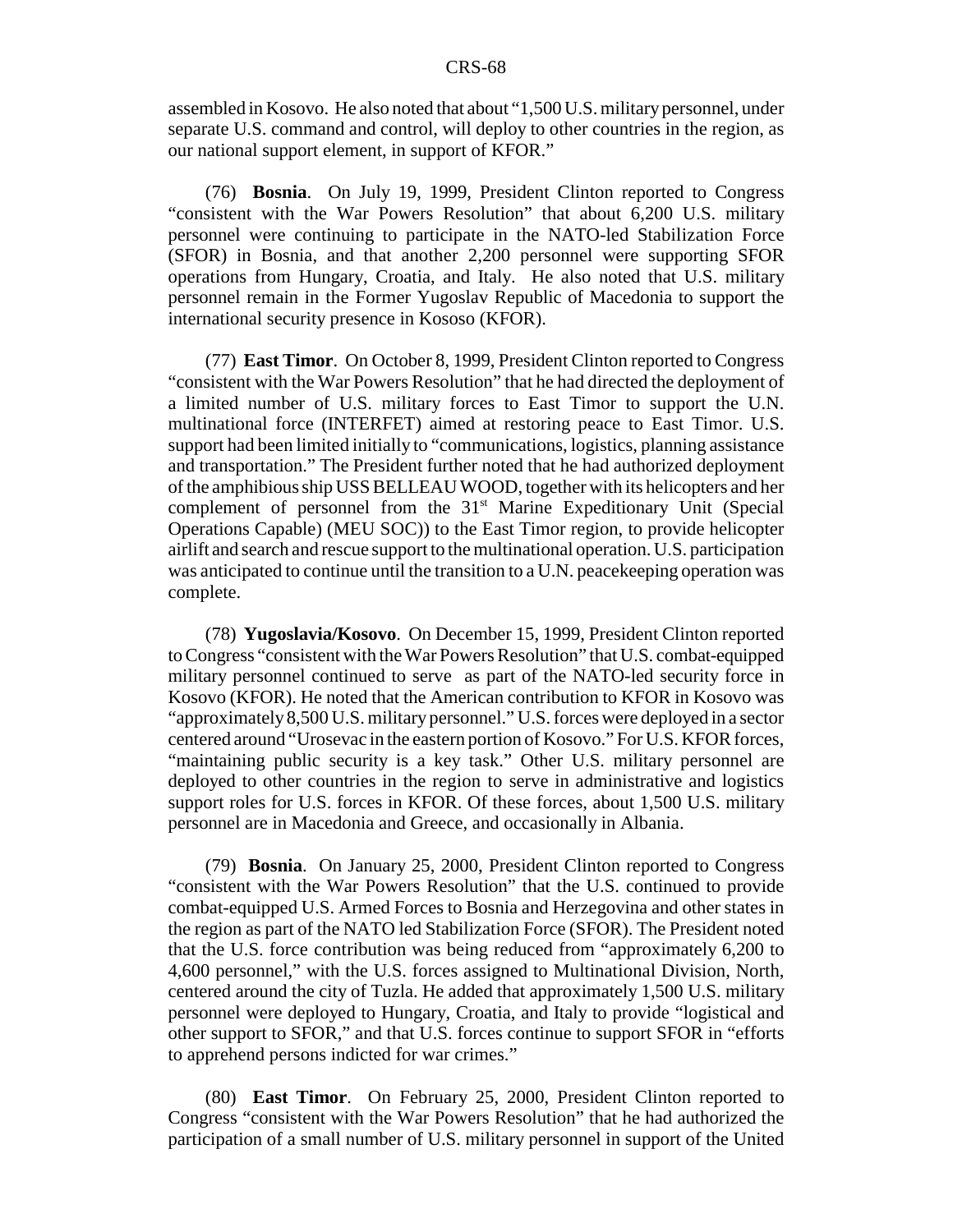Nations Transitional Administration in East Timor (UNTAET), with a mandate to maintain law and order throughout East Timor, facilitate establishment of an effective administration there, deliver humanitarian assistance, and support the building of self-government. The President reported that the U.S. contingent was small: three military observers, and one judge advocate. To facilitate and coordinate U.S. military activities in East Timor, the President also authorized the deployment of a support group (USGET), consisting of 30 U.S. personnel. U.S. personnel would be temporarily deployed to East Timor, on a rotational basis, and through periodic ship visits, during which U.S. forces would conduct "humanitarian and assistance activities throughout East Timor." Rotational activities should continue through the summer of 2000.

(81) **Sierra Leone**. On May 12, 2000, President Clinton, "consistent with the War Powers Resolution" reported to Congress that he had ordered a U.S. Navy patrol craft to deploy to Sierra Leone to be ready to support evacuation operations from that country if needed. He also authorized a U.S. C-17 aircraft to deliver "ammunition, and other supplies and equipment" to Sierra Leone in support of United Nations peacekeeping operations there.

(82) **Yugoslavia/Kosovo**. On June 16, 2000, President Clinton reported to Congress, "consistent with the War Powers Resolution," that the U.S. was continuing to provide military personnel to the NATO-led KFOR security force in Kosovo. U.S. forces were numbered at 7,500, but were scheduled to be reduced to 6,000 when ongoing troop rotations were completed. U.S. forces in Kosovo are assigned to a sector centered near Gnjilane in eastern Kosovo. Other U.S. military personnel are deployed to other countries to serve in administrative and logistics support roles, with approximately 1,000 U.S. personnel in Macedonia, Albania, and Greece.

(83) **Bosnia**. On July 25, 2000, President Clinton reported to Congress, "consistent with the War Powers Resolution," that combat-equipped U.S. military personnel continued to participate in the NATO-led Stabilization Force (SFOR) in Bosnia and Herzegovina, being deployed to Bosnia, and other states in the region in support of peacekeeping efforts in former Yugoslavia. U.S. military personnel levels have been reduced from 6,200 to 4,600. Apart from the forces in Bosnia, approximately 1,000 U.S. personnel continue to be deployed in support roles in Hungary, Croatia, and Italy.

(84) **East Timor**. On August 25, 2000, President Clinton reported to Congress,"consistent with the War Powers Resolution," that the United States was currently contributing three military observers to the United Nations Transitional Administration in East Timor (UNTAET) that is charged by the UN with restoring and maintaining peace and security there. He also noted that the U.S. was maintaining a military presence in East Timor separate from UNTAET, comprised of about 30 U.S. personnel who facilitate and coordinate U.S. military activities in East Timor and rotational operations of U.S. forces there. U.S. forces currently conduct humanitarian and civic assistance activities for East Timor's citizens. U.S. rotational presence operations in East Timor are presently expected, the President said, to continue through December 2000.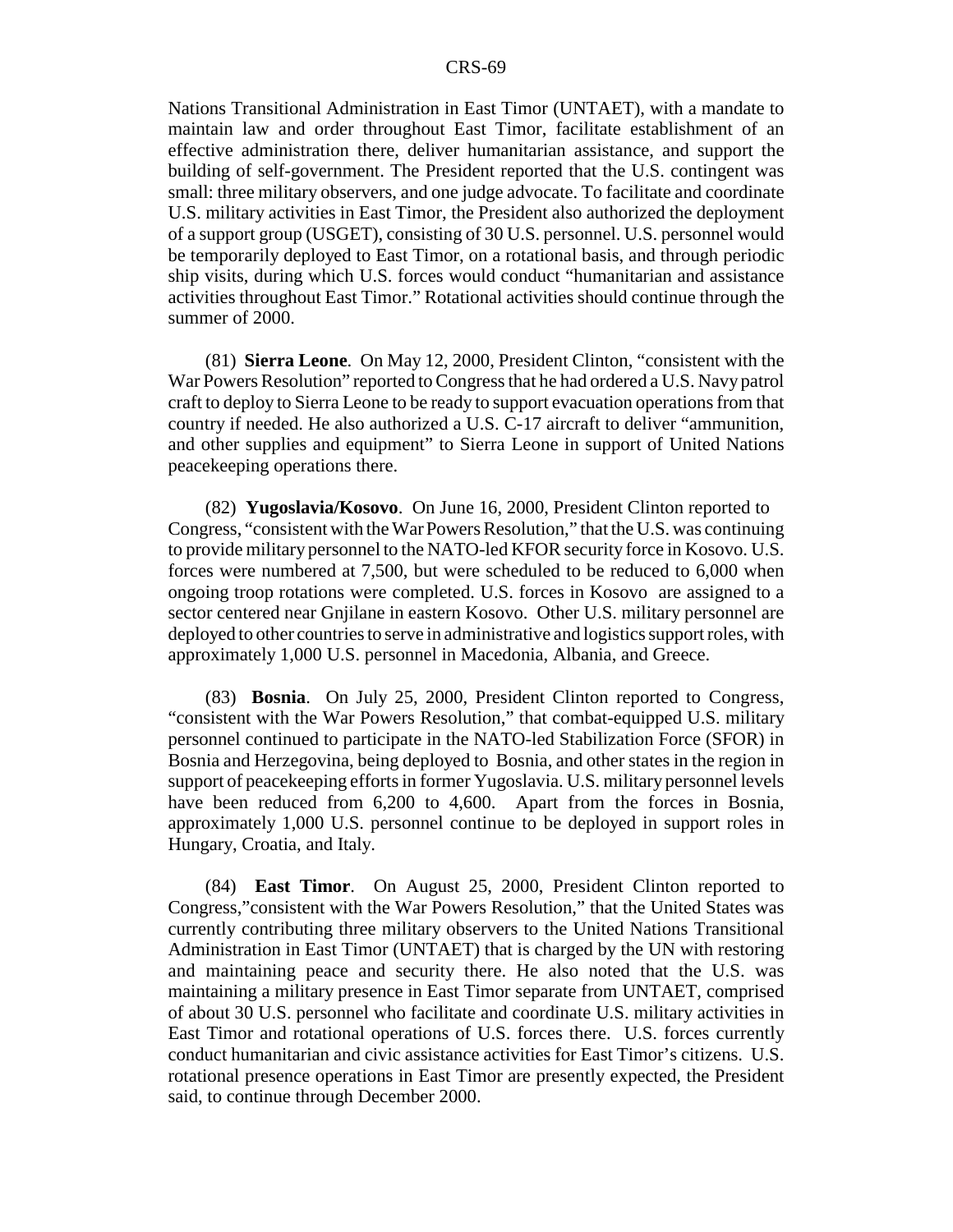(85) **Yemen**. On October 14, 2000, President Clinton reported to Congress, "consistent with the War Powers Resolution," that on October 12, 2000, in the wake of an attack on the USS COLE in the port of Aden, Yemen, he had authorized deployment of about 45 military personnel from U.S. Naval Forces Central Command to Aden to provide "medical, security, and disaster response assistance." The President further reported that on October 13, 2000 about 50 U.S. military security personnel arrived in Aden, and that additional "security elements" may be deployed to the area, to enhance the ability of the U.S. to ensure the security of the USS COLE and the personnel responding to the incident. In addition, two U.S. Navy surface combatant vessels are operating in or near Yemeni territorial waters to provide communications and other support, as required.

(86) **Yugoslavia/Kosovo**. On December 18, 2000, President Clinton reported to Congress, "consistent with the War Powers Resolution," that the United States was continuing to provide approximately 5,600 U.S. military personnel in support of peacekeeping efforts in Kosovo as part of the NATO-led international security force in Kosovo (KFOR). An additional 500 U.S. military personnel are deployed as the National Support Element in Macedonia, with an occasional presence in Albania and Greece. U.S. forces are assigned to a sector centered around Gnjilane in the eastern portion of Kosovo. The President noted that the mission for these U.S. military forces is maintaining a safe and secure environment through conducting "security patrols in urban areas and in the countryside throughout their sector."

(87) **Bosnia**. On January 25, 2001, President George W. Bush reported to Congress, "consistent with the War Powers Resolution,"that about 4,400 combatequipped U.S. Armed Forces continued to be deployed in Bosnia and Herzegovina, and other regional states as part of the NATO-led Stabilization Force (SFOR).Most were based at Tuzla in Bosnia. About 650 others were based in Hungary, Croatia, and Italy, providing logistical and other support.

(88) **East Timor**. On March 2, 2001, President George W. Bush reported to Congress, "consistent with the War Powers Resolution," that the U. S. armed forces were continuing to support the United Nations peacekeeping effort in East Timor aimed at providing security and maintaining law and order in East Timor, coordinating delivery of humanitarian assistance, and helping establish the basis for self-government in East Timor. The U.S. currently has three military observers attached to the United Nations Transitional Administration in East Timor (UNTAET). The United States also has a separate military presence, the U.S. Support Group East Timor (USGET), of approximately 12 U.S. personnel, including a security detachment, which "facilitates and coordinates" U.S. military activities in East Timor.

(89) **Yugoslavia/Kosovo**. On May 18, 2001, President George W. Bush reported to Congress, "consistent with the War Powers Resolution," that the United States was continuing to provide approximately 6,000 U.S. military personnel in support of peacekeeping efforts in Kosovo as part of the NATO-led international security force in Kosovo (KFOR). An additional 500 U.S. military personnel are deployed as the National Support Element in Macedonia, with an occasional presence in Greece and Albania. U.S. forces in Kosovo are assigned to a sector centered around Gnjilane in the eastern portion. President Bush noted that the mission for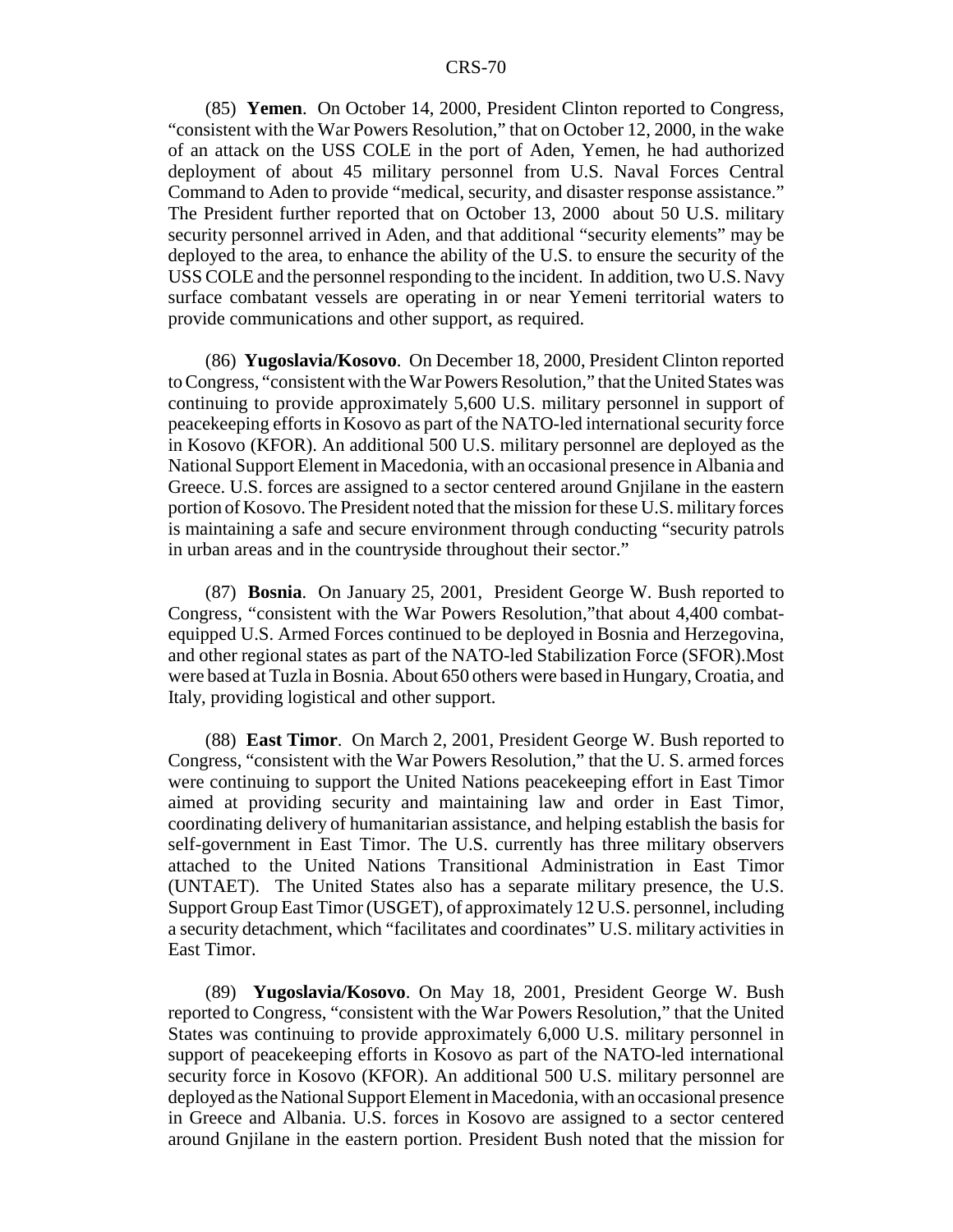these U.S. military forces is maintaining a safe and secure environment through conducting security patrols in urban areas and in the countryside through their sector.

(90) **Bosnia**. On July 24, 2001, President George W. Bush reported to Congress, "consistent with the War Powers Resolution," about 3,800 combatequipped U.S. Armed Forces continued to be deployed in Bosnia and Herzegovina, and other regional states as part of the NATO-led Stabilization Force (SFOR). Most were based at Tuzla in Bosnia. About 500 others were based in Hungary, Croatia, and Italy, providing logistical and other support.

(91) **East Timor**. On August 31, 2001, President George W. Bush reported to Congress, "consistent with the War Powers Resolution," that the U. S. armed forces were continuing to support the United Nations peacekeeping effort in East Timor aimed at providing security and maintaining law and order in East Timor, coordinating delivery of humanitarian assistance, and helping establish the basis for self-government in East Timor. The U.S. currently has three military observers attached to the United Nations Transitional Administration in East Timor (UNTAET). The United States also has a separate military presence, the U.S. Support Group East Timor (USGET), of approximately 20 U.S. personnel, including a security detachment, which "facilitates and coordinates" U.S. military activities in East Timor, as well as a rotational presence of U.S. forces through temporary deployments to East Timor. The President stated that U.S. forces would continue a presence through December 2001, while options for a U.S. presence in 2002 are being reviewed, with the President's objective being redeployment of USGET personnel, as circumstances permit.

(92) **Anti-terrorist operations**. On September 24, 2001, President George W. Bush reported to Congress, "consistent with the War Powers Resolution," and "Senate Joint Resolution 23" that in response to terrorist attacks on the World Trade Center and the Pentagon he had ordered the "deployment of various combat-equipped and combat support forces to a number of foreign nations in the Central and Pacific Command areas of operations." The President noted in efforts to "prevent and deter terrorism" he might find it necessary to order additional forces into these and other areas of the world...." He stated that he could not now predict "the scope and duration of these deployments," nor the "actions necessary to counter the terrorist threat to the United States."

(93) **Afghanistan**. On October 9, 2001, President George W. Bush reported to Congress, "consistent with the War Powers Resolution," and "Senate Joint Resolution 23" that on October 7, 2001, U.S. Armed Forces "began combat action in Afghanistan against Al Qaida terrorists and their Taliban supporters." The President stated that he had directed this military action in response to the September 11, 2001 attacks on U.S. "territory, our citizens, and our way of life, and to the continuing threat of terrorist acts against the United States and our friends and allies." This military action was "part of our campaign against terrorism" and was "designed to disrupt the use of Afghanistan as a terrorist base of operations."

(94) **Yugoslavia/Kosovo**. On November 19, 2001, President George W. Bush reported to Congress, "consistent with the War Powers Resolution," that the United States was continuing to provide approximately 5,500 U.S. military personnel in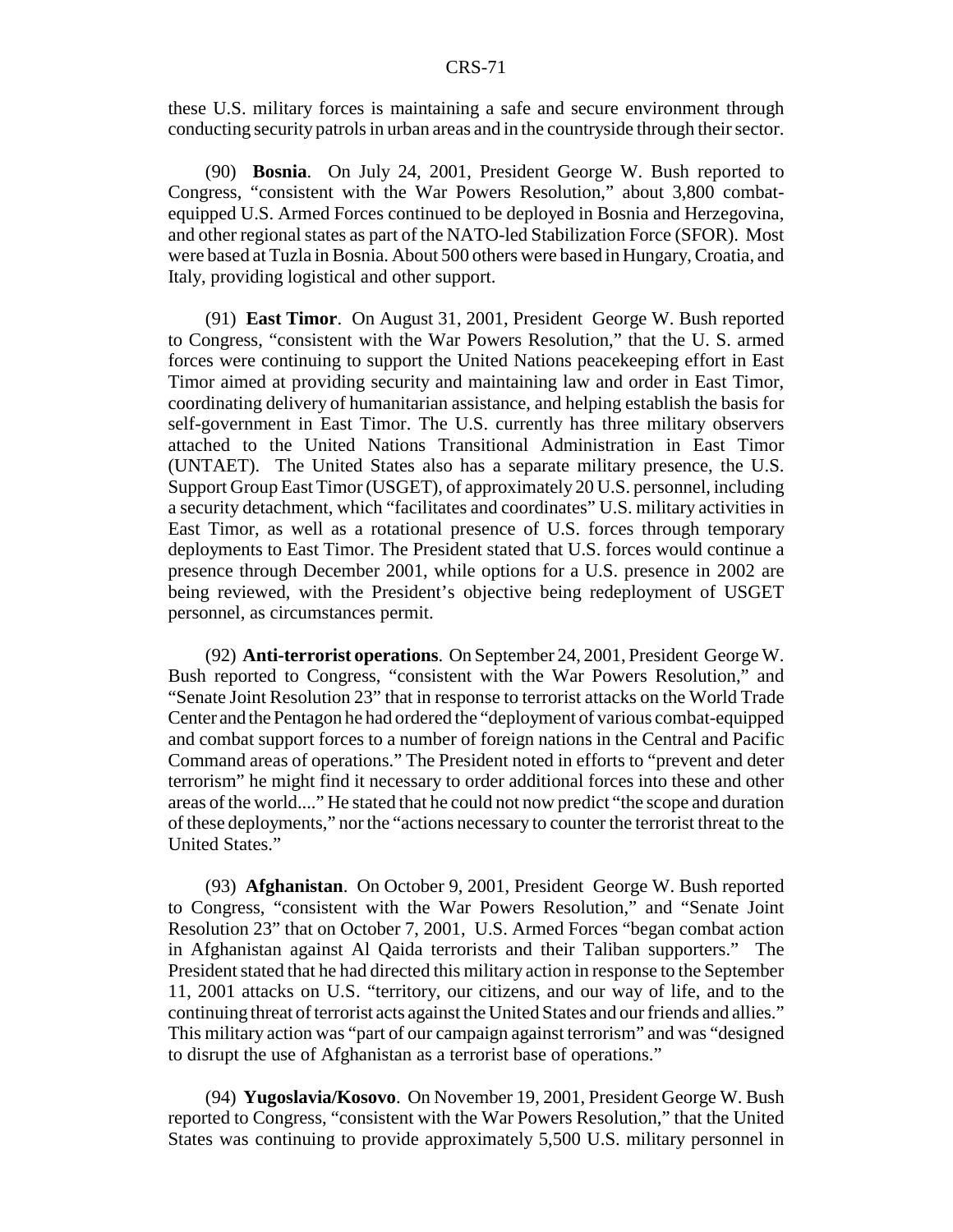support of peacekeeping efforts in Kosovo as part of the NATO-led international security force in Kosovo (KFOR). An additional 500 U.S. military personnel are deployed as the National Support Element in Macedonia, with an occasional presence in Greece and Albania. U.S. forces in Kosovo are assigned to a sector centered around Gnjilane in the eastern portion. President Bush noted that the mission for these U.S. military forces is maintaining a safe and secure environment through conducting security patrols in urban areas and in the countryside through their sector.

(95) **Bosnia**. On January 21, 2002, President George W. Bush reported to Congress, "consistent with the War Powers Resolution," that about 3,100 combatequipped U.S. Armed Forces continued to be deployed in Bosnia and Herzegovina, and other regional states as part of the NATO-led Stabilization Force (SFOR).Most were based at Tuzla in Bosnia. About 500 others were based in Hungary, Croatia, and Italy, providing logistical and other support.

(96) **East Timor**. On February 28, 2002, President George W. Bush reported to Congress, "consistent with the War Powers Resolution," that U. S. armed forces were continuing to support the United Nations peacekeeping effort in East Timor aimed at providing security and maintaining law and order in East Timor, coordinating delivery of humanitarian assistance, and helping establish the basis for self-government in East Timor. The U.S. currently has three military observers attached to the United Nations Transitional Administration in East Timor (UNTAET). The United States also has a separate military presence, the U.S. Support Group East Timor (USGET), comprised of approximately 10 U.S. personnel, including a security detachment, which "facilitates and coordinates" U.S. military activities in East Timor, as well as a rotational presence of U.S. forces through temporary deployments to East Timor. The President stated that U.S. forces would continue a presence through 2002. The President noted his objective was to gradually reduce the "rotational presence operations," and to redeploy USGET personnel, as circumstances permitted.

(97) **Anti-terrorist operations**. On March 20, 2002, President George W. Bush reported to Congress, "consistent with the War Powers Resolution,"on U.S. efforts in the "global war on Terrorism." He noted that the "heart of the al-Qaeda training capability" had been "seriously degraded," and that the remainder of the Taliban and the al-Qaeda fighters were being "actively pursued and engaged by the U.S., coalition and Afghan forces." The United States was also conducting "maritime interception operations...to locate and detain suspected al-Qaeda or Taliban leadership fleeing Afghanistan by sea." At the Philippine Government's invitation, the President had ordered deployed "combat-equipped and combat support forces to train with, advise, and assist" the Philippines' Armed Forces in enhancing their "existing counterterrorist capabilities." The strength of U.S. military forces working with the Philippines was projected to be 600 personnel. The President noted that he was "assessing options" for assisting other nations, including Georgia and Yemen, in enhancing their "counterterrorism capabilities, including training and equipping their armed forces." He stated that U.S. combat-equipped and combat support forces would be necessary for these efforts, if undertaken.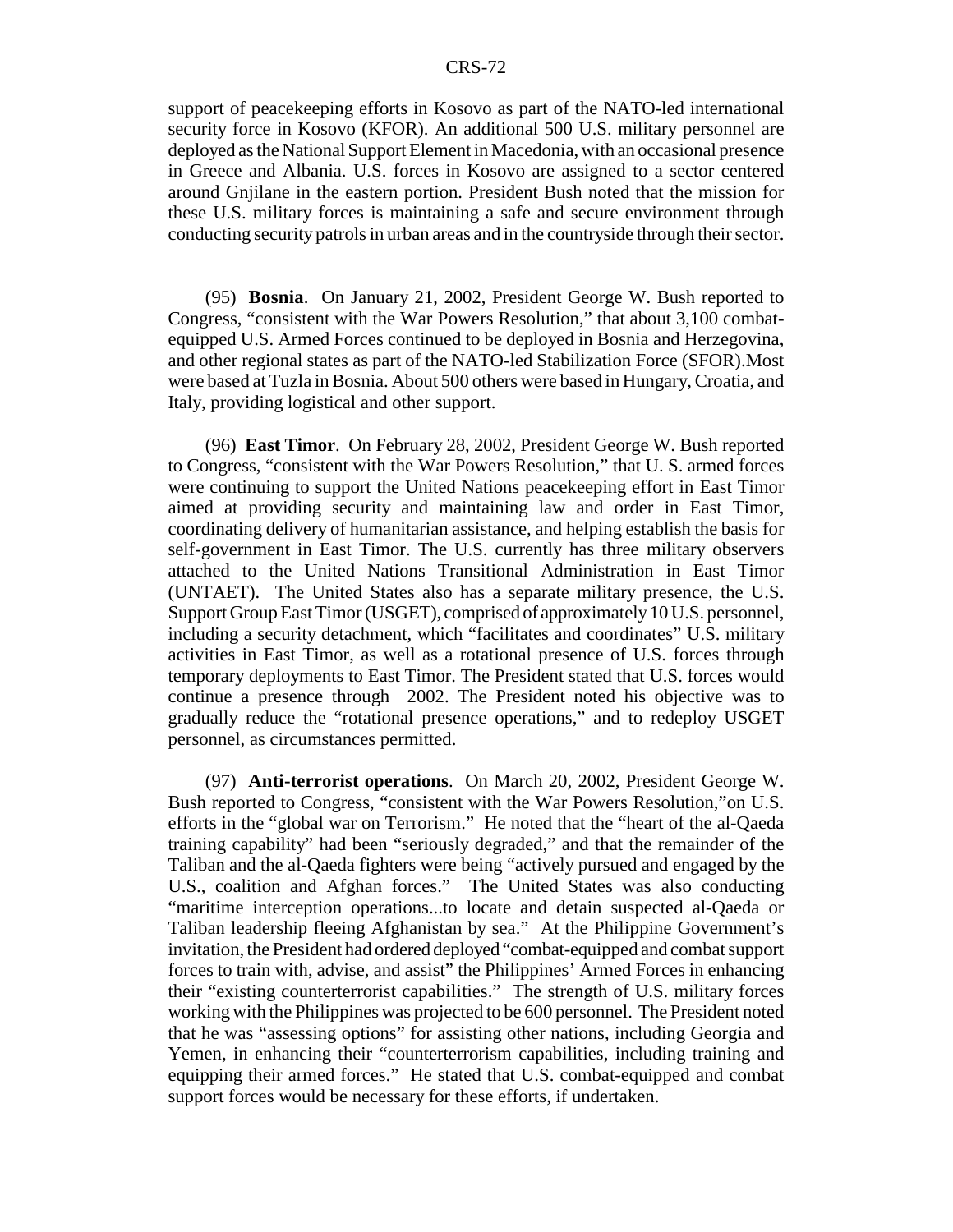(98) **Yugoslavia/Kosovo**. On May 17, 2002, President George W. Bush reported to Congress, "consistent with the War Powers Resolution," that the U.S. military was continuing to support peacekeeping efforts of the NATO-led international security force in Kosovo (KFOR). He noted that the current U.S. contribution was about 5,100 military personnel, with an additional 468 personnel in Macedonia; and an occasional presence in Albania and Greece.

(99) **Bosnia**. On July 22, 2002, President George W. Bush reported to Congress, "consistent with the War Powers Resolution," that the U.S. military was continuing to support peacekeeping efforts of the NATO-led Stabilization Force (SFOR) in Bosnia and Herzegovina and other regional states. He noted that the current U.S. contribution was "approximately 2,400 personnel." Most U.S. forces in Bosnia and Herzegovina are assigned to the Multinational Division, North headquartered in Tuzla. An additional 60 U.S. military personnel are deployed to Hungary and Croatia to provide logistical and other support.

(100) **Anti-terrorist operations**. On September 20, 2002, President Bush reported to Congress "consistent with the War Powers Resolution," that U.S. "combat-equipped and combat support forces" have been deployed to the Philippines since January 2002 to train with, assist and advise the Philippines' Armed Forces in enhancing their "counterterrorist capabilities." He added that U.S. forces were conducting maritime interception operations in the Central and European Command areas to combat movement, arming, or financing of "international terrorists." He also noted that U.S. combat personnel had been deployed to Georgia and Yemen to help enhance the "counterterrorist capabilities" of their armed forces.

(101) **Cote d'Ivoire**. On September 26, 2002, President Bush reported to Congress "consistent with the War Powers Resolution," that in response to a rebellion in Cote d'Ivoire that he had on September 25, 2002 sent U.S. military personnel into Cote d'Ivoire to assist in the evacuation of American citizens and third country nationals from the city of Bouake; and otherwise assist in other evacuations as necessary.

(102) **Yugoslavia/Kosovo**. On November 15, 2002, the President reported to Congress "consistent with the War Powers Resolution" that the U.S. was continuing to deploy combat equipped military personnel as part of the NATO-led international security force in Kosovo (KFOR). Currently the U.S. has approximately 4,350 U.S. military personnel in Kosovo, with an additional 266 military personnel in Macedonia. The U.S. also has an occasional presence in Albania and Greece, associated with the KFOR mission.

(103) **Bosnia**. On January 21, 2003, President George W. Bush reported to Congress, "consistent with the War Powers Resolution," that about 1,800 U.S. Armed Forces personnel continued to be deployed in Bosnia and Herzegovina, and other regional states as part of the NATO-led Stabilization Force (SFOR). Most were based at Tuzla in Bosnia. About 80 others were based in Hungary and Croatia, providing logistical and other support.

(104) **Anti-terrorist operations**. On March 20, 2003, President Bush reported to Congress, "consistent with the War Powers Resolution," as well as P.L. 107-40,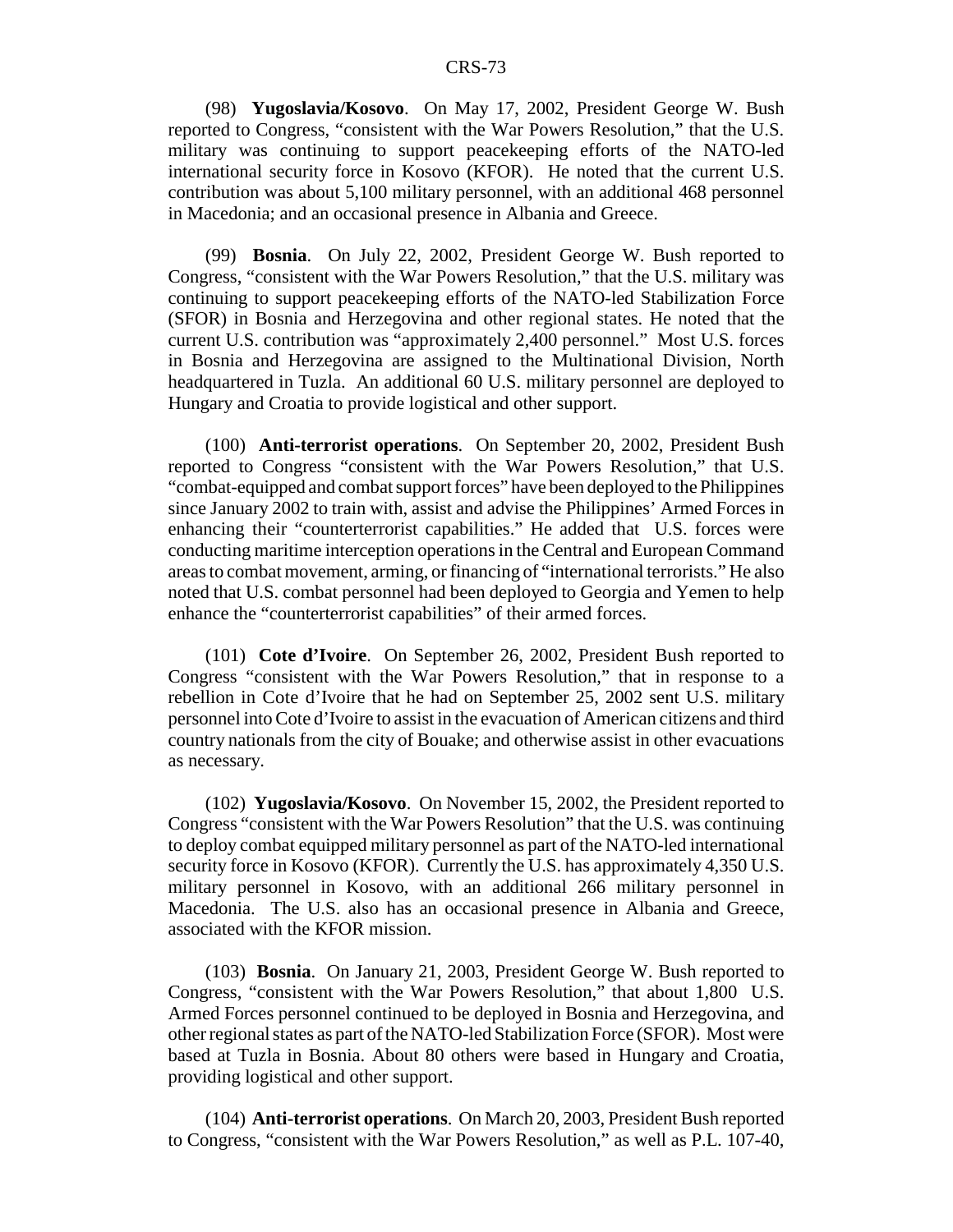and "pursuant to" his authority as Commander-in-Chief, that he had continued a number of U.S. military operations globally in the war against terrorism. These military operations included ongoing U.S. actions against al-Qaeda fighters in Afghanistan; collaborative anti-terror operations with forces of Pakistan in the Pakistan/Afghanistan border area; "maritime interception operations on the high seas" in areas of responsibility of the Central and European Commands to prevent terrorist movement and other activities; and military support for the armed forces of Georgia and Yemen in counter-terrorism operations.

(105) **War against Iraq**. On March 21, 2003, President Bush reported to Congress, "consistent with the War Powers Resolution," as well as P.L. 102-1 and P.L. 107-243, and "pursuant to" his authority as Commander-in-Chief, that he had "directed U.S. Armed Forces, operating with other coalition forces, to commence operations on March 19, 2003, against Iraq." He further stated that it was not possible to know at present the duration of active combat operations or the scope necessary to accomplish the goals of the operation — "to disarm Iraq in pursuit of peace, stability, and security both in the Gulf region and in the United States."

(106) **Yugoslavia/Kosovo**. On May 14, 2003, President Bush reported to Congress, "consistent with the War Powers Resolution," that combat-equipped U.S. military personnel continued to be deployed as part of the NATO-led international security force in Kosovo (KFOR). He noted that about 2,250 U.S. military personnel were deployed in Kosovo, and additional military personnel operated, on occasion, from Macedonia, Albania, and Greece in support of KFOR operations.

(107) **Liberia**. On June 9, 2003, President Bush reported to Congress, "consistent with the War Powers Resolution," that on June 8 he had sent about 35 combat-equipped U.S. military personnel into Monrovia, Liberia, to augment U.S. Embassy security forces, to aid in the possible evacuation of U.S. citizens if necessary. The President also noted that he had sent about 34 combat-equipped U.S. military personnel to help secure the U.S. embassy in Nouakchott, Mauritania, and to assist in evacuation of American citizens if required. They were expected to arrive at the U.S. embassy by June 10, 2003. Back-up and support personnel were sent to Dakar, Senegal, to aid in any necessary evacuation from either Liberia or Mauritania.

(108) **Bosnia**. On July 22, 2003, President Bush reported to Congress, "consistent with the War Powers Resolution," that the United States continued to provide about 1,800 combat-equipped military personnel in Bosnia and Herzegovina in support of NATO's Stabilization Force (SFOR) and its peacekeeping efforts in this country.

(109) **Liberia**. On August 13, 2003, President Bush reported to Congress, "consistent with the War Powers Resolution," that in response to conditions in Liberia, on August 11, 2003, he had authorized about 4,350 U.S. combat-equipped military personnel to enter Liberian territorial waters in support of U.N. and West African States efforts to restore order and provide humanitarian assistance in Liberia.

(110) **Anti-terrorist operations**. On September 19, 2003, President Bush reported to Congress "consistent with the War Powers Resolution," that U.S. "combat-equipped and combat support forces" continue to be deployed at a number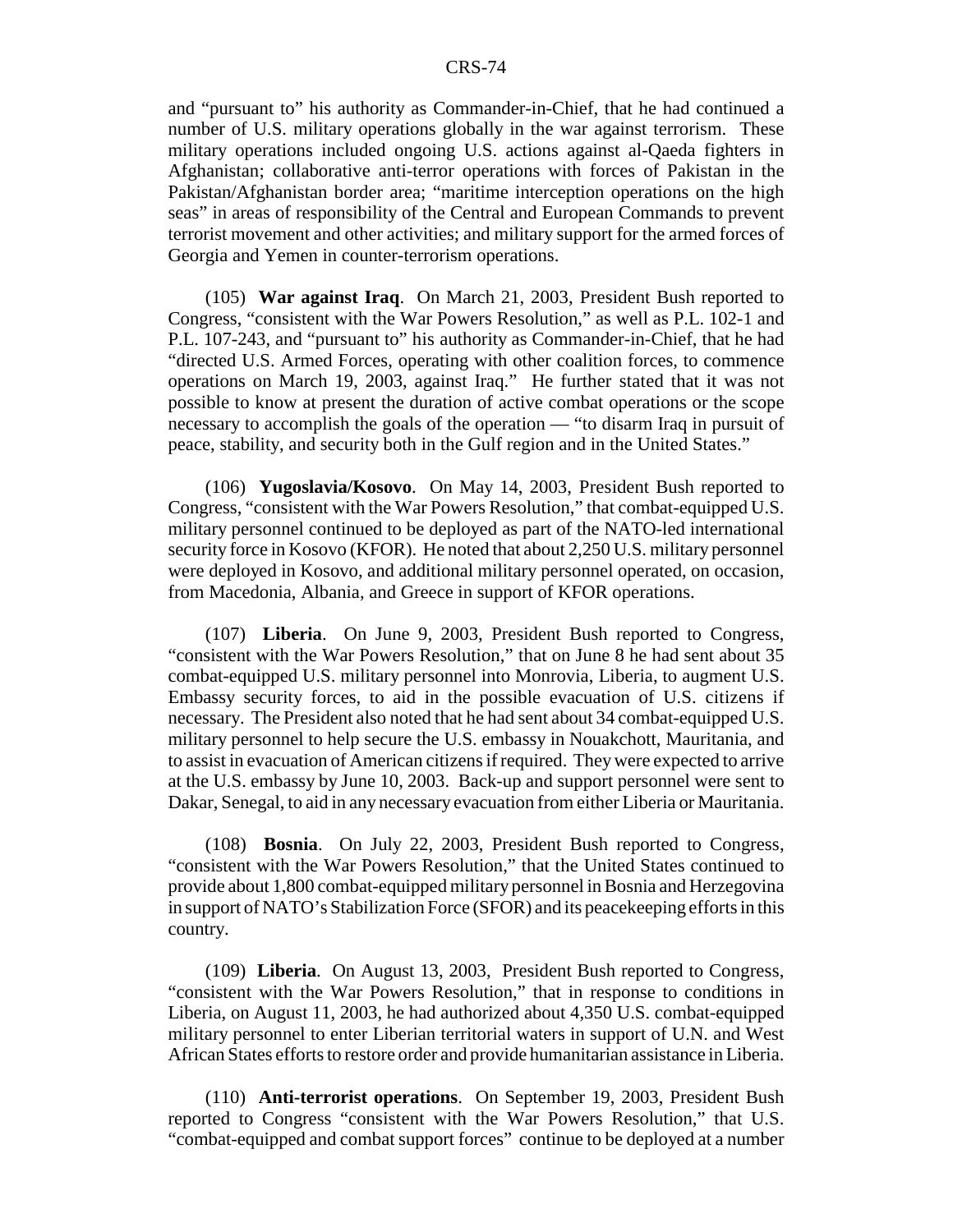of locations around the world as part of U.S. anti-terrorism efforts. American forces support anti-terrorism efforts in the Philippines, and maritime interception operations continue on the high seas in the Central, European and Pacific Command areas of responsibility, to "prevent the movement, arming, or financing of international terrorists." He also noted that "U.S. combat equipped and support forces" had been deployed to Georgia and Djibouti to help in enhancing their "counterterrorist capabilities."

(111) **Yugoslavia/Kosovo**. On November 14, 2003, the President reported to Congress "consistent with the War Powers Resolution" that the United States was continuing to deploy combat equipped military personnel as part of the NATO-led international security force in Kosovo (KFOR). Currently the United States has approximately 2,100 U.S. military personnel in Kosovo, with additional American military personnel operating out of Macedonia, Albania, and Greece, in support of KFOR operations.

(112) **Bosnia**. On January 22, 2004, the President reported to Congress "consistent with the War Powers Resolution" that the United States was continuing to deploy combat equipped military personnel in Bosnia and Herzegovina in support of NATO's Stabilization Force (SFOR) and its peacekeeping efforts in this country. About 1,800 U.S. personnel are participating.

(113) **Haiti**. On February 25, 2004, the President reported to Congress "consistent with the War Powers Resolution" that, on February 23, he had sent a combat-equipped "security force" of about "55 U.S. military personnel from the U.S. Joint Forces Command" to Port-au-Prince, Haiti to augment the U.S. Embassy security forces there and to protect American citizens and property in light of the instability created by the armed rebellion in Haiti.

(114) **Haiti**. On March 2, 2004, the President reported to Congress "consistent with the War Powers Resolution" that on February 29 he had sent about "200 additional U.S. combat-equipped, military personnel from the U.S. Joint Forces Command" to Port-au-Prince, Haiti for a variety of purposes, including preparing the way for a UN Multinational Interim Force, and otherwise supporting UN Security Council Resolution 1529 (2004).

(115) **Anti-terrorist operations**. On March 20, 2004, the President sent to Congress "consistent with the War Powers Resolution," a consolidated report giving details of multiple ongoing United States military deployments and operations "in support of the global war on terrorism (including in Afghanistan)," as well as operations in Bosnia and Herzegovina, Kosovo, and Haiti. In this report, the President noted that U.S. anti-terror related activities were underway in Georgia, Djibouti, Kenya, Ethiopia, Yemen, and Eritrea. He further noted that U.S. combatequipped military personnel continued to be deployed in Kosovo as part of the NATO-led KFOR (1,900 personnel); in Bosnia and Herzegovina as part of the NATO-led SFOR (about 1,100 personnel); and approximately 1,800 military personnel were deployed in Haiti as part of the U.N. Multinational Interim Force.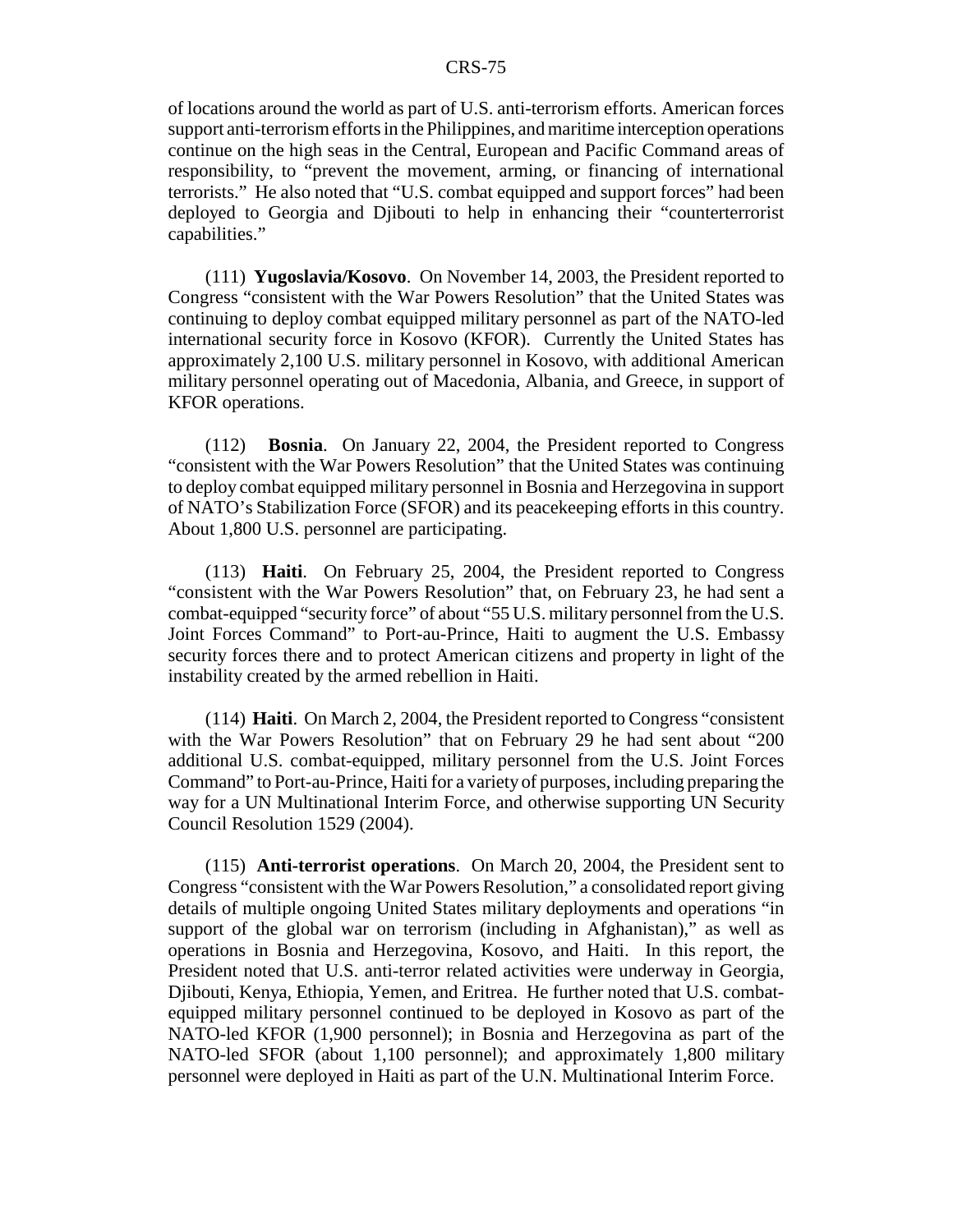(116) **Anti-terrorist operations**. On November 4, 2004, the President sent to Congress, "consistent with the War Powers Resolution," a consolidated report giving details of multiple ongoing United States military deployments and operations "in support of the global war on terrorism." These deployments, support or military operations include activities in Afghanistan, Djibouti, as well as Kenya, Ethiopia, Eritrea, Bosnia and Herzegovina, and Kosovo. In this report, the President noted that U.S. anti-terror related activities were underway in Djibouti, Kenya, Ethiopia, Yemen, and Eritrea. He further noted that U.S. combat-equipped military personnel continued to be deployed in Kosovo as part of the NATO-led KFOR (1,800 personnel); and in Bosnia and Herzegovina as part of the NATO-led SFOR (about 1,000 personnel). Meanwhile, he stated that the United States continues to deploy more than 135,000 military personnel in Iraq.

(117) **Anti-terrorist operations**. On May 20, 2005, the President sent to Congress "consistent with the War Powers Resolution," a consolidated report giving details of multiple ongoing United States military deployments and operations "in support of the global war on terrorism," as well as operations in Iraq, where currently about 139,000 U.S. military personnel are stationed. U.S. forces are also deployed in Kenya, Ethiopia, Yemen, Eritrea, and Djibouti assisting in "enhancing counterterrorism capabilities" of these nations. The President further noted that U.S. combat-equipped military personnel continued to be deployed in Kosovo as part of the NATO-led KFOR (1,700 personnel). Approximately 235 U.S. personnel are also deployed in Bosnia and Herzegovina as part of the NATO Headquarters-Sarajevo who assist in defense reform and perform operational tasks, such as counter-terrorism and supporting the International Criminal Court for the Former Yugoslavia.

(118) **Anti-terrorist operations**. On December 7, 2005, the President sent to Congress "consistent" with the War Powers Resolution, a consolidated report giving details of multiple ongoing United States military deployments and operations "in support of the global war on terrorism," and in support of the Multinational Force in Iraq, where about 160, 000 U.S. military personnel are deployed. U.S. forces are also deployed in the Horn of Africa region — Kenya, Ethiopia, Yemen, and Djibouti assisting in "enhancing counter-terrorism capabilities" of these nations. The President further noted that U.S. combat-equipped military personnel continued to be deployed in Kosovo as part of the NATO-led KFOR (1,700 personnel). Approximately 220 U.S. personnel are also deployed in Bosnia and Herzegovina as part of the NATO Headquarters-Sarajevo who assist in defense reform and perform operational tasks, such as "counter-terrorism and supporting the International Criminal Court for the Former Yugoslavia."

(119) **Anti-terrorist operations**. On June 15, 2006, the President sent to Congress "consistent" with the War Powers Resolution, a consolidated report giving details of multiple ongoing United States military deployments and operations "in support of the war on terror," and in Kosovo, Bosnia and Herzegovina, and as part of the Multinational Force (MNF) in Iraq. Presently, about 131, 000 military personnel were deployed in Iraq. U.S. forces were also deployed in the Horn of Africa region, and in Djibouti to support necessary operations against al-Qaida and other international terrorists operating in the region. U.S. military personnel continue to support the NATO-led Kosovo Force (KFOR). The current U.S. contribution to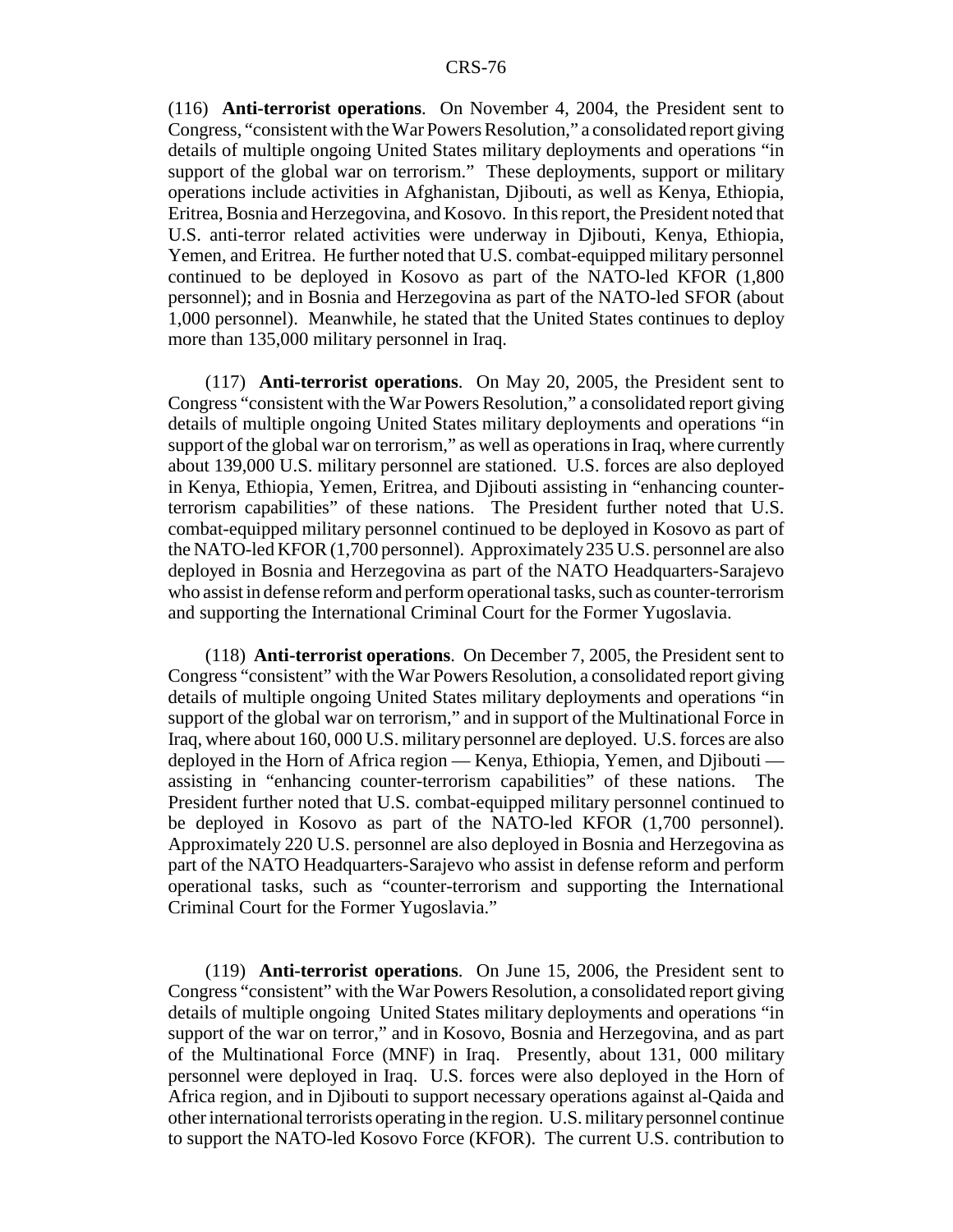KFOR is about 1,700 military personnel. The NATO Headquarters-Sarajevo was established in November 22, 2004 as a successor to its stabilization operations in Bosnia-Herzegovina to continue to assist in implementing the peace agreement. Approximately 250 U.S. personnel are assigned to the NATO Headquarters-Sarajevo who assist in defense reform and perform operational tasks, such as "counterterrorism and supporting the International Criminal Court for the Former Yugoslavia."

(120) **Lebanon**. On July 18, 2006, the President reported to Congress "consistent" with the War Powers Resolution, that in response to the security threat posed in Lebanon to U.S. Embassy personnel and citizens and designated third country personnel," he had deployed combat-equipped military helicopters and military personnel to Beirut to assist in the departure of the persons under threat from Lebanon. The President noted that additional combat-equipped U.S. military forces may be deployed "to Lebanon, Cyprus and other locations, as necessary." to assist further departures of persons from Lebanon and to provide security. He further stated that once the threat to U.S. citizens and property has ended, the U.S. military forces would redeploy.

(121) **Anti-terrorist operations**. On December 15, 2006, the President sent to Congress "consistent" with the War Powers Resolution, a consolidated report giving details of multiple ongoing United States military deployments and operations "in support of the war on terror," in Kosovo, Bosnia and Herzegovina, and as part of the Multinational Force (MNF) in Iraq. Presently, about 134, 000 military personnel are deployed in Iraq. U.S. forces were also deployed in the Horn of Africa region, and in Djibouti to support necessary operations against al-Qaida and other international terrorists operating in the region, including Yemen. U.S. military personnel continue to support the NATO-led Kosovo Force (KFOR). The current U.S. contribution to KFOR is about 1,700 military personnel. The NATO Headquarters-Sarajevo was established in November 22, 2004 as a successor to its stabilization operations in Bosnia-Herzegovina to continue to assist in implementing the peace agreement. Approximately 100 U.S. personnel are assigned to the NATO Headquarters-Sarajevo who assist in defense reform and perform operational tasks, such as "counter-terrorism and supporting the International Criminal Court for the Former Yugoslavia."

(122) **Anti-terrorist operations**. On June 15, 2007, the President sent to Congress, "consistent" with the War Powers Resolution, a consolidated report giving details of ongoing U.S. military deployments and operations "in support of the war on terror,"and in support of the NATO-led Kosovo Force (KFOR). The President reported that various U.S. "combat-equipped and combat-support forces" were deployed to "a number of locations in the Central, Pacific, European (KFOR), and Southern Command areas of operation" and were engaged in combat operations against al-Qaida terrorists and their supporters. The United States is currently "pursuing and engaging remnant al-Qaida and Taliban fighters in Afghanistan." U.S. forces in Afghanistan currently total approximately 25,945. Of this total, "approximately 14,340 are assigned to the International Security Assistance Force (ISAF) in Afghanistan." The U.S. military continues to support peacekeeping operations in Kosovo, specifically the NATO-led Kosovo Force (KFOR). Currently, the U.S. contribution to KFOR in Kosovo is approximately 1,584 military personnel.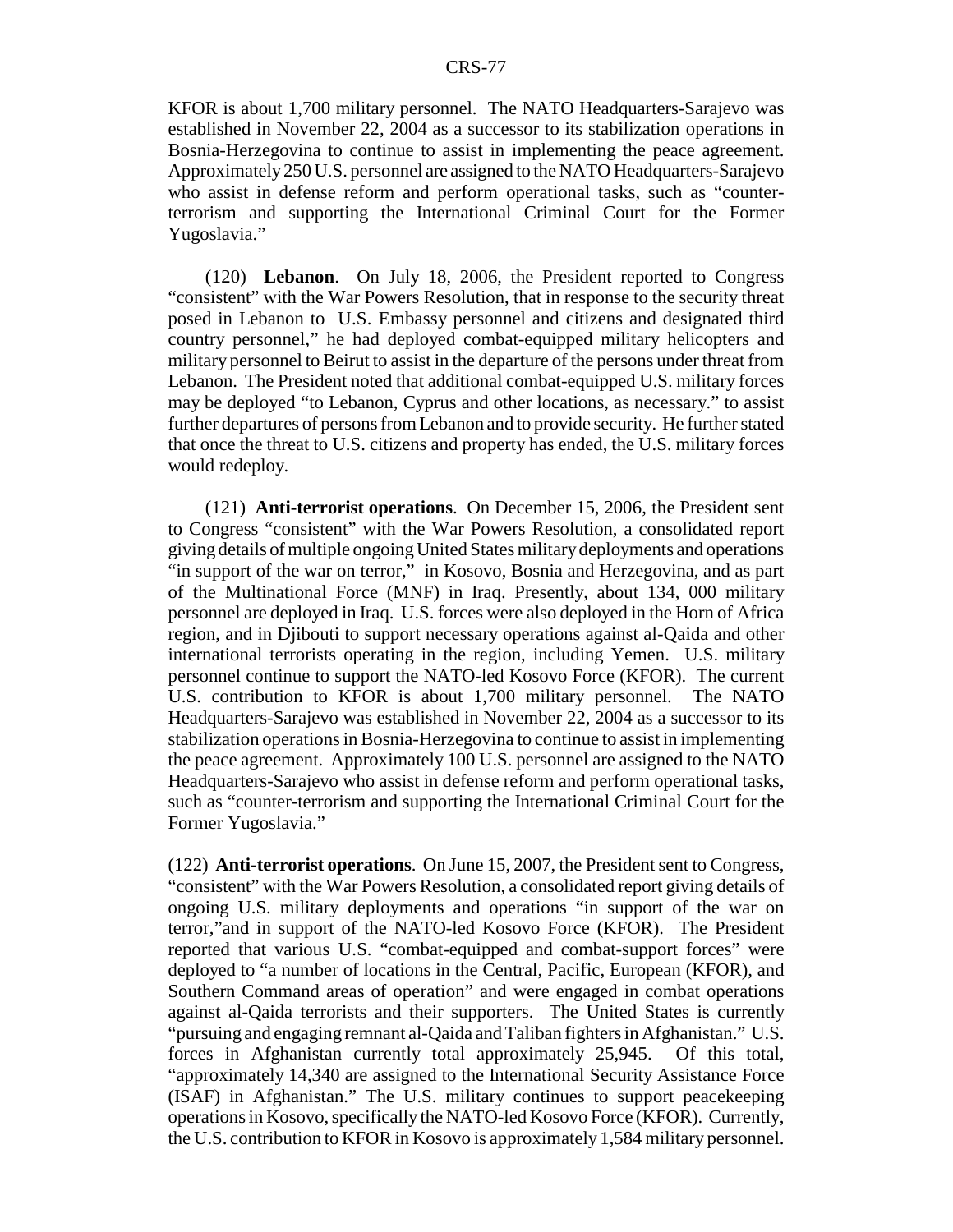(123) **Anti-terrorist operations**. On December 14, 2007, the President sent to Congress, "consistent with the War Powers Resolution," a consolidated report giving details of ongoing U.S. military deployments and operations "in support of the war on terror,"and in support of the NATO-led Kosovo Force (KFOR). The President reported that various U.S. "combat-equipped and combat-support forces" were deployed to "a number of locations in the Central, Pacific, European, and Southern Command areas of operation" and were engaged in combat operations against al-Qaida terrorists and their supporters. The United States is currently "pursuing and engaging remnant al-Qaida and Taliban fighters in Afghanistan." U.S. forces in Afghanistan currently total approximately 25,900. Of this total, "approximately 15,180 are assigned to the International Security Assistance Force (ISAF) in Afghanistan." The U.S. military continues to support peacekeeping operations in Kosovo, specifically the NATO-led Kosovo Force (KFOR). Currently, the U.S. contribution to KFOR in Kosovo is approximately 1,498 military personnel.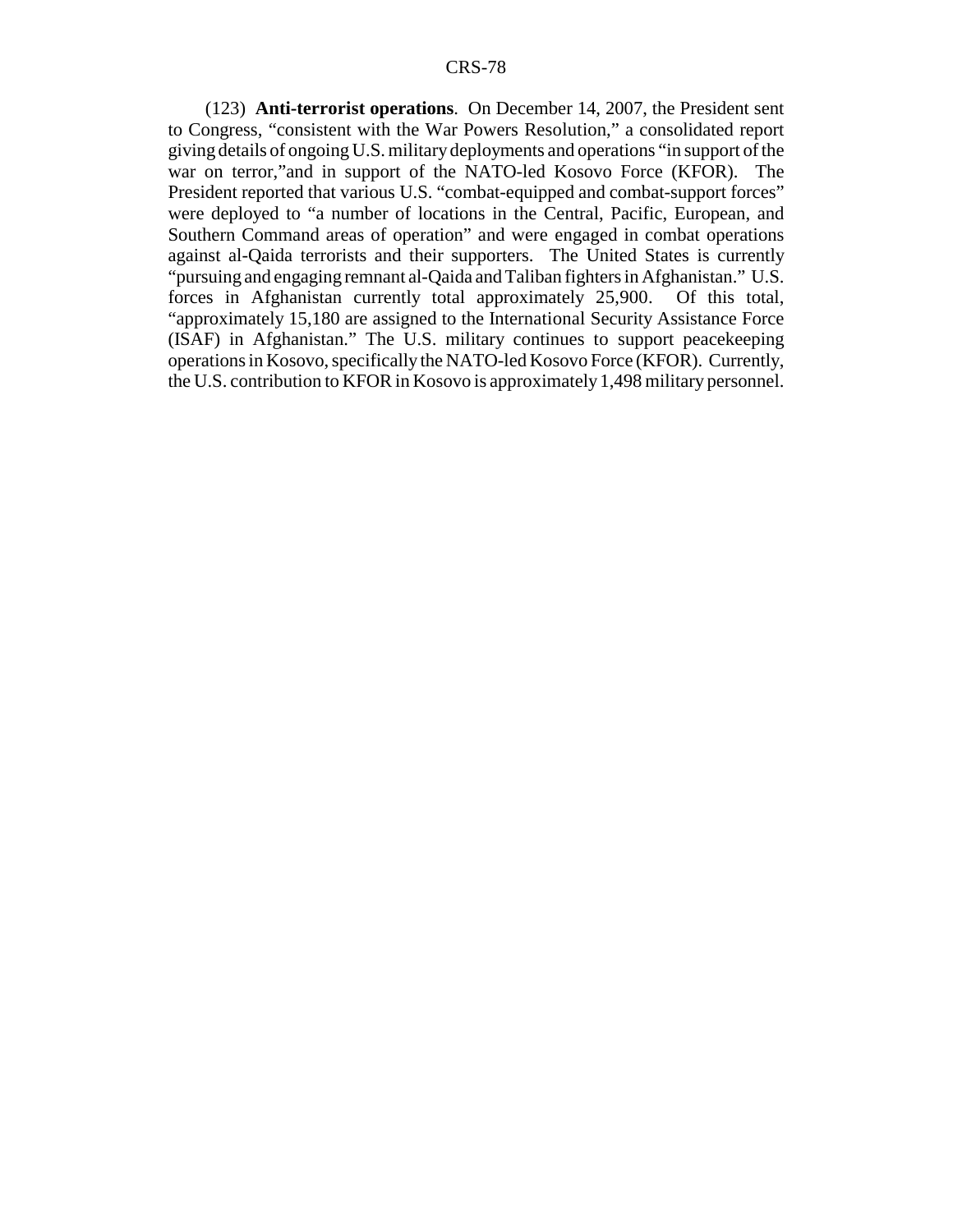# **Appendix B. Instances Not Formally Reported to the Congress Under the War Powers Resolution**

In some instances where U.S. Armed Forces have been deployed in potentially hostile situations abroad, Presidents did not submit reports to Congress under the War Powers Resolution and the question of whether a report was required could be raised. Representative examples of these instances since 1973 include:<sup>106</sup>

- evacuation of civilians from Cyprus in 1974
- evacuation of civilians from Lebanon in 1976
- Korean DMZ tree-cutting incident of 1976
- transport of European troops to Zaire in 1978
- ! dispatch of additional military advisers to El Salvador in 1981
- shooting down of two Libyan jets over the Gulf of Sidra on August 19, 1981, after one had fired a heat-seeking missile
- the use of training forces in Honduras after 1983
- dispatch of AWACS to Egypt after a Libyan plane bombed a city in Sudan March 18, 1983
- shooting down of two Iranian fighter planes over Persian Gulf on June 5, 1984, by Saudi Arabian jet fighter planes aided by intelligence from a U.S. AWACS
- interception by U.S. Navy pilots on October 10, 1985, of an Egyptian airliner carrying hijackers of the Italian cruise ship *Achille Lauro*
- use of U.S. Army personnel and aircraft in Bolivia for anti-drug assistance on July 14, 1986
- buildup of fleet in Persian Gulf area in 1987
- force augmentations in Panama in 1988 and 1989
- shooting down 2 Libyan jet fighters over the Mediterranean Sea on January 4, 1989
- dispatch of military advisers and Special Forces teams to Colombia, Bolivia, and Peru, in the Andean initiative, announced September 5, 1989, to help those nations combat illicit drug traffickers
- transport of Belgian troops and equipment into Zaire September 25-27, 1991
- evacuation of non-essential U.S. government workers and families from Sierra Leone, May 3, 1992
- a bombing campaign against Iraq, termed Operation Desert Fox, aimed at destroying Iraqi industrial facilities deemed capable of

<sup>&</sup>lt;sup>106</sup> The list does not include military assistance or training operations generally considered routine, forces dispatched for humanitarian reasons such as disaster relief, or covert actions. War powers questions have not been raised about U.S. armed forces dispatched for humanitarian aid in peaceful situations, such as 8,000 marines and sailors sent to Bangladesh on May 12, 1991, to provide disaster relief after a cyclone. The War Powers Resolution applies only to the introduction of forces into situations of hostilities or imminent hostilities and to forces equipped for combat.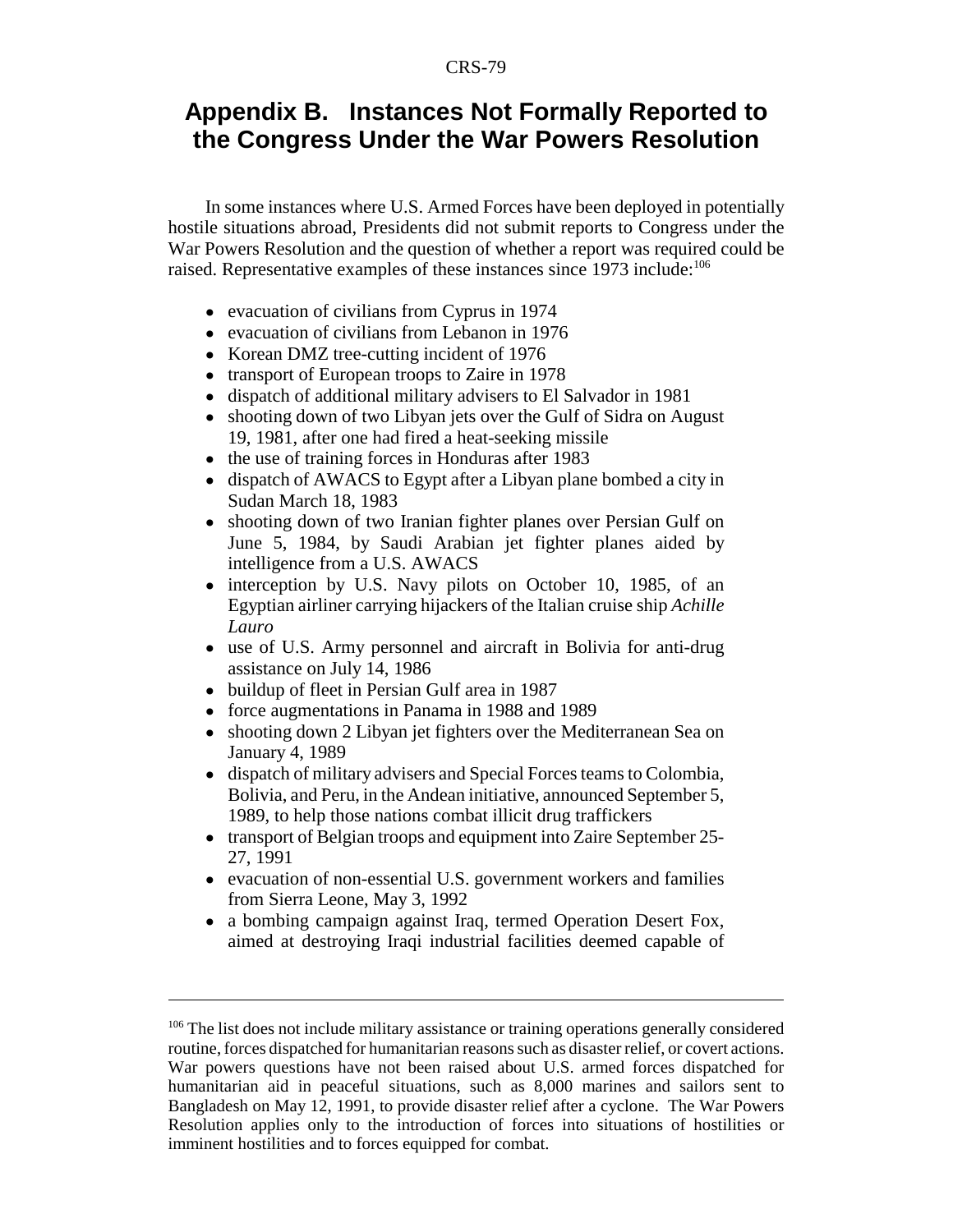producing weapons of mass destruction, as well as other Iraqi military and security targets, December 16-23, 1998.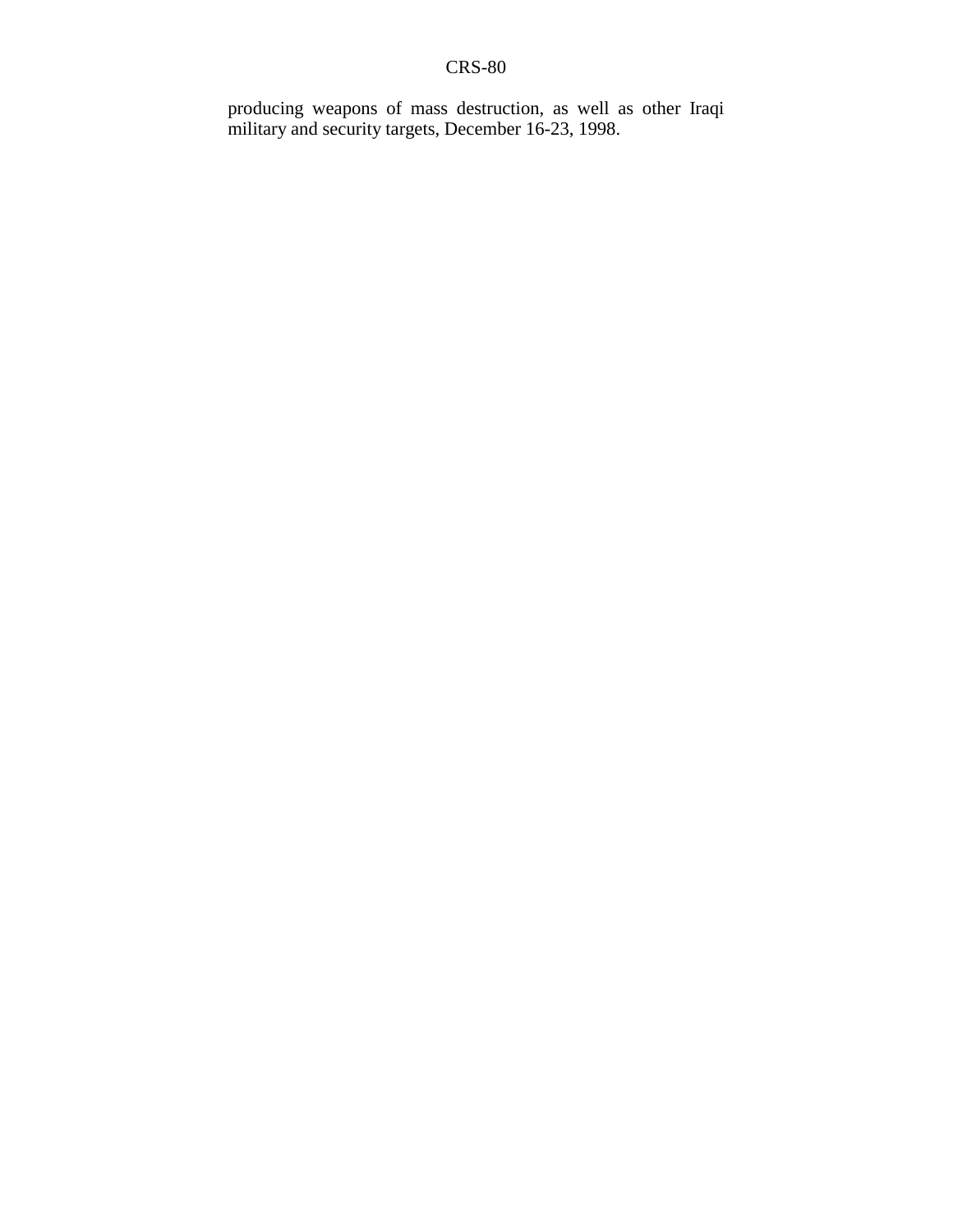## **Appendix C. Text of the War Powers Resolution**

War Powers Resolution $107$ 

Public Law 93-148 [H.J.Res. 542], 87 Stat. 555, passed over President's veto November 7, 1973

JOINT RESOLUTION Concerning the war powers of Congress and the President.

*Resolved by the Senate and House of Representatives of the United States of America in Congress assembled,*

#### SHORT TITLE

SECTION 1. This joint resolution may be cited as the "War Powers Resolution".

#### PURPOSE AND POLICY

SEC.  $2^{108}$  (a) It is the purpose of this joint resolution to fulfill the intent of the framers of the Constitution of the United States and insure that the collective judgment of both the Congress and the President will apply to the introduction of United States Armed Forces into hostilities, or into situations where imminent involvement in hostilities is clearly indicated by the circumstances, and to the continued use of such forces in hostilities or in such situations.

See also the sense of Congress regarding the possible introduction of U.S. Armed Forces into El Salvador, 1984 (Public Law 98-473; 98 Stat. 1904, 1942).

See also the introduction of U.S. Armed Forces into Central America for combat, 1984 (sec. 310 of Public Law 98-525; 98 Stat. 2516).

See also the authorization for use of U.S. military force against Iraq, 1991 (Public Law 102-1; 105 Stat. 3).

See also Congressional findings and conditional authorization for use of U.S. military force in Somalia, 1993 (sec. 8151 of Public Law 103-139; 107 Stat. 1475), and the sense of the Congress and a statement of Congressional policy on U.S. armed forces in Somalia, 1993 (sec. 1512 of Public Law 103-160; 107 Stat. 1840).

See also the Joint Resolution regarding U.S. policy toward Haiti, 1994 (Public Law 103-423; 108 Stat. 4358).

See also the limitation on deployment of U.S. Armed Forces in Haiti during Fiscal Year 2000 and congressional notification of deployments, 1999 (sec. 1232 of Public Law 106-65, 113 Stat. 788).

See also the authorization for use of military force in the global war against terrorism, 2001 (Public Law 107-40; 115 Stat. 224).

<sup>107</sup> As presented in *Legislation on Foreign Relations*, volume II, Joint Committee Print of the House Committee on International Relations and Senate Committee on Foreign Relations.

<sup>108 50</sup> U.S.C. 1541.

See also the authorization for participation in a multinational force in Lebanon, 1983 (Public Law 98-119; 97 Stat. 805).

See also the authorization for use of military force against Iraq, 2002 (Public Law 107- 243; 116 Stat. 1498).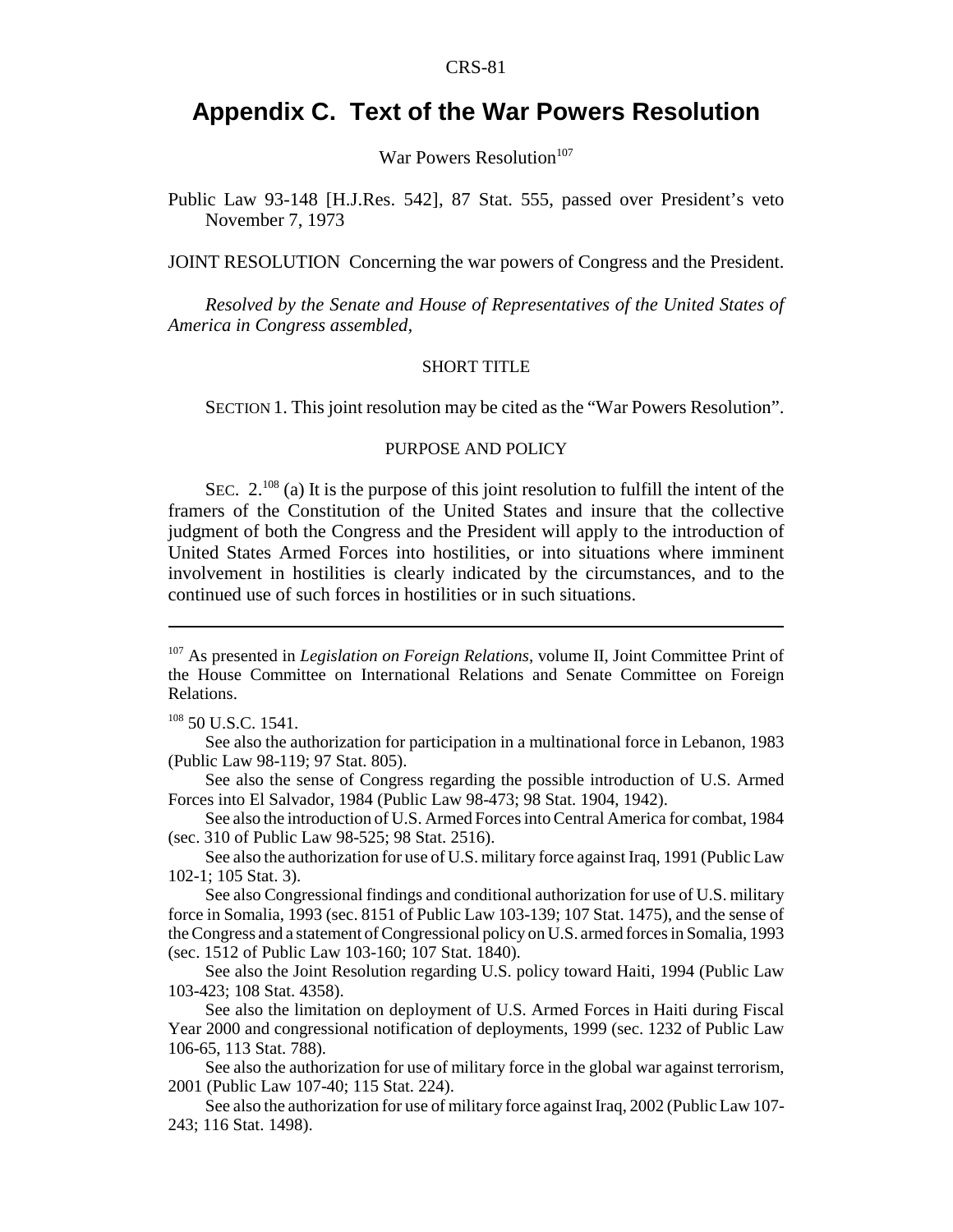(b) Under article I, section 8, of the Constitution, it is specifically provided that the Congress shall have the power to make all laws necessary and proper for carrying into execution, not only its own powers but also all other powers vested by the Constitution in the Government of the United States, or in any department or officer thereof.

(c) The constitutional powers of the President as Commander-in-Chief to introduce United States Armed Forces into hostilities, or into situations where imminent involvement in hostilities is clearly indicated by the circumstances, are exercised only pursuant to  $(1)$  a declaration of war,  $(2)$  specific statutory authorization, or (3) a national emergency created by attack upon the United States, its territories or possessions, or its armed forces.

#### **CONSULTATION**

SEC. 3.<sup>109</sup> The President in every possible instance shall consult with Congress before introducing United States Armed Forces into hostilities or into situations where imminent involvement in hostilities is clearly indicated by the circumstances, and after every such introduction shall consult regularly with the Congress until United States Armed Forces are no longer engaged in hostilities or have been removed from such situations.

#### REPORTING

SEC. 4.110 (a) In the absence of a declaration of war, in any case in which United States Armed Forces are introduced —

(1) into hostilities or into situations where imminent involvement in hostilities is clearly indicated by the circumstances;

(2) into the territory, airspace, or waters of a foreign nation, while equipped for combat, except for deployments which relate solely to supply, replacement, repair, or training of such forces; or

(3) in numbers which substantially enlarge United States Armed Forces equipped for combat already located in a foreign nation;

the President shall submit within 48 hours to the Speaker of the House of Representatives and to the President pro tempore of the Senate a report, in writing, setting forth —

(A) the circumstances necessitating the introduction of United States Armed Forces;

(B) the constitutional and legislative authority under which such introduction took place; and

(C) the estimated scope and duration of the hostilities or involvement.

(b) The President shall provide such other information as the Congress may request in the fulfillment of its constitutional responsibilities with respect to committing the Nation to war and to the use of United States Armed Forces abroad.

(c) Whenever United States Armed Forces are introduced into hostilities or into any situation described in subsection (a) of this section, the President shall, so long as such armed forces continue to be engaged in such hostilities or situation, report to

 $109$  50 U.S.C. 1542.

 $110$  50 U.S.C. 1543.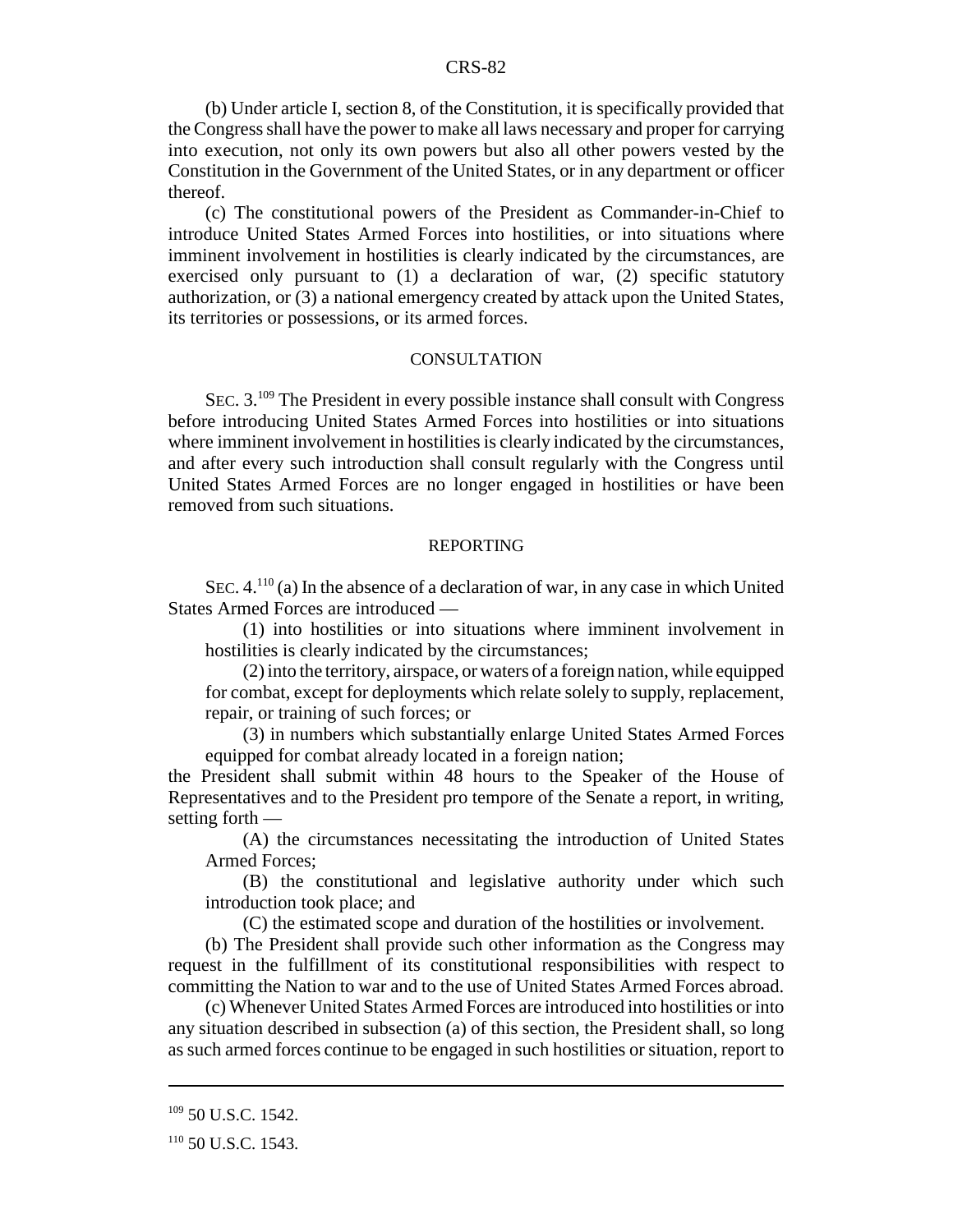the Congress periodically on the status of such hostilities or situation as well as on the scope and duration of such hostilities or situation, but in no event shall he report to the Congress less often than once every six months.

#### CONGRESSIONAL ACTION

SEC.  $5^{111}$  (a) Each report submitted pursuant to section  $4(a)(1)$  shall be transmitted to the Speaker of the House of Representatives and to the President pro tempore of the Senate on the same calendar day. Each report so transmitted shall be referred to the Committee on Foreign Affairs<sup>112</sup> of the House of Representatives and to the Committee on Foreign Relations of the Senate for appropriate action. If, when the report is transmitted, the Congress has adjourned sine die or has adjourned for any period in excess of three calendar days, the Speaker of the House of Representatives and the President pro tempore of the Senate, if they deem it advisable (or if petitioned by at least 30 percent of the membership of their respective Houses) shall jointly request the President to convene Congress in order that it may consider the report and take appropriate action pursuant to this section.

(b) Within sixty calendar days after a report is submitted or is required to be submitted pursuant to section  $4(a)(1)$ , whichever is earlier, the President shall terminate any use of United States Armed Forces with respect to which such report was submitted (or required to be submitted), unless the Congress (1) has declared war or has enacted a specific authorization for such use of United States Armed Forces, (2) has extended by law such sixty-day period, or (3) is physically unable to meet as a result of an armed attack upon the United States. Such sixty-day period shall be extended for not more than an additional thirty days if the President determines and certifies to the Congress in writing that unavoidable military necessity respecting the safety of United States Armed Forces requires the continued use of such armed forces in the course of bringing about a prompt removal of such forces.

"EXPEDITED PROCEDURES FOR CERTAIN JOINT RESOLUTION AND BILLS

"SEC. 1013. Any joint resolution or bill introduced in either House which requires the removal of United States Armed Forces engaged in hostilities outside the territory of the United States, its possessions and territories, without a declaration of war or specific statutory authorization shall be considered in accordance with the procedures of section 601(b) of the International Security Assistance and Arms Export Control Act of 1976, except that any such resolution or bill shall be amendable. If such a joint resolution or bill should be vetoed by the President, the time for debate in consideration of the veto message on such measure shall be limited to twenty hours in the Senate and in the House shall be determined in accordance with the Rules of the House.".

For text of sec. 601(b) of the International Security Assistance and Arms Export Control Act of 1976, see *Legislation on Foreign Relations Through 2002*, vol. I-A.

 $112$  Sec. 1(a)(5) of Public Law 104-14 (109 Stat. 186) provided that references to the Committee on Foreign Affairs of the House of Representatives shall be treated as referring to the Committee on International Relations of the House of Representatives.

<sup>111 50</sup> U.S.C. 1544.

Consider also sec. 1013 of the Department of State Authorization Act, Fiscal Years 1984 and 1985 (Public Law 98-164; 97 Stat. 1062; 50 U.S.C. 1546a) which provides: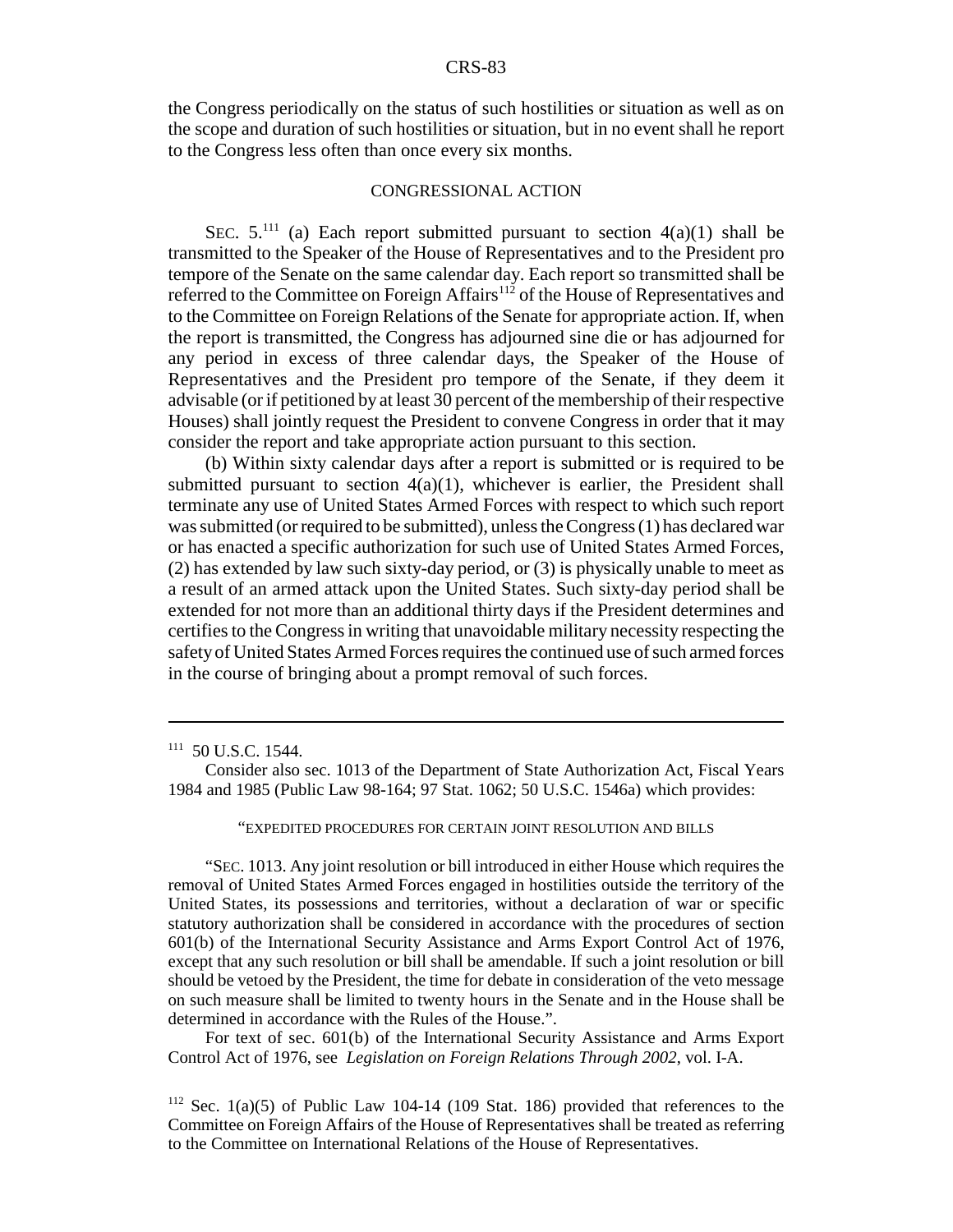(c) Notwithstanding subsection (b), at any time that United States Armed Forces are engaged in hostilities outside the territory of the United States, its possessions and territories without a declaration of war or specific statutory authorization, such forces shall be removed by the President if the Congress so directs by concurrent resolution.

#### CONGRESSIONAL PRIORITY PROCEDURES FOR JOINT RESOLUTION OR BILL

SEC.  $6^{113}$  (a) Any joint resolution or bill introduced pursuant to section 5(b) at least thirty calendar days before the expiration of the sixty-day period specified in such section, shall be referred to the Committee on Foreign Affairs of the House of Representatives or the Committee on Foreign Relations of the Senate, as the case may be, and such committee shall report one such joint resolution or bill, together with its recommendations, not later than twenty-four calendar days before the expiration of the sixty-day period specified in such section, unless such House shall otherwise determine by the yeas and nays.

(b) Any joint resolution or bill so reported shall become the pending business of the House in question (in the case of the Senate the time for debate shall be equally divided between the proponents and the opponents), and shall be voted on within three calendar days thereafter, unless such House shall otherwise determine by yeas and nays.

(c) Such a joint resolution or bill passed by one House shall be referred to the committee of the other House named in subsection (a) and shall be reported out not later than fourteen calendar days before the expiration of the sixty-day period specified in section 5(b). The joint resolution or bill so reported shall become the pending business of the House in question and shall be voted on within three calendar days after it has been reported, unless such House shall otherwise determine by yeas and nays.

(d) In the case of any disagreement between the two Houses of Congress with respect to a joint resolution or bill passed by both Houses, conferees shall be promptly appointed and the committee of conference shall make and file a report with respect to such resolution or bill not later than four calendar days before the expiration of the sixty-day period specified in section 5(b). In the event the conferees are unable to agree within 48 hours, they shall report back to their respective House in disagreement. Notwithstanding any rule in either House concerning the printing of conference reports in the Record or concerning any delay in the consideration of such reports, such report shall be acted on by both Houses not later than the expiration of such sixty-day period.

#### CONGRESSIONAL PRIORITY PROCEDURES FOR CONCURRENT RESOLUTION

Sec. 7.<sup>114</sup> (a) Any concurrent resolution introduced pursuant to section 5(c) shall be referred to the Committee on Foreign Affairs of the House of Representatives or the Committee on Foreign Relations of the Senate, as the case may be, and one such concurrent resolution shall be reported out by such committee together with its recommendations within fifteen calendar days, unless such House shall otherwise determine by the yeas and nays.

 $113$  50 U.S.C. 1545.

<sup>&</sup>lt;sup>114</sup> 50 U.S.C. 1546.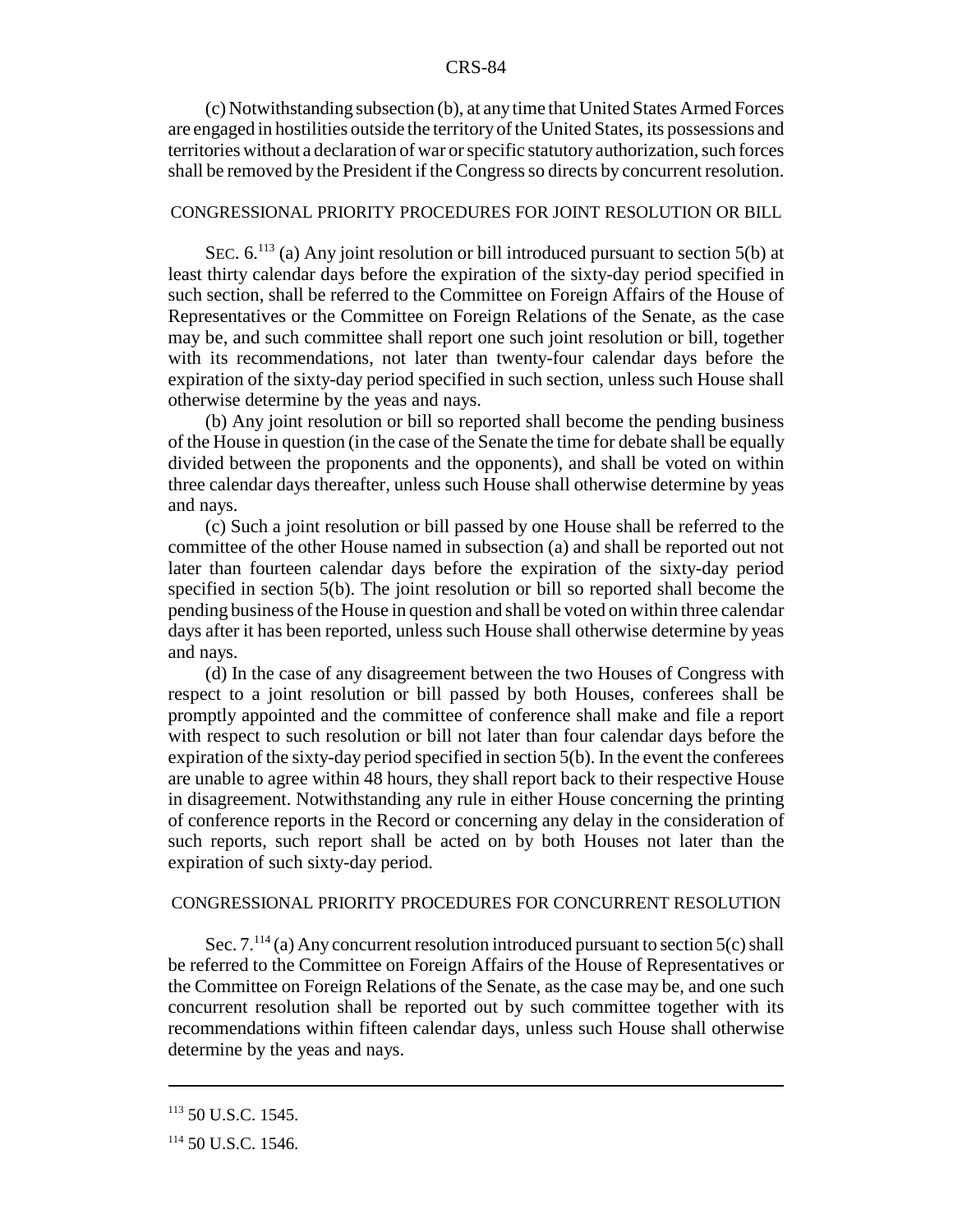(b) Any concurrent resolution so reported shall become the pending business of the House in question (in the case of the Senate the time for debate shall be equally divided between the proponents and the opponents) and shall be voted on within three calendar days thereafter, unless such House shall otherwise determine by yeas and nays.

(c) Such a concurrent resolution passed by one House shall be referred to the committee of the other House named in subsection (a) and shall be reported out by such committee together with its recommendations within fifteen calendar days and shall thereupon become the pending business of such House and shall be voted upon within three calendar days, unless such House shall otherwise determine by yeas and nays.

(d) In the case of any disagreement between the two Houses of Congress with respect to a concurrent resolution passed by both Houses, conferees shall be promptly appointed and the committee of conference shall make and file a report with respect to such concurrent resolution within six calendar days after the legislation is referred to the committee of conference. Notwithstanding any rule in either House concerning the printing of conference reports in the Record or concerning any delay in the consideration of such reports, such report shall be acted on by both Houses not later than six calendar days after the conference report is filed. In the event the conferees are unable to agree within 48 hours, they shall report back to their respective Houses in disagreement.

#### INTERPRETATION OF JOINT RESOLUTION

SEC. 8.<sup>115</sup> (a) Authority to introduce United States Armed Forces into hostilities or into situations wherein involvement in hostilities is clearly indicated by the circumstances shall not be inferred —

(1) from any provision of law (whether or not in effect before the date of the enactment of this joint resolution), including any provision contained in any appropriation Act, unless such provision specifically authorizes the introduction of United States Armed Forces into hostilities or into such situations and states that it is intended to constitute specific statutory authorization within the meaning of this joint resolution; or

(2) from any treaty heretofore or hereafter ratified unless such treaty is implemented by legislation specifically authorizing the introduction of United States Armed Forces into hostilities or into such situations and stating that it is intended to constitute specific statutory authorization within the meaning of this joint resolution.

(b) Nothing in this joint resolution shall be construed to require any further specific statutory authorization to permit members of United States Armed Forces to participate jointly with members of the armed forces of one or more foreign countries in the headquarters operations of high-level military commands which were established prior to the date of enactment of this joint resolution and pursuant to the United Nations Charter or any treaty ratified by the United States prior to such date.

(c) For purposes of this joint resolution, the term "introduction of United States Armed Forces" includes the assignment of members of such armed forces to command, coordinate, participate in the movement of, or accompany the regular or

 $115$  50 U.S.C. 1547.